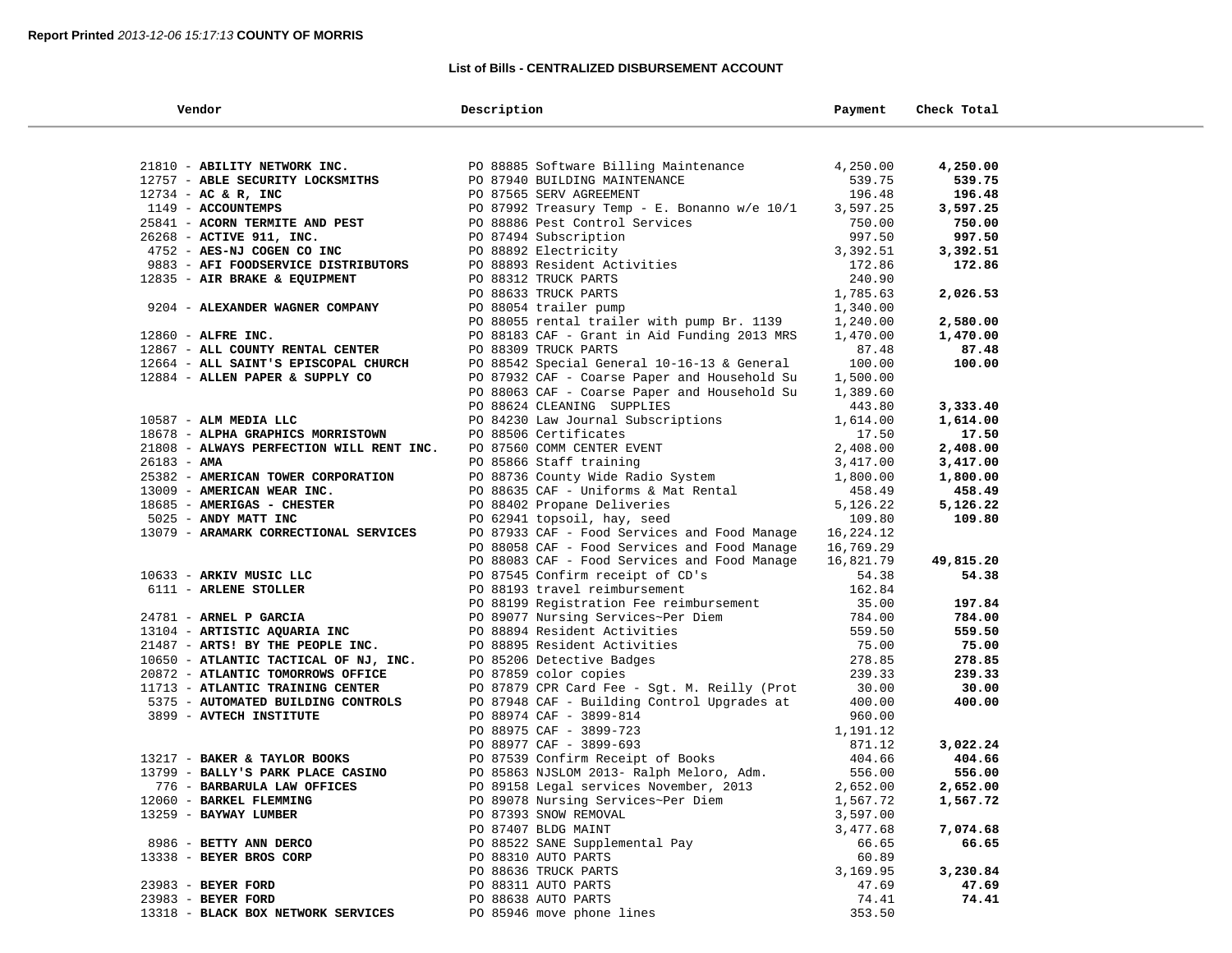|                                                                 |                 | PO 86702 move phone lines, replace batteries 1,306.00                                                                                        |            | 1,659.50   |
|-----------------------------------------------------------------|-----------------|----------------------------------------------------------------------------------------------------------------------------------------------|------------|------------|
| 4038 - BOROUGH OF MENDHAM                                       |                 | PO 88290 Reimbursement Signal Upgrade 21,272.50                                                                                              |            | 21,272.50  |
| 13502 - BROWN DISTRIBUTING CORP                                 |                 | PO 87775 BLDG MAINT                                                                                                                          | 1,592.00   | 1,592.00   |
|                                                                 |                 |                                                                                                                                              | 626.56     | 626.56     |
| 21472 - BUCKET SUPPLY & EQUIPMENT CO., INC PO 88313 TRUCK PARTS |                 |                                                                                                                                              |            |            |
| 5643 - BUNKY'S TOWING & AUTO REPAIR                             |                 | PO 88314 TRUCK PARTS                                                                                                                         | 500.00     | 500.00     |
| 13856 - CABLEVISION                                             |                 | PO 88315 OPTIMUM ONLINE                                                                                                                      | 59.95      | 59.95      |
| 13856 - CABLEVISION                                             |                 | PO 88513 Optimum Online<br>PO 88497 Catch Basin Drainage & Pipes<br>PO 88275 CAF - Garage Door Repair<br>PO 89079 Nursing Services-Dor Disco | 171.76     | 171.76     |
| 4865 - CAMPBELL FOUNDRY COMPANY                                 |                 |                                                                                                                                              | 7,810.00   | 7,810.00   |
| 24595 - CAPOZZI OVERHEAD DOORS, INC.                            |                 |                                                                                                                                              | 520.00     | 520.00     |
| 25474 - CARRELLE L CALIXTE                                      |                 | PO 89079 Nursing Services~Per Diem                                                                                                           | 2,840.04   | 2,840.04   |
| 10296 - CCG MARKETING SOLUTIONS                                 |                 | PO 84441 CAF - Poll Book Production                                                                                                          | 6,649.37   | 6,649.37   |
| 793 - CENTENNIAL PRODUCTS INC.                                  |                 | PO 86200 Morgue Supplies<br>PO 86200 Morgue Supplies<br>PO 87548 Confirm receipt of Books<br>PO 87820 PHONE BILL                             | 1,189.80   | 1,189.80   |
| 3638 - CENTER POINT PUBLISHING                                  |                 |                                                                                                                                              | 99.01      | 99.01      |
| 20487 - CENTURYLINK                                             |                 | PO 87820 PHONE BILL                                                                                                                          | 43.19      |            |
|                                                                 |                 | PO 87927 Long Valley Garage Fax                                                                                                              | 169.05     | 212.24     |
| 24625 - CFCS - HOPE HOUSE                                       |                 | PO 88527 CAF - 2013 funding through the Olde                                                                                                 | 3,347.00   | 3,347.00   |
| $24625$ - CFCS - HOPE HOUSE                                     |                 | PO 88528 CAF - 2013 funding through the Olde                                                                                                 | 4,095.00   | 4,095.00   |
| 24625 - CFCS - HOPE HOUSE                                       |                 | PO 88529 CAF - Grant in Aid Funding 2013                                                                                                     | 852.00     | 852.00     |
| 24625 - CFCS - HOPE HOUSE                                       |                 | PO 88530 CAF - PEER Grouping System                                                                                                          | 613.00     | 613.00     |
| $24625$ - CFCS - HOPE HOUSE                                     |                 | PO 88621 CAF - Grant in Aid Funding 2013 GIA                                                                                                 | 1,884.00   | 1,884.00   |
| 7940 - CHARLES NADARAJAH                                        |                 | PO 89080 Nursing Services~Per Diem                                                                                                           | 2,100.00   | 2,100.00   |
| 20145 - CHARTWELLS DINING SERVICES                              |                 | PO 88178 Portion of food for United Way's Yo                                                                                                 | 1,939.50   | 1,939.50   |
| 13788 - CHERRY WEBER & ASSOC. PC                                |                 | PO 88684 CAF - Various Inspections for 9 ra                                                                                                  | 7,681.20   |            |
|                                                                 |                 | PO 88696 CAF - Construction Inspection Servi                                                                                                 | 12,322.50  | 20,003.70  |
| 8334 - CHRISTINE VALMY INTERNATIONAL                            |                 | PO 88961 CAF - 8334-513                                                                                                                      | 427.20     |            |
|                                                                 |                 | PO 88970 CAF - 8334-513                                                                                                                      | 604.75     | 1,031.95   |
| 20528 - CHRISTOPHER P STATILE PA                                |                 | PO 88689 CAF - Construction Inspection Servi                                                                                                 | 47,170.00  | 47,170.00  |
| 25968 - CLIFFORD HENRY GARRISSON III                            |                 | PO 88544 General Pre-Eelction Work & Work Pr                                                                                                 | 220.00     | 220.00     |
| 13857 - CLIFFSIDE BODY CORP                                     |                 | PO 88637 TRUCK PARTS                                                                                                                         | 4,176.31   | 4,176.31   |
| 26074 - COMMUNICATIONS SERVICE                                  |                 | PO 88120 Antenna & Connector                                                                                                                 | 195.31     | 195.31     |
| 9486 - COMPLETE SECURITY SYSTEMS, INC.                          |                 | PO 87765 Repair on Alarms - D. Ackerman                                                                                                      | 210.00     |            |
|                                                                 | PO 87733 Repair |                                                                                                                                              | 560.00     | 770.00     |
| 5521 - CONTECH CONTRUCTION                                      |                 | PO 87513 Bridge Planks                                                                                                                       | 2,311.00   | 2,311.00   |
| 14644 - CORNERSTONE FAMILY PROGRAMS                             |                 |                                                                                                                                              |            |            |
|                                                                 |                 | PO 88195 CAF - Chapter 51 Funding EDUCATION<br>PO 88200 CAF - Chapter 51 Funding FIRST STEP                                                  | 7,150.00   |            |
|                                                                 |                 |                                                                                                                                              | 4,169.00   |            |
|                                                                 |                 | PO 88196 CAF - Grant in Aid Funding 2013 Fir                                                                                                 | 9,065.00   |            |
|                                                                 |                 | PO 88531 CAF - Adult Day Care Center                                                                                                         | 19,068.44  |            |
|                                                                 |                 | PO 88905 CAF - Social Work Services                                                                                                          | 21,000.00  |            |
|                                                                 |                 | PO 88865 No Caf #                                                                                                                            | 823.00     | 61,275.44  |
| 14027 - COUNTY COLLEGE OF MORRIS                                |                 | PO 88918 Expenditures in connection with maj 1,237,867.36 1,237,867.36                                                                       |            |            |
| 14022 - COUNTY COLLEGE OF MORRIS                                |                 | PO 89117 1ST 1/2 12/13 OPERATING BUDGET                                                                                                      | 398,409.91 | 398,409.91 |
| 14029 - COUNTY COLLEGE OF MORRIS                                |                 | PO 89153 CAF - 2013 Printing Services - Nove                                                                                                 | 15,333.33  | 15,333.33  |
| 14031 - COUNTY CONCRETE CORP.                                   |                 | PO 87512 concrete supply                                                                                                                     | 690.00     | 690.00     |
| 14031 - COUNTY CONCRETE CORP.                                   |                 | PO 89002 SPEEDWELL LIGHTING PROJECT                                                                                                          | 176.20     | 176.20     |
| 13 - COUNTY OF MORRIS                                           |                 | PO 89106 RMB CURRENT FUND FOR COMPENSATED AB                                                                                                 | 66,815.72  | 66,815.72  |
| 13 - COUNTY OF MORRIS                                           |                 | PO 89161 METERED MAIL 2ND 1/2 NOVEMBER 2013                                                                                                  | 6,693.37   | 6,693.37   |
| 13 - COUNTY OF MORRIS                                           |                 | PO 89319 2ND HALF 11.13 METERED MAIL                                                                                                         | 205.45     | 205.45     |
| 14041 - COUNTY WELDING SUPPLY CO                                |                 | PO 87111 welding materials                                                                                                                   | 204.15     | 204.15     |
| 14053 - COX STATIONERS & PRINTERS                               |                 | PO 88060 Case Jackets                                                                                                                        | 3,148.57   | 3,148.57   |
| 25373 - CREATING WITH CLAY LLC                                  |                 | PO 88896 Resident Activities                                                                                                                 | 150.00     | 150.00     |
| 12683 - D. C. EXPRESS INC                                       |                 | PO 88224 CAF - Delivery of Voting Machines                                                                                                   | 52,333.00  | 52,333.00  |
| 12523 - D&B AUTO SUPPLY                                         |                 | PO 88316 AUTO PARTS                                                                                                                          | 2,034.10   |            |
|                                                                 |                 | PO 88639 AUTO PARTS                                                                                                                          | 2,992.57   | 5,026.67   |
| 7602 - D&N ANIMAL RECOVERY                                      |                 | PO 88385 Deer Removal                                                                                                                        | 7,238.19   | 7,238.19   |
| 11783 - D.R. JOHNSON & ASSOCIATES, LLC                          |                 | PO 88688 CAF - Reviewing of Land Development                                                                                                 | 2,191.85   | 2,191.85   |
| 14123 - DAILY RECORD                                            |                 | PO 88007 Daily Record Newspaper Delivery 1 y                                                                                                 | 265.45     | 265.45     |
| 14123 - DAILY RECORD                                            |                 | PO 88659 ADVERTISEMENT                                                                                                                       | 150.44     | 150.44     |
| 14123 - DAILY RECORD                                            |                 | PO 88855 ADVERTISEMENT                                                                                                                       | 190.54     | 190.54     |
| 14123 - DAILY RECORD                                            |                 | PO 89168 Legal Notices Ordinances for 11/25/                                                                                                 | 64.64      | 64.64      |
| 78 - DALE KRAMER                                                |                 | PO 88835 Petty Cash Reimbursement - For Offi                                                                                                 | 48.55      | 48.55      |
| 11155 - DANILO LAPID                                            |                 | PO 89081 Nursing Services~Per Diem                                                                                                           | 1,797.95   | 1,797.95   |
| 16232 - DAVID MITROS                                            |                 | PO 88563 HISTORICAL MARKER                                                                                                                   | 400.00     | 400.00     |
| 25386 - DAVID JEAN-LOUIS                                        |                 | PO 89083 Nursing Services~Per Diem                                                                                                           | 2,350.60   | 2,350.60   |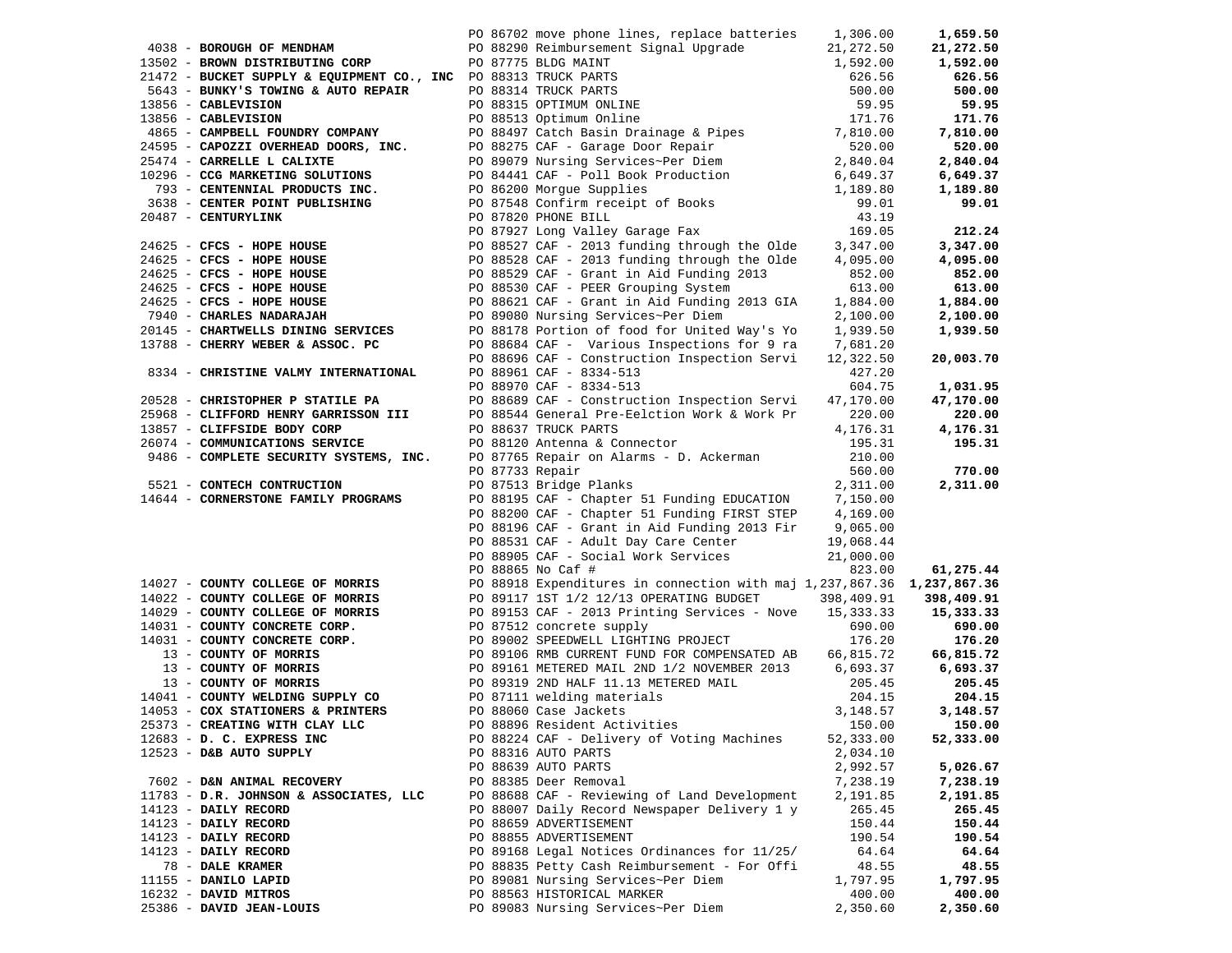|                 | 20382 - DAY CHEVROLET INC                                                                                                                                                                                                                              |                | PO 69857 CAF - NJSC#A82926                               | 66,644.72  |            |
|-----------------|--------------------------------------------------------------------------------------------------------------------------------------------------------------------------------------------------------------------------------------------------------|----------------|----------------------------------------------------------|------------|------------|
|                 |                                                                                                                                                                                                                                                        |                |                                                          | 33,322.36  | 99,967.08  |
|                 | 25121 - DAYS INN<br>274 - DEER PARK<br>274 - DEER PARK<br>274 - DEER PARK<br>274 - DEER PARK<br>274 - DEER PARK<br>274 - DEER PARK<br>274 - DEER PARK<br>274 - DEER PARK<br>274 - DEER PARK<br>274 - DEER PARK<br>14221 - DELL MARKETING L.P.<br>21638 |                | PO 69882 CAF - NJSC#A82926<br>PO 88074 Witness Lodging   | 170.64     | 170.64     |
|                 |                                                                                                                                                                                                                                                        |                | PO 87735 10/1/13 bottled water delivery                  | 13.94      | 13.94      |
|                 |                                                                                                                                                                                                                                                        |                | PO 88617 CUSTOMER# 4094624485                            | 18.93      | 18.93      |
|                 |                                                                                                                                                                                                                                                        |                |                                                          |            |            |
|                 |                                                                                                                                                                                                                                                        |                | PO 88658 DRINKING WATER                                  | 21.92      | 21.92      |
|                 |                                                                                                                                                                                                                                                        | PO 88790 Water |                                                          | 16.54      | 16.54      |
|                 |                                                                                                                                                                                                                                                        |                | PO 88839 WATER COOLER RENTAL/COFFEE SERVICE              | 256.90     | 256.90     |
|                 |                                                                                                                                                                                                                                                        |                | PO 88848 DRINKING WATER: NOVEMBER 2013                   | 29.79      | 29.79      |
|                 |                                                                                                                                                                                                                                                        |                | PO 88922 BOTTLED WATER 10/15 - 11/14/13                  | 18.93      | 18.93      |
|                 |                                                                                                                                                                                                                                                        |                | PO 77550 County Wide Radio System                        | 3,103.40   | 3,103.40   |
|                 | $21638$ - DENNIS GRAU                                                                                                                                                                                                                                  |                | PO 88897 Resident Activities                             | 300.00     | 300.00     |
|                 | 22536 - DIANA KRUG                                                                                                                                                                                                                                     |                | PO 88541 General Eleciton Pre-Election & Wor             | 640.00     |            |
|                 |                                                                                                                                                                                                                                                        |                | PO 89173 General Election Work Processing 29             | 290.00     | 930.00     |
|                 |                                                                                                                                                                                                                                                        |                |                                                          |            |            |
|                 | $12199$ - DISCOVER RX                                                                                                                                                                                                                                  |                | PO 88887 CAF - Pharmaceutical and related Se             | 76,054.10  | 76,054.10  |
|                 | 24745 - DOROTHY DIFABIO                                                                                                                                                                                                                                |                | PO 88523 SANE SART Supplemental Pay                      | 89.15      | 89.15      |
|                 | 3441 - DOVER AREA HISTORICAL SOCIETY                                                                                                                                                                                                                   |                | PO 87954 CAF - Re-Grant Agreement                        | 781.20     | 781.20     |
|                 | 14445 - EAGLE POINT GUN SHOP                                                                                                                                                                                                                           |                | PO 88507 2013 Ammunition Order-ATTENTION: LT             | 10,245.38  | 10,245.38  |
|                 | 172 - EDI/ERGOSPACE DESIGN INC                                                                                                                                                                                                                         |                | PO 87651 Chair Casters                                   | 30.00      | 30.00      |
|                 | 12467 - EDITHA MARQUEZ                                                                                                                                                                                                                                 |                | PO 89084 Nursing Services~Per Diem                       | 560.00     | 560.00     |
|                 | 20689 - EDMUND M. KRAMER                                                                                                                                                                                                                               |                | PO 86977 ADMIN PHOTOS                                    | 450.00     | 450.00     |
|                 | 26117 - EDWARDS LEARNING CENTER                                                                                                                                                                                                                        |                | PO 88978 CAF - EDWARDS-JR/JS-14-WFNJ                     | 4,666.65   | 4,666.65   |
|                 | $14491$ - EL PRIMER PASO                                                                                                                                                                                                                               |                | PO 88182 CAF - Grant in Aid Funding 2013 GIA             | 7,362.00   | 7,362.00   |
|                 |                                                                                                                                                                                                                                                        |                |                                                          |            |            |
|                 | 336 - ELECTION GRAPHICS, INC.                                                                                                                                                                                                                          |                | PO 88225 CAF - Election Ballot Design & Prin             | 6, 200.00  |            |
|                 |                                                                                                                                                                                                                                                        |                | PO 88229 CAF - Election Ballot Design & Prin             | 6, 200.00  |            |
|                 |                                                                                                                                                                                                                                                        |                | PO 88230 CAF - Election Ballot Design & Prin             | 42,428.00  |            |
|                 |                                                                                                                                                                                                                                                        |                | PO 88539 CAF - Election Ballot Design & Prin $12,400.00$ |            |            |
|                 |                                                                                                                                                                                                                                                        |                | PO 88543 CAF - Election Ballot Design & Prin             | 44,228.00  |            |
|                 |                                                                                                                                                                                                                                                        |                | PO 88871 CAF - Election Ballot Design & Prin 146,729.97  |            |            |
|                 |                                                                                                                                                                                                                                                        |                | PO 88874 CAF - Election Ballot Design & Prin             | 210,448.73 | 468,634.70 |
|                 | 14501 - ELEVATOR MAINTENANCE CORP                                                                                                                                                                                                                      |                | PO 88062 CAF - Elevator Maintenance and Insp             | 683.33     | 683.33     |
|                 | 26356 - ELITE DIGITAL SATELLITE INC.                                                                                                                                                                                                                   |                | PO 88666 Digital Satellite TV                            | 775.77     | 775.77     |
|                 |                                                                                                                                                                                                                                                        |                |                                                          |            |            |
|                 | 2047 - EMPLOYMENT HORIZONS, INC.<br>21630 - EQUIPMENT SALES & SERVICES INC                                                                                                                                                                             |                | PO 88799 JANITORIAL & GROUNDSKEEPING SERVICE             | 992.00     | 992.00     |
|                 |                                                                                                                                                                                                                                                        |                | PO 88317 TRUCK PARTS                                     | 482.50     | 482.50     |
|                 | 6038 - ESSEX COUNTY HOSPITAL                                                                                                                                                                                                                           |                | PO 89148 Court Order Payment for A. Ramadan              | 8,099.32   |            |
|                 |                                                                                                                                                                                                                                                        |                | PO 89149 Court Ordered Payment for M. Young              | 2,309.85   | 10,409.17  |
|                 | 18053 - EVELYN TIERNEY                                                                                                                                                                                                                                 |                | PO 88872 Expense Voucher 2nd half 2013                   | 34.95      | 34.95      |
|                 | 20265 - EVELYN TOLENTINO                                                                                                                                                                                                                               |                | PO 89085 Nursing Services~Per Diem                       | 848.75     | 848.75     |
|                 | 14604 - EXTEL COMMUNICATIONS                                                                                                                                                                                                                           |                | PO 86770 Communications Equipment                        | 3,006.00   | 3,006.00   |
|                 | 20423 - FASTER URGENT CARE                                                                                                                                                                                                                             |                | PO 87720 CAF - Comprehensive Medical Service             | 3,920.00   | 3,920.00   |
|                 | 20423 - FASTER URGENT CARE                                                                                                                                                                                                                             |                | PO 88693 Fitness for Duty Exam - Jessica Tri             | 175.00     | 175.00     |
| $14668$ - FEDEX |                                                                                                                                                                                                                                                        |                | PO 88515 Express Mail                                    | 235.72     |            |
|                 |                                                                                                                                                                                                                                                        |                | PO 89025 Express Mail                                    | 272.09     | 507.81     |
|                 |                                                                                                                                                                                                                                                        |                |                                                          |            |            |
|                 | 9388 - FFI PROFESSIONAL SAFETY SERVICES                                                                                                                                                                                                                |                | PO 87364 Fire Uniforms                                   | 125.98     |            |
|                 |                                                                                                                                                                                                                                                        |                | PO 87523 Uniform                                         | 956.09     |            |
|                 |                                                                                                                                                                                                                                                        |                | PO 88732 Uniforms & Accessories                          | 246.72     | 1,328.79   |
|                 | 14702 - FIRE FIGHTERS EQUIPMENT CO INC                                                                                                                                                                                                                 |                | PO 87109 Air Cylinders Test and Recharge                 | 1,863.00   | 1,863.00   |
|                 | 25548 - FIRST PRIORITY VEHICLE INC.                                                                                                                                                                                                                    |                | PO 87384 CAF - Ford F-550 with Custom Emerge             | 1,000.00   |            |
|                 |                                                                                                                                                                                                                                                        |                | PO 87384 CAF - Ford F-550 with Custom Emerge             | 3,338.00   | 4,338.00   |
|                 | 14731 - FIVE TOWN REGIONAL DIAL-A-RIDE                                                                                                                                                                                                                 |                | PO 88828 CAF - 2013 SCADRTAP                             | 48,828.98  | 48,828.98  |
|                 | 2795 - WEX BANK                                                                                                                                                                                                                                        |                | PO 88844 GAS PURCHASES                                   | 259.43     | 259.43     |
|                 | 12151 - FLEMINGTON BUICK CHEVROLET                                                                                                                                                                                                                     |                | PO 88319 AUTO PARTS                                      | 151.45     |            |
|                 |                                                                                                                                                                                                                                                        |                | PO 88640 AUTO PARTS                                      | 1,764.43   | 1,915.88   |
|                 | 26313 - FORENSIC TRAINING FOUNDATION                                                                                                                                                                                                                   |                | PO 88509 Clean Water Training                            | 450.00     | 450.00     |
|                 |                                                                                                                                                                                                                                                        |                |                                                          |            |            |
|                 | 14772 - FOWLER EQUIP CO INC.                                                                                                                                                                                                                           |                | PO 86049 WASHING MACHINE PARTS AND REPAIR                | 3,418.36   | 3,418.36   |
|                 | 14787 - FREEDOM HOUSE INC.                                                                                                                                                                                                                             |                | PO 88208 CAF - Chapter 51 Funding hALFWAY HO             | 2,820.00   | 2,820.00   |
|                 | 20527 - FST ENGINEERS INC                                                                                                                                                                                                                              |                | PO 88690 old Ref# CF09001561000                          | 29,973.06  | 29,973.06  |
|                 | 14857 - GARDEN STATE HIGHWAY                                                                                                                                                                                                                           |                | PO 87928 Signage                                         | 397.50     | 397.50     |
|                 | 20554 - GARRETSON ROOFING INC                                                                                                                                                                                                                          |                | PO 88405 ROOF REPL                                       | 815.00     | 815.00     |
|                 | 14726 - GEN-EL SAFETY & INDUSTRIAL                                                                                                                                                                                                                     |                | PO 87665 Three Season Jacket/overalls                    | 122.07     |            |
|                 |                                                                                                                                                                                                                                                        |                | PO 87964 ear plugs, measuring wheel                      | 49.95      |            |
|                 |                                                                                                                                                                                                                                                        |                | PO 87973 Measuring wheel                                 | 152.50     | 324.52     |
|                 | 8269 - GEORGINA GRAY-HORSLEY                                                                                                                                                                                                                           |                | PO 89087 Nursing Services~Per Diem                       | 672.00     | 672.00     |
|                 |                                                                                                                                                                                                                                                        |                |                                                          |            |            |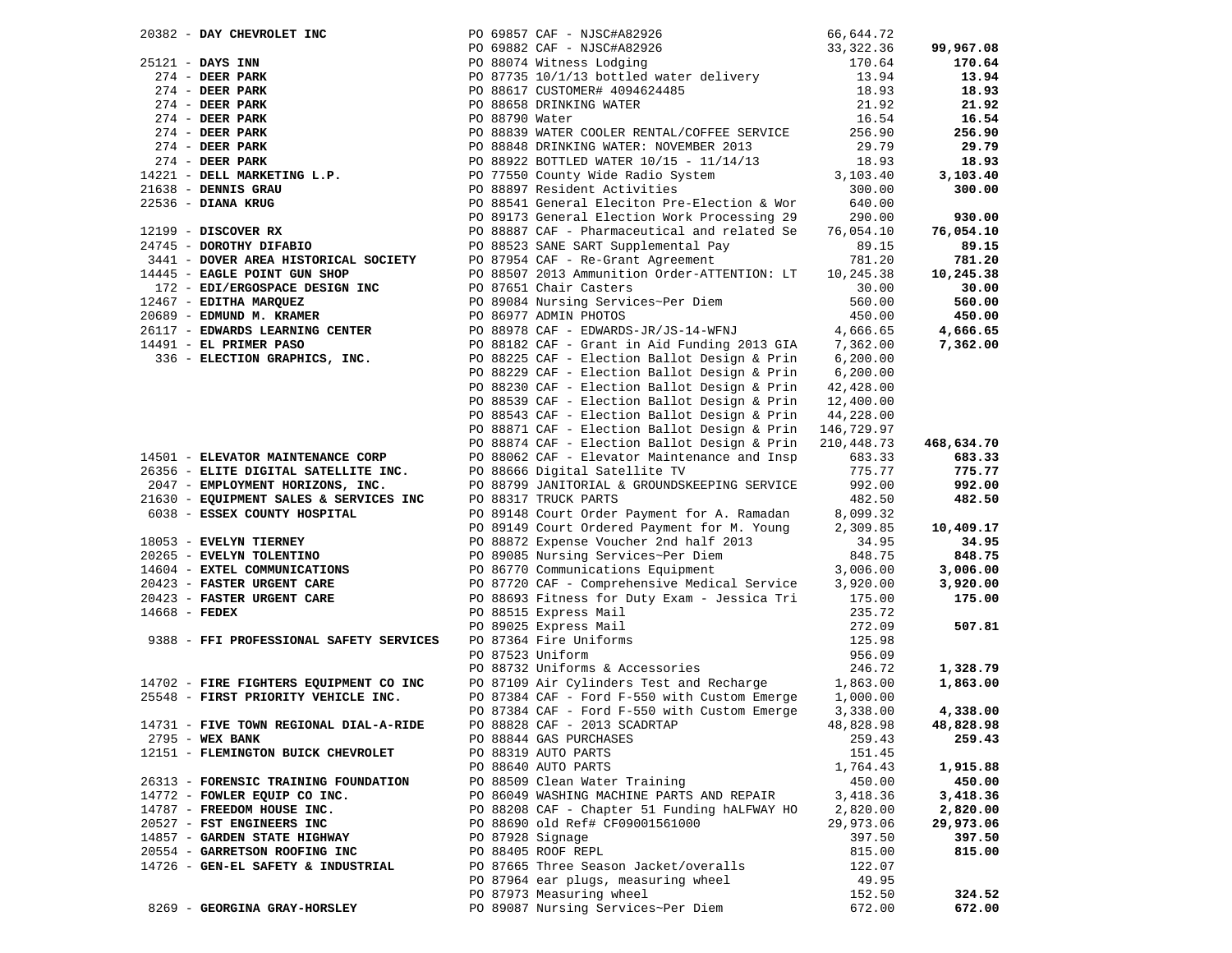| $6316$ - GILBY'S                                                                                                           |                | PO 88536 Hats, Patches for BPC and Shirts fo                                                                                                                                                                                                   | 1,782.00         | 1,782.00   |
|----------------------------------------------------------------------------------------------------------------------------|----------------|------------------------------------------------------------------------------------------------------------------------------------------------------------------------------------------------------------------------------------------------|------------------|------------|
| 23934 - GLOBAL COMPUTER SYSTEMS                                                                                            |                | PO 84988 HARD DRIVES                                                                                                                                                                                                                           | 736.60           | 736.60     |
|                                                                                                                            |                |                                                                                                                                                                                                                                                |                  | 1,559.52   |
|                                                                                                                            |                |                                                                                                                                                                                                                                                |                  |            |
|                                                                                                                            |                |                                                                                                                                                                                                                                                |                  | 997.32     |
|                                                                                                                            |                |                                                                                                                                                                                                                                                |                  | 540.68     |
|                                                                                                                            |                |                                                                                                                                                                                                                                                |                  |            |
|                                                                                                                            |                | PO 87984 Please Order - Generators/CIS/E. Cr 1,662.98                                                                                                                                                                                          |                  |            |
|                                                                                                                            | PO 88642 TOOLS |                                                                                                                                                                                                                                                | 946.50           | 2,738.72   |
| 20712 - GREELCO INC                                                                                                        |                | PO 88322 PLOW PARTS                                                                                                                                                                                                                            | 11,807.51        | 11,807.51  |
| 15007 - GREENMAN PEDERSEN INC                                                                                              |                | PO 88691 CAF - Inspeciton serv for replac of                                                                                                                                                                                                   | 15,525.30        |            |
|                                                                                                                            |                | PO 88692 CAF - Inspeciton serv for replac of                                                                                                                                                                                                   | 19,761.53        | 35,286.83  |
| 15082 - HANOVER TWP MUNICIPAL ALLIANCE                                                                                     |                | PO 88186 CAF - 2013 Municipal Alliance Funds 2,218.15                                                                                                                                                                                          |                  | 2,218.15   |
| 20574 - HAROLD E PELLOW & ASSOC INC                                                                                        |                | PO 89122 CAF - Design Services for County Br 11,682.76                                                                                                                                                                                         |                  | 11,682.76  |
| 9728 - HARRIET VALLECER RN                                                                                                 |                | PO 89088 Nursing Services~Per Diem                                                                                                                                                                                                             | 560.00           | 560.00     |
| 25522 - HARRY L. SCHWARZ & CO.                                                                                             |                |                                                                                                                                                                                                                                                |                  |            |
|                                                                                                                            |                | PO 88629 OSTF -Appraisal Review Services                                                                                                                                                                                                       | 810.00           | 810.00     |
| 26315 - HEAD OF THE HUNT                                                                                                   |                | PO 85850 Advertising for Admissions                                                                                                                                                                                                            | 426.00           | 426.00     |
| 15195 - HILTI INC                                                                                                          |                | PO 86111 small tools<br>PO 86111 small tools<br>PO 88810 Invoice for 11/13                                                                                                                                                                     | 1,854.76         | 1,854.76   |
| 15241 - HORIZON BLUE CROSS BLUE SHIELD<br>15241 - HORIZON BLUE CROSS BLUE SHIELD<br>15241 - HORIZON BLUE CROSS BLUE SHIELD |                |                                                                                                                                                                                                                                                | 151,328.70       | 151,328.70 |
|                                                                                                                            |                | PO 89145 Settlement Period 2011 1/1/2011 to 1,497,328.00 1,497,328.00                                                                                                                                                                          |                  |            |
|                                                                                                                            |                | PO 89246 Dental coverage for the month of De 42,040.77                                                                                                                                                                                         |                  | 42,040.77  |
| 20545 - HUDSON COUNTY MEADOWVIEW                                                                                           |                | PO 89147 Court Ordered Payment for F. Winnic 5,096.00<br>PO 89273 PROFESSIONAL FEES 2013 BONDS & NOT 1,500.00                                                                                                                                  |                  | 5,096.00   |
| 8821 - I-DEAL LLC                                                                                                          |                |                                                                                                                                                                                                                                                |                  | 1,500.00   |
| 10767 - ILLIENE CHARLES, RN                                                                                                |                | PO 89089 Nursing Services~Per Diem 1,677.20                                                                                                                                                                                                    |                  | 1,677.20   |
| 4592 - INFORMATION & TECHNOLOGY                                                                                            |                |                                                                                                                                                                                                                                                | 870.00           |            |
|                                                                                                                            |                |                                                                                                                                                                                                                                                | 960.00           |            |
|                                                                                                                            |                |                                                                                                                                                                                                                                                | 840.00           |            |
|                                                                                                                            |                |                                                                                                                                                                                                                                                | 870.00           |            |
|                                                                                                                            |                |                                                                                                                                                                                                                                                | 870.00           |            |
|                                                                                                                            |                |                                                                                                                                                                                                                                                | 840.00           |            |
|                                                                                                                            |                |                                                                                                                                                                                                                                                | 720.00           |            |
|                                                                                                                            |                |                                                                                                                                                                                                                                                | 870.00           | 6,840.00   |
| 4592 - INFORMATION & TECHNOLOGY                                                                                            |                | PO 88965 CAF - 4592-752<br>PO 88966 CAF - 4592-918<br>PO 88967 CAF - 4592-918<br>PO 88968 CAF - 4592-927<br>PO 88968 CAF - 4592-927<br>PO 88969 CAF - 4592-922<br>PO 88971 CAF - 4592-940<br>PO 88981 CAF - 4592-755<br>PO 88982 CAF - 4592-75 | 870.00           |            |
|                                                                                                                            |                |                                                                                                                                                                                                                                                | 870.00           |            |
|                                                                                                                            |                |                                                                                                                                                                                                                                                | 870.00           |            |
|                                                                                                                            |                |                                                                                                                                                                                                                                                | 870.00           |            |
|                                                                                                                            |                |                                                                                                                                                                                                                                                | 870.00           |            |
|                                                                                                                            |                | PO 88990 CAF - 4592-757                                                                                                                                                                                                                        | 870.00           | 5,220.00   |
| 12041 - INGLESINO, PEARLMAN,                                                                                               |                | PO 89175 April, 2012 legal services rendered                                                                                                                                                                                                   | 2,868.00         | 2,868.00   |
| 1664 - INGRAM LIBRARY SERVICES                                                                                             |                | PO 88439 Confirm receipt of books for acct#2                                                                                                                                                                                                   | 4,071.26         | 4,071.26   |
| 1664 - INGRAM LIBRARY SERVICES                                                                                             |                | PO 88665 Confirm receipt of Books for acct#2                                                                                                                                                                                                   | 1,680.69         | 1,680.69   |
| 19235 - INSTITUTE FOR PROF.DEVELOPMENT                                                                                     |                | PO 89143 Improve Morale & Enhance Productivi                                                                                                                                                                                                   | 198.00           | 198.00     |
| 15374 - INTEGRATED COMPUTER SOLUTIONS                                                                                      |                | PO 87137 Repair Color Printer - Sheriff's Ad                                                                                                                                                                                                   | 95.00            | 95.00      |
| 10172 - INTERSATE WASTE SERVICES, INC.                                                                                     |                | PO 88057 CAF - Refuse Collection and Removal                                                                                                                                                                                                   | 2,120.09         | 2,120.09   |
| 20792 - IPC HOSPITALIST PHYSICIANS NJ                                                                                      |                | PO 86951 INMATE MEDICAL CARE                                                                                                                                                                                                                   | 1,213.00         | 1,213.00   |
| 7280 - IRRIGATION & LANDSCAPE                                                                                              |                | PO 88064 GROUNDS MAINTENANCE                                                                                                                                                                                                                   | 380.00           | 380.00     |
| 9361 - JAGDISH DANG                                                                                                        |                | PO 88888 CAF - Psychiatric Consulting Servic                                                                                                                                                                                                   | 2,200.00         | 2,200.00   |
| 12197 - JAMES H WOLF                                                                                                       |                | PO 88889 CAF - Qualified Licenced Physician                                                                                                                                                                                                    | 1,395.00         | 1,395.00   |
| $24380$ - JAMES TRIER                                                                                                      |                | PO 88526 Receipt - Registration for James Tr                                                                                                                                                                                                   | 300.00           | 300.00     |
| 7770 - JAN WILLIAMS                                                                                                        |                | PO 88868 MC League of Municipalities Expense                                                                                                                                                                                                   | 32.49            | 32.49      |
| 12487 - JANET B. NOVELLO                                                                                                   |                | PO 88524 Supplemental Hourly Pay                                                                                                                                                                                                               | 65.75            | 65.75      |
| $17977$ - JEAN M. TAYLOR                                                                                                   |                | PO 88594 Medicare B Reimbursement January, 2                                                                                                                                                                                                   | 629.40           | 629.40     |
| 21555 - JEDDIE A GARCIA                                                                                                    |                | PO 89090 Nursing Services~Per Diem                                                                                                                                                                                                             | 1,259.48         | 1,259.48   |
|                                                                                                                            |                | PO 88534 Office supplies                                                                                                                                                                                                                       |                  | 115.72     |
| 20591 - JEFFREY PAUL<br>20591 - JEFFREY PAUL                                                                               |                | PO 88612 EOC Expenses                                                                                                                                                                                                                          | 115.72<br>228.52 | 228.52     |
|                                                                                                                            |                |                                                                                                                                                                                                                                                |                  |            |
| 960 - JERSEY CENTRAL POWER & LIGHT                                                                                         |                | PO 88342 Utility - Electric JCPL                                                                                                                                                                                                               | 1,144.34         | 1,144.34   |
| 960 - JERSEY CENTRAL POWER & LIGHT                                                                                         | PO 88598 JCP&L |                                                                                                                                                                                                                                                | 45.80            | 45.80      |
| 960 - JERSEY CENTRAL POWER & LIGHT                                                                                         | PO 88600 JCP&L |                                                                                                                                                                                                                                                | 24.14            | 24.14      |
| 960 - JERSEY CENTRAL POWER & LIGHT                                                                                         | PO 88601 JCP&L |                                                                                                                                                                                                                                                | 24.28            | 24.28      |
| 960 - JERSEY CENTRAL POWER & LIGHT                                                                                         | PO 88602 JCP&L |                                                                                                                                                                                                                                                | 708.48           | 708.48     |
| 960 - JERSEY CENTRAL POWER & LIGHT                                                                                         | PO 88603 JCP&L |                                                                                                                                                                                                                                                | 370.61           | 370.61     |
| 960 - JERSEY CENTRAL POWER & LIGHT                                                                                         |                | PO 88733 Utility - Electric JCPL                                                                                                                                                                                                               | 2,169.54         | 2,169.54   |
| 960 - JERSEY CENTRAL POWER & LIGHT                                                                                         |                | PO 89139 ELECTRIC - CAC COMPLEX                                                                                                                                                                                                                | 10,392.54        | 10,392.54  |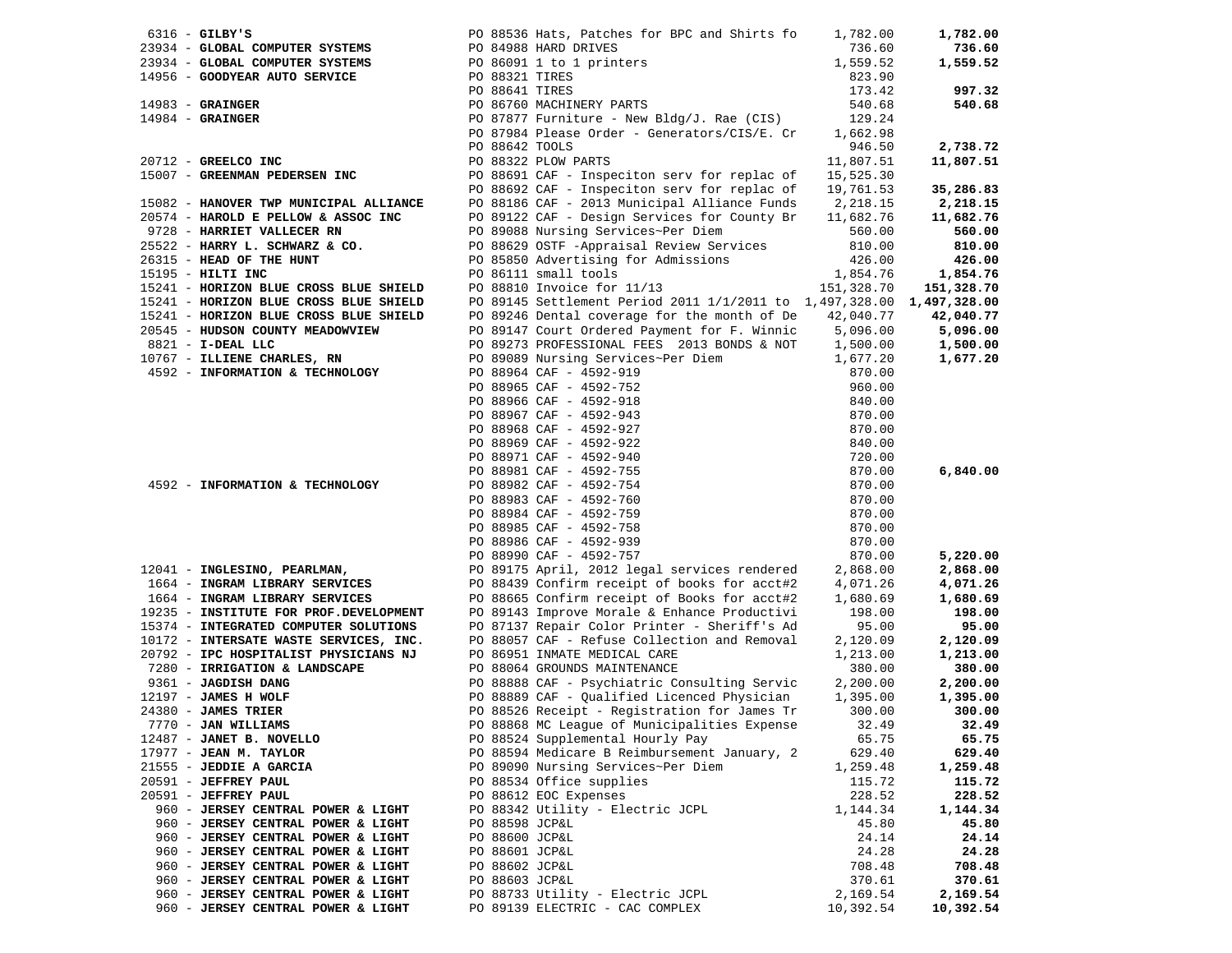| 16888 - JERSEY PAPER PLUS INC                                                                                                                                                   |                 | PO 88076 CAF - Coarse Paper and Household Su                                                                                                                                                                                                                                                                                                                                                                                                                                                       | 550.02       |            |
|---------------------------------------------------------------------------------------------------------------------------------------------------------------------------------|-----------------|----------------------------------------------------------------------------------------------------------------------------------------------------------------------------------------------------------------------------------------------------------------------------------------------------------------------------------------------------------------------------------------------------------------------------------------------------------------------------------------------------|--------------|------------|
|                                                                                                                                                                                 |                 | PO 88003 CAF - Coarse Paper and Household Su                                                                                                                                                                                                                                                                                                                                                                                                                                                       | 253.32       | 803.34     |
| 26280 - <b>JERSEY TACTICAL CORP.</b><br>1622 - <b>JERSEY TRACTOR-TRAILER</b> 1622 - PO 88042 Bryne Grant Equipment<br>2622 - PO 88973 CAF - 1622-994<br>20 88976 CAF - 1622-995 |                 |                                                                                                                                                                                                                                                                                                                                                                                                                                                                                                    | 875.00       | 875.00     |
|                                                                                                                                                                                 |                 |                                                                                                                                                                                                                                                                                                                                                                                                                                                                                                    | 3,200.00     |            |
|                                                                                                                                                                                 |                 |                                                                                                                                                                                                                                                                                                                                                                                                                                                                                                    | 3,200.00     | 6,400.00   |
|                                                                                                                                                                                 |                 | 20888 - JESSY JACOB<br>15508 - JML MEDICAL INC.<br>15508 - JML MEDICAL INC.<br>15887 - JOAN BRAMHALL<br>16887 - JOAN BRAMHALL<br>208889 QCAF - Medical Supplies<br>208889 QCAF - Medical Supplies<br>208889 QCAF - Medical Supplies<br>208889                                                                                                                                                                                                                                                      | 420.00       | 420.00     |
|                                                                                                                                                                                 |                 |                                                                                                                                                                                                                                                                                                                                                                                                                                                                                                    | 7,588.84     | 7,588.84   |
|                                                                                                                                                                                 |                 |                                                                                                                                                                                                                                                                                                                                                                                                                                                                                                    | 277.03       | 277.03     |
|                                                                                                                                                                                 |                 |                                                                                                                                                                                                                                                                                                                                                                                                                                                                                                    | 73.00        | 73.00      |
|                                                                                                                                                                                 |                 |                                                                                                                                                                                                                                                                                                                                                                                                                                                                                                    | 403.17       | 403.17     |
|                                                                                                                                                                                 |                 |                                                                                                                                                                                                                                                                                                                                                                                                                                                                                                    | 117.43       | 117.43     |
|                                                                                                                                                                                 |                 |                                                                                                                                                                                                                                                                                                                                                                                                                                                                                                    |              |            |
|                                                                                                                                                                                 |                 |                                                                                                                                                                                                                                                                                                                                                                                                                                                                                                    | 5,261.00     | 5,261.00   |
|                                                                                                                                                                                 |                 |                                                                                                                                                                                                                                                                                                                                                                                                                                                                                                    | 16.64        | 16.64      |
|                                                                                                                                                                                 |                 |                                                                                                                                                                                                                                                                                                                                                                                                                                                                                                    | 72.00        |            |
|                                                                                                                                                                                 |                 |                                                                                                                                                                                                                                                                                                                                                                                                                                                                                                    |              |            |
|                                                                                                                                                                                 |                 |                                                                                                                                                                                                                                                                                                                                                                                                                                                                                                    |              |            |
|                                                                                                                                                                                 |                 | PO 88737 PEIII CASH REIMBORSEMENT 179.61<br>PO 88766 PETTY CASH REIMBORSEMENT 179.61<br>PO 88766 PETTY CASH REIMBORSEMENT 179.61<br>PO 88525 SANE SART Supplemental Pay 75.05<br>PO 88880 Employee Reimbursement 36.24<br>PO 88881 Emplo<br>PO 88765 PETTY CASH REIMBURSMENT 1<br>PO 88766 PETTY CASH REIMBURSMENT 8<br>PO 88766 PETTY CASH REIMBURSEMENT 8<br>PO 88825 SANE SART Supplemental Pay<br>PO 88880 Employee Reimbursement<br>21850 - <b>KAREN JAMES</b><br>26 - <b>KAREN JAMES</b><br> |              | 1,152.45   |
|                                                                                                                                                                                 |                 |                                                                                                                                                                                                                                                                                                                                                                                                                                                                                                    |              | 75.05      |
|                                                                                                                                                                                 |                 |                                                                                                                                                                                                                                                                                                                                                                                                                                                                                                    |              | 36.24      |
|                                                                                                                                                                                 |                 |                                                                                                                                                                                                                                                                                                                                                                                                                                                                                                    |              | 30.00      |
|                                                                                                                                                                                 |                 |                                                                                                                                                                                                                                                                                                                                                                                                                                                                                                    | 27.71        | 27.71      |
|                                                                                                                                                                                 |                 |                                                                                                                                                                                                                                                                                                                                                                                                                                                                                                    |              | 275.00     |
|                                                                                                                                                                                 |                 | PO 88831 General Pre-Election Work & Electio 275.00<br>PO 88675 CAF - Materials Testing of County-w 1,985.00                                                                                                                                                                                                                                                                                                                                                                                       |              | 1,985.00   |
| 15565 - KELLER & KIRKPATRICK                                                                                                                                                    |                 | PO 88694 CAF - Construction Inspection Servi 8,580.00                                                                                                                                                                                                                                                                                                                                                                                                                                              |              |            |
|                                                                                                                                                                                 |                 | PO 89120 CAF - Services for Replacement of C 10,907.01                                                                                                                                                                                                                                                                                                                                                                                                                                             |              | 19,487.01  |
| 15574 - KENVIL POWER EQUIPMENT, INC.                                                                                                                                            |                 | PO 81326 tank housing. buck upper straps                                                                                                                                                                                                                                                                                                                                                                                                                                                           | 111.08       |            |
|                                                                                                                                                                                 |                 |                                                                                                                                                                                                                                                                                                                                                                                                                                                                                                    |              |            |
|                                                                                                                                                                                 | PO 88051 X Line |                                                                                                                                                                                                                                                                                                                                                                                                                                                                                                    | 18.64        |            |
|                                                                                                                                                                                 |                 | PO 88324 TRUCK PARTS                                                                                                                                                                                                                                                                                                                                                                                                                                                                               | 27.98        | 157.70     |
| 4575 - KEVIN KENNEDY                                                                                                                                                            |                 |                                                                                                                                                                                                                                                                                                                                                                                                                                                                                                    |              | 6.00       |
| 4807 - KIM ROGGENKAMP                                                                                                                                                           |                 |                                                                                                                                                                                                                                                                                                                                                                                                                                                                                                    |              | 417.00     |
| 15657 - KURT'S LOCKSMITH SERVICE, LLC                                                                                                                                           |                 |                                                                                                                                                                                                                                                                                                                                                                                                                                                                                                    |              | 516.00     |
| 12726 - LANGUAGE LINE SERVICES                                                                                                                                                  |                 |                                                                                                                                                                                                                                                                                                                                                                                                                                                                                                    |              |            |
|                                                                                                                                                                                 |                 |                                                                                                                                                                                                                                                                                                                                                                                                                                                                                                    |              | 457.30     |
| 15694 - LASHEN ELECTRONICS INC                                                                                                                                                  |                 |                                                                                                                                                                                                                                                                                                                                                                                                                                                                                                    |              | 166.59     |
| 25656 - LEANNE SCUTO                                                                                                                                                            |                 | PO 89019 Repair parts<br>PO 89019 Repair parts<br>PO 89354 NJ League of Municipalities<br>PO 88898 Lock and Key Service<br>PO 86834 Interpretation Service<br>PO 88296 Interpreter fees<br>265.20<br>PO 88825 EXPENSE VOUCHER<br>PO 71712 REPA                                                                                                                                                                                                                                                     |              | 27.65      |
| 5068 - LEXIS NEXIS/MATTHEW BENDER                                                                                                                                               |                 |                                                                                                                                                                                                                                                                                                                                                                                                                                                                                                    |              |            |
|                                                                                                                                                                                 |                 | PO 87110 Yearly Subscription to NJ Register                                                                                                                                                                                                                                                                                                                                                                                                                                                        | 211.00       | 1,303.00   |
| 15775 - LIFESAVERS INC                                                                                                                                                          |                 | PO 88341 Schools & Training                                                                                                                                                                                                                                                                                                                                                                                                                                                                        | 20.00        | 20.00      |
| 15782 - LINCOLN PK MUNICIPAL ALLIANCE                                                                                                                                           |                 | PO 89037 CAF - 2013 Municipal Alliance Funds                                                                                                                                                                                                                                                                                                                                                                                                                                                       | 2,000.00     | 2,000.00   |
| 15789 - LIPPINCOTT WILLIAMS & WALKINS                                                                                                                                           |                 | PO 83260 Subscription                                                                                                                                                                                                                                                                                                                                                                                                                                                                              | 169.00       | 169.00     |
| 15816 - LONGFELLOWS SANDWICH DELI                                                                                                                                               |                 | PO 88483 refreshments for election night                                                                                                                                                                                                                                                                                                                                                                                                                                                           | 320.90       | 320.90     |
| 15816 - LONGFELLOWS SANDWICH DELI                                                                                                                                               |                 | PO 88919 Morris View Advisory Comm Meeting                                                                                                                                                                                                                                                                                                                                                                                                                                                         | 94.00        | 94.00      |
| 8307 - LOREEN RAFISURA                                                                                                                                                          |                 | PO 89092 Nursing Services~Per Diem                                                                                                                                                                                                                                                                                                                                                                                                                                                                 | 840.00       | 840.00     |
| 21100 - LOUISE R. MACCHIA                                                                                                                                                       |                 | PO 89105 Nursing Services~Per Diem                                                                                                                                                                                                                                                                                                                                                                                                                                                                 | 2,240.00     | 2,240.00   |
| 15850 - LUM, DRASCO & POSITAN LLC                                                                                                                                               |                 | PO 88384 Legal Services                                                                                                                                                                                                                                                                                                                                                                                                                                                                            | 6,138.72     | 6,138.72   |
| 15905 - LYNNE OLVER                                                                                                                                                             |                 | PO 89177 RMB April 25 thru Dec 2, 2013<br>PO 87759 IED Drill Registration Fee                                                                                                                                                                                                                                                                                                                                                                                                                      | 998.24       | 998.24     |
| 2144 - M C POLICE CHIEF'S ASSOCIATION                                                                                                                                           |                 |                                                                                                                                                                                                                                                                                                                                                                                                                                                                                                    | 140.00       | 140.00     |
| 15886 - M.C. CHAMBER OF COMMERCE                                                                                                                                                |                 | PO 87988 Training - Leadership "2014" / Gera                                                                                                                                                                                                                                                                                                                                                                                                                                                       | 1,700.00     | 1,700.00   |
| 15919 - M.C. PROSECUTOR'S EMERGENT                                                                                                                                              |                 | PO 88517 Confidential Fund Replenishment-Oct                                                                                                                                                                                                                                                                                                                                                                                                                                                       | 2,958.59     | 2,958.59   |
|                                                                                                                                                                                 |                 |                                                                                                                                                                                                                                                                                                                                                                                                                                                                                                    |              | 3,079.65   |
| 20783 - MA. LIZA IMPERIAL                                                                                                                                                       |                 | PO 89093 Nursing Services~Per Diem                                                                                                                                                                                                                                                                                                                                                                                                                                                                 | 3,079.65     |            |
| 7568 - MADUKWE IMO IBOKO, RN                                                                                                                                                    |                 | PO 89094 Nursing Services~Per Diem                                                                                                                                                                                                                                                                                                                                                                                                                                                                 | 1,680.00     | 1,680.00   |
| 6514 - MAJOR POLICE SUPPLY                                                                                                                                                      |                 | PO 88320 AUTO PARTS                                                                                                                                                                                                                                                                                                                                                                                                                                                                                | 184.00       | 184.00     |
| $3210 - MANPOWER$                                                                                                                                                               |                 | PO 88963 CAF - MANPOWER-JR/JS/SE-14-WFNJ - c                                                                                                                                                                                                                                                                                                                                                                                                                                                       | 5,376.56     | 5,376.56   |
| 25080 - MARIA CARMELITA OBLINA                                                                                                                                                  |                 | PO 89095 Nursing Services~Per Diem                                                                                                                                                                                                                                                                                                                                                                                                                                                                 | 1,120.00     | 1,120.00   |
| 4814 - MARK SMITH                                                                                                                                                               |                 | PO 88045 Polygraph Test                                                                                                                                                                                                                                                                                                                                                                                                                                                                            | 1,000.00     | 1,000.00   |
| 11023 - MARTHA YAGHI                                                                                                                                                            |                 | PO 89096 Nursing Services~Per Diem                                                                                                                                                                                                                                                                                                                                                                                                                                                                 | 840.00       | 840.00     |
| 20781 - MARY JANE M. ARCINAS                                                                                                                                                    |                 | PO 89097 Nursing Services~Per Diem                                                                                                                                                                                                                                                                                                                                                                                                                                                                 | 560.00       | 560.00     |
| 1836 - MC MUA TRANSFER STATION                                                                                                                                                  |                 | PO 88264 CAF - Waste Collection Services                                                                                                                                                                                                                                                                                                                                                                                                                                                           | 7,106.94     | 7,106.94   |
| 16065 - MC VOCATIONAL SCHOOL DISTRICT                                                                                                                                           |                 | PO 87715 Various Capital Projects                                                                                                                                                                                                                                                                                                                                                                                                                                                                  | 313, 295. 28 | 313,295.28 |
| 25792 - MCGRATH MUNICIPAL EQUIPMENT, LLC                                                                                                                                        |                 | PO 87684 CAF - NJPA 11312-FRM                                                                                                                                                                                                                                                                                                                                                                                                                                                                      | 49,617.50    | 49,617.50  |
| 8443 - MELOJANE CELESTINO                                                                                                                                                       |                 | PO 89098 Nursing Services~Per Diem                                                                                                                                                                                                                                                                                                                                                                                                                                                                 | 1,391.25     | 1,391.25   |
| 16129 - MENTAL HEALTH ASSOCIATION OF                                                                                                                                            |                 | PO 88191 MENTAL HEALTH FIRST AID TRAINING PR                                                                                                                                                                                                                                                                                                                                                                                                                                                       | 500.00       | 500.00     |
| 3714 - METALS USA PLATES &                                                                                                                                                      |                 | PO 88050 pipe supply                                                                                                                                                                                                                                                                                                                                                                                                                                                                               | 345.45       | 345.45     |
|                                                                                                                                                                                 |                 |                                                                                                                                                                                                                                                                                                                                                                                                                                                                                                    |              |            |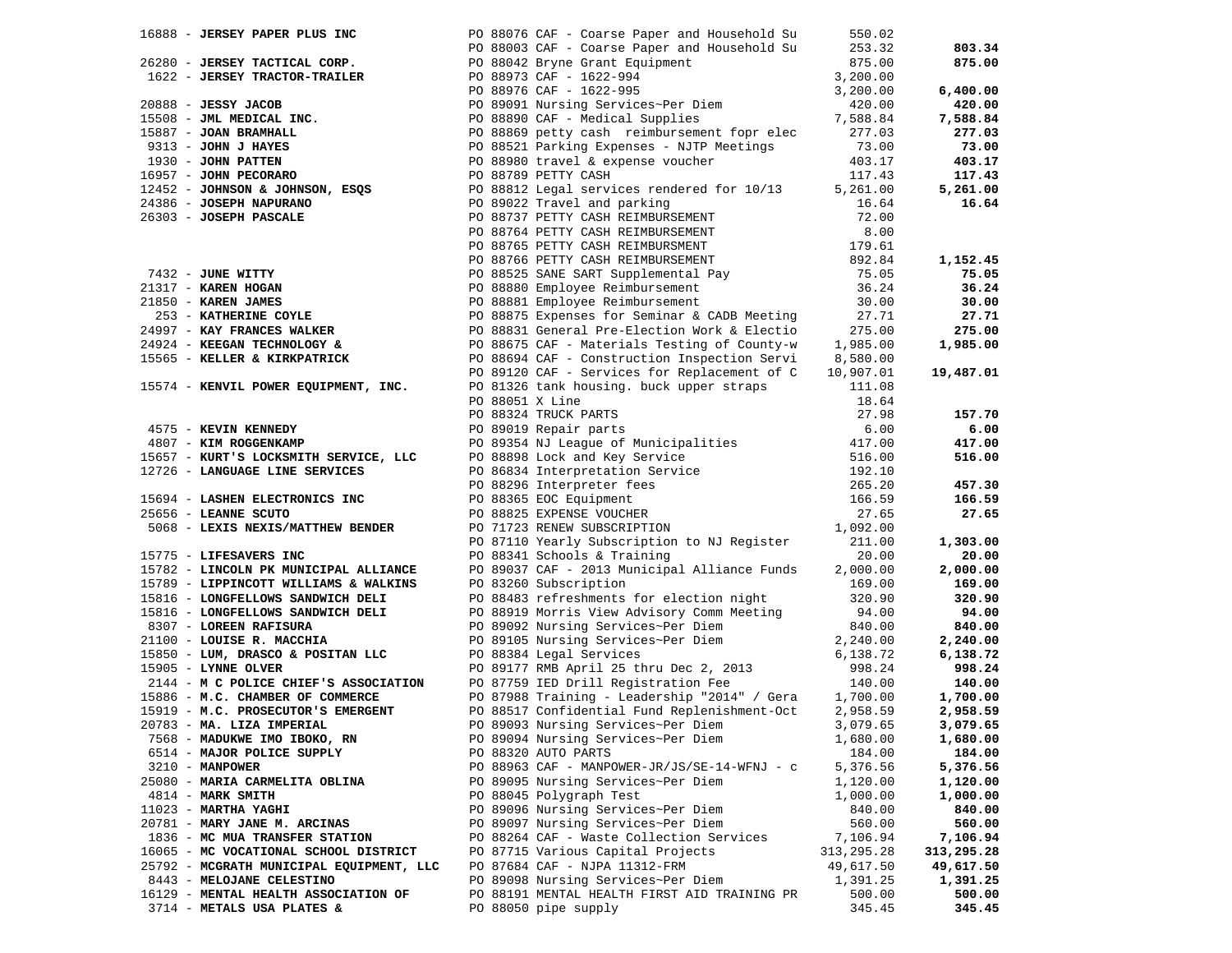|                                                                              |  |                                                                                                                                                                                                                                                                                                                                                                                                             |           | 1,531.25                   |
|------------------------------------------------------------------------------|--|-------------------------------------------------------------------------------------------------------------------------------------------------------------------------------------------------------------------------------------------------------------------------------------------------------------------------------------------------------------------------------------------------------------|-----------|----------------------------|
|                                                                              |  | 24951 - MICHELLE CAPILI PO 89099 Nursing Services-Per Diem 1,531.25<br>25428 - MID-ATLANTIC TRUCK CENTRE INC<br>25428 - MINERT TAPE LLC<br>25428 - MIRLENE ESTRIPLET PO 86443 ANNUAL ANSI SAFETY INSPECTION 2,933.70<br>568 - MOBILE                                                                                                                                                                        |           | 376.27                     |
|                                                                              |  |                                                                                                                                                                                                                                                                                                                                                                                                             |           | 645.26                     |
|                                                                              |  |                                                                                                                                                                                                                                                                                                                                                                                                             |           | 2,933.70                   |
|                                                                              |  |                                                                                                                                                                                                                                                                                                                                                                                                             |           | 2,490.29                   |
|                                                                              |  |                                                                                                                                                                                                                                                                                                                                                                                                             |           | 680.00                     |
|                                                                              |  |                                                                                                                                                                                                                                                                                                                                                                                                             |           | 30.00                      |
|                                                                              |  |                                                                                                                                                                                                                                                                                                                                                                                                             |           | 378.00                     |
|                                                                              |  |                                                                                                                                                                                                                                                                                                                                                                                                             |           | 13,600.00                  |
|                                                                              |  |                                                                                                                                                                                                                                                                                                                                                                                                             |           | 165.00                     |
|                                                                              |  |                                                                                                                                                                                                                                                                                                                                                                                                             |           | 1,465.45                   |
|                                                                              |  |                                                                                                                                                                                                                                                                                                                                                                                                             |           |                            |
|                                                                              |  | EXAMPLE SERVICES<br>13,600.00<br>165.00<br>1,465.45<br>165.00<br>1,465.45<br>PO 89379 PROFESSIONAL FEES 2013 BONDS & NOTE<br>PO 89379 PROFESSIONAL FEES 2013 BONDS & NOTE<br>268.75<br>268.75<br>PO 89176 REIMBURSE DAVIALLY CONVERS GROSS CONTRIG                                                                                                                                                          |           |                            |
|                                                                              |  |                                                                                                                                                                                                                                                                                                                                                                                                             |           | 5,006.25                   |
|                                                                              |  |                                                                                                                                                                                                                                                                                                                                                                                                             |           | 2,637.43<br>$\mathbb{R}^2$ |
|                                                                              |  |                                                                                                                                                                                                                                                                                                                                                                                                             |           | 22,078.00                  |
|                                                                              |  |                                                                                                                                                                                                                                                                                                                                                                                                             |           |                            |
|                                                                              |  |                                                                                                                                                                                                                                                                                                                                                                                                             |           | 141.78                     |
| 16334 - MORRISTOWN MEMORIAL HOSPITAL<br>16334 - MORRISTOWN MEMORIAL HOSPITAL |  | PO 88202 CAF - Chapter 51 Funding ATLANTIC H 23,752.00<br>$[16334 - \text{MORM SAMORIAL HOSPTIAL FOS PIXL 1639010F1L. 173752.00 1441.76\n16340 - \text{MORM SAMORIAL HOSPITAL 1609 B203 CAP - Chapter 51 Fundling ch51 1321\n16340 - \text{MORM SAMORICAL HOSPITAL 1609 B203 CAP - Chapter 51 Fundling ch51 1321\n5, 216.00 445.00\n16340 - \text{MORM SAMRINOR } PISRU\n16340 - \text{MORM SAMRINOR } PIS$ |           | 23,752.00                  |
|                                                                              |  |                                                                                                                                                                                                                                                                                                                                                                                                             |           |                            |
|                                                                              |  |                                                                                                                                                                                                                                                                                                                                                                                                             |           |                            |
|                                                                              |  |                                                                                                                                                                                                                                                                                                                                                                                                             |           |                            |
|                                                                              |  |                                                                                                                                                                                                                                                                                                                                                                                                             |           |                            |
|                                                                              |  |                                                                                                                                                                                                                                                                                                                                                                                                             |           |                            |
|                                                                              |  |                                                                                                                                                                                                                                                                                                                                                                                                             |           |                            |
|                                                                              |  |                                                                                                                                                                                                                                                                                                                                                                                                             |           |                            |
|                                                                              |  |                                                                                                                                                                                                                                                                                                                                                                                                             |           |                            |
|                                                                              |  |                                                                                                                                                                                                                                                                                                                                                                                                             |           |                            |
|                                                                              |  |                                                                                                                                                                                                                                                                                                                                                                                                             |           |                            |
|                                                                              |  |                                                                                                                                                                                                                                                                                                                                                                                                             |           |                            |
|                                                                              |  |                                                                                                                                                                                                                                                                                                                                                                                                             |           |                            |
|                                                                              |  |                                                                                                                                                                                                                                                                                                                                                                                                             |           |                            |
|                                                                              |  |                                                                                                                                                                                                                                                                                                                                                                                                             |           |                            |
|                                                                              |  |                                                                                                                                                                                                                                                                                                                                                                                                             |           |                            |
|                                                                              |  |                                                                                                                                                                                                                                                                                                                                                                                                             |           |                            |
|                                                                              |  |                                                                                                                                                                                                                                                                                                                                                                                                             |           |                            |
|                                                                              |  |                                                                                                                                                                                                                                                                                                                                                                                                             |           |                            |
|                                                                              |  |                                                                                                                                                                                                                                                                                                                                                                                                             |           |                            |
|                                                                              |  |                                                                                                                                                                                                                                                                                                                                                                                                             |           |                            |
|                                                                              |  |                                                                                                                                                                                                                                                                                                                                                                                                             |           |                            |
|                                                                              |  |                                                                                                                                                                                                                                                                                                                                                                                                             |           |                            |
|                                                                              |  |                                                                                                                                                                                                                                                                                                                                                                                                             |           |                            |
|                                                                              |  |                                                                                                                                                                                                                                                                                                                                                                                                             |           | 24,180.00                  |
|                                                                              |  | FO 88207 CAF - Chapter 51 Funding Enhanced 0 15,415.00<br>PO 88207 CAF - Chapter 51 Funding SUBSTANCE 8,000.00<br>23981 - <b>NIELSEN DODGE - C-J-R</b><br>23981 - <b>NIELSEN DODGE - C-J-R</b><br>23981 - <b>NIELSEN DODGE - C-J-R</b><br>23981 - <b>NIEL</b>                                                                                                                                               |           | 1,295.00                   |
|                                                                              |  |                                                                                                                                                                                                                                                                                                                                                                                                             |           | 344.60                     |
|                                                                              |  |                                                                                                                                                                                                                                                                                                                                                                                                             |           | 109.92                     |
|                                                                              |  |                                                                                                                                                                                                                                                                                                                                                                                                             |           |                            |
|                                                                              |  |                                                                                                                                                                                                                                                                                                                                                                                                             |           | 1,951.67                   |
|                                                                              |  |                                                                                                                                                                                                                                                                                                                                                                                                             |           | 9,570.00                   |
|                                                                              |  |                                                                                                                                                                                                                                                                                                                                                                                                             |           | 1,195.00                   |
|                                                                              |  |                                                                                                                                                                                                                                                                                                                                                                                                             |           | 220.00                     |
|                                                                              |  |                                                                                                                                                                                                                                                                                                                                                                                                             |           | 1,500.00                   |
|                                                                              |  |                                                                                                                                                                                                                                                                                                                                                                                                             |           | 423.40                     |
| 16767 - NUTRI-SYSTEMS CORPORATION                                            |  | PO 88625 OPERATING&REPAIR SUPPLY                                                                                                                                                                                                                                                                                                                                                                            | 346.20    | 346.20                     |
| 16786 - O'MULLAN & BRADY P.C.                                                |  | PO 89156 County Counsel Administration                                                                                                                                                                                                                                                                                                                                                                      | 18,876.00 | 18,876.00                  |
| 21817 - PAMELA AITKEN                                                        |  | PO 88883 Employee Reimbursement                                                                                                                                                                                                                                                                                                                                                                             | 30.00     | 30.00                      |
| 21551 - PARSIPPANY INN                                                       |  | PO 88814 Motel Placement                                                                                                                                                                                                                                                                                                                                                                                    | 2,600.00  | 2,600.00                   |
| 21551 - PARSIPPANY INN                                                       |  | PO 88819 Motel Placement                                                                                                                                                                                                                                                                                                                                                                                    | 2,080.00  | 2,080.00                   |
| 8535 - PAULA JORDAO                                                          |  | PO 88508 Travel Exp.                                                                                                                                                                                                                                                                                                                                                                                        | 200.65    | 200.65                     |
| 9232 - PENNJERSEY MACHINERY, LLC                                             |  | PO 88650 TRUCK PARTS                                                                                                                                                                                                                                                                                                                                                                                        | 332.87    | 332.87                     |
| 17005 - PHARMA CARE INC                                                      |  | PO 88891 CAF - Pharaceutical Consulting Serv                                                                                                                                                                                                                                                                                                                                                                | 3,975.84  | 3,975.84                   |
| 19681 - PITNEY BOWES CREDIT CORP                                             |  | PO 87991 CAF - Goods & Services from Coop Pu                                                                                                                                                                                                                                                                                                                                                                | 2,559.00  | 2,559.00                   |
| 17066 - PLAINSMAN AUTO SUPPLY                                                |  | PO 87566 EQUIP RPR                                                                                                                                                                                                                                                                                                                                                                                          | 20.20     |                            |
|                                                                              |  | PO 88328 AUTO PARTS                                                                                                                                                                                                                                                                                                                                                                                         | 1,227.97  |                            |
|                                                                              |  | PO 88648 AUTO PARTS                                                                                                                                                                                                                                                                                                                                                                                         | 4,845.55  | 6,093.72                   |
| 17076 - PLUNKETT RESEARCH                                                    |  | PO 87551 Confirm receipt of Book                                                                                                                                                                                                                                                                                                                                                                            | 359.49    | 359.49                     |
|                                                                              |  |                                                                                                                                                                                                                                                                                                                                                                                                             |           |                            |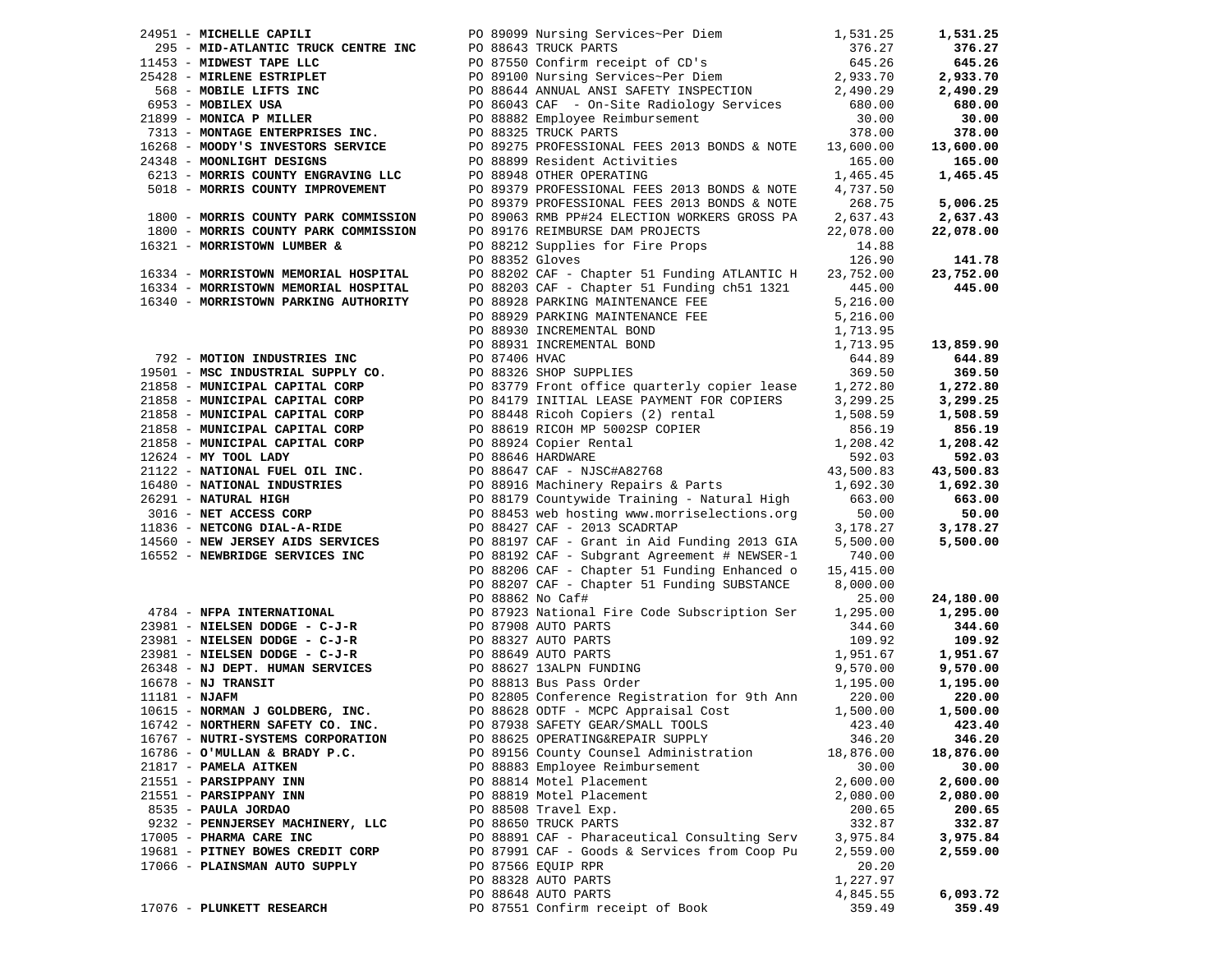|                                     |                                                              | 17084 - POLAND SPRING WATER CO. DO 88817 Monthly Charge for Poland Spring Di                                                                                                                                                                                                                                                                                      | 44.30      | 44.30      |
|-------------------------------------|--------------------------------------------------------------|-------------------------------------------------------------------------------------------------------------------------------------------------------------------------------------------------------------------------------------------------------------------------------------------------------------------------------------------------------------------|------------|------------|
|                                     |                                                              |                                                                                                                                                                                                                                                                                                                                                                   |            | 65.76      |
|                                     |                                                              |                                                                                                                                                                                                                                                                                                                                                                   |            | 3,700.00   |
|                                     |                                                              |                                                                                                                                                                                                                                                                                                                                                                   |            | 125.00     |
|                                     |                                                              |                                                                                                                                                                                                                                                                                                                                                                   |            | 78,278.30  |
|                                     |                                                              |                                                                                                                                                                                                                                                                                                                                                                   |            | 50.00      |
|                                     |                                                              |                                                                                                                                                                                                                                                                                                                                                                   |            |            |
|                                     |                                                              |                                                                                                                                                                                                                                                                                                                                                                   |            |            |
|                                     |                                                              |                                                                                                                                                                                                                                                                                                                                                                   |            | 7,799.65   |
|                                     |                                                              |                                                                                                                                                                                                                                                                                                                                                                   |            | 425.00     |
|                                     |                                                              |                                                                                                                                                                                                                                                                                                                                                                   |            | 2,325.00   |
|                                     |                                                              | 10503 - <b>PREMIER HEALTHCARE</b><br>24230 - <b>PRIORITY DISPATCH CORP.</b><br>26.00<br>27189 - <b>PSE&amp;G CO</b><br>2775 - <b>PSE&amp;G CO</b><br>2775 - <b>PSE&amp;G CO</b><br>2775 - <b>PSE&amp;G CO</b><br>2775 - <b>PSE&amp;G CO</b><br>2775 - <b>PSE&amp;G</b><br>268601<br>26902 Gas Usage<br>278902 Gas Us<br>PO 86045 WATER COOI<br>PO 87413 Equipment |            | 284.00     |
|                                     | $264$ - R & J CONTROL, INC.                                  |                                                                                                                                                                                                                                                                                                                                                                   |            |            |
|                                     |                                                              | PO 88056 CAF - Generator Repair Services & M 157.50                                                                                                                                                                                                                                                                                                               |            | 1,632.50   |
|                                     | 12473 - R.D. SALES DOOR & HARDWARE LLC                       | PO 87321 RPL DOOR                                                                                                                                                                                                                                                                                                                                                 | 1,025.00   | 1,025.00   |
|                                     | 17259 - RAY ALLEN MANUFACTURING LLC                          | PO 87145 Please Order K-9 Supplies - QUOTE # $732.59$                                                                                                                                                                                                                                                                                                             |            | 732.59     |
| 5594 - RAY CHANG                    |                                                              | PO 88998 Expenses for HP Meetings & Site Vis                                                                                                                                                                                                                                                                                                                      | 206.98     | 206.98     |
|                                     | 26223 - RE-TRON TECHNOLOGIES INC.                            | PO 88652 TRUCK PARTS                                                                                                                                                                                                                                                                                                                                              | 399.95     | 399.95     |
| 17269 - RECORDED BOOKS LLC          |                                                              | PO 87552 Confirm receipt of CD's                                                                                                                                                                                                                                                                                                                                  | 34.75      | 34.75      |
|                                     | 1578 - REED SYSTEMS, LTD.                                    | PO 87666 Envirobrine Road Liquid                                                                                                                                                                                                                                                                                                                                  | 2,158.16   |            |
|                                     |                                                              |                                                                                                                                                                                                                                                                                                                                                                   |            | 5,080.13   |
|                                     | 9912 - REMINGTON & VERNICK ENGINEERS INC                     | PO 87970 Environme Aced Expansive Carage 2,921.97<br>PO 88399 PROFESSIONAL SERV 2,512.90<br>PO 88626 EXPENSE VOUCHER 47.00<br>PO 88913 Resident Activities 275.00<br>PO 88001 Maintenance Agreement 41.51<br>PO 89101 Nursing Services~P                                                                                                                          |            | 2,512.90   |
| 25435 - RENATA STOKES               |                                                              |                                                                                                                                                                                                                                                                                                                                                                   |            | 47.00      |
| 20806 - RICHARD SANTA               |                                                              |                                                                                                                                                                                                                                                                                                                                                                   |            | 275.00     |
| 17325 - RICOH AMERICAS CORPORATION  |                                                              |                                                                                                                                                                                                                                                                                                                                                                   |            | 41.51      |
|                                     | 25422 - RINCY M PAZHAYATTIL'S JOSE                           |                                                                                                                                                                                                                                                                                                                                                                   |            | 560.00     |
|                                     |                                                              | PO 88995 EXPENSE VOUCHER<br>DO 88992 EXPENSE VOUCHER                                                                                                                                                                                                                                                                                                              | 60.00      | 60.00      |
|                                     |                                                              | PO 88992 EXPENSE VOUCHER<br>PO 88540 General Election                                                                                                                                                                                                                                                                                                             | 380.50     | 380.50     |
|                                     |                                                              | PO 88540 General Election Pre-Election & Wor                                                                                                                                                                                                                                                                                                                      | 535.00     |            |
|                                     |                                                              | PO 89172 General Election Work Processing 35                                                                                                                                                                                                                                                                                                                      | 350.00     | 885.00     |
| 22834 - ROBERTA HERSH               | 22834 - <b>ROBERTA HERSH</b><br>7805 - <b>ROSE DUMAPIT</b>   | PO 89165 General Pre-Election Work & Electio                                                                                                                                                                                                                                                                                                                      | 275.00     | 275.00     |
|                                     |                                                              | PO 89102 Nursing Services~Per Diem                                                                                                                                                                                                                                                                                                                                | 1,960.00   | 1,960.00   |
|                                     | 24397 - ROSEMARY BATANE COBCOBO<br>26292 - ROXANA STEWARTSON |                                                                                                                                                                                                                                                                                                                                                                   | 1,540.00   | 1,540.00   |
| 26292 - ROXANA STEWARTSON           |                                                              |                                                                                                                                                                                                                                                                                                                                                                   | 30.00      | 30.00      |
|                                     | 9938 - RUTGERS CENTER FOR CONTINUING                         |                                                                                                                                                                                                                                                                                                                                                                   | 493.00     |            |
|                                     |                                                              | PO 89103 Nursing Services~Per Diem<br>PO 88884 Employee Reimbursement<br>PO 88962 CAF - 9938-493<br>PO 88979 CAF - 9938-383                                                                                                                                                                                                                                       | 519.00     | 1,012.00   |
| 8521 - RUTGERS UNIVERSITY           |                                                              | PO 88117 Visible Emissions Recert<br>PO 88987 CAF - 17452-935                                                                                                                                                                                                                                                                                                     | 160.00     | 160.00     |
|                                     | 17452 - RUTGERS, THE STATE UNIVERSITY                        | PO 88987 CAF - 17452-935                                                                                                                                                                                                                                                                                                                                          | 3,200.00   | 3,200.00   |
| 4327 - SAINT CLARE'S HOSPITAL       |                                                              | PO 88210 CAF - Grant in Aid Funding 2013 COR 19,865.00                                                                                                                                                                                                                                                                                                            |            | 19,865.00  |
| 12304 - SALEM COMMUNITY COLLEGE     |                                                              | PO 89144 Chargeback for Fall 2013 - M. Schia 1,035.00                                                                                                                                                                                                                                                                                                             |            | 1,035.00   |
| 17546 - SCHIFANO CONSTRUCTION CORP. |                                                              | PO 88877 CAF - Milling and Resurfacing of Fa                                                                                                                                                                                                                                                                                                                      | 20,120.00  |            |
|                                     |                                                              | PO 88877 CAF - Milling and Resurfacing of Fa                                                                                                                                                                                                                                                                                                                      | 421,272.52 |            |
|                                     |                                                              | PO 88878 CAF - Milling and Resurfacing of Gr                                                                                                                                                                                                                                                                                                                      | 359,743.16 |            |
|                                     |                                                              | PO 88878 CAF - Milling and Resurfacing of Gr                                                                                                                                                                                                                                                                                                                      | 8,471.00   |            |
|                                     |                                                              | PO 88879 CAF - Milling and Resurfacing Proje                                                                                                                                                                                                                                                                                                                      | 340.00     |            |
|                                     |                                                              | PO 88879 CAF - Milling and Resurfacing Proje 14,980.17                                                                                                                                                                                                                                                                                                            |            | 824,926.85 |
|                                     | 21319 - SCHINDLER ELEVATOR CORPORATION                       | PO 88903 Elevator Service Contract                                                                                                                                                                                                                                                                                                                                | 2,334.14   | 2,334.14   |
| 705 - SCOTT DIGIRALOMO              |                                                              | PO 88840 OEM Expenses                                                                                                                                                                                                                                                                                                                                             | 670.94     | 670.94     |
| 6104 - SENIOR CITIZENS LONG HILL    |                                                              | PO 87979 November 5th General Election Polli                                                                                                                                                                                                                                                                                                                      | 50.00      | 50.00      |
| 20899 - SGS TESTCOM INC             |                                                              | PO 80034 MONTHLY INSPECTION MAINTENANCE                                                                                                                                                                                                                                                                                                                           | 189.41     | 189.41     |
| 20899 - SGS TESTCOM INC             |                                                              | PO 86370 MONTHLY INSPECTION MAINTENANCE                                                                                                                                                                                                                                                                                                                           | 189.41     | 189.41     |
| 20899 - SGS TESTCOM INC             |                                                              | PO 88331 MONTHLY INSPECTION MAINTENANCE                                                                                                                                                                                                                                                                                                                           | 189.41     | 189.41     |
| 17621 - SHEAFFER SUPPLY, INC.       |                                                              | PO 86101 small tools                                                                                                                                                                                                                                                                                                                                              | 37.76      |            |
|                                     |                                                              | PO 87112 parts, tools                                                                                                                                                                                                                                                                                                                                             | 128.86     |            |
|                                     |                                                              | PO 87510 supplies                                                                                                                                                                                                                                                                                                                                                 | 66.93      | 233.55     |
| 17365 - SHERIFF EDWARD V. ROCHFORD  |                                                              | PO 88585 Petty Cash                                                                                                                                                                                                                                                                                                                                               | 291.93     |            |
|                                     |                                                              | PO 88586 Petty Cash                                                                                                                                                                                                                                                                                                                                               | 18.00      |            |
|                                     |                                                              | PO 88587 Petty Cash                                                                                                                                                                                                                                                                                                                                               | 43.59      |            |
|                                     |                                                              | PO 88589 Petty Cash                                                                                                                                                                                                                                                                                                                                               | 10.05      |            |
|                                     |                                                              | PO 88551 Petty Cash                                                                                                                                                                                                                                                                                                                                               | 16.22      | 379.79     |
| 17655 - SILVER SQUEAK, LLC          |                                                              | PO 87302 CAF - Window Cleaning                                                                                                                                                                                                                                                                                                                                    | 9,000.00   | 9,000.00   |
| 17699 - SMITH MOTOR CO., INC.       |                                                              | PO 88332 AUTO PARTS                                                                                                                                                                                                                                                                                                                                               | 1,256.05   | 1,256.05   |
| 6981 - SODEXO INC & AFFILIATES      |                                                              | PO 88907 CAF - Housekeeping, Facility Mainte 185,418.47                                                                                                                                                                                                                                                                                                           |            | 185,418.47 |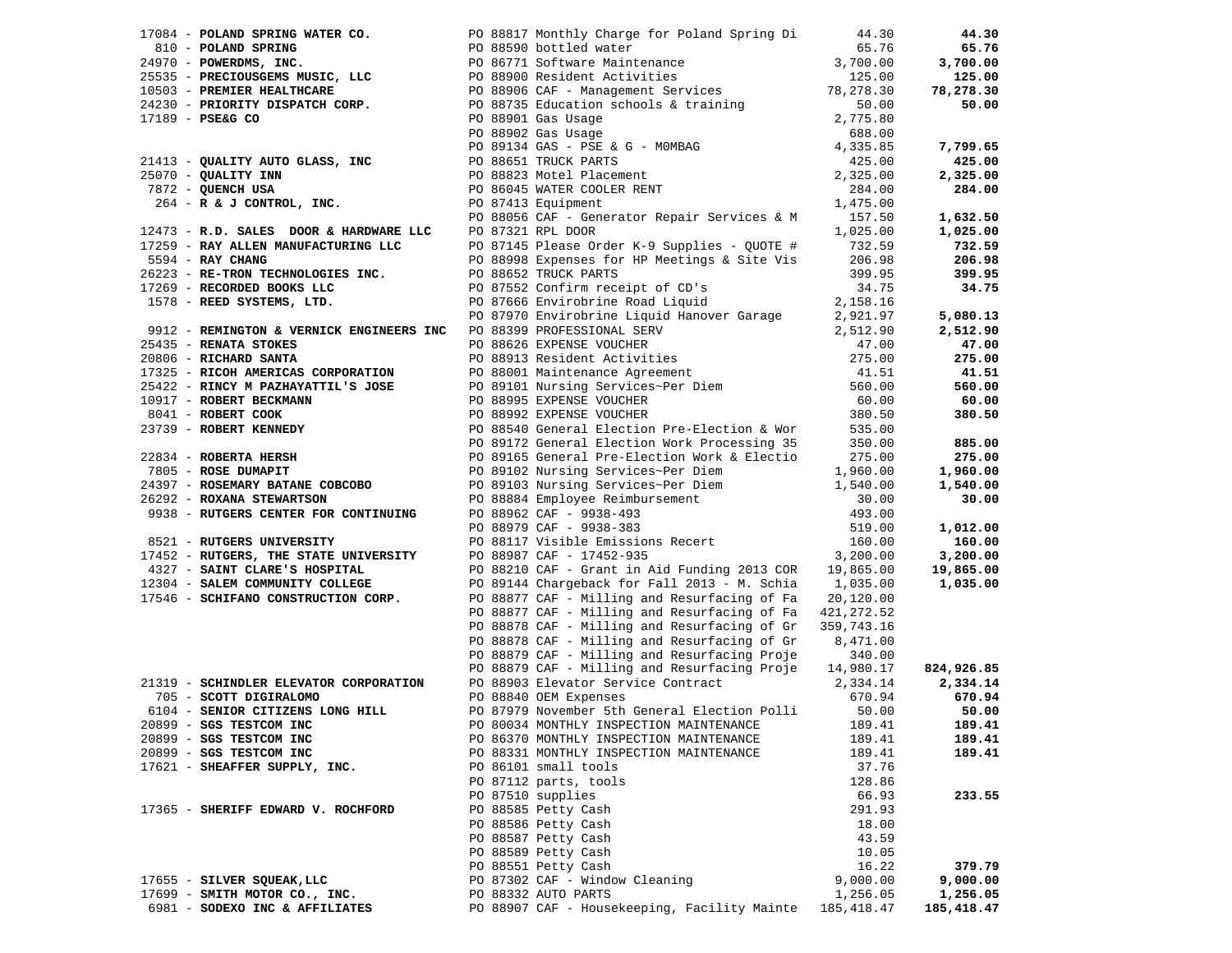|                                                                                                                                |                | 6981 - <b>SODEXO INC &amp; AFFILIATES</b> PO 88908 CAF - Laundry Services 86,764.05<br>6981 - <b>SODEXO INC &amp; AFFILIATES</b> PO 88909 CAF - Dietary Services 85,839.41 255<br>12625 - <b>SOMERSET HILLS TOWING</b> PO 88951 REFRESHMENTS TO HEAT (11 |           | 86,764.05  |
|--------------------------------------------------------------------------------------------------------------------------------|----------------|----------------------------------------------------------------------------------------------------------------------------------------------------------------------------------------------------------------------------------------------------------|-----------|------------|
|                                                                                                                                |                |                                                                                                                                                                                                                                                          |           | 259,839.41 |
|                                                                                                                                |                |                                                                                                                                                                                                                                                          |           | 190.75     |
|                                                                                                                                |                |                                                                                                                                                                                                                                                          |           | 85.00      |
|                                                                                                                                |                |                                                                                                                                                                                                                                                          |           | 603.48     |
|                                                                                                                                |                |                                                                                                                                                                                                                                                          |           | 14,044.78  |
|                                                                                                                                |                |                                                                                                                                                                                                                                                          |           | 200.00     |
|                                                                                                                                |                |                                                                                                                                                                                                                                                          |           | 1,017.00   |
|                                                                                                                                |                |                                                                                                                                                                                                                                                          |           | 119.97     |
|                                                                                                                                |                |                                                                                                                                                                                                                                                          |           | 161.97     |
|                                                                                                                                |                |                                                                                                                                                                                                                                                          |           | 14,892.00  |
|                                                                                                                                |                |                                                                                                                                                                                                                                                          |           | 31,245.00  |
|                                                                                                                                |                |                                                                                                                                                                                                                                                          |           | 220.60     |
|                                                                                                                                |                |                                                                                                                                                                                                                                                          |           | 1,627.07   |
|                                                                                                                                |                |                                                                                                                                                                                                                                                          |           | 289.29     |
|                                                                                                                                |                |                                                                                                                                                                                                                                                          |           | 667.01     |
|                                                                                                                                |                |                                                                                                                                                                                                                                                          |           | 116.84     |
|                                                                                                                                |                |                                                                                                                                                                                                                                                          |           | 193.14     |
|                                                                                                                                |                | PO 87758 October 2013<br>PO 87801 Invoice 3213489510 - Account 103215 16.45<br>627.18                                                                                                                                                                    |           | 320.42     |
|                                                                                                                                |                |                                                                                                                                                                                                                                                          |           | 16.45      |
| 4611 - STAPLES BUSINESS ADVANTAGE PO 87801 Invoice :<br>4611 - STAPLES BUSINESS ADVANTAGE PO 87876 Supplies                    |                |                                                                                                                                                                                                                                                          |           | 627.18     |
| 4611 - STAPLES BUSINESS ADVANINGE<br>4611 - STAPLES BUSINESS ADVANTAGE<br>4611 - GTAPLES RIISINESS ADVANTAGE PO 87882 Supplies |                |                                                                                                                                                                                                                                                          |           |            |
|                                                                                                                                |                |                                                                                                                                                                                                                                                          |           |            |
| 4611 - STAPLES BUSINESS ADVANTAGE                                                                                              |                |                                                                                                                                                                                                                                                          |           |            |
| 4611 - STAPLES BUSINESS ADVANTAGE                                                                                              |                |                                                                                                                                                                                                                                                          |           |            |
|                                                                                                                                |                |                                                                                                                                                                                                                                                          |           |            |
| 4611 - STAPLES BUSINESS ADVANTAGE                                                                                              |                |                                                                                                                                                                                                                                                          |           |            |
| 4611 - STAPLES BUSINESS ADVANTAGE                                                                                              |                |                                                                                                                                                                                                                                                          |           |            |
| 4611 - STAPLES BUSINESS ADVANTAGE                                                                                              |                |                                                                                                                                                                                                                                                          |           |            |
|                                                                                                                                |                | PO 87880 Supplies<br>PO 8786 Supplies<br>PO 87880 Supplies<br>PO 87882 Supplies<br>PO 87882 Supplies<br>PO 87968 Office Supplies<br>PO 87968 Office Supplies<br>PO 87968 Office Supplies<br>PO 87968 Office Supplies<br>PO 87968 Office Supplies         |           |            |
| 4611 - STAPLES BUSINESS ADVANTAGE<br>4611 - STAPLES BUSINESS ADVANTAGE                                                         |                |                                                                                                                                                                                                                                                          |           |            |
|                                                                                                                                |                |                                                                                                                                                                                                                                                          |           |            |
| 4611 - STAPLES BUSINESS ADVANTAGE<br>4611 - STAPLES BUSINESS ADVANTAGE                                                         |                |                                                                                                                                                                                                                                                          |           |            |
| 4611 - STAPLES BUSINESS ADVANTAGE                                                                                              |                |                                                                                                                                                                                                                                                          |           |            |
|                                                                                                                                |                |                                                                                                                                                                                                                                                          |           |            |
| 4611 - STAPLES BUSINESS ADVANTAGE                                                                                              |                |                                                                                                                                                                                                                                                          |           |            |
| 4611 - STAPLES BUSINESS ADVANTAGE                                                                                              |                |                                                                                                                                                                                                                                                          |           |            |
|                                                                                                                                |                |                                                                                                                                                                                                                                                          |           | 35.39      |
|                                                                                                                                |                |                                                                                                                                                                                                                                                          |           |            |
|                                                                                                                                |                |                                                                                                                                                                                                                                                          |           | 64.60      |
|                                                                                                                                |                |                                                                                                                                                                                                                                                          |           | 39.32      |
|                                                                                                                                |                |                                                                                                                                                                                                                                                          |           | 2,433.89   |
|                                                                                                                                |                |                                                                                                                                                                                                                                                          |           | 54.59      |
|                                                                                                                                |                |                                                                                                                                                                                                                                                          |           | 94.06      |
|                                                                                                                                |                |                                                                                                                                                                                                                                                          |           | 149.21     |
|                                                                                                                                |                |                                                                                                                                                                                                                                                          |           | 454.95     |
|                                                                                                                                |                |                                                                                                                                                                                                                                                          |           | 136.69     |
|                                                                                                                                |                |                                                                                                                                                                                                                                                          |           | 828.24     |
|                                                                                                                                |                |                                                                                                                                                                                                                                                          |           | 26,542.17  |
|                                                                                                                                |                |                                                                                                                                                                                                                                                          |           |            |
|                                                                                                                                |                | PO 85854 Medical Waste Disposal 2,055.27 4,037.25                                                                                                                                                                                                        |           |            |
| 24132 - STS TIRE & AUTO CENTERS                                                                                                | PO 88333 TIRES |                                                                                                                                                                                                                                                          | 2,335.93  | 2,335.93   |
| 24132 - STS TIRE & AUTO CENTERS                                                                                                | PO 88657 TIRES |                                                                                                                                                                                                                                                          | 2,309.52  | 2,309.52   |
| 20734 - SUMMIT TRANSMISSION BRAKE                                                                                              |                | PO 88655 AUTO PARTS                                                                                                                                                                                                                                      | 2,395.00  | 2,395.00   |
| 11429 - SUSSEX COUNTY MUA                                                                                                      |                | PO 87327 Street Sweeping                                                                                                                                                                                                                                 | 959.25    |            |
|                                                                                                                                |                | PO 87822 Street Sweeping                                                                                                                                                                                                                                 | 138.30    | 1,097.55   |
| 25400 - SUZIE COLLIN                                                                                                           |                | PO 89104 Nursing Services~Per Diem                                                                                                                                                                                                                       | 2,657.90  | 2,657.90   |
| 10639 - TATBIT CO                                                                                                              |                | PO 89001 SPEEDWELL LIGHTING PROJECT                                                                                                                                                                                                                      | 685.92    | 685.92     |
| 17990 - TELESEARCH INC                                                                                                         |                | PO 88367 Adjuster's Temp K. Santiago w/e 9/1                                                                                                                                                                                                             | 2,047.50  |            |
|                                                                                                                                |                | PO 87649 Adjuster Temp K. Santiago - w/e 10/                                                                                                                                                                                                             | 1,774.50  |            |
|                                                                                                                                |                | PO 87676 SURROGATE'S COURT                                                                                                                                                                                                                               | 6,930.84  |            |
|                                                                                                                                |                | PO 88368 Adjuster's Temp K. Santiago - w/e 1                                                                                                                                                                                                             | 633.75    |            |
|                                                                                                                                |                | PO 88788 01360-000                                                                                                                                                                                                                                       | 538.72    | 11,925.31  |
| 21294 - TETRA TECH INC.                                                                                                        |                | PO 88113 CAF - UASI Emergency Management and                                                                                                                                                                                                             | 10,026.15 | 10,026.15  |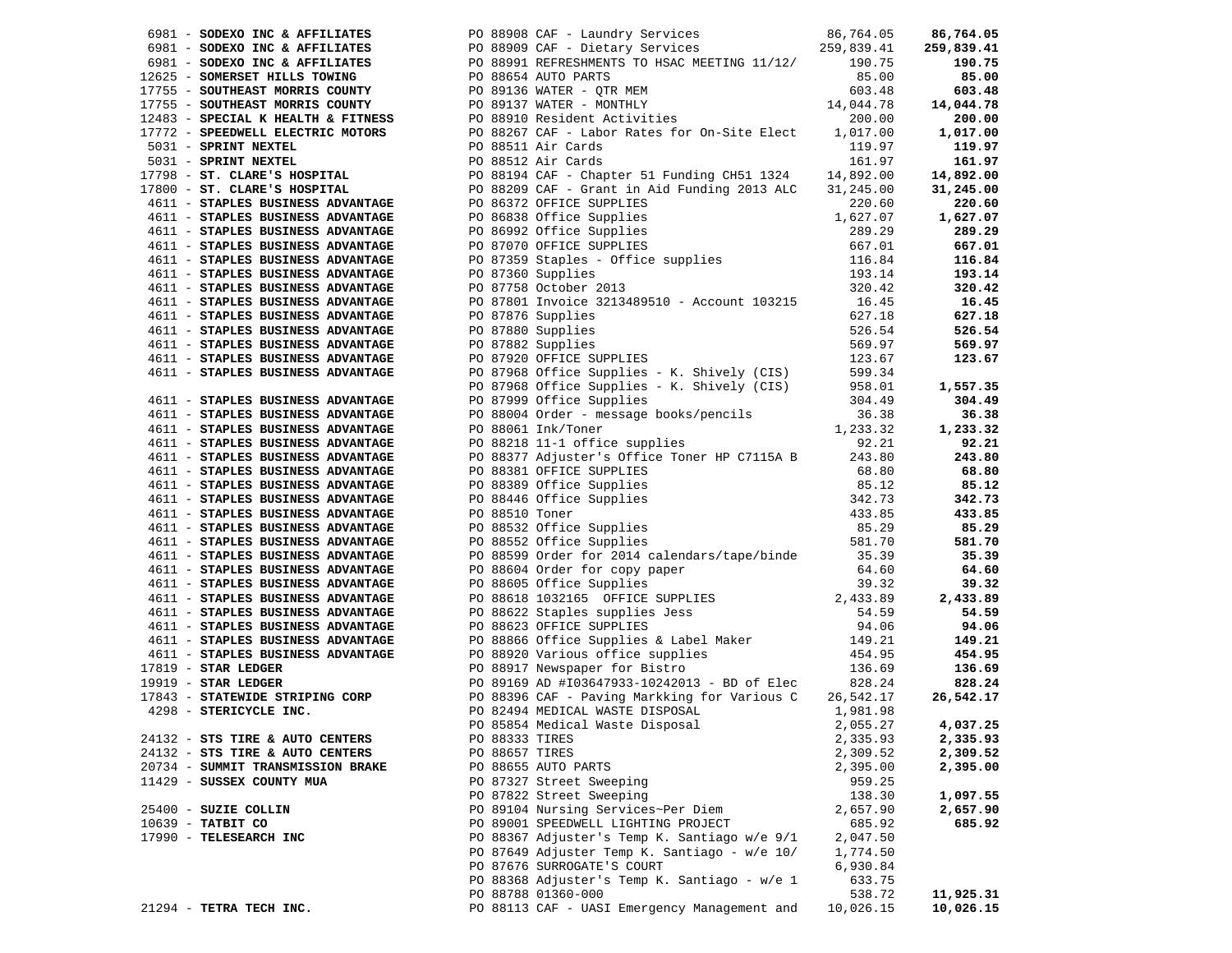| 21294 - TETRA TECH INC.                                                                                                                          |                | PO 88114 CAF - UASI Emergency Management and 9,375.79                                                                                                                                                                                                                                                                                                              |                     | 9,375.79   |
|--------------------------------------------------------------------------------------------------------------------------------------------------|----------------|--------------------------------------------------------------------------------------------------------------------------------------------------------------------------------------------------------------------------------------------------------------------------------------------------------------------------------------------------------------------|---------------------|------------|
| 21294 - TETRA TECH INC.                                                                                                                          |                | PO 88611 CAF - UASI Emergency Management and 14,650.00                                                                                                                                                                                                                                                                                                             |                     | 14,650.00  |
| 4859 - THE INSTITUTE FOR FORENSIC<br>PO 87317 New Hire Psychologicals<br>PO 88008 T. Stanten                                                     |                |                                                                                                                                                                                                                                                                                                                                                                    | 1,300.00            |            |
|                                                                                                                                                  |                |                                                                                                                                                                                                                                                                                                                                                                    | 325.00              | 1,625.00   |
|                                                                                                                                                  |                |                                                                                                                                                                                                                                                                                                                                                                    |                     | 389,808.72 |
|                                                                                                                                                  |                |                                                                                                                                                                                                                                                                                                                                                                    |                     | 1,012.50   |
|                                                                                                                                                  |                |                                                                                                                                                                                                                                                                                                                                                                    |                     |            |
|                                                                                                                                                  |                |                                                                                                                                                                                                                                                                                                                                                                    |                     | 422.00     |
|                                                                                                                                                  |                |                                                                                                                                                                                                                                                                                                                                                                    |                     | 6,127.71   |
|                                                                                                                                                  |                |                                                                                                                                                                                                                                                                                                                                                                    |                     | 394.46     |
|                                                                                                                                                  |                |                                                                                                                                                                                                                                                                                                                                                                    |                     |            |
|                                                                                                                                                  |                |                                                                                                                                                                                                                                                                                                                                                                    |                     |            |
|                                                                                                                                                  |                |                                                                                                                                                                                                                                                                                                                                                                    |                     |            |
|                                                                                                                                                  |                |                                                                                                                                                                                                                                                                                                                                                                    |                     |            |
|                                                                                                                                                  |                |                                                                                                                                                                                                                                                                                                                                                                    |                     |            |
|                                                                                                                                                  |                |                                                                                                                                                                                                                                                                                                                                                                    |                     |            |
|                                                                                                                                                  |                |                                                                                                                                                                                                                                                                                                                                                                    |                     |            |
|                                                                                                                                                  |                | PO 88841 CAF - Milling and Resurfacing of Be 445,248.44                                                                                                                                                                                                                                                                                                            |                     | 470,556.55 |
|                                                                                                                                                  |                |                                                                                                                                                                                                                                                                                                                                                                    |                     | 230.90     |
|                                                                                                                                                  |                |                                                                                                                                                                                                                                                                                                                                                                    |                     | 47.65      |
|                                                                                                                                                  |                |                                                                                                                                                                                                                                                                                                                                                                    |                     |            |
|                                                                                                                                                  |                |                                                                                                                                                                                                                                                                                                                                                                    |                     | 18,000.00  |
|                                                                                                                                                  |                |                                                                                                                                                                                                                                                                                                                                                                    |                     | 5,419.03   |
|                                                                                                                                                  |                |                                                                                                                                                                                                                                                                                                                                                                    |                     | 4,635.60   |
|                                                                                                                                                  |                | 281 - <b>TOMAR INDUSTRIES INC</b><br>281 - <b>TOMAR INDUSTRIES INC</b><br>230.90<br>230.90<br>230.90<br>230.90<br>230.90<br>230.90<br>230.90<br>230.90<br>230.90<br>230.90<br>230.90<br>230.90<br>230.90<br>230.90<br>2999 - <b>TOMYSHIP OF JEFFERSON</b><br>2008861 CAF - 2013<br>PU 89135 WATER - PSTA<br>PO 88660 Manifest Processing Fee<br>PO 80157 Committee |                     | 60.00      |
| $11/58$ - TREADURER-DIRIL of $\overline{C}$<br>12333 - TRIMBOLI & PRUSINOWSKI, LLC                                                               |                |                                                                                                                                                                                                                                                                                                                                                                    |                     | 1,608.00   |
| 24804 - TRITEC OFFICE EQUIPMENT INC<br>24804 - TRITEC OFFICE EQUIPMENT INC<br>24804 - TRITEC OFFICE EQUIPMENT INC<br>------ AFRICE EQUIPMENT INC |                |                                                                                                                                                                                                                                                                                                                                                                    |                     | 52.00      |
|                                                                                                                                                  |                |                                                                                                                                                                                                                                                                                                                                                                    |                     | 90.02      |
|                                                                                                                                                  |                |                                                                                                                                                                                                                                                                                                                                                                    |                     | 107.95     |
|                                                                                                                                                  |                |                                                                                                                                                                                                                                                                                                                                                                    |                     | 395.01     |
| 24804 - TRITEC OFFICE EQUIPMENT INC<br>24804 - TRITEC OFFICE EQUIPMENT INC                                                                       |                |                                                                                                                                                                                                                                                                                                                                                                    |                     | 118.51     |
| 1739 - TURTLE & HUGHES, INC<br>12739 - TURTLE & HUGHES, INC.                                                                                     |                | PO 80000 Maillest Processing Fee<br>PO 89157 County Counsel legal services<br>PO 88834 Invoice #50331 - Kyocera Toner for<br>PO 88911 Office Machine Rental<br>PO 88912 Office Supplies<br>PO 88956 Office Machine Rental<br>PO 88956 Offi<br>PO 87479 BALLASTS                                                                                                    | 269.46              | 269.46     |
| 12739 - TURTLE & HUGHES, INC.                                                                                                                    |                | PO 88274 CAF - Electrical Supplies/Equipment                                                                                                                                                                                                                                                                                                                       | 790.26              | 790.26     |
| 4144 - U-LINE SHIPPING SUPPLY<br>9285 - U.S. SECURITY ASSOCIATES, INC.                                                                           |                |                                                                                                                                                                                                                                                                                                                                                                    | 406.79              | 406.79     |
|                                                                                                                                                  |                | PO 87148 Please Order - Identification Suppl<br>PO 88904 CAF - Unarmed Security Guardsf for 60                                                                                                                                                                                                                                                                     | 60,243.43           | 60,243.43  |
|                                                                                                                                                  |                | PO 87497 Uniform                                                                                                                                                                                                                                                                                                                                                   | 209.94              | 209.94     |
| 15732 - UNIVERSAL UNIFORM SALES CO INC<br>15732 - UNIVERSAL UNIFORM SALES CO INC<br>15732 - UNIVERSAL UNIFORM SALES CO INC                       |                | PO 87934 CAF - Custom Fitted Uniforms                                                                                                                                                                                                                                                                                                                              | 10,346.00           | 10,346.00  |
| 15732 - UNIVERSAL UNIFORM SALES CO INC                                                                                                           |                | PO 87980 CAF - Custom Fitted Uniforms 1,598.34                                                                                                                                                                                                                                                                                                                     |                     | 1,598.34   |
| 15732 - UNIVERSAL UNIFORM SALES CO INC                                                                                                           |                | PO 87500 CAF - Cuscom Fitted Uniforms<br>PO 88075 CAF - Custom Fitted Uniforms<br>PO 87122 EMS Support Supplies<br>PO 87408 OEM Gear<br>PO 87668 Vehicle Equipment<br>PO 87668 Vehicle Equipment<br>2,562.45<br>PO 88300 Telephone pobox4833                                                                                                                       |                     | 265.80     |
| $20042$ - V.E. RALPH & SON INC.                                                                                                                  |                |                                                                                                                                                                                                                                                                                                                                                                    |                     |            |
|                                                                                                                                                  |                |                                                                                                                                                                                                                                                                                                                                                                    |                     |            |
|                                                                                                                                                  |                |                                                                                                                                                                                                                                                                                                                                                                    |                     |            |
|                                                                                                                                                  |                | 1286 - VERIZON<br>1286 - VERIZON<br>10158 - VERIZON<br>10158 - VERIZON<br>1286 - VERIZON<br>1286 - VERIZON<br>1286 - VERIZON<br>1286 - VERIZON<br>1286 - VERIZON<br>1286 - VERIZON<br>1286 - VERIZON<br>1286 - VERIZON<br>1286 - VERIZON<br>1286 - VERIZ                                                                                                           |                     | 16,384.41  |
|                                                                                                                                                  |                |                                                                                                                                                                                                                                                                                                                                                                    |                     | 374.01     |
|                                                                                                                                                  |                |                                                                                                                                                                                                                                                                                                                                                                    |                     |            |
|                                                                                                                                                  |                |                                                                                                                                                                                                                                                                                                                                                                    |                     | 1,169.52   |
|                                                                                                                                                  |                | PO 88734 Telephone Services - pobox 4833 (II 206.78                                                                                                                                                                                                                                                                                                                |                     | 206.78     |
|                                                                                                                                                  |                |                                                                                                                                                                                                                                                                                                                                                                    | 913.17              | 913.17     |
|                                                                                                                                                  |                |                                                                                                                                                                                                                                                                                                                                                                    | $65.27$<br>5,859.41 | 65.27      |
|                                                                                                                                                  |                |                                                                                                                                                                                                                                                                                                                                                                    |                     | 5,859.41   |
|                                                                                                                                                  |                |                                                                                                                                                                                                                                                                                                                                                                    | 350.00              | 350.00     |
|                                                                                                                                                  |                | PO 88373 pipe material for supply & projects                                                                                                                                                                                                                                                                                                                       | 2,370.40            | 2,370.40   |
|                                                                                                                                                  |                | PO 88498 pipe supply for bridges 328.40                                                                                                                                                                                                                                                                                                                            |                     | 328.40     |
| 25832 - VOIANCE LANGUAGE SERVICES, LLC                                                                                                           |                | PO 87499 Interpretor                                                                                                                                                                                                                                                                                                                                               | 199.93              | 199.93     |
| 25815 - VOLKER CRANE LLC                                                                                                                         |                | PO 88337 Administration Bldg Pkg Fire Protec                                                                                                                                                                                                                                                                                                                       | 13,200.00           | 13,200.00  |
| 6146 - W.B. MASON COMPANY INC                                                                                                                    |                | PO 88503 Office Supply                                                                                                                                                                                                                                                                                                                                             | 26.24               |            |
|                                                                                                                                                  |                | PO 88002 Order for chairmat (DWO)                                                                                                                                                                                                                                                                                                                                  | 89.90               |            |
|                                                                                                                                                  |                | PO 88378 Office Supplies & Clocks                                                                                                                                                                                                                                                                                                                                  | 107.80              |            |
|                                                                                                                                                  | PO 88516 Paper |                                                                                                                                                                                                                                                                                                                                                                    | 2,396.00            |            |
|                                                                                                                                                  |                | PO 88449 office supplies                                                                                                                                                                                                                                                                                                                                           | 87.08               | 2,707.02   |
|                                                                                                                                                  |                |                                                                                                                                                                                                                                                                                                                                                                    |                     |            |
| 18395 - WASHINGTON TWP MUNICIPAL                                                                                                                 |                | PO 87925 Fuel Agreement                                                                                                                                                                                                                                                                                                                                            | 1,315.69            | 1,315.69   |
| 13512 - WELDON ASPHALT                                                                                                                           |                | PO 88397 Bituminous Concrete                                                                                                                                                                                                                                                                                                                                       | 62.37               | 62.37      |
| 18435 - WEST CHESTER MACHINERY AND                                                                                                               |                | PO 88335 TRUCK PARTS                                                                                                                                                                                                                                                                                                                                               | 310.00              | 310.00     |
| 18437 - WEST PAYMENT CENTER                                                                                                                      |                | PO 87397 Law Books - Legal/D. Blank                                                                                                                                                                                                                                                                                                                                | 889.00              | 889.00     |
| 10812 - WEST PAYMENT CENTER                                                                                                                      |                | PO 85199 Online Service                                                                                                                                                                                                                                                                                                                                            | 2,984.71            | 2,984.71   |
| 10812 - WEST PAYMENT CENTER                                                                                                                      |                | PO 87066 Online Charges                                                                                                                                                                                                                                                                                                                                            | 2,602.00            | 2,602.00   |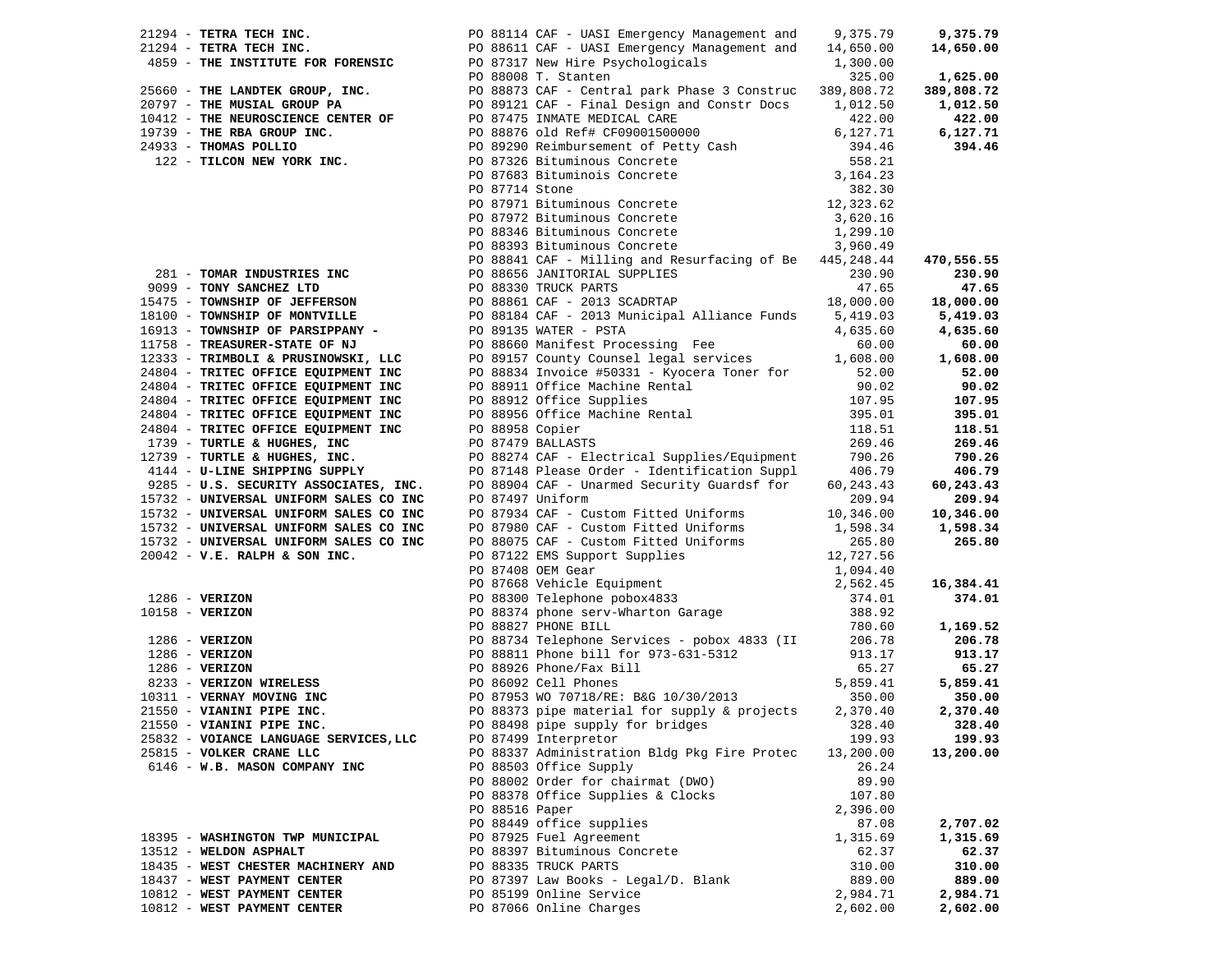| PO 87093 Patron Access Charges 9/1/13 throug | 836.16   | 836.16                        |
|----------------------------------------------|----------|-------------------------------|
| PO 87099 Discount Plan Charges               | 58.80    |                               |
| PO 87652 Adjuster's 2014 NJ Court Rules V.1  | 137.00   | 195.80                        |
| PO 87544 Confirm receipt of Books            | 808.00   | 808.00                        |
| PO 88593 Resident Medications                | 685.59   | 685.59                        |
| PO 89000 CAF - Use of Property located at 91 | 7,087.72 | 7,087.72                      |
| PO 88867 MC League of Municipalities Confere | 45.00    | 45.00                         |
| PO 87225 SHOP SUPPLIES                       | 402.88   | 402.88                        |
| PO 88282 EQUIPMENT REPAIR                    | 142.30   | 142.30                        |
| PO 87511 medical supplies                    | 65.20    | 65.20                         |
|                                              |          | -----------<br>8, 116, 249.85 |
|                                              |          |                               |

|  |  |  |  | Total to be paid from Fund 01 Current Fund    | 4,258,121.53 |  |
|--|--|--|--|-----------------------------------------------|--------------|--|
|  |  |  |  | Total to be paid from Fund 02 Grant Fund      | 1,081,730.40 |  |
|  |  |  |  | Total to be paid from Fund 04 County Capital  | 2,691,822.30 |  |
|  |  |  |  | Total to be paid from Fund 13 Dedicated Trust | 84,575.62    |  |
|  |  |  |  |                                               |              |  |
|  |  |  |  |                                               | 8,116,249.85 |  |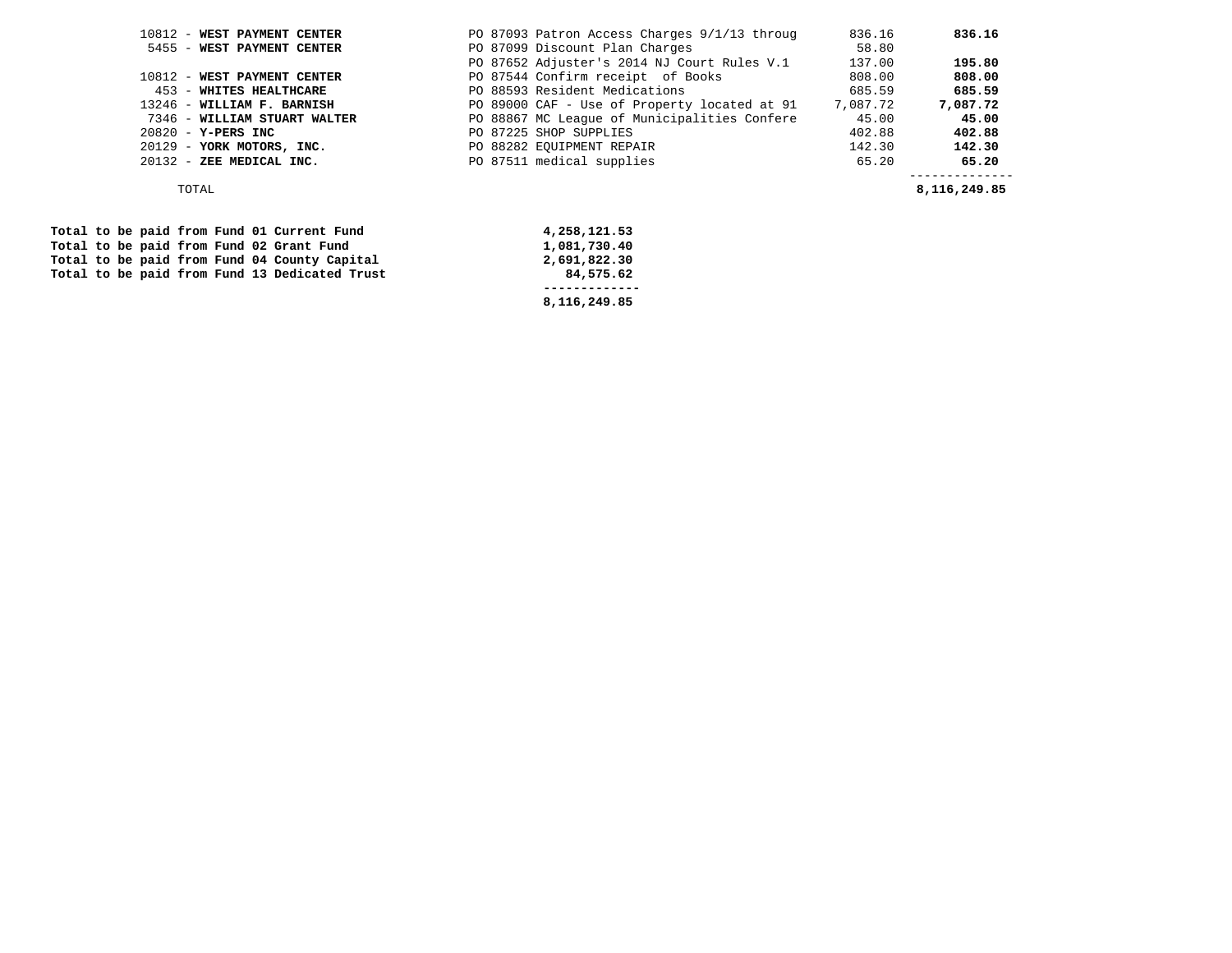# **List of Bills (Department/Account Detail) - CENTRALIZED DISBURSEMENT ACCOUNT**

| Account                                     | P0 #                                     | Vendor                                                           | Description                                                   | Payment        | Account Total          |
|---------------------------------------------|------------------------------------------|------------------------------------------------------------------|---------------------------------------------------------------|----------------|------------------------|
|                                             |                                          |                                                                  | <b>Current Fund</b>                                           |                |                        |
| <b>County Administrator</b>                 |                                          |                                                                  |                                                               |                |                        |
| 01-201-20-100100-058                        |                                          | 88920 STAPLES BUSINESS ADVANTAGE<br>OFFICE SUPPLIES & STATIONERY | HP 96 Black Ink, Minisheet file folder 1<br>TOTAL FOR ACCOUNT | 454.95         | 454.95                 |
|                                             |                                          | 89161 COUNTY OF MORRIS                                           | 2ND 1/2 11/13 METERED MAIL                                    | 15.32          |                        |
| 01-201-20-100100-068                        |                                          | 89161 COUNTY OF MORRIS<br>POSTAGE & METERED MAIL                 | 2ND 1/2 11/13 METERED MAIL<br>TOTAL FOR ACCOUNT               | 48.19          | 63.51                  |
| 01-201-20-100100-164                        |                                          | 88924 MUNICIPAL CAPITAL CORP<br>OFFICE MACHINES - RENTAL         | Copier rental June 2013 - August 2013<br>TOTAL FOR ACCOUNT    | 1,208.42       | 1,208.42               |
| 01-203-20-100100-167                        |                                          | 69882 DAY CHEVROLET INC<br>(2012) TRANSPORTATION VEHICLES        | 2013 CHEVROLET CAPRICE POLICE VEHICLE (1<br>TOTAL FOR ACCOUNT | 33,322.36      | 33,322.36              |
|                                             |                                          |                                                                  |                                                               |                | ============           |
|                                             |                                          | TOTAL for County Administrator                                   |                                                               |                | 35,049.24              |
| <b>Personnel</b>                            |                                          |                                                                  |                                                               |                |                        |
| 01-201-20-105100-068 POSTAGE & METERED MAIL |                                          | 89161 COUNTY OF MORRIS                                           | 2ND 1/2 11/13 METERED MAIL<br>TOTAL FOR ACCOUNT               | 57.11          | 57.11                  |
|                                             | TOTAL for Personnel                      |                                                                  |                                                               |                | ============<br>57.11  |
| DEPARTMENT 105115                           |                                          |                                                                  |                                                               |                |                        |
| 01-201-20-105115-084                        |                                          | 88693 FASTER URGENT CARE<br>OTHER OUTSIDE SERVICES               | Fitness for Duty Exam-<br>TOTAL FOR ACCOUNT                   | 175.00         | 175.00                 |
|                                             |                                          | TOTAL for DEPARTMENT 105115                                      |                                                               |                | ============<br>175.00 |
|                                             |                                          |                                                                  |                                                               |                |                        |
| <b>Board of Chosen Freeholders</b>          |                                          |                                                                  |                                                               | 129.20         |                        |
|                                             |                                          | 89161 COUNTY OF MORRIS<br>89161 COUNTY OF MORRIS                 | 2ND 1/2 11/13 METERED MAIL<br>2ND 1/2 11/13 METERED MAIL      | 196.43         |                        |
| 01-201-20-110100-068                        |                                          | <b>POSTAGE &amp; METERED MAIL</b>                                | TOTAL FOR ACCOUNT                                             |                | 325.63                 |
| 01-201-20-110100-079                        |                                          | 88919 LONGFELLOWS SANDWICH DELI<br>SPECIAL PROJECTS              | 11/18/13 Morris View Advisory Committee<br>TOTAL FOR ACCOUNT  | 94.00          | 94.00                  |
|                                             |                                          |                                                                  |                                                               |                | ============           |
|                                             |                                          | TOTAL for Board of Chosen Freeholders                            |                                                               |                | 419.63                 |
| <b>Clerk of the Board</b>                   |                                          |                                                                  |                                                               |                |                        |
|                                             | 88659 DAILY RECORD                       |                                                                  | ELEVATOR RETROFIT 2013 11/15/13                               | 150.44         |                        |
|                                             | 88855 DAILY RECORD<br>88855 DAILY RECORD |                                                                  | AMMO DISPOSAL 11/19/13<br>TECTONIC ENGINEERING 11/19/13       | 90.38<br>52.16 |                        |
|                                             | 88855 DAILY RECORD                       |                                                                  | NISIVOCCIA LLP 11/19/13                                       | 48.00          |                        |
|                                             | 89168 DAILY RECORD                       |                                                                  | Bond Ord. Ann Street Parking Deck (intro                      | 64.64          |                        |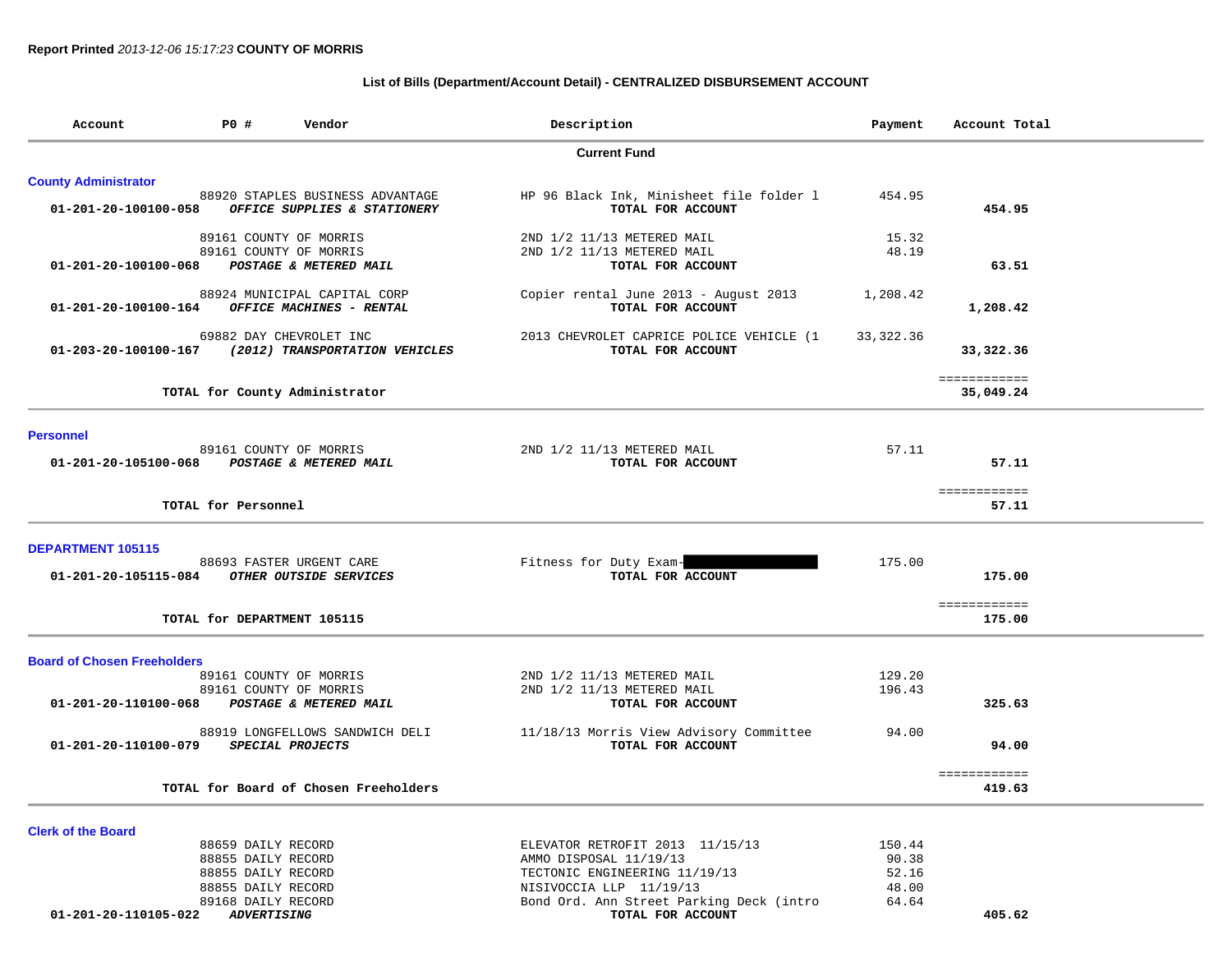| <b>County Clerk</b>              |                                                                                                                                                                                                    |                                                                                                                                                                                                                                                                                                                                                                                          |                                                                                 |                          |  |
|----------------------------------|----------------------------------------------------------------------------------------------------------------------------------------------------------------------------------------------------|------------------------------------------------------------------------------------------------------------------------------------------------------------------------------------------------------------------------------------------------------------------------------------------------------------------------------------------------------------------------------------------|---------------------------------------------------------------------------------|--------------------------|--|
| 01-201-20-120100-068             | 89161 COUNTY OF MORRIS<br>POSTAGE & METERED MAIL                                                                                                                                                   | 2ND 1/2 11/13 METERED MAIL<br>TOTAL FOR ACCOUNT                                                                                                                                                                                                                                                                                                                                          | 1,524.34                                                                        | 1,524.34                 |  |
| 01-201-20-120100-069             | 88869 JOAN BRAMHALL<br><b>PRINTING</b>                                                                                                                                                             | reimbursement to jom for ultra 320 scsih<br>TOTAL FOR ACCOUNT                                                                                                                                                                                                                                                                                                                            | 60.47                                                                           | 60.47                    |  |
| 01-201-20-120100-095             | 88590 POLAND SPRING<br>OTHER ADMINISTRATIVE SUPPLIES                                                                                                                                               | $9/15/13 - 10/14/13$<br>0429033129<br>TOTAL FOR ACCOUNT                                                                                                                                                                                                                                                                                                                                  | 65.76                                                                           | 65.76                    |  |
|                                  | TOTAL for County Clerk                                                                                                                                                                             |                                                                                                                                                                                                                                                                                                                                                                                          |                                                                                 | ============<br>1,650.57 |  |
| <b>County Board of Elections</b> |                                                                                                                                                                                                    |                                                                                                                                                                                                                                                                                                                                                                                          |                                                                                 |                          |  |
| 01-201-20-121100-067             | 87979 SENIOR CITIZENS LONG HILL<br>88542 ALL SAINT'S EPISCOPAL CHURCH<br>88542 ALL SAINT'S EPISCOPAL CHURCH<br>POLLING PLACE RENTAL                                                                | Long Hill Senior Citizen Center - Novemb<br>Special General Election 10/16/13 Pollin<br>General Election 11/5/13 Polling Place R<br>TOTAL FOR ACCOUNT                                                                                                                                                                                                                                    | 50.00<br>50.00<br>50.00                                                         | 150.00                   |  |
|                                  | 89161 COUNTY OF MORRIS                                                                                                                                                                             | 2ND 1/2 11/13 METERED MAIL                                                                                                                                                                                                                                                                                                                                                               | 9.02                                                                            |                          |  |
| 01-201-20-121100-068             | POSTAGE & METERED MAIL                                                                                                                                                                             | TOTAL FOR ACCOUNT                                                                                                                                                                                                                                                                                                                                                                        |                                                                                 | 9.02                     |  |
|                                  | 88539 ELECTION GRAPHICS, INC.<br>88539 ELECTION GRAPHICS, INC.<br>88539 ELECTION GRAPHICS, INC.<br>88229 ELECTION GRAPHICS, INC.<br>88225 ELECTION GRAPHICS, INC.<br>88225 ELECTION GRAPHICS, INC. | Primary & General Election Voting Author<br>Primary & General Election Voting Author<br>Voting Authority Slips White<br>Special General Election- October 16, 20<br>Special Primary Election, August 13, 201<br>Special Primary Election, August 13, 201                                                                                                                                 | 3,100.00<br>3,100.00<br>6,200.00<br>6, 200.00<br>3,100.00<br>3,100.00           |                          |  |
| 01-201-20-121100-069             | PRINTING                                                                                                                                                                                           | TOTAL FOR ACCOUNT                                                                                                                                                                                                                                                                                                                                                                        |                                                                                 | 24,800.00                |  |
|                                  | 88541 DIANA KRUG<br>88541 DIANA KRUG<br>88541 DIANA KRUG<br>88541 DIANA KRUG<br>88541 DIANA KRUG<br>88541 DIANA KRUG<br>88541 DIANA KRUG<br>88831 KAY FRANCES WALKER<br>88831 KAY FRANCES WALKER   | Monday-November 4, 2013 8:30AM-4:30PM (1<br>Wednesday-November 6, 2013 8:30AM-4:30PM<br>Thursday-November 7, 2013 8:30AM-4:30PM<br>Tuesday-November 12, 2013 (1/2hr lunch)<br>Wednesday-November 13, 2013 8:30AM-4:30P<br>Thursday-November 14, 2013<br>Tuesday-November 5, 2013 General Electio<br>Monday- November 4, 2013 8:30AM-4:30PM (<br>Tuesday- November 5, 2013 General Electi | 75.00<br>75.00<br>75.00<br>75.00<br>75.00<br>65.00<br>200.00<br>75.00<br>200.00 |                          |  |
|                                  | 88540 ROBERT KENNEDY<br>88540 ROBERT KENNEDY<br>88540 ROBERT KENNEDY<br>88540 ROBERT KENNEDY                                                                                                       | Monday-November 4, 2013 8:30AM-4:30PM (1<br>Wednesday-November 6, 2013 8:30AM-4:30PM<br>Thursday-November 7, 2013 8:30AM-4:30PM<br>Friday-November 8, 2013 8:30AM-4:30PM (1                                                                                                                                                                                                              | 75.00<br>70.00<br>70.00<br>70.00                                                |                          |  |
|                                  | 88540 ROBERT KENNEDY<br>88540 ROBERT KENNEDY<br>88540 ROBERT KENNEDY<br>88540 ROBERT KENNEDY<br>89173 DIANA KRUG                                                                                   | Tuesday-November 12, 2013 8:30AM-4:30PM<br>Wednesday-November 13, 2013 8:30AM-4:30P<br>Thursday-November 14, 2013 8:30AM-4:30PM<br>Friday-November 15, 2013 8:30AM-12:30PM<br>Monday, November 18, 2013 8:30AM - 4:30P                                                                                                                                                                   | 70.00<br>70.00<br>70.00<br>40.00<br>75.00                                       |                          |  |
|                                  | 89173 DIANA KRUG<br>89173 DIANA KRUG<br>89173 DIANA KRUG<br>89172 ROBERT KENNEDY                                                                                                                   | Tuesday, November 19, 2013 8:30AM - 4:30<br>Wednesday, November 20, 2013 $8:30AM - 4$ :<br>Friday, November 22, 2013 8:45AM - 3:45P<br>Monday-November 18, 2013 8:30am-4:30pm (                                                                                                                                                                                                          | 75.00<br>75.00<br>65.00<br>70.00                                                |                          |  |
|                                  | 89172 ROBERT KENNEDY<br>89172 ROBERT KENNEDY<br>89172 ROBERT KENNEDY<br>89172 ROBERT KENNEDY<br>89165 ROBERTA HERSH                                                                                | Tuesday-November 19, 2013 8:30am-4:30pm<br>Wednesday-November 20, 2013 8:30am-4:30p<br>Thursday-November 21, 2013 8:30am-4:30pm<br>Friday-November 22, 2013 8:30am-4:30pm (<br>Monday-November 4, 2013 8:30AM-4:30PM (1                                                                                                                                                                  | 70.00<br>70.00<br>70.00<br>70.00<br>75.00                                       |                          |  |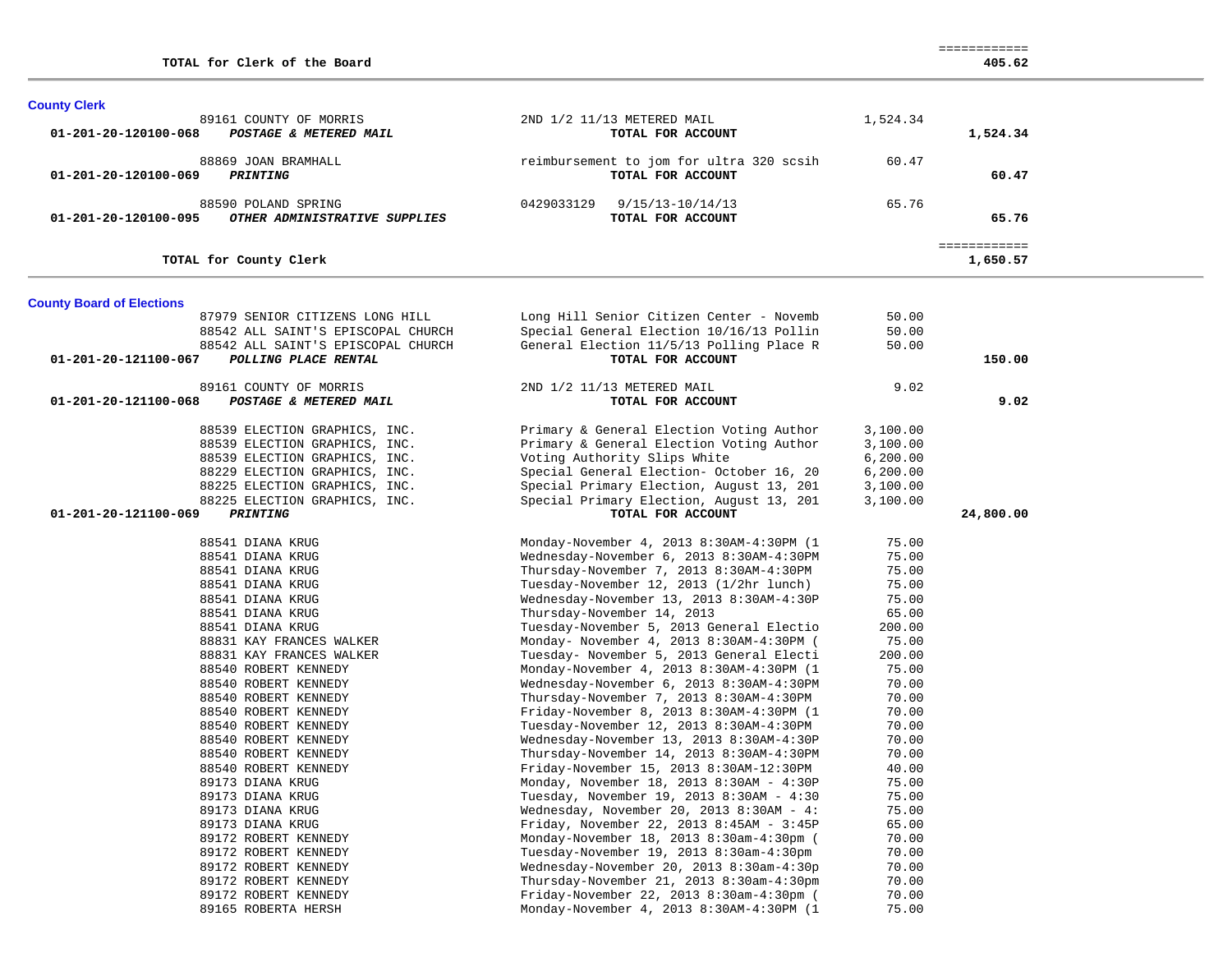| 84441 CCG MARKETING SOLUTIONS<br>88835 DALE KRAMER<br>88835 DALE KRAMER<br>88835 DALE KRAMER<br>88835 DALE KRAMER<br>88834 TRITEC OFFICE EQUIPMENT INC<br>01-201-20-121105-057 NATIONAL VOTER REGISTRATION<br>87801 STAPLES BUSINESS ADVANTAGE<br>87801 STAPLES BUSINESS ADVANTAGE<br>OFFICE SUPPLIES & STATIONERY<br>89161 COUNTY OF MORRIS<br>01-201-20-121105-068 POSTAGE & METERED MAIL | 2323 August 13th Special Primary Electio<br>BJ's Wholesale - $8/22/13$ Advil<br>ShopRite - 11/17/13 Bandaids for Warehou 10.69<br>ShopRite - 11/17/13 Dunnant<br>ShopRite-11/21/13 Advil & Cups for Board 19.23<br>2.14 Price Stores Inc. 11/24/13 Supply 2.14<br>Kyocera Toner - TK132-C for Warehouse -<br>TOTAL FOR ACCOUNT<br>Item #467951 SPLS Light Move&Store Tape<br>Item #815014 Letter Opener PLAS RZR EA.<br>TOTAL FOR ACCOUNT<br>2ND 1/2 11/13 METERED MAIL<br>TOTAL FOR ACCOUNT                                       | 6,649.37<br>16.49<br>52.00<br>9.49<br>6.96<br>21.41                                                          | 52,333.00<br>6,749.92<br>16.45                                                                                                                                                                                                                                                                      |
|---------------------------------------------------------------------------------------------------------------------------------------------------------------------------------------------------------------------------------------------------------------------------------------------------------------------------------------------------------------------------------------------|------------------------------------------------------------------------------------------------------------------------------------------------------------------------------------------------------------------------------------------------------------------------------------------------------------------------------------------------------------------------------------------------------------------------------------------------------------------------------------------------------------------------------------|--------------------------------------------------------------------------------------------------------------|-----------------------------------------------------------------------------------------------------------------------------------------------------------------------------------------------------------------------------------------------------------------------------------------------------|
|                                                                                                                                                                                                                                                                                                                                                                                             |                                                                                                                                                                                                                                                                                                                                                                                                                                                                                                                                    |                                                                                                              |                                                                                                                                                                                                                                                                                                     |
|                                                                                                                                                                                                                                                                                                                                                                                             |                                                                                                                                                                                                                                                                                                                                                                                                                                                                                                                                    |                                                                                                              |                                                                                                                                                                                                                                                                                                     |
|                                                                                                                                                                                                                                                                                                                                                                                             |                                                                                                                                                                                                                                                                                                                                                                                                                                                                                                                                    |                                                                                                              |                                                                                                                                                                                                                                                                                                     |
|                                                                                                                                                                                                                                                                                                                                                                                             |                                                                                                                                                                                                                                                                                                                                                                                                                                                                                                                                    |                                                                                                              |                                                                                                                                                                                                                                                                                                     |
|                                                                                                                                                                                                                                                                                                                                                                                             |                                                                                                                                                                                                                                                                                                                                                                                                                                                                                                                                    |                                                                                                              |                                                                                                                                                                                                                                                                                                     |
|                                                                                                                                                                                                                                                                                                                                                                                             |                                                                                                                                                                                                                                                                                                                                                                                                                                                                                                                                    |                                                                                                              |                                                                                                                                                                                                                                                                                                     |
|                                                                                                                                                                                                                                                                                                                                                                                             |                                                                                                                                                                                                                                                                                                                                                                                                                                                                                                                                    |                                                                                                              |                                                                                                                                                                                                                                                                                                     |
|                                                                                                                                                                                                                                                                                                                                                                                             |                                                                                                                                                                                                                                                                                                                                                                                                                                                                                                                                    |                                                                                                              |                                                                                                                                                                                                                                                                                                     |
|                                                                                                                                                                                                                                                                                                                                                                                             |                                                                                                                                                                                                                                                                                                                                                                                                                                                                                                                                    |                                                                                                              |                                                                                                                                                                                                                                                                                                     |
|                                                                                                                                                                                                                                                                                                                                                                                             |                                                                                                                                                                                                                                                                                                                                                                                                                                                                                                                                    |                                                                                                              |                                                                                                                                                                                                                                                                                                     |
|                                                                                                                                                                                                                                                                                                                                                                                             |                                                                                                                                                                                                                                                                                                                                                                                                                                                                                                                                    |                                                                                                              |                                                                                                                                                                                                                                                                                                     |
|                                                                                                                                                                                                                                                                                                                                                                                             |                                                                                                                                                                                                                                                                                                                                                                                                                                                                                                                                    |                                                                                                              |                                                                                                                                                                                                                                                                                                     |
|                                                                                                                                                                                                                                                                                                                                                                                             |                                                                                                                                                                                                                                                                                                                                                                                                                                                                                                                                    |                                                                                                              | 21.41                                                                                                                                                                                                                                                                                               |
| 88230 ELECTION GRAPHICS, INC.                                                                                                                                                                                                                                                                                                                                                               | October 16, 2013 Special General Electio                                                                                                                                                                                                                                                                                                                                                                                                                                                                                           | 36,828.00                                                                                                    |                                                                                                                                                                                                                                                                                                     |
| 88230 ELECTION GRAPHICS, INC.                                                                                                                                                                                                                                                                                                                                                               | October 16, 2013 Special General Electio                                                                                                                                                                                                                                                                                                                                                                                                                                                                                           | 800.00                                                                                                       |                                                                                                                                                                                                                                                                                                     |
| 88230 ELECTION GRAPHICS, INC.                                                                                                                                                                                                                                                                                                                                                               | October 16, 2013 Special General Electio 4,800.00                                                                                                                                                                                                                                                                                                                                                                                                                                                                                  |                                                                                                              |                                                                                                                                                                                                                                                                                                     |
|                                                                                                                                                                                                                                                                                                                                                                                             |                                                                                                                                                                                                                                                                                                                                                                                                                                                                                                                                    |                                                                                                              |                                                                                                                                                                                                                                                                                                     |
|                                                                                                                                                                                                                                                                                                                                                                                             |                                                                                                                                                                                                                                                                                                                                                                                                                                                                                                                                    |                                                                                                              |                                                                                                                                                                                                                                                                                                     |
|                                                                                                                                                                                                                                                                                                                                                                                             |                                                                                                                                                                                                                                                                                                                                                                                                                                                                                                                                    |                                                                                                              |                                                                                                                                                                                                                                                                                                     |
|                                                                                                                                                                                                                                                                                                                                                                                             | TOTAL FOR ACCOUNT                                                                                                                                                                                                                                                                                                                                                                                                                                                                                                                  |                                                                                                              | 86,656.00                                                                                                                                                                                                                                                                                           |
|                                                                                                                                                                                                                                                                                                                                                                                             |                                                                                                                                                                                                                                                                                                                                                                                                                                                                                                                                    |                                                                                                              |                                                                                                                                                                                                                                                                                                     |
|                                                                                                                                                                                                                                                                                                                                                                                             | TOTAL FOR ACCOUNT                                                                                                                                                                                                                                                                                                                                                                                                                                                                                                                  |                                                                                                              | 44.30                                                                                                                                                                                                                                                                                               |
|                                                                                                                                                                                                                                                                                                                                                                                             |                                                                                                                                                                                                                                                                                                                                                                                                                                                                                                                                    |                                                                                                              | ============                                                                                                                                                                                                                                                                                        |
|                                                                                                                                                                                                                                                                                                                                                                                             |                                                                                                                                                                                                                                                                                                                                                                                                                                                                                                                                    |                                                                                                              | 146,869.32                                                                                                                                                                                                                                                                                          |
|                                                                                                                                                                                                                                                                                                                                                                                             |                                                                                                                                                                                                                                                                                                                                                                                                                                                                                                                                    |                                                                                                              |                                                                                                                                                                                                                                                                                                     |
|                                                                                                                                                                                                                                                                                                                                                                                             | 2ND 1/2 11/13 METERED MAIL                                                                                                                                                                                                                                                                                                                                                                                                                                                                                                         | 121.90                                                                                                       |                                                                                                                                                                                                                                                                                                     |
|                                                                                                                                                                                                                                                                                                                                                                                             | TOTAL FOR ACCOUNT                                                                                                                                                                                                                                                                                                                                                                                                                                                                                                                  |                                                                                                              | 121.90                                                                                                                                                                                                                                                                                              |
|                                                                                                                                                                                                                                                                                                                                                                                             |                                                                                                                                                                                                                                                                                                                                                                                                                                                                                                                                    | 50.00                                                                                                        |                                                                                                                                                                                                                                                                                                     |
|                                                                                                                                                                                                                                                                                                                                                                                             | TOTAL FOR ACCOUNT                                                                                                                                                                                                                                                                                                                                                                                                                                                                                                                  |                                                                                                              | 50.00                                                                                                                                                                                                                                                                                               |
|                                                                                                                                                                                                                                                                                                                                                                                             |                                                                                                                                                                                                                                                                                                                                                                                                                                                                                                                                    |                                                                                                              |                                                                                                                                                                                                                                                                                                     |
|                                                                                                                                                                                                                                                                                                                                                                                             |                                                                                                                                                                                                                                                                                                                                                                                                                                                                                                                                    |                                                                                                              |                                                                                                                                                                                                                                                                                                     |
|                                                                                                                                                                                                                                                                                                                                                                                             | TOTAL FOR ACCOUNT                                                                                                                                                                                                                                                                                                                                                                                                                                                                                                                  |                                                                                                              | 357,178.70                                                                                                                                                                                                                                                                                          |
|                                                                                                                                                                                                                                                                                                                                                                                             |                                                                                                                                                                                                                                                                                                                                                                                                                                                                                                                                    |                                                                                                              |                                                                                                                                                                                                                                                                                                     |
|                                                                                                                                                                                                                                                                                                                                                                                             | 88543 ELECTION GRAPHICS, INC.<br>88543 ELECTION GRAPHICS, INC.<br>88543 ELECTION GRAPHICS, INC.<br>01-201-20-121105-084 OTHER OUTSIDE SERVICES<br>01-201-20-121105-095 OTHER ADMINISTRATIVE SUPPLIES<br>TOTAL for Superintendent of Elections<br>89161 COUNTY OF MORRIS<br>01-201-20-121110-068 POSTAGE & METERED MAIL<br>88453 NET ACCESS CORP<br>01-201-20-121110-084 OTHER OUTSIDE SERVICES<br>88871 ELECTION GRAPHICS, INC.<br>88874 ELECTION GRAPHICS, INC.<br>01-201-20-121110-097 PRINTING - BALLOTS<br>88869 JOAN BRAMHALL | Supervising Technician<br>Field Technicians<br>88817 POLAND SPRING WATER CO. 00tober 2013-Account 0427719620 | November 5, 2013 General Election - Voti<br>36,828.00<br>1,000.00<br>6,400.00<br>44.30<br>web hosting for www.morriselectionsresul<br>Special Senate general election 10-13-13 146,729.97<br>printing of the sample ballots for the g 210,448.73<br>reimbursement for dinner money while wor 216.56 |

|                      | 89165 ROBERTA HERSH     |                                     | Tuesday-November 5, 2013 General Electio | 200.00   |          |
|----------------------|-------------------------|-------------------------------------|------------------------------------------|----------|----------|
|                      |                         | 89063 MORRIS COUNTY PARK COMMISSION | PP#24 ELECTION WORKERS GROSS PAY         | 2,450.00 |          |
| 01-201-20-121100-096 | <i>ELECTION OFFICER</i> |                                     | TOTAL FOR ACCOUNT                        |          | 4,815.00 |

**Superintendent of Elections**

============

 88544 CLIFFORD HENRY GARRISSON III Monday-November 4, 2013 7:30AM-4:00PM (1 80.00 88544 CLIFFORD HENRY GARRISSON III Thursday-November 7, 2013 8:30AM-4:00PM 70.00 88544 CLIFFORD HENRY GARRISSON III Friday-November 8, 2013 8:30AM-4:00PM (1 70.00  **01-201-20-121105-016** *OUTSIDE SALARIES & WAGES* **TOTAL FOR ACCOUNT 220.00**

 89169 STAR LEDGER XMORR8350275 Board of Elections Legal AD 828.24  **01-201-20-121105-022** *ADVERTISING* **TOTAL FOR ACCOUNT 828.24**

88224 D. C. EXPRESS INC Novmeber 5, 2013 General Election - Deli 48,373.00

**TOTAL for County Board of Elections 29,774.02**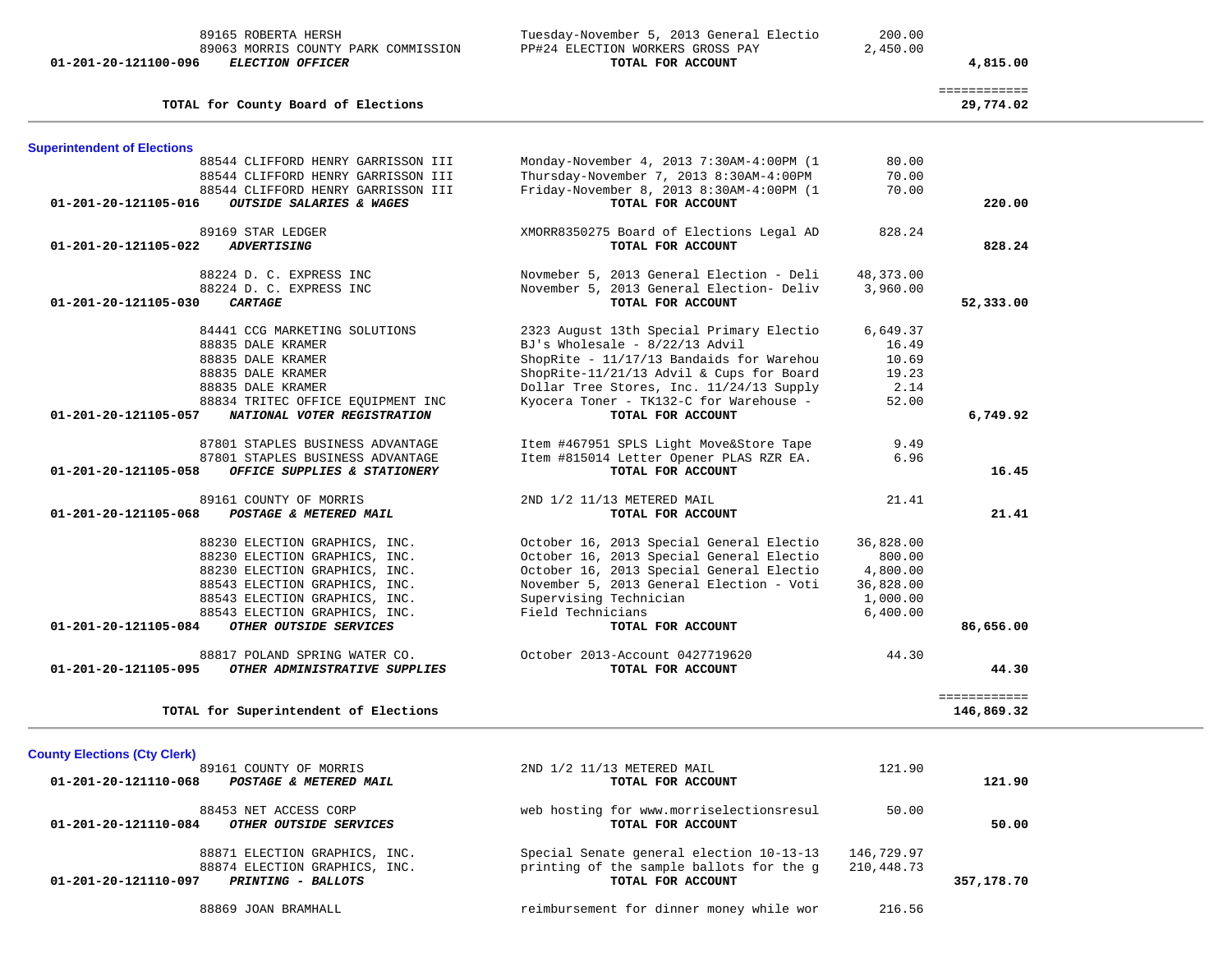| TOTAL for Information Technology Div                                                                          |                                                                                                          |                      | 3.22                       |  |
|---------------------------------------------------------------------------------------------------------------|----------------------------------------------------------------------------------------------------------|----------------------|----------------------------|--|
| <b>Information Technology Div</b><br>89161 COUNTY OF MORRIS<br>01-201-20-140100-068<br>POSTAGE & METERED MAIL | 2ND 1/2 11/13 METERED MAIL<br>TOTAL FOR ACCOUNT                                                          | 3.22                 | 3.22<br>============       |  |
| TOTAL for Office Services                                                                                     |                                                                                                          |                      | ============<br>17,911.26  |  |
| 87991 PITNEY BOWES CREDIT CORP<br>01-201-20-130110-164<br>OFFICE MACHINES - RENTAL                            | Final Payment on old Mailroom Postage Eq<br>TOTAL FOR ACCOUNT                                            | 2,559.00             | 2,559.00                   |  |
| 89153 COUNTY COLLEGE OF MORRIS<br>01-201-20-130110-069<br>PRINTING                                            | Printing Services for November 2013.<br>TOTAL FOR ACCOUNT                                                | 15,333.33            | 15,333.33                  |  |
| 88922 DEER PARK<br>88922 DEER PARK<br>01-201-20-130110-058<br>OFFICE SUPPLIES & STATIONERY                    | 5 GALLON BOTTLES OF DRINKING WATER<br>COOLER RENTAL<br>TOTAL FOR ACCOUNT                                 | 17.94<br>0.99        | 18.93                      |  |
| <b>Office Services</b>                                                                                        |                                                                                                          |                      |                            |  |
| TOTAL for Purchasing Division                                                                                 |                                                                                                          |                      | ============<br>214.98     |  |
| 88658 DEER PARK<br>01-201-20-130105-095<br>OTHER ADMINISTRATIVE SUPPLIES                                      | 0434495552 10/15/13-11/14/13<br>TOTAL FOR ACCOUNT                                                        | 21.92                | 21.92                      |  |
| <b>Purchasing Division</b><br>89161 COUNTY OF MORRIS<br>01-201-20-130105-068<br>POSTAGE & METERED MAIL        | 2ND 1/2 11/13 METERED MAIL<br>TOTAL FOR ACCOUNT                                                          | 193.06               | 193.06                     |  |
| TOTAL for County Treasurer                                                                                    |                                                                                                          |                      | ============<br>4,567.88   |  |
| 89379 MORRIS COUNTY IMPROVEMENT<br>01-201-20-130100-084<br>OTHER OUTSIDE SERVICES                             | PROFESSIONAL FEES 2013 BONDS & NOTES<br>TOTAL FOR ACCOUNT                                                | 268.75               | 268.75                     |  |
| 89161 COUNTY OF MORRIS<br>01-201-20-130100-068<br>POSTAGE & METERED MAIL                                      | 2ND 1/2 11/13 METERED MAIL<br>TOTAL FOR ACCOUNT                                                          | 503.88               | 503.88                     |  |
| 89143 INSTITUTE FOR PROF. DEVELOPMENT<br>EDUCATION SCHOOLS & TRAINING<br>01-201-20-130100-039                 | Improve Morale & Enhance Productivity in<br>TOTAL FOR ACCOUNT                                            | 198.00               | 198.00                     |  |
| 87992 ACCOUNTEMPS<br>87992 ACCOUNTEMPS<br>01-201-20-130100-016<br>OUTSIDE SALARIES & WAGES                    | Treasury Temp - Eva Bonanno Parking for<br>Treasury Temp - Eva Bonanno for w/e 11/1<br>TOTAL FOR ACCOUNT | 75.00<br>1,277.50    | 3,597.25                   |  |
| <b>County Treasurer</b><br>87992 ACCOUNTEMPS<br>87992 ACCOUNTEMPS                                             | Treasury Temp - Eva Bonanno for w/e 10/1<br>Treasury Temp - Eva Bonanno for w/e 10/2                     | 1,003.75<br>1,241.00 |                            |  |
| TOTAL for County Elections (Cty Clerk)                                                                        |                                                                                                          |                      | ============<br>357,888.06 |  |
| 88483 LONGFELLOWS SANDWICH DELI<br>01-201-20-121110-185<br><i>FOOD</i>                                        | refreshment for election night and lunch<br>TOTAL FOR ACCOUNT                                            | 320.90               | 537.46                     |  |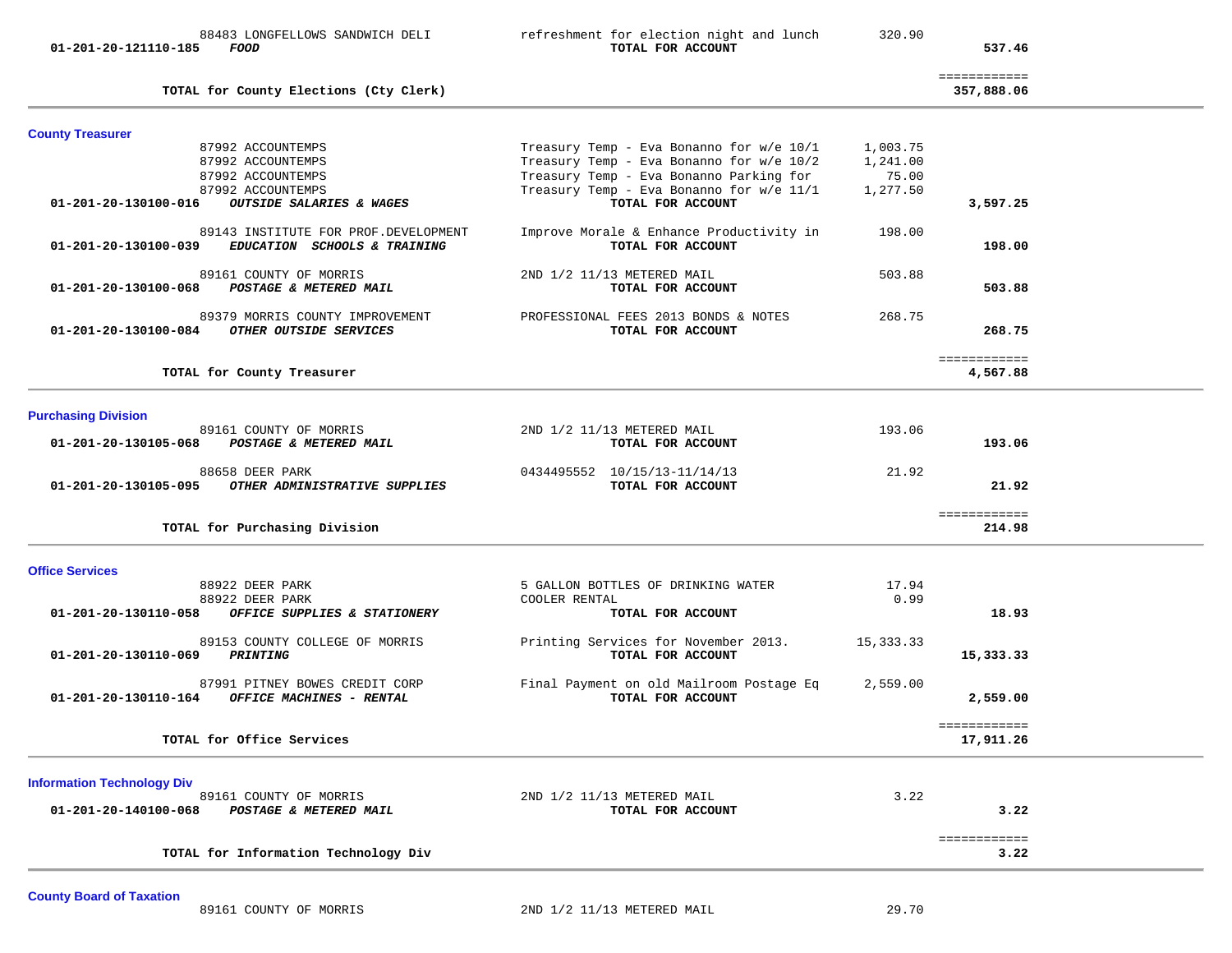| 01-201-20-150100-068<br>POSTAGE & METERED MAIL                                           | TOTAL FOR ACCOUNT                                             |                   | 29.70                     |
|------------------------------------------------------------------------------------------|---------------------------------------------------------------|-------------------|---------------------------|
| 88001 RICOH AMERICAS CORPORATION<br>OFFICE MACHINES - RENTAL<br>01-201-20-150100-164     | Copier Maintenance Agree<br>TOTAL FOR ACCOUNT                 | 41.51             | 41.51                     |
| TOTAL for County Board of Taxation                                                       |                                                               |                   | ============<br>71.21     |
|                                                                                          |                                                               |                   |                           |
| <b>County Counsel</b>                                                                    |                                                               |                   |                           |
| 89158 BARBARULA LAW OFFICES                                                              | Campbell v. Carlucci                                          | 132.00            |                           |
| 89158 BARBARULA LAW OFFICES                                                              | Civil Commitment                                              | 660.00            |                           |
| 89158 BARBARULA LAW OFFICES                                                              | Officer Helder                                                | 324.00            |                           |
| 89158 BARBARULA LAW OFFICES                                                              | Beinert Discipline                                            | 300.00            |                           |
| 89158 BARBARULA LAW OFFICES                                                              | Bessler Disc. (2)                                             | 528.00            |                           |
| 89158 BARBARULA LAW OFFICES                                                              | Diaz Disc.                                                    | 60.00             |                           |
| 89158 BARBARULA LAW OFFICES                                                              | Palmer Disc.                                                  | 228.00            |                           |
| 89158 BARBARULA LAW OFFICES                                                              | Richard Medwin Disc.                                          | 336.00            |                           |
| 89158 BARBARULA LAW OFFICES                                                              | Thomson v. County                                             | 60.00             |                           |
| 89158 BARBARULA LAW OFFICES                                                              | Quinn Disc.(5)                                                | 24.00             |                           |
| 89156 O'MULLAN & BRADY P.C.                                                              | Legal services                                                | 18,876.00         |                           |
| 89157 TRIMBOLI & PRUSINOWSKI, LLC                                                        | R.Gordon                                                      | 72.00             |                           |
| 89157 TRIMBOLI & PRUSINOWSKI, LLC                                                        | FMLA Abuse Opinion                                            | 756.00            |                           |
| 89157 TRIMBOLI & PRUSINOWSKI, LLC                                                        | Kirk Stephens                                                 | 72.00             |                           |
| 89157 TRIMBOLI & PRUSINOWSKI, LLC                                                        | General                                                       | 708.00            |                           |
| 01-201-20-155100-051<br>LEGAL                                                            | TOTAL FOR ACCOUNT                                             |                   | 23,136.00                 |
|                                                                                          |                                                               |                   |                           |
| 88004 STAPLES BUSINESS ADVANTAGE                                                         | Order for telephone message books and pe                      | 36.38<br>49.11    |                           |
| 88604 STAPLES BUSINESS ADVANTAGE                                                         | Order for copy paper<br>CHAIRMAT RETURNED                     | 64.60             |                           |
| 88604 STAPLES BUSINESS ADVANTAGE                                                         |                                                               |                   |                           |
| 88604 STAPLES BUSINESS ADVANTAGE                                                         | CRED MEMO                                                     | $-49.11$<br>35.39 |                           |
| 88599 STAPLES BUSINESS ADVANTAGE<br>01-201-20-155100-058<br>OFFICE SUPPLIES & STATIONERY | Order for 2014 calendars, tape, binder c<br>TOTAL FOR ACCOUNT |                   | 136.37                    |
|                                                                                          |                                                               |                   |                           |
| 89161 COUNTY OF MORRIS                                                                   | 2ND 1/2 11/13 METERED MAIL                                    | 56.47             |                           |
| 01-201-20-155100-068<br>POSTAGE & METERED MAIL                                           | TOTAL FOR ACCOUNT                                             |                   | 56.47                     |
| 88002 W.B. MASON COMPANY INC                                                             | Order for chairmat (DWO)                                      | 89.90             |                           |
| 01-201-20-155100-162<br><b>FURNITURE &amp; FIXTURES</b>                                  | TOTAL FOR ACCOUNT                                             |                   | 89.90                     |
| 89175 INGLESINO, PEARLMAN,<br>01-203-20-155100-051<br><i>(2012) LEGAL</i>                | County of Morris representation<br>TOTAL FOR ACCOUNT          | 2,868.00          | 2,868.00                  |
| TOTAL for County Counsel                                                                 |                                                               |                   | ============<br>26,286.74 |
|                                                                                          |                                                               |                   |                           |
| <b>County Surrogate</b>                                                                  |                                                               |                   |                           |
| 88788 TELESEARCH INC                                                                     | BRENDA SCOTT                                                  | 538.72            |                           |
| 87676 TELESEARCH INC                                                                     | BRENDA SCOTT                                                  | 538.72            |                           |
| 87676 TELESEARCH INC                                                                     | BRENDA SCOTT                                                  | 538.72            |                           |
| 87676 TELESEARCH INC                                                                     | VIRGINIA SCHAEFER                                             | 621.60            |                           |
| 87676 TELESEARCH INC                                                                     | VIRGINIA SCHAEFER                                             | 590.52            |                           |
| 87676 TELESEARCH INC                                                                     | VIRGINIA SCHAEFER                                             | 621.60            |                           |
| 87676 TELESEARCH INC                                                                     | VIRGINIA SCHAEFER                                             | 621.60            |                           |
| 87676 TELESEARCH INC                                                                     | BRENDA SCOTT                                                  | 372.96            |                           |

87676 TELESEARCH INC **BRENDA SCOTT** 87676 TELESEARCH INC SOUTH SERENDA SCOTT  **01-201-20-160100-011** *SALARIES & WAGES-FULL TIME* **TOTAL FOR ACCOUNT 7,469.56**

87676 TELESEARCH INC **VIRGINIA SCHAEFER** 

87676 TELESEARCH INC 37676 TELESEARCH INC

87676 TELESEARCH INC BRENDA SCOTT

87676 TELESEARCH INC 6745 SERENDA SCOTT

497.28

372.96

269.36

673.40

673.40

538.72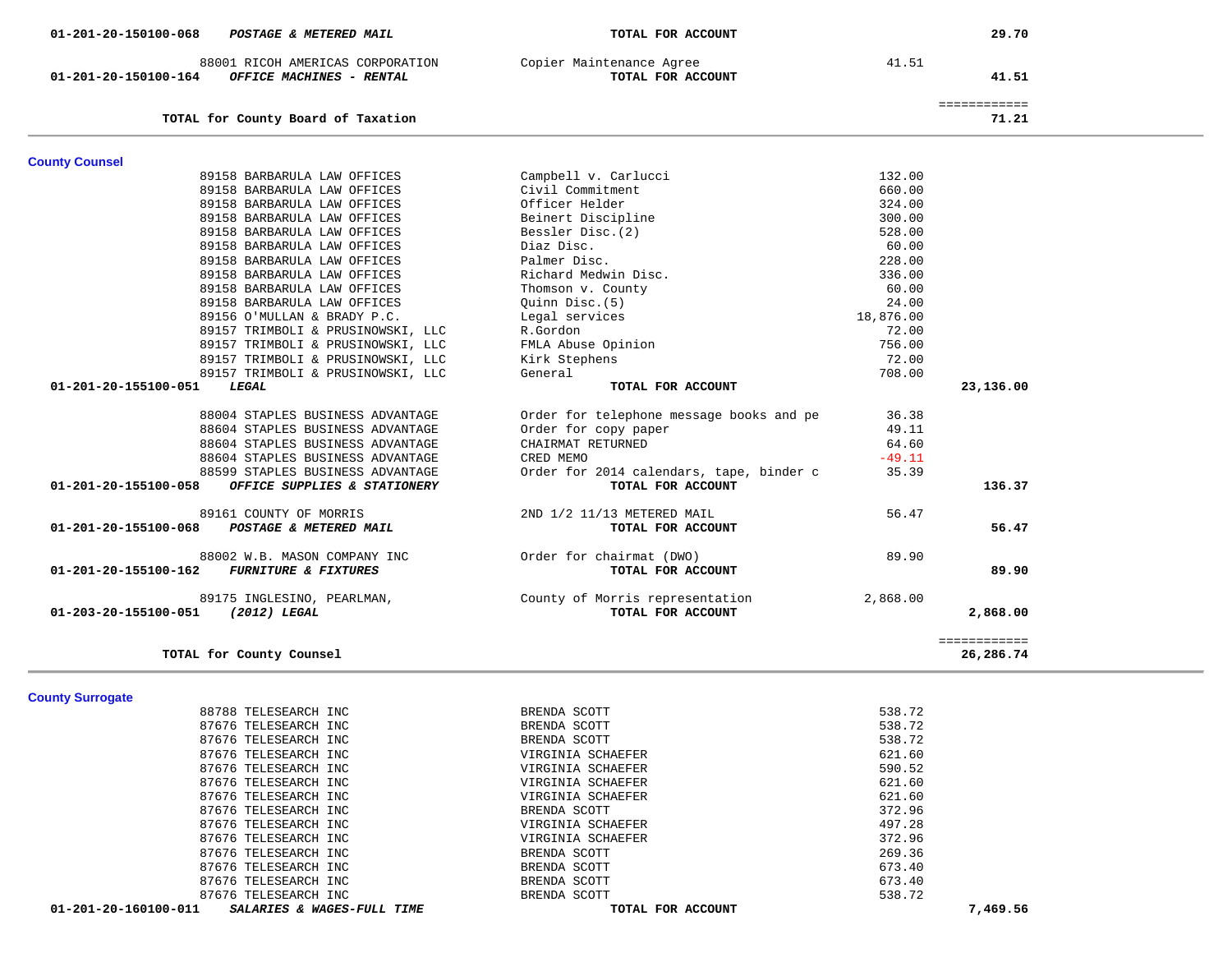| 71723 LEXIS NEXIS/MATTHEW BENDER                      | $4/1/13-3/31/14$ , RENEW SUBSCRIPTION    | 1,092.00 |              |
|-------------------------------------------------------|------------------------------------------|----------|--------------|
| 01-201-20-160100-050<br><i><b>LAW BOOKS</b></i>       | TOTAL FOR ACCOUNT                        |          | 1,092.00     |
| 88618 STAPLES BUSINESS ADVANTAGE                      | 11/14/2013                               | 1,680.57 |              |
| 88618 STAPLES BUSINESS ADVANTAGE                      | 11/15/2013                               | 443.39   |              |
| 88618 STAPLES BUSINESS ADVANTAGE                      | 11/13/2013                               | 23.89    |              |
| 88618 STAPLES BUSINESS ADVANTAGE                      | 11/07/2013                               | 286.04   |              |
| 01-201-20-160100-058<br>OFFICE SUPPLIES & STATIONERY  | TOTAL FOR ACCOUNT                        |          | 2,433.89     |
| 89161 COUNTY OF MORRIS                                | 2ND 1/2 11/13 METERED MAIL               | 346.02   |              |
| 01-201-20-160100-068<br>POSTAGE & METERED MAIL        | TOTAL FOR ACCOUNT                        |          | 346.02       |
| 88617 DEER PARK                                       | $0434552170, 10/15/13-11/14/13 -11/14/2$ | 18.93    |              |
| 88789 JOHN PECORARO                                   | PETTY CASH                               | 117.43   |              |
| 01-201-20-160100-095<br>OTHER ADMINISTRATIVE SUPPLIES | TOTAL FOR ACCOUNT                        |          | 136.36       |
| 88619 MUNICIPAL CAPITAL CORP                          | AUG, SEP, OCT, 2013                      | 856.19   |              |
| 01-201-20-160100-163<br>OFFICE MACHINES               | TOTAL FOR ACCOUNT                        |          | 856.19       |
|                                                       |                                          |          | ============ |
| TOTAL for County Surrogate                            |                                          |          | 12,334.02    |

# **Engineering**

| --------------<br>87964 GEN-EL SAFETY & INDUSTRIAL                              | Ear plugs, 3M with cord, 100/bx. Measuri                      | 49.95    |              |
|---------------------------------------------------------------------------------|---------------------------------------------------------------|----------|--------------|
| 87973 GEN-EL SAFETY & INDUSTRIAL<br>01-201-20-165100-054<br><b>MICROFILMING</b> | Measuring wheel, Contractor, 30" Retract<br>TOTAL FOR ACCOUNT | 152.50   | 202.45       |
| 88449 W.B. MASON COMPANY INC                                                    | Jumbo Black Markers                                           | 17.90    |              |
| 88449 W.B. MASON COMPANY INC                                                    | Manilla FoldersLetter size                                    | 24.57    |              |
| 88449 W.B. MASON COMPANY INC                                                    | Manilla Folders Legal Size                                    | 44.61    |              |
| 01-201-20-165100-058<br>OFFICE SUPPLIES & STATIONERY                            | TOTAL FOR ACCOUNT                                             |          | 87.08        |
| 89161 COUNTY OF MORRIS                                                          | 2ND 1/2 11/13 METERED MAIL                                    | 23.18    |              |
| 89161 COUNTY OF MORRIS                                                          | 2ND 1/2 11/13 METERED MAIL                                    | 14.64    |              |
| 89161 COUNTY OF MORRIS                                                          | 2ND 1/2 11/13 METERED MAIL                                    | 7.89     |              |
| 01-201-20-165100-068<br>POSTAGE & METERED MAIL                                  | TOTAL FOR ACCOUNT                                             |          | 45.71        |
| 86702 BLACK BOX NETWORK SERVICES                                                | MAC1012 Quoted Mac PriceReplaced the UPS                      | 202.00   |              |
| 86702 BLACK BOX NETWORK SERVICES                                                | MACBUY-Special Material RequisitionONBP-                      | 700.00   |              |
| 86702 BLACK BOX NETWORK SERVICES                                                | MAC3000 Tech Labor (15 min. each) 4.00 hr                     | 404.00   |              |
| 85946 BLACK BOX NETWORK SERVICES                                                | MAC1001 Work RequestedDetail: PR1429915-                      | 353.50   |              |
| 01-201-20-165100-084<br>OTHER OUTSIDE SERVICES                                  | TOTAL FOR ACCOUNT                                             |          | 1,659.50     |
| 88448 MUNICIPAL CAPITAL CORP                                                    | (1) Ricoh MPC3002 (1) MP4002SPC Copiers                       | 1,508.59 |              |
| 01-201-20-165100-164<br>OFFICE MACHINES - RENTAL                                | TOTAL FOR ACCOUNT                                             |          | 1,508.59     |
|                                                                                 |                                                               |          | ============ |
| TOTAL for Engineering                                                           |                                                               |          | 3,503.33     |

| <b>Heritage Commission</b>                      |                                          |        |        |
|-------------------------------------------------|------------------------------------------|--------|--------|
| 89161 COUNTY OF MORRIS                          | 2ND 1/2 11/13 METERED MAIL               | 1.98   |        |
| 01-201-20-175100-068<br>POSTAGE & METERED MAIL  | TOTAL FOR ACCOUNT                        |        | 1.98   |
| 88563 DAVID MITROS                              | GERMAN VALLEY MARKER TEXT --CONSULTANT F | 200.00 |        |
| 88563 DAVID MITROS                              | NETCONG CHURCH MARKER TEXT               | 200.00 |        |
| <i>SPECIAL PROJECTS</i><br>01-201-20-175100-079 | TOTAL FOR ACCOUNT                        |        | 400.00 |
|                                                 |                                          |        |        |
| TOTAL for Heritage Commission                   |                                          |        | 401.98 |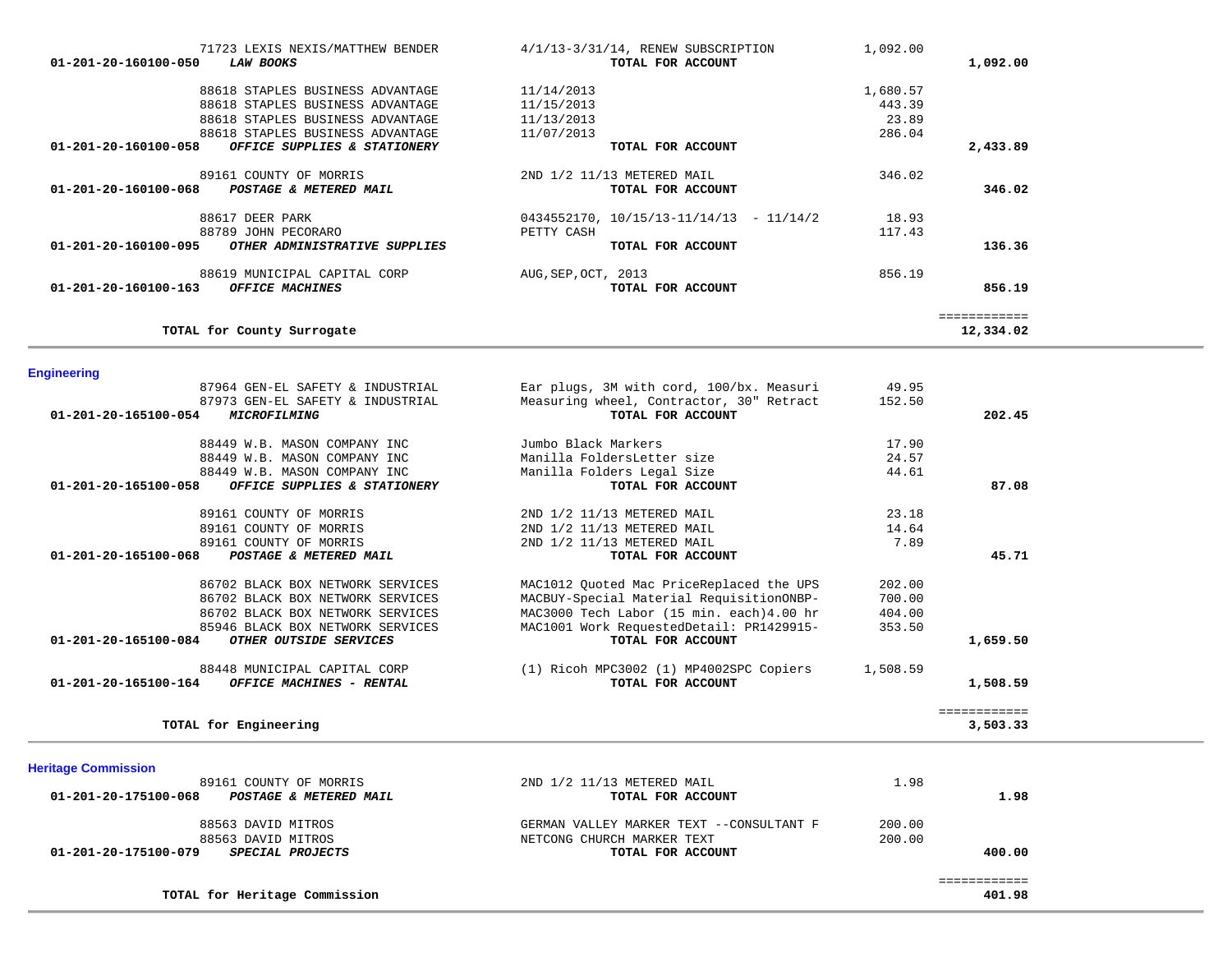| <b>Planning Board</b><br>88866 STAPLES BUSINESS ADVANTAGE<br>01-201-20-180100-058<br>OFFICE SUPPLIES & STATIONERY        | Office Supplies and Label Maker Customer<br>TOTAL FOR ACCOUNT                                            | 149.21           | 149.21                       |  |
|--------------------------------------------------------------------------------------------------------------------------|----------------------------------------------------------------------------------------------------------|------------------|------------------------------|--|
| TOTAL for Planning Board                                                                                                 |                                                                                                          |                  | ============<br>149.21       |  |
| <b>Transportation Management</b><br>88521 JOHN J HAYES<br>01-201-20-180105-082<br>TRAVEL EXPENSE                         | Parking expenses for NJTPA meetings for<br>TOTAL FOR ACCOUNT                                             | 73.00            | 73.00                        |  |
| TOTAL for Transportation Management                                                                                      |                                                                                                          |                  | ============<br>73.00        |  |
| <b>PDT - General Admin</b><br>88526 JAMES TRIER<br>01-201-20-180115-039<br>EDUCATION SCHOOLS & TRAINING                  | Registration reimbursement for James Tri<br>TOTAL FOR ACCOUNT                                            | 300.00           | 300.00                       |  |
| 88446 STAPLES BUSINESS ADVANTAGE<br>88378 W.B. MASON COMPANY INC<br>01-201-20-180115-058<br>OFFICE SUPPLIES & STATIONERY | Plotter Cartridges, Paper & Label Maker<br>2014 Calendar Order, Wall Clocks and Off<br>TOTAL FOR ACCOUNT | 342.73<br>107.80 | 450.53                       |  |
| 88872 EVELYN TIERNEY<br>01-201-20-180115-059<br>OTHER GENERAL EXPENSES                                                   | Expense voucher for various meeting supp<br>TOTAL FOR ACCOUNT                                            | 34.95            | 34.95                        |  |
| 89161 COUNTY OF MORRIS<br>$01 - 201 - 20 - 180115 - 068$<br>POSTAGE & METERED MAIL                                       | 2ND 1/2 11/13 METERED MAIL<br>TOTAL FOR ACCOUNT                                                          | 445.07           | 445.07                       |  |
| 88867 WILLIAM STUART WALTER<br>01-201-20-180115-082<br>TRAVEL EXPENSE                                                    | Conference expenses for the MC League of<br>TOTAL FOR ACCOUNT                                            | 45.00            | 45.00                        |  |
| 83779 MUNICIPAL CAPITAL CORP<br>OFFICE MACHINES - RENTAL<br>01-201-20-180115-164                                         | P&D (30 Schuyler Place, 4th Floor) Front<br>TOTAL FOR ACCOUNT                                            | 1,272.80         | 1,272.80                     |  |
| TOTAL for PDT - General Admin                                                                                            |                                                                                                          |                  | ============<br>2,548.35     |  |
| <b>Preservation Trust</b><br>82805 NJAFM                                                                                 | Registration for Jennifer McCulloch to a                                                                 | 220.00           |                              |  |
| 01-201-20-180120-039<br>EDUCATION SCHOOLS & TRAINING                                                                     | TOTAL FOR ACCOUNT                                                                                        |                  | 220.00                       |  |
| 88875 KATHERINE COYLE<br>OTHER GENERAL EXPENSES<br>$01 - 201 - 20 - 180120 - 059$                                        | Expenses for the Outreach Seminar held o<br>TOTAL FOR ACCOUNT                                            | 27.71            | 27.71                        |  |
| 88868 JAN WILLIAMS<br><b>TRAVEL EXPENSE</b><br>01-201-20-180120-082                                                      | Expenses - MC League of Municipalities C<br>TOTAL FOR ACCOUNT                                            | 32.49            | 32.49                        |  |
| TOTAL for Preservation Trust                                                                                             |                                                                                                          |                  | <b>EEEEEEEEEEE</b><br>280.20 |  |

**County Weights & Measures** 2ND 1/2 11/13 METERED MAIL 12.53  **01-201-22-201100-068** *POSTAGE & METERED MAIL* **TOTAL FOR ACCOUNT 12.53**12.53 88848 DEER PARK 29.79 ACT# 0406700738 29.79 88799 EMPLOYMENT HORIZONS, INC. JANITOR SERVICE 842.00 88799 EMPLOYMENT HORIZONS, INC.<br>88799 EMPLOYMENT HORIZONS, INC. GROUNDSKEEPING 150.00  **01-201-22-201100-084** *OTHER OUTSIDE SERVICES* **TOTAL FOR ACCOUNT 1,021.79**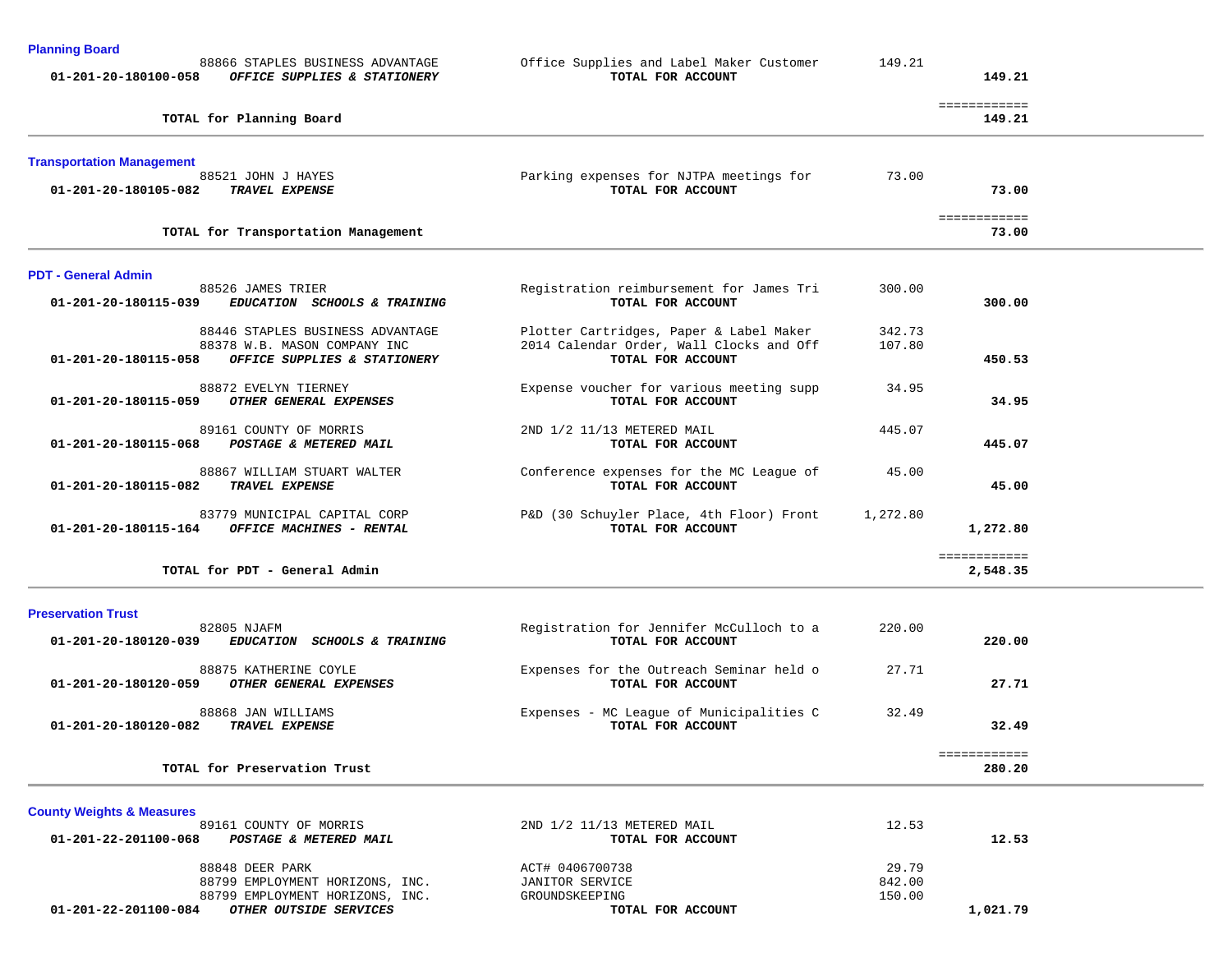## 89134 PSE&G CO **REF # MOMBAG/ 65-513-961-00 W & M** 135.47 01-201-22-201100-141 *NATURAL GAS TOTAL FOR ACCOUNT*

135.47

| Medicare B January, 2013 to June, 2013<br>629.40<br>Dental Coverage for the month of Decembe<br>42,040.77<br>TOTAL FOR ACCOUNT<br>Settlement for period of January 1, 2011 1,497,328.00<br>TOTAL FOR ACCOUNT<br>Training Expenses - Medical Management t<br>50.87<br>TOTAL FOR ACCOUNT | 42,670.17<br>1,497,328.00<br>============<br>1,539,998.17                                                                                                                                                                     |                                                                                                                                                                                                                      |
|----------------------------------------------------------------------------------------------------------------------------------------------------------------------------------------------------------------------------------------------------------------------------------------|-------------------------------------------------------------------------------------------------------------------------------------------------------------------------------------------------------------------------------|----------------------------------------------------------------------------------------------------------------------------------------------------------------------------------------------------------------------|
|                                                                                                                                                                                                                                                                                        |                                                                                                                                                                                                                               |                                                                                                                                                                                                                      |
|                                                                                                                                                                                                                                                                                        |                                                                                                                                                                                                                               |                                                                                                                                                                                                                      |
|                                                                                                                                                                                                                                                                                        |                                                                                                                                                                                                                               |                                                                                                                                                                                                                      |
|                                                                                                                                                                                                                                                                                        |                                                                                                                                                                                                                               |                                                                                                                                                                                                                      |
|                                                                                                                                                                                                                                                                                        |                                                                                                                                                                                                                               |                                                                                                                                                                                                                      |
|                                                                                                                                                                                                                                                                                        |                                                                                                                                                                                                                               |                                                                                                                                                                                                                      |
|                                                                                                                                                                                                                                                                                        |                                                                                                                                                                                                                               |                                                                                                                                                                                                                      |
|                                                                                                                                                                                                                                                                                        |                                                                                                                                                                                                                               |                                                                                                                                                                                                                      |
|                                                                                                                                                                                                                                                                                        |                                                                                                                                                                                                                               |                                                                                                                                                                                                                      |
|                                                                                                                                                                                                                                                                                        | 50.87                                                                                                                                                                                                                         |                                                                                                                                                                                                                      |
| Order#7104993186-000-001, 8/28/13                                                                                                                                                                                                                                                      |                                                                                                                                                                                                                               |                                                                                                                                                                                                                      |
|                                                                                                                                                                                                                                                                                        |                                                                                                                                                                                                                               |                                                                                                                                                                                                                      |
|                                                                                                                                                                                                                                                                                        |                                                                                                                                                                                                                               |                                                                                                                                                                                                                      |
| Supplies per invoice dated 11/13/13                                                                                                                                                                                                                                                    |                                                                                                                                                                                                                               |                                                                                                                                                                                                                      |
| TOTAL FOR ACCOUNT                                                                                                                                                                                                                                                                      | 1,069.33                                                                                                                                                                                                                      |                                                                                                                                                                                                                      |
| Equipment and Installation per Estimate                                                                                                                                                                                                                                                |                                                                                                                                                                                                                               |                                                                                                                                                                                                                      |
| NFCSS All Access - 1 yr subscription                                                                                                                                                                                                                                                   |                                                                                                                                                                                                                               |                                                                                                                                                                                                                      |
| OEM Gear per attached Quote #49029 Dated                                                                                                                                                                                                                                               |                                                                                                                                                                                                                               |                                                                                                                                                                                                                      |
|                                                                                                                                                                                                                                                                                        |                                                                                                                                                                                                                               |                                                                                                                                                                                                                      |
|                                                                                                                                                                                                                                                                                        |                                                                                                                                                                                                                               |                                                                                                                                                                                                                      |
|                                                                                                                                                                                                                                                                                        |                                                                                                                                                                                                                               |                                                                                                                                                                                                                      |
|                                                                                                                                                                                                                                                                                        |                                                                                                                                                                                                                               |                                                                                                                                                                                                                      |
|                                                                                                                                                                                                                                                                                        |                                                                                                                                                                                                                               |                                                                                                                                                                                                                      |
|                                                                                                                                                                                                                                                                                        |                                                                                                                                                                                                                               |                                                                                                                                                                                                                      |
|                                                                                                                                                                                                                                                                                        |                                                                                                                                                                                                                               |                                                                                                                                                                                                                      |
|                                                                                                                                                                                                                                                                                        |                                                                                                                                                                                                                               |                                                                                                                                                                                                                      |
| TOTAL FOR ACCOUNT                                                                                                                                                                                                                                                                      | 19,126.12                                                                                                                                                                                                                     |                                                                                                                                                                                                                      |
|                                                                                                                                                                                                                                                                                        |                                                                                                                                                                                                                               |                                                                                                                                                                                                                      |
|                                                                                                                                                                                                                                                                                        |                                                                                                                                                                                                                               |                                                                                                                                                                                                                      |
| TOTAL FOR ACCOUNT                                                                                                                                                                                                                                                                      | 6.12                                                                                                                                                                                                                          |                                                                                                                                                                                                                      |
| Repaired damage caused by renovation con                                                                                                                                                                                                                                               |                                                                                                                                                                                                                               |                                                                                                                                                                                                                      |
| TOTAL FOR ACCOUNT                                                                                                                                                                                                                                                                      | 560.00                                                                                                                                                                                                                        |                                                                                                                                                                                                                      |
| Electronics equipment per attached dated                                                                                                                                                                                                                                               |                                                                                                                                                                                                                               |                                                                                                                                                                                                                      |
| TOTAL FOR ACCOUNT                                                                                                                                                                                                                                                                      |                                                                                                                                                                                                                               |                                                                                                                                                                                                                      |
|                                                                                                                                                                                                                                                                                        | ============                                                                                                                                                                                                                  |                                                                                                                                                                                                                      |
|                                                                                                                                                                                                                                                                                        | OEM Gear per attached Ouote #49179 Dated<br>Medical Supply Order per Attached Quote<br>7,966.87<br>Order for Morris County Emergency Manage<br>Garmin NUVI 2597LMT Advanced Vehicle Nav<br>DirecTV Annual Service / EOC / MCC | 193.14<br>116.84<br>177.65<br>581.70<br>775.77<br>1,295.00<br>886.80<br>207.60<br>2,809.90<br>93.74<br>257.55<br>1,599.50<br>2,562.45<br>551.88<br>119.06<br>1.38<br>4.74<br>560.00<br>166.59<br>166.59<br>20,979.03 |

**Communications Center** 

88341 LIFESAVERS INC **ADMINISHER SERVICES** Admin fee CPR cards 88735 PRIORITY DISPATCH CORP. EMD recertification Yarzab  **01-201-25-252105-039** *EDUCATION SCHOOLS & TRAINING* **TOTAL FOR ACCOUNT 70.00**

20.00 50.00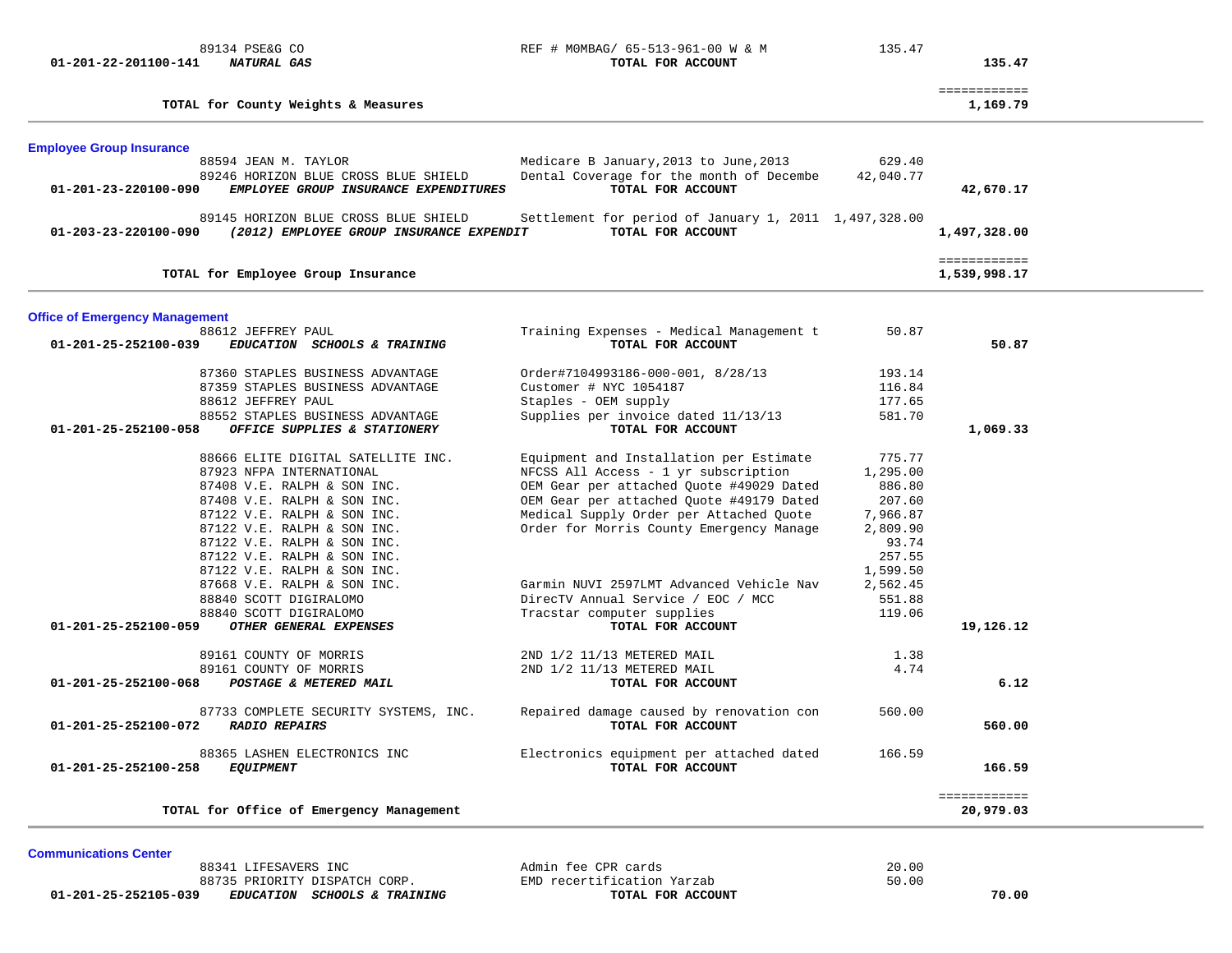| 01-201-25-252105-058                                          | 88534 JEFFREY PAUL<br>OFFICE SUPPLIES & STATIONERY                                                                                                                                                                                                                              | Reimbursement for CAD/RMS municipal meet<br>TOTAL FOR ACCOUNT                                                                                                                                                                                                                             | 115.72                                                   | 115.72                     |
|---------------------------------------------------------------|---------------------------------------------------------------------------------------------------------------------------------------------------------------------------------------------------------------------------------------------------------------------------------|-------------------------------------------------------------------------------------------------------------------------------------------------------------------------------------------------------------------------------------------------------------------------------------------|----------------------------------------------------------|----------------------------|
| 01-201-25-252105-068                                          | 89161 COUNTY OF MORRIS<br>POSTAGE & METERED MAIL                                                                                                                                                                                                                                | 2ND 1/2 11/13 METERED MAIL<br>TOTAL FOR ACCOUNT                                                                                                                                                                                                                                           | 77.34                                                    | 77.34                      |
| 01-201-25-252105-070                                          | 87494 ACTIVE 911, INC.<br>PUBLICATION & SUBSCRIPTIONS                                                                                                                                                                                                                           | Device Puchase 12 month subscription(J.P<br>TOTAL FOR ACCOUNT                                                                                                                                                                                                                             | 997.50                                                   | 997.50                     |
| 01-201-25-252105-078                                          | 86771 POWERDMS, INC.<br>SOFTWARE MAINTENANCE                                                                                                                                                                                                                                    | Annual Subscription Fee, Cust #A-1289, I<br>TOTAL FOR ACCOUNT                                                                                                                                                                                                                             | 3,700.00                                                 | 3,700.00                   |
|                                                               | 88296 LANGUAGE LINE SERVICES<br>87499 VOIANCE LANGUAGE SERVICES, LLC<br>87499 VOIANCE LANGUAGE SERVICES, LLC                                                                                                                                                                    | 902-0110022, 10/31 (10/1-10/31)<br>Service from $8/1-8/31/13$<br>Service from $9/1-9/30/13$                                                                                                                                                                                               | 265.20<br>0.85<br>199.08                                 |                            |
| 01-201-25-252105-117                                          | <b>INTERPRETOR FEES</b>                                                                                                                                                                                                                                                         | TOTAL FOR ACCOUNT                                                                                                                                                                                                                                                                         |                                                          | 465.13                     |
| 01-201-25-252105-131                                          | 88736 AMERICAN TOWER CORPORATION<br>77550 DELL MARKETING L.P.<br>77550 DELL MARKETING L.P.<br>COUNTY WIDE RADIO SYSTEM                                                                                                                                                          | Tower rental December 2013<br>Per quote, dtd 4/24/13, 1939L 19ikn accu<br>Per quote, dtd 4/24/13, male to male DVI<br>TOTAL FOR ACCOUNT                                                                                                                                                   | 1,800.00<br>2,399.96<br>703.44                           | 4,903.40                   |
| 01-201-25-252105-137                                          | 88733 JERSEY CENTRAL POWER & LIGHT<br>88733 JERSEY CENTRAL POWER & LIGHT<br>88733 JERSEY CENTRAL POWER & LIGHT<br>88733 JERSEY CENTRAL POWER & LIGHT<br>88342 JERSEY CENTRAL POWER & LIGHT<br>88342 JERSEY CENTRAL POWER & LIGHT<br><b>ELECTRICITY</b>                          | 100 078 772 421 11/14 Hickory Trvn Rd Gi<br>100 097 920 035 11/19 Hickory Trvn Rd Gi<br>100 100 194 933 11/19 High Ridge Long Va<br>100 078 771 605 11/19 George St Dover, (<br>100 078 774 427, 10/29 Ross Dr Boonton (<br>100 078 772 546, 10/30 Oak Ridge(9/27-10<br>TOTAL FOR ACCOUNT | 885.61<br>347.03<br>333.87<br>603.03<br>670.44<br>473.90 | 3,313.88                   |
| 01-201-25-252105-161                                          | 86770 EXTEL COMMUNICATIONS<br>COMMUNICATIONS EQUIPMENT                                                                                                                                                                                                                          | Materials & Labor backup center rooms 11<br>TOTAL FOR ACCOUNT                                                                                                                                                                                                                             | 3,006.00                                                 | 3,006.00                   |
| 01-201-25-252105-202                                          | 87523 FFI PROFESSIONAL SAFETY SERVICES<br>88732 FFI PROFESSIONAL SAFETY SERVICES<br>88732 FFI PROFESSIONAL SAFETY SERVICES<br>88732 FFI PROFESSIONAL SAFETY SERVICES<br>87497 UNIVERSAL UNIFORM SALES CO INC<br>87497 UNIVERSAL UNIFORM SALES CO INC<br>UNIFORM AND ACCESSORIES | Cherichella new issue NJ state contract<br>Uniform/Accessories McConnell & Glogolic<br>Uniform/Accessories Wengiel<br>Uniform/Accessories Korver<br>Per invoice co-op #23<br>Per invoice co-op #23<br>TOTAL FOR ACCOUNT                                                                   | 956.09<br>75.74<br>65.99<br>104.99<br>77.95<br>131.99    | 1,412.75                   |
| 01-201-25-252105-258                                          | 87413 R & J CONTROL, INC.<br>87413 R & J CONTROL, INC.<br>87413 R & J CONTROL, INC.<br>87413 R & J CONTROL, INC.<br>87413 R & J CONTROL, INC.<br>ECUITDMENT<br><b>EQUIPMENT</b>                                                                                                 | Preventive maintenance MQ 70kw 60135 gen<br>Preventive maintenance Balder 500kw 601<br>Preventive maintenance Baldor 25kw 60137<br>Preventive maintenance Baldor 225kw 6013<br>Preventive maintenance Baldor 350kw 6013<br>TOTAL FOR ACCOUNT                                              | 295.00<br>295.00<br>295.00<br>295.00<br>295.00           | 1,475.00                   |
|                                                               | TOTAL for Communications Center                                                                                                                                                                                                                                                 |                                                                                                                                                                                                                                                                                           |                                                          | =============<br>19,536.72 |
|                                                               |                                                                                                                                                                                                                                                                                 |                                                                                                                                                                                                                                                                                           |                                                          |                            |
| <b>County Medical Examiner Office</b><br>01-201-25-254100-028 | 83260 LIPPINCOTT WILLIAMS & WALKINS<br><b>BOOKS &amp; PERIODICALS</b>                                                                                                                                                                                                           | AC#175675432, 7/31/13 Amer Jrnl Forens M<br>TOTAL FOR ACCOUNT                                                                                                                                                                                                                             | 169.00                                                   | 169.00                     |
| 01-201-25-254100-058                                          | 88790 DEER PARK<br>OFFICE SUPPLIES & STATIONERY                                                                                                                                                                                                                                 | AC#0434597878, 11/16/13<br>TOTAL FOR ACCOUNT                                                                                                                                                                                                                                              | 16.54                                                    | 16.54                      |

89161 COUNTY OF MORRIS 2ND 1/2 11/13 METERED MAIL 21.64  **01-201-25-254100-068** *POSTAGE & METERED MAIL* **TOTAL FOR ACCOUNT 17.64**

86200 CENTENNIAL PRODUCTS INC. Conf. Order Body bags Order#27732, 9/24/ 1,033.92

17.64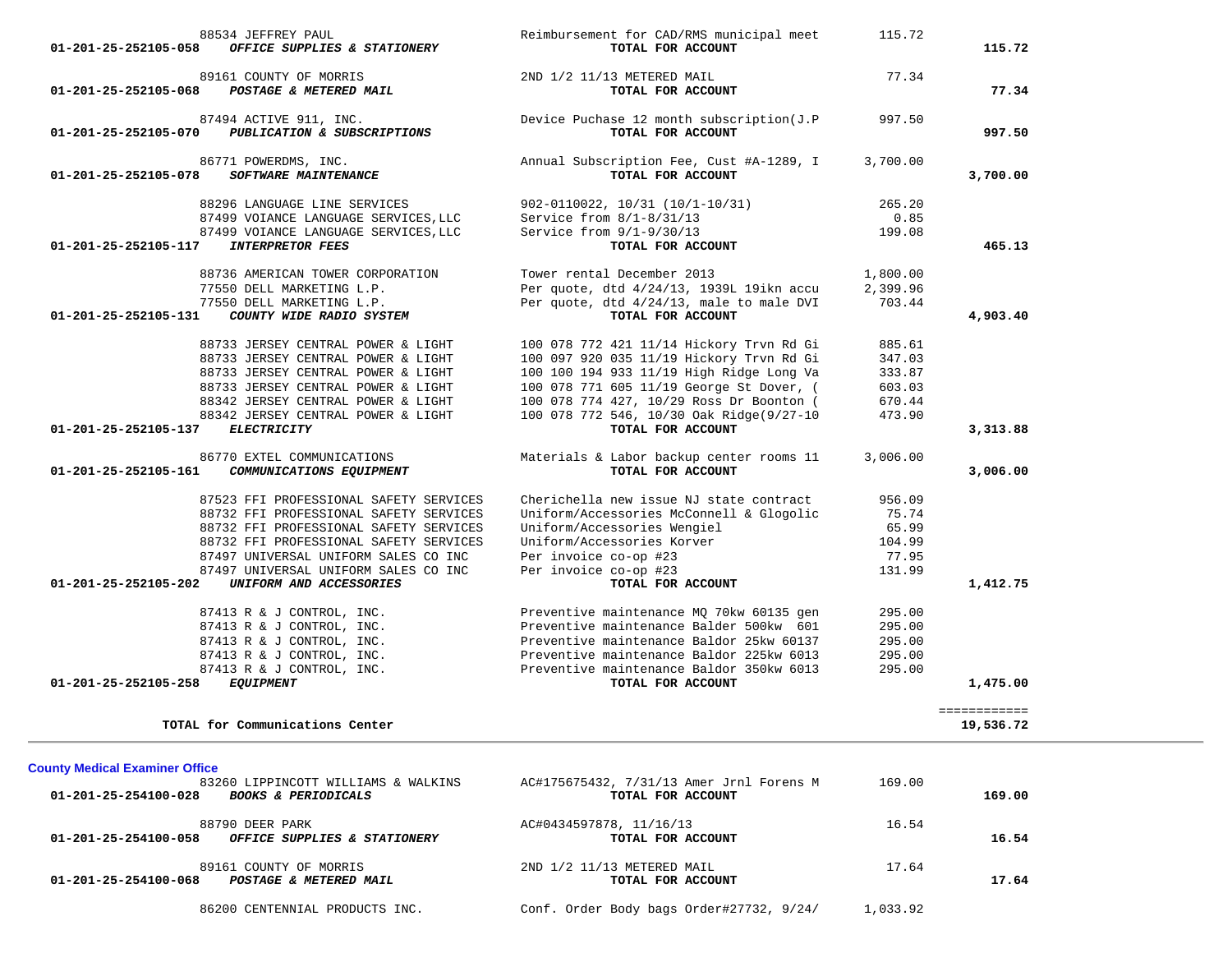| $01 - 201 - 25 - 254100 - 203$     | X-RAY & MEDICAL SUPPLIES                 | TOTAL FOR ACCOUNT                        |          | 1,189.80                 |
|------------------------------------|------------------------------------------|------------------------------------------|----------|--------------------------|
|                                    | TOTAL for County Medical Examiner Office |                                          |          | ============<br>1,392.98 |
| <b>County Sheriff's Department</b> |                                          |                                          |          |                          |
|                                    | 87879 ATLANTIC TRAINING CENTER           | CPR Card Fee, Inv dtd 10/23/13           | 30.00    |                          |
|                                    | 87988 M.C. CHAMBER OF COMMERCE           | Leadership Morris - Morris County Chambe | 1,700.00 |                          |
| 01-201-25-270100-039               | EDUCATION SCHOOLS & TRAINING             | TOTAL FOR ACCOUNT                        |          | 1,730.00                 |
|                                    | 87148 U-LINE SHIPPING SUPPLY             | Outlaw Safety Glasses - Clear Lens, Item | 24.00    |                          |
|                                    | 87148 U-LINE SHIPPING SUPPLY             | 40 x 46" 40-45 Gallon 2.5 Mil Clear Tras | 150.00   |                          |
|                                    | 87148 U-LINE SHIPPING SUPPLY             | 16 x 12 x 35" 30 Gallon Paper Lawn/Leaf  | 172.00   |                          |
|                                    | 87148 U-LINE SHIPPING SUPPLY             | Shipping & Handling                      | 60.79    |                          |
| 01-201-25-270100-047               | IDENTIFICATION EQUIP&SUPPLIES            | TOTAL FOR ACCOUNT                        |          | 406.79                   |
|                                    | 87397 WEST PAYMENT CENTER                | Subcription Charge - Acct#1000453998, In | 119.00   |                          |
|                                    | 87397 WEST PAYMENT CENTER                | Subscription Charge - Acct#1000692998, I | 770.00   |                          |
| 01-201-25-270100-050               | <b>LAW BOOKS</b>                         | TOTAL FOR ACCOUNT                        |          | 889.00                   |
|                                    | 87880 STAPLES BUSINESS ADVANTAGE         | D.Blank - Supplies                       | 390.85   |                          |
|                                    | 87880 STAPLES BUSINESS ADVANTAGE         | D.Blank - Supplies                       | 135.69   |                          |
|                                    | 87968 STAPLES BUSINESS ADVANTAGE         | Supplies, 10/23/13, Order#7107749731-1,  | 600.59   |                          |
| 01-201-25-270100-058               | OFFICE SUPPLIES & STATIONERY             | TOTAL FOR ACCOUNT                        |          | 1,127.13                 |
|                                    | 87384 FIRST PRIORITY VEHICLE INC.        | UPGRADE LIGHT TOWER TO FOUR (4) LED HEAD | 1,000.00 |                          |
|                                    | 87145 RAY ALLEN MANUFACTURING LLC        | 2" W LTHR Agitation CLLR 24", Item#57-2- | 89.98    |                          |
|                                    | 87145 RAY ALLEN MANUFACTURING LLC        | 3.25MM S/S Black Pinch Collar, Item#HS64 | 79.98    |                          |
|                                    | 87145 RAY ALLEN MANUFACTURING LLC        | Stainless Steel Feed Pan 3qt, Item#ET641 | 59.90    |                          |
|                                    | 87145 RAY ALLEN MANUFACTURING LLC        | Ultra Mini Tug, Item#12                  | 67.96    |                          |
|                                    | 87145 RAY ALLEN MANUFACTURING LLC        | Extreme Kong/LG (BK) 2 3/4x4", Item#KG78 | 51.96    |                          |
|                                    | 87145 RAY ALLEN MANUFACTURING LLC        | Furminator - LONG HAIR-L, Item#FM008     | 107.98   |                          |
|                                    | 87145 RAY ALLEN MANUFACTURING LLC        | NEOPRENE GAUNTLET, Item#82RG             | 239.94   |                          |
|                                    | 87145 RAY ALLEN MANUFACTURING LLC        | SHIPPING CHARGES                         | 34.89    |                          |
|                                    | 88587 SHERIFF EDWARD V. ROCHFORD         |                                          | 15.78    |                          |
|                                    | 88587 SHERIFF EDWARD V. ROCHFORD         | R.Gupko - replacement part               |          |                          |
| 01-201-25-270100-059               | OTHER GENERAL EXPENSES                   | B.Dunn - speakers<br>TOTAL FOR ACCOUNT   | 27.81    | 1,776.18                 |
|                                    |                                          |                                          |          |                          |
|                                    | 87882 STAPLES BUSINESS ADVANTAGE         | A. Noboa - Supplies                      | 414.12   |                          |
|                                    | 87882 STAPLES BUSINESS ADVANTAGE         | A.Noboa - Supplies                       | 155.85   |                          |
|                                    | 87968 STAPLES BUSINESS ADVANTAGE         | Supplies, 10/23/13, Order#7107749960-1,  | 161.91   |                          |
|                                    | 87968 STAPLES BUSINESS ADVANTAGE         | Supplies, 10/23/13, Order#7107749960-2,  | 195.51   |                          |
|                                    | 88551 SHERIFF EDWARD V. ROCHFORD         | V.Walsh - cables                         | 16.22    |                          |
| 01-201-25-270100-064               | PHOTOGRAPHIC SUPPIES                     | TOTAL FOR ACCOUNT                        |          | 943.61                   |
|                                    | 89161 COUNTY OF MORRIS                   | 2ND 1/2 11/13 METERED MAIL               | 472.91   |                          |
| 01-201-25-270100-068               | POSTAGE & METERED MAIL                   | TOTAL FOR ACCOUNT                        |          | 472.91                   |
|                                    | 87759 M C POLICE CHIEF'S ASSOCIATION     | Nov.13, 2013 - R. Wall, G. Marinelli, G. | 140.00   |                          |
|                                    | 88586 SHERIFF EDWARD V. ROCHFORD         | R.Cook - Tolls                           | 18.00    |                          |
|                                    | 88585 SHERIFF EDWARD V. ROCHFORD         | N. Leo - Swearing in of new recruits     | 58.97    |                          |
|                                    | 88585 SHERIFF EDWARD V. ROCHFORD         | R.Brown - Tolls                          | 24.60    |                          |
|                                    | 88585 SHERIFF EDWARD V. ROCHFORD         | Ez-pass                                  | 7.75     |                          |
|                                    | 88585 SHERIFF EDWARD V. ROCHFORD         | S.Weiler - DNA Run                       | 5.85     |                          |
|                                    | 88585 SHERIFF EDWARD V. ROCHFORD         | E.Crooker - Undersheriff Wall Swearing i | 21.44    |                          |
|                                    | 88585 SHERIFF EDWARD V. ROCHFORD         | S. Weiler - Hamilton Run                 | 7.75     |                          |
|                                    | 88585 SHERIFF EDWARD V. ROCHFORD         | S.Weiler - ez-pass                       | 10.25    |                          |
|                                    | 88585 SHERIFF EDWARD V. ROCHFORD         | S.Weiler - DNA Run                       | 5.30     |                          |
|                                    |                                          |                                          | 74.00    |                          |
|                                    | 88585 SHERIFF EDWARD V. ROCHFORD         | M.Nunn - extradition                     |          |                          |
|                                    | 88585 SHERIFF EDWARD V. ROCHFORD         | C Kurdyla - extradition                  | 76.02    |                          |

86200 CENTENNIAL PRODUCTS INC. <br>
freight 155.88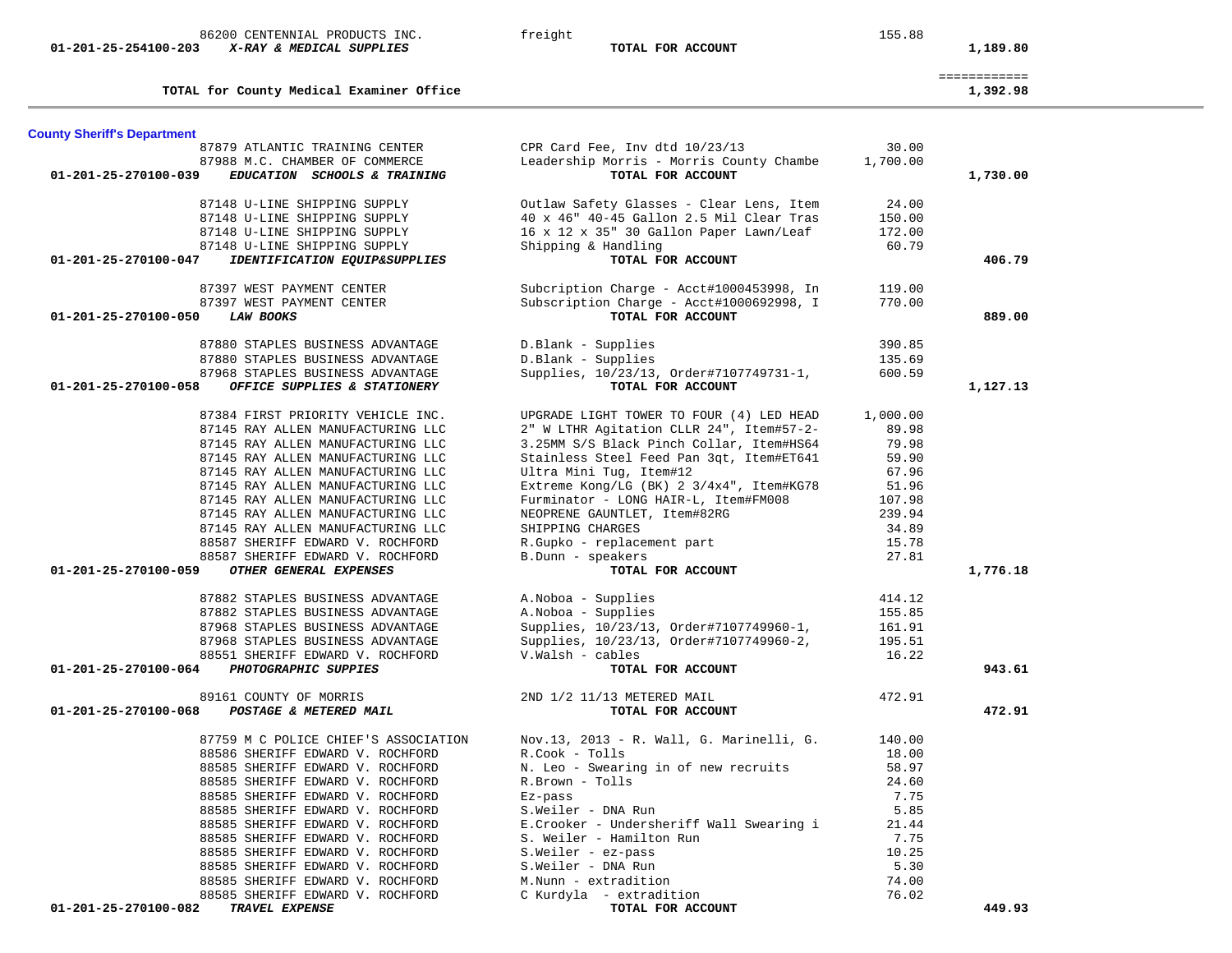| <b>County Prosecutor's Office</b>                    |                                             |          |          |
|------------------------------------------------------|---------------------------------------------|----------|----------|
| 88522 BETTY ANN DERCO                                | Supplemental Reg.On Call Hours for Octob    | 16.65    |          |
| 88522 BETTY ANN DERCO                                | Supplemental Case Pay-#131007MRSCD001- 1    | 50.00    |          |
| 88523 DOROTHY DIFABIO                                | Supplemental Reg.Hours On Call Pay-Septe    | 10.95    |          |
| 88523 DOROTHY DIFABIO                                | Supplemental Reg.Hours-October 2013         | 28.20    |          |
| 88523 DOROTHY DIFABIO                                | Supplemental Case Pay-Oct.2013 (#131019M    | 50.00    |          |
| 88524 JANET B. NOVELLO                               | Reg.On Call Supplemental Pay- October 20    | 15.75    |          |
| 88524 JANET B. NOVELLO                               | Supplemental Case Pay(131007MRSCD02 10/7    | 50.00    |          |
| 88525 JUNE WITTY                                     | Reg.On Call Hours-Supplement October 201    | 25.05    |          |
| 88525 JUNE WITTY                                     | Supplemental Case Pay (#131020MRC02-10/2    | 50.00    |          |
| 01-201-25-275100-016<br>OUTSIDE SALARIES & WAGES     | TOTAL FOR ACCOUNT                           |          | 296.60   |
| 86092 VERIZON WIRELESS                               | Account #242004961-00001 (Aug.24-Sept.23)   | 5,859.41 |          |
| 01-201-25-275100-031<br>CELLULAR PHONES/PAGERS       | TOTAL FOR ACCOUNT                           |          | 5,859.41 |
| 88061 STAPLES BUSINESS ADVANTAGE                     | Cust.#NYC1054187 Ink & Toner** Attention    | 1,132.24 |          |
| 88061 STAPLES BUSINESS ADVANTAGE                     | Cust.#1054187 2-Gray Organizer Trays        | 101.08   |          |
| 88510 STAPLES BUSINESS ADVANTAGE                     | HP C9720A Black Toner                       | 125.45   |          |
| 86091 GLOBAL COMPUTER SYSTEMS                        | Quote #J5322403** Part #10151**C2G-Power    | 86.00    |          |
| 86091 GLOBAL COMPUTER SYSTEMS                        | Part #IHAS124-04 ** Lite on IHAS124-04 I    | 557.64   |          |
| 86091 GLOBAL COMPUTER SYSTEMS                        | Part#DP-AS3-11B**ILY DP-ASO-11B Athena 4    | 832.93   |          |
| 86091 GLOBAL COMPUTER SYSTEMS                        | Part#U12-41692 Ultra 1FT 7-Pin Male SATA    | 44.82    |          |
| 86091 GLOBAL COMPUTER SYSTEMS                        | Shipping                                    | 38.13    |          |
| 89019 KEVIN KENNEDY                                  | Parts to repair DVR                         | 6.00     |          |
| 01-201-25-275100-037<br>DATA PROCESSING SUPPLIES     | TOTAL FOR ACCOUNT                           |          | 2,924.29 |
| 84230 ALM MEDIA LLC                                  | 1250699 Law Journal Subscriptions: Actin    | 1,614.00 |          |
| 85199 WEST PAYMENT CENTER                            | Account #1000176025- August Online Charg    | 1,282.60 |          |
| 85199 WEST PAYMENT CENTER                            | Account #1003917278-August Charges          | 1,702.11 |          |
| 87066 WEST PAYMENT CENTER                            | September Billing - Account #1000176025     | 1,321.60 |          |
| 87066 WEST PAYMENT CENTER                            | September Billing-Account #1003917278       | 1,280.40 |          |
| 01-201-25-275100-050<br><b>LAW BOOKS</b>             | TOTAL FOR ACCOUNT                           |          | 7,200.71 |
| 88506 ALPHA GRAPHICS MORRISTOWN                      | 11x14 Assistant Prosecutor Certificate-P    | 17.50    |          |
| 88060 COX STATIONERS & PRINTERS                      | Job 76516-2014 Case Jacket Legal Size (Y    | 2,990.13 |          |
| 88060 COX STATIONERS & PRINTERS                      | Freight                                     | 158.44   |          |
| 88510 STAPLES BUSINESS ADVANTAGE                     | Wall file-metal, folders, binders, pads, sh | 308.40   |          |
| 88503 W.B. MASON COMPANY INC                         | Cust.C1033751-Ceramic Heater                | 26.24    |          |
| 01-201-25-275100-058<br>OFFICE SUPPLIES & STATIONERY | TOTAL FOR ACCOUNT                           |          | 3,500.71 |

| 87876 STAPLES BUSINESS ADVANTAGE<br>87876 STAPLES BUSINESS ADVANTAGE<br>87876 STAPLES BUSINESS ADVANTAGE<br>01-201-25-270100-095<br>OTHER ADMINISTRATIVE SUPPLIES | S.Gonzalez - supplies for warrants dept<br>S.Gonzalez - CREDIT<br>S.Gonzalez - supplies for warrants depar<br>TOTAL FOR ACCOUNT | 616.71<br>$-21.84$<br>32.31 | 627.18    |
|-------------------------------------------------------------------------------------------------------------------------------------------------------------------|---------------------------------------------------------------------------------------------------------------------------------|-----------------------------|-----------|
| 87980 UNIVERSAL UNIFORM SALES CO INC                                                                                                                              | P. Mangiafridda - Boots                                                                                                         | 109.99                      |           |
| 87980 UNIVERSAL UNIFORM SALES CO INC                                                                                                                              | Department - handcuffs chain                                                                                                    | 270.00                      |           |
| 87980 UNIVERSAL UNIFORM SALES CO INC                                                                                                                              | R. Wall - shirts, emblems                                                                                                       | 816.00                      |           |
| 87980 UNIVERSAL UNIFORM SALES CO INC                                                                                                                              | G.Marinelli - shirt, emblems                                                                                                    | 79.00                       |           |
| 87980 UNIVERSAL UNIFORM SALES CO INC                                                                                                                              | G. Pennino - emblems                                                                                                            | 14.50                       |           |
| 87980 UNIVERSAL UNIFORM SALES CO INC                                                                                                                              | Reilly - shirt, pants                                                                                                           | 308.85                      |           |
| 01-201-25-270100-202<br>UNIFORM AND ACCESSORIES                                                                                                                   | TOTAL FOR ACCOUNT                                                                                                               |                             | 1,598.34  |
| 87765 COMPLETE SECURITY SYSTEMS, INC.                                                                                                                             | Labor #70586, 10/15/13                                                                                                          | 210.00                      |           |
| 87137 INTEGRATED COMPUTER SOLUTIONS                                                                                                                               | HP Laserjet 3550 Printer, Inv dtd 9/25/1                                                                                        | 95.00                       |           |
| 88589 SHERIFF EDWARD V. ROCHFORD                                                                                                                                  | R. Alpaugh - replacement part                                                                                                   | 10.05                       |           |
| 01-201-25-270100-262<br>MACHINERY REPAIRS & PARTS                                                                                                                 | TOTAL FOR ACCOUNT                                                                                                               |                             | 315.05    |
|                                                                                                                                                                   |                                                                                                                                 |                             |           |
| TOTAL for County Sheriff's Department                                                                                                                             |                                                                                                                                 |                             | 10,336.12 |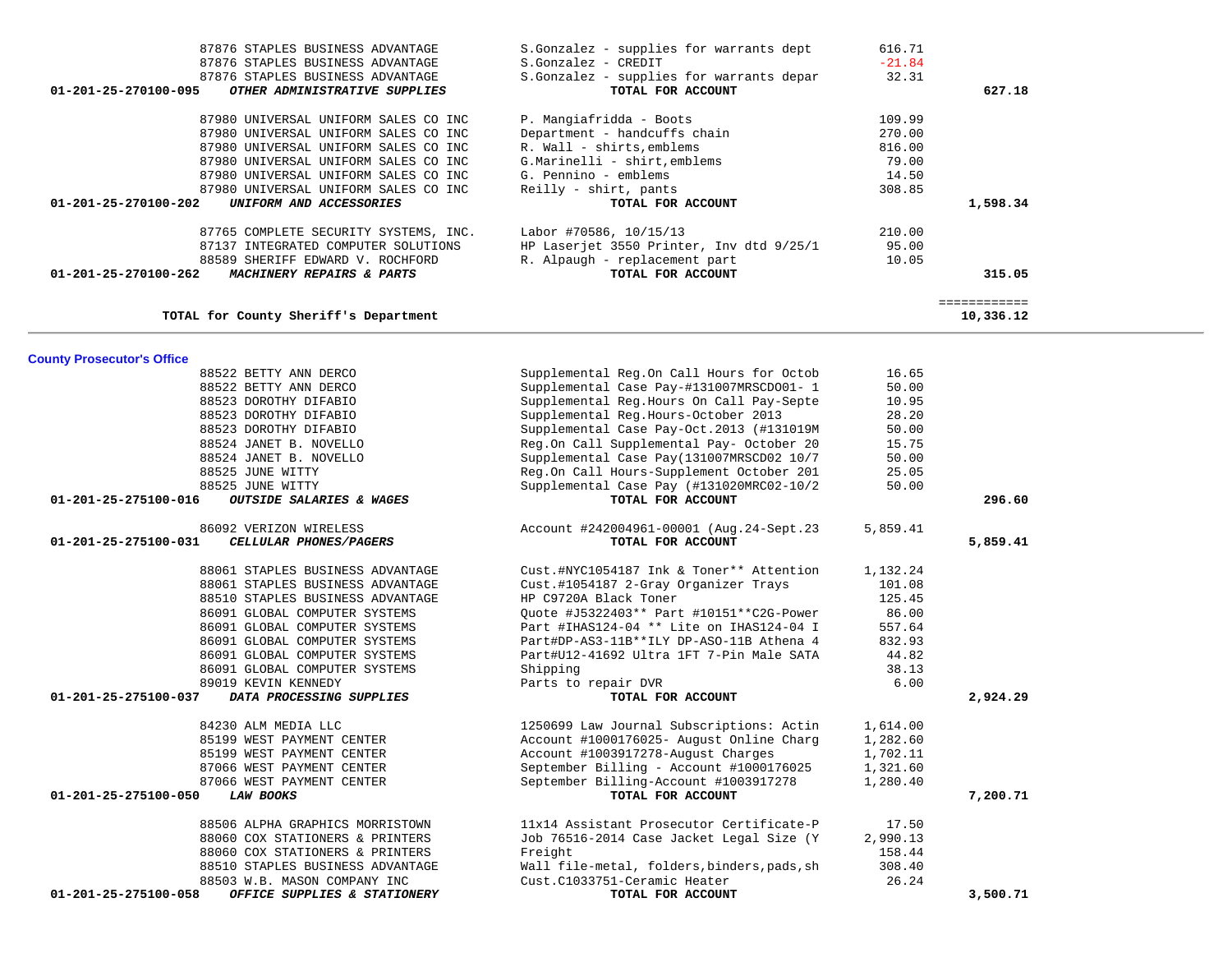| 88515 FEDEX                                                            | Account #105105762 11/04/13 (10/25-10/                                                                                                                                                                                                  | 40.73            |              |
|------------------------------------------------------------------------|-----------------------------------------------------------------------------------------------------------------------------------------------------------------------------------------------------------------------------------------|------------------|--------------|
| 88515 FEDEX                                                            | 1051-0576-2 7/29/13 FEDEX SERVICES                                                                                                                                                                                                      | 142.77           |              |
| 88515 FEDEX                                                            | 1051-0576-2 10/28/13 FEDEX SERVICES                                                                                                                                                                                                     | 52.22            |              |
| 89025 FEDEX                                                            | Account #1051-0576-2-(11/6-11/14/13) 149.77                                                                                                                                                                                             |                  |              |
| 89025 FEDEX                                                            | Account #1051-0576-2 (11/4-11/7/13)<br>2ND 1/2 11/13 METERED MAIL                                                                                                                                                                       | 122.32<br>860.60 |              |
| 89161 COUNTY OF MORRIS                                                 |                                                                                                                                                                                                                                         |                  |              |
| POSTAGE & METERED MAIL<br>01-201-25-275100-068                         | TOTAL FOR ACCOUNT                                                                                                                                                                                                                       |                  | 1,368.41     |
|                                                                        | 88517 M.C. PROSECUTOR'S EMERGENT Confidential Fund- October 2013 Replenis 2,958.59                                                                                                                                                      |                  |              |
| 01-201-25-275100-079<br>SPECIAL PROJECTS                               | TOTAL FOR ACCOUNT                                                                                                                                                                                                                       |                  | 2,958.59     |
|                                                                        | 84988 GLOBAL COMPUTER SYSTEMS Buffalo MiniStation HD-PCF1.0U3BB 1 TB 2 699.90                                                                                                                                                           |                  |              |
| 84988 GLOBAL COMPUTER SYSTEMS                                          | NEX AIR FREIGHT                                                                                                                                                                                                                         | 36.70            |              |
| <b>TRANSCRIPTS</b><br>01-201-25-275100-081                             | TOTAL FOR ACCOUNT                                                                                                                                                                                                                       |                  | 736.60       |
| 88508 PAULA JORDAO                                                     | 9/24/13-Round trip to Trenton                                                                                                                                                                                                           | 54.60            |              |
| 88508 PAULA JORDAO                                                     | Toll                                                                                                                                                                                                                                    | 4.60             |              |
| 88508 PAULA JORDAO                                                     | $9/30/13$ -Round trip to                                                                                                                                                                                                                | 17.50            |              |
| 88508 PAULA JORDAO                                                     | Fuel                                                                                                                                                                                                                                    | 8.00             |              |
| 88508 PAULA JORDAO                                                     | 10/3/13-Round Trip to Trenton                                                                                                                                                                                                           | 54.60            |              |
| 88508 PAULA JORDAO                                                     | Toll                                                                                                                                                                                                                                    | 4.60             |              |
| 88508 PAULA JORDAO                                                     | 10/9/13-Round trip to Trenton                                                                                                                                                                                                           | 54.60            |              |
|                                                                        | Toll                                                                                                                                                                                                                                    | 2.15             |              |
| 88500 FAVILLA JORDAO<br>89022 JOSEPH NAPURANO<br>89022 JOSEPH NAPURANO | 13.28 miles round trip on 11/9/13-Munici 4.64                                                                                                                                                                                           |                  |              |
|                                                                        | Parking-Passaic County Court House 11/1 12.00                                                                                                                                                                                           |                  |              |
| $01 - 201 - 25 - 275100 - 082$<br>TRAVEL EXPENSE                       | TOTAL FOR ACCOUNT                                                                                                                                                                                                                       |                  | 217.29       |
| 88507 EAGLE POINT GUN SHOP                                             | #P40HS2G-.40 Hydra-Shok Hollow Point Fed 1,508.70                                                                                                                                                                                       |                  |              |
|                                                                        | #AE40R2-.40 cal.155 gr. FMJ Federal Amer 7,550.67                                                                                                                                                                                       |                  |              |
|                                                                        | #AE380AP-.380 cal. 95gr. FMJ Federal Ame                                                                                                                                                                                                | 207.97           |              |
|                                                                        | 98507 EAGLE POINT GUN SHOP (#AE40R2-.40 cal.155 gr. FMJ Federal Amer<br>88507 EAGLE POINT GUN SHOP (#AE380AP-.380 cal. 95gr. FMJ Federal Amer<br>88507 EAGLE POINT GUN SHOP (#P45HS1G-.45 cal. 230 gr. Hydra-Shok Hol<br>88507 EAGLE PO |                  |              |
|                                                                        | $#P45HS1G-.45 cal. 230 gr. Hydra-Shok Hol 362.92$<br>$#2F45R3.45 230 gr. FMJ Federal American 291.84$                                                                                                                                   | 291.84           |              |
| 88507 EAGLE POINT GUN SHOP                                             |                                                                                                                                                                                                                                         | 323.28           |              |
| 01-201-25-275100-116 FIREARMS                                          | #LE-127-RS-12 ga. Rifled Slug<br>TOTAL FOR ACCOUNT<br>TOTAL FOR ACCOUNT                                                                                                                                                                 |                  | 10,245.38    |
| 88513 CABLEVISION                                                      | Account #07876-629289-01-7 (11/8-12/7) 61.98                                                                                                                                                                                            |                  |              |
|                                                                        |                                                                                                                                                                                                                                         |                  |              |
| 88513 CABLEVISION                                                      | Account #07876-629490-01-0 (11/8-12/7/13 109.78<br>Oct.28, 2013- East Hanover Police Depart 1,000.00                                                                                                                                    |                  |              |
| 88045 MARK SMITH                                                       |                                                                                                                                                                                                                                         |                  |              |
| 88511 SPRINT NEXTEL<br>01-201-25-275100-118 INVESTIGATION EXPENSE      | Account #296629811 (Oct.7-Nov.6,2013)Air 119.97<br>TOTAL FOR ACCOUNT                                                                                                                                                                    |                  | 1,291.73     |
| 88074 DAYS INN                                                         | State v Motaz Tinbakji(Case #100819) ** R 85.32                                                                                                                                                                                         |                  |              |
|                                                                        |                                                                                                                                                                                                                                         |                  |              |
| 88074 DAYS INN<br>01-201-25-275100-121 WITNESS FEES AND MILEAGE        | Bajorek Turk and 620919-Waple*** Request 85.32<br>TOTAL FOR ACCOUNT                                                                                                                                                                     |                  | 170.64       |
|                                                                        |                                                                                                                                                                                                                                         |                  |              |
|                                                                        | 85206 ATLANTIC TACTICAL OF NJ, INC. 200te # SQ-80360859 ** Sergeant Smith & W 185.90                                                                                                                                                    |                  |              |
|                                                                        | 85206 ATLANTIC TACTICAL OF NJ, INC. Detective Smith & Warren S24X Gold Badge 92.95                                                                                                                                                      |                  |              |
| 01-201-25-275100-202 UNIFORM AND ACCESSORIES                           | TOTAL FOR ACCOUNT                                                                                                                                                                                                                       |                  | 278.85       |
| 88516 W.B. MASON COMPANY INC                                           | 8x11 paper ordered 8/31/12                                                                                                                                                                                                              | 1,198.00         |              |
| 88516 W.B. MASON COMPANY INC                                           | 8x11 paper ordered $10/11/2012$                                                                                                                                                                                                         | 1,198.00         |              |
| 01-203-25-275100-058<br>(2012) OFFICE SUPPLIES & STATIONERY            | TOTAL FOR ACCOUNT                                                                                                                                                                                                                       |                  | 2,396.00     |
| 69857 DAY CHEVROLET INC                                                | Quote #AAAQ3649-(2) Two 2013 Chevrolet C                                                                                                                                                                                                | 66,644.72        |              |
| 88512 SPRINT NEXTEL                                                    | Account #899669942 (Oct. 12- Nov. 11, 201                                                                                                                                                                                               | 161.97           |              |
| (2012) INVESTIGATION EXPENSE<br>01-203-25-275100-118                   | TOTAL FOR ACCOUNT                                                                                                                                                                                                                       |                  | 66,806.69    |
|                                                                        |                                                                                                                                                                                                                                         |                  | ============ |
| TOTAL for County Prosecutor's Office                                   |                                                                                                                                                                                                                                         |                  | 106,251.90   |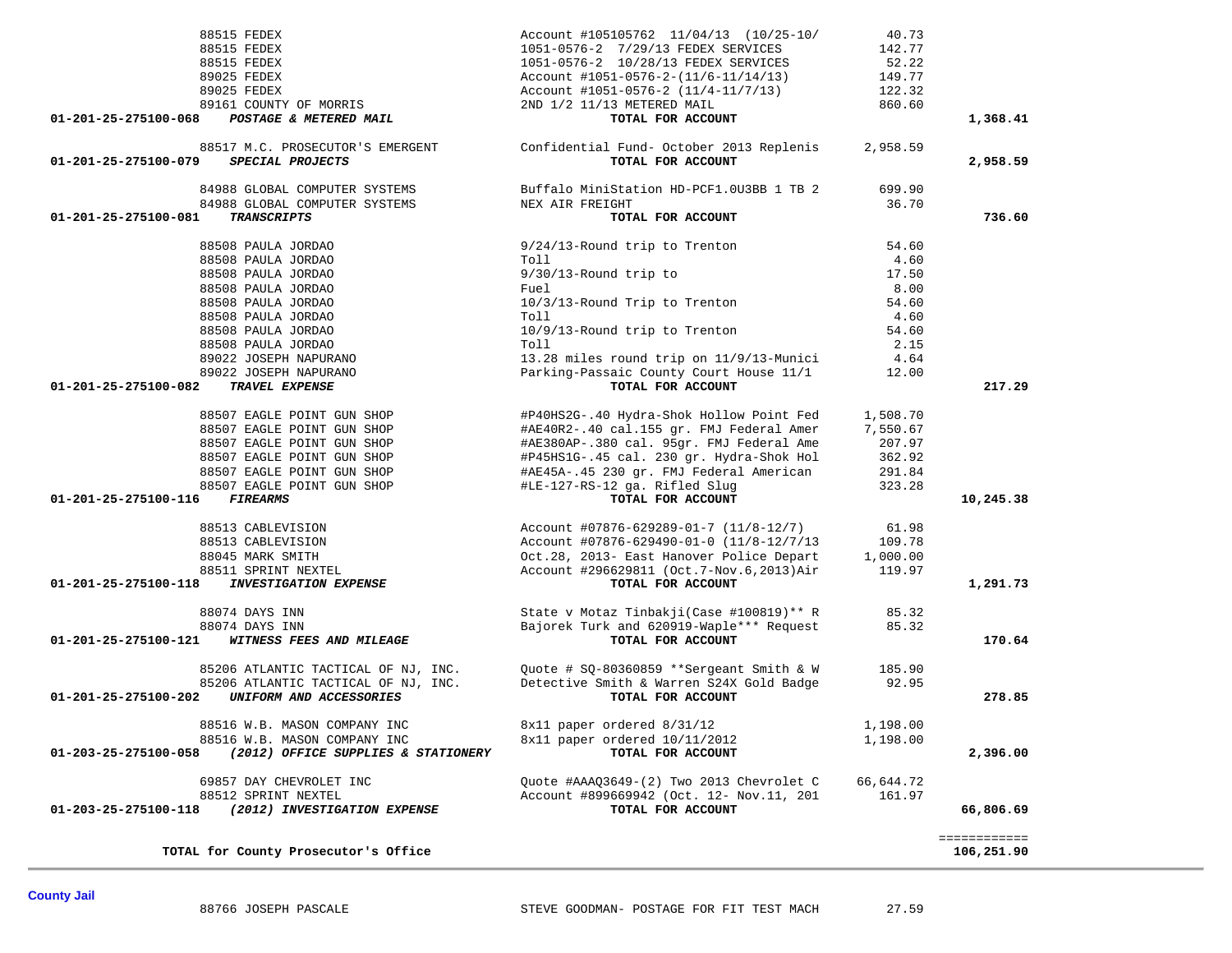|                                                                                                                                                                                               |                                                                                                                                                                                                                                                                                                                                                                                                                                                        |        | 892.84    |
|-----------------------------------------------------------------------------------------------------------------------------------------------------------------------------------------------|--------------------------------------------------------------------------------------------------------------------------------------------------------------------------------------------------------------------------------------------------------------------------------------------------------------------------------------------------------------------------------------------------------------------------------------------------------|--------|-----------|
|                                                                                                                                                                                               |                                                                                                                                                                                                                                                                                                                                                                                                                                                        |        |           |
|                                                                                                                                                                                               |                                                                                                                                                                                                                                                                                                                                                                                                                                                        |        |           |
|                                                                                                                                                                                               |                                                                                                                                                                                                                                                                                                                                                                                                                                                        |        | 45.57     |
|                                                                                                                                                                                               |                                                                                                                                                                                                                                                                                                                                                                                                                                                        |        |           |
|                                                                                                                                                                                               |                                                                                                                                                                                                                                                                                                                                                                                                                                                        |        | 8.00      |
|                                                                                                                                                                                               |                                                                                                                                                                                                                                                                                                                                                                                                                                                        |        |           |
|                                                                                                                                                                                               |                                                                                                                                                                                                                                                                                                                                                                                                                                                        |        |           |
|                                                                                                                                                                                               |                                                                                                                                                                                                                                                                                                                                                                                                                                                        |        |           |
|                                                                                                                                                                                               |                                                                                                                                                                                                                                                                                                                                                                                                                                                        |        |           |
| 01-201-25-280100-084 OTHER OUTSIDE SERVICES<br>86045 QUENCH USA<br>01-201-25-280100-147 WATER<br>WATER COOLER RENT FOR 7 COOLERS FOR OCT.<br>284.00<br>TOTAL FOR ACCOUNT<br>TOTAL FOR ACCOUNT |                                                                                                                                                                                                                                                                                                                                                                                                                                                        |        | 3,253.42  |
|                                                                                                                                                                                               |                                                                                                                                                                                                                                                                                                                                                                                                                                                        |        |           |
|                                                                                                                                                                                               |                                                                                                                                                                                                                                                                                                                                                                                                                                                        |        | 284.00    |
|                                                                                                                                                                                               |                                                                                                                                                                                                                                                                                                                                                                                                                                                        |        |           |
|                                                                                                                                                                                               |                                                                                                                                                                                                                                                                                                                                                                                                                                                        |        |           |
| 01-201-25-280100-164 OFFICE MACHINES - RENTAL                                                                                                                                                 |                                                                                                                                                                                                                                                                                                                                                                                                                                                        |        | 3,299.25  |
|                                                                                                                                                                                               | $\begin{tabular}{lllllllllllllllllllll} \textbf{88083 ARAMARK CORRECTIONAL SERVICES} & \textbf{STAFF AND INMATE MEALS DATED 11.7.13} & 16,446.79\\ \textbf{88083 ARAMARK CORRECTIONAL SERVICES} & \textbf{STAFF MEALS DATED 11.7.13} & 375.00\\ \textbf{88058 ARAMARK CORRECTIONAL SERVICES} & \textbf{STAFF AND INMATE MEALS DATED 10.31.13} & 16,713.29\\ \textbf{88058 ARAMARK CORRECTIONAL SERVICES} & \textbf{PROPESSIONAL GUEST MEALS DATED 10.$ |        |           |
|                                                                                                                                                                                               |                                                                                                                                                                                                                                                                                                                                                                                                                                                        |        |           |
|                                                                                                                                                                                               |                                                                                                                                                                                                                                                                                                                                                                                                                                                        |        |           |
|                                                                                                                                                                                               |                                                                                                                                                                                                                                                                                                                                                                                                                                                        |        |           |
|                                                                                                                                                                                               |                                                                                                                                                                                                                                                                                                                                                                                                                                                        |        |           |
| 01-201-25-280100-185 FOOD                                                                                                                                                                     |                                                                                                                                                                                                                                                                                                                                                                                                                                                        |        | 49,815.20 |
|                                                                                                                                                                                               |                                                                                                                                                                                                                                                                                                                                                                                                                                                        |        |           |
|                                                                                                                                                                                               | 86951 IPC HOSPITALIST PHYSICIANS NJ MEDICAL CARE FOR K.BERTHOLD DATED 9.1.13 1,213.00<br>86043 MOBILEX USA 1NMATE XRAYS FOR AUG.2013 DATED 9.23.13 680.00<br>87475 THE NEUROSCIENCE CENTER OF MEDICAL CARE FOR P.HARRIOTT DATED 9.30                                                                                                                                                                                                                   |        |           |
|                                                                                                                                                                                               |                                                                                                                                                                                                                                                                                                                                                                                                                                                        |        |           |
|                                                                                                                                                                                               |                                                                                                                                                                                                                                                                                                                                                                                                                                                        |        |           |
| 01-201-25-280100-189 MEDICAL                                                                                                                                                                  | TOTAL FOR ACCOUNT                                                                                                                                                                                                                                                                                                                                                                                                                                      |        | 2,315.00  |
|                                                                                                                                                                                               |                                                                                                                                                                                                                                                                                                                                                                                                                                                        |        |           |
|                                                                                                                                                                                               | 87934 UNIVERSAL UNIFORM SALES CO INC DEPARTMENT BADGES DATED 9.24.13 9,440.00<br>87934 UNIVERSAL UNIFORM SALES CO INC UNIFORMS FOR MCCAFFERY DATED 9.30.13 616.00                                                                                                                                                                                                                                                                                      |        |           |
|                                                                                                                                                                                               |                                                                                                                                                                                                                                                                                                                                                                                                                                                        |        |           |
|                                                                                                                                                                                               | 87934 UNIVERSAL UNIFORM SALES CO INC RETIREMENT BADGE WALLETS DATED 9.24.13                                                                                                                                                                                                                                                                                                                                                                            | 290.00 |           |
| 88075 UNIVERSAL UNIFORM SALES CO INC                                                                                                                                                          | UNIFORMS FOR ZEGLEN DATED 8.22.13                                                                                                                                                                                                                                                                                                                                                                                                                      | 265.80 |           |
| 01-201-25-280100-202 UNIFORM AND ACCESSORIES                                                                                                                                                  | TOTAL FOR ACCOUNT                                                                                                                                                                                                                                                                                                                                                                                                                                      |        | 10,611.80 |
| 87479 TURTLE & HUGHES, INC                                                                                                                                                                    | BALLASTS DATED 10.11.13                                                                                                                                                                                                                                                                                                                                                                                                                                | 269.46 |           |
| 88765 JOSEPH PASCALE                                                                                                                                                                          | JOHN WEBBER- RUBBER SEALANT FOR JAIL REP                                                                                                                                                                                                                                                                                                                                                                                                               | 19.26  |           |
| 88765 JOSEPH PASCALE                                                                                                                                                                          | BOB CONWAY- BELTS FOR VACCUMS CHECK# 208                                                                                                                                                                                                                                                                                                                                                                                                               | 9.69   |           |
| 88765 JOSEPH PASCALE                                                                                                                                                                          | BOB CONWAY- VENT PIPE CHECK# 2090                                                                                                                                                                                                                                                                                                                                                                                                                      | 5.56   |           |
| 88765 JOSEPH PASCALE                                                                                                                                                                          | CHARLES BAILEY- MISC. JAIL SUPPLIES CHECK                                                                                                                                                                                                                                                                                                                                                                                                              | 9.35   |           |
|                                                                                                                                                                                               |                                                                                                                                                                                                                                                                                                                                                                                                                                                        |        |           |
| 88765 JOSEPH PASCALE                                                                                                                                                                          | JOHN WEBBER- MAINT. SUPPLIES CHECK# 2093                                                                                                                                                                                                                                                                                                                                                                                                               | 29.87  |           |
| 88765 JOSEPH PASCALE                                                                                                                                                                          | BOB CONWAY- PARTS FOR SEWING MACHINE CHE                                                                                                                                                                                                                                                                                                                                                                                                               | 36.00  |           |
| 88765 JOSEPH PASCALE                                                                                                                                                                          | JOHN WEBBER- MAINT. SUPPLIES CHECK# 2100                                                                                                                                                                                                                                                                                                                                                                                                               | 35.79  |           |
| 88765 JOSEPH PASCALE                                                                                                                                                                          | JOHN WEBBER- ELECTRICAL SUPPLIES CHECK#                                                                                                                                                                                                                                                                                                                                                                                                                | 34.09  |           |
| 01-201-25-280100-249 BLDG MAINTENANCE SUPPLIES                                                                                                                                                | TOTAL FOR ACCOUNT                                                                                                                                                                                                                                                                                                                                                                                                                                      |        | 449.07    |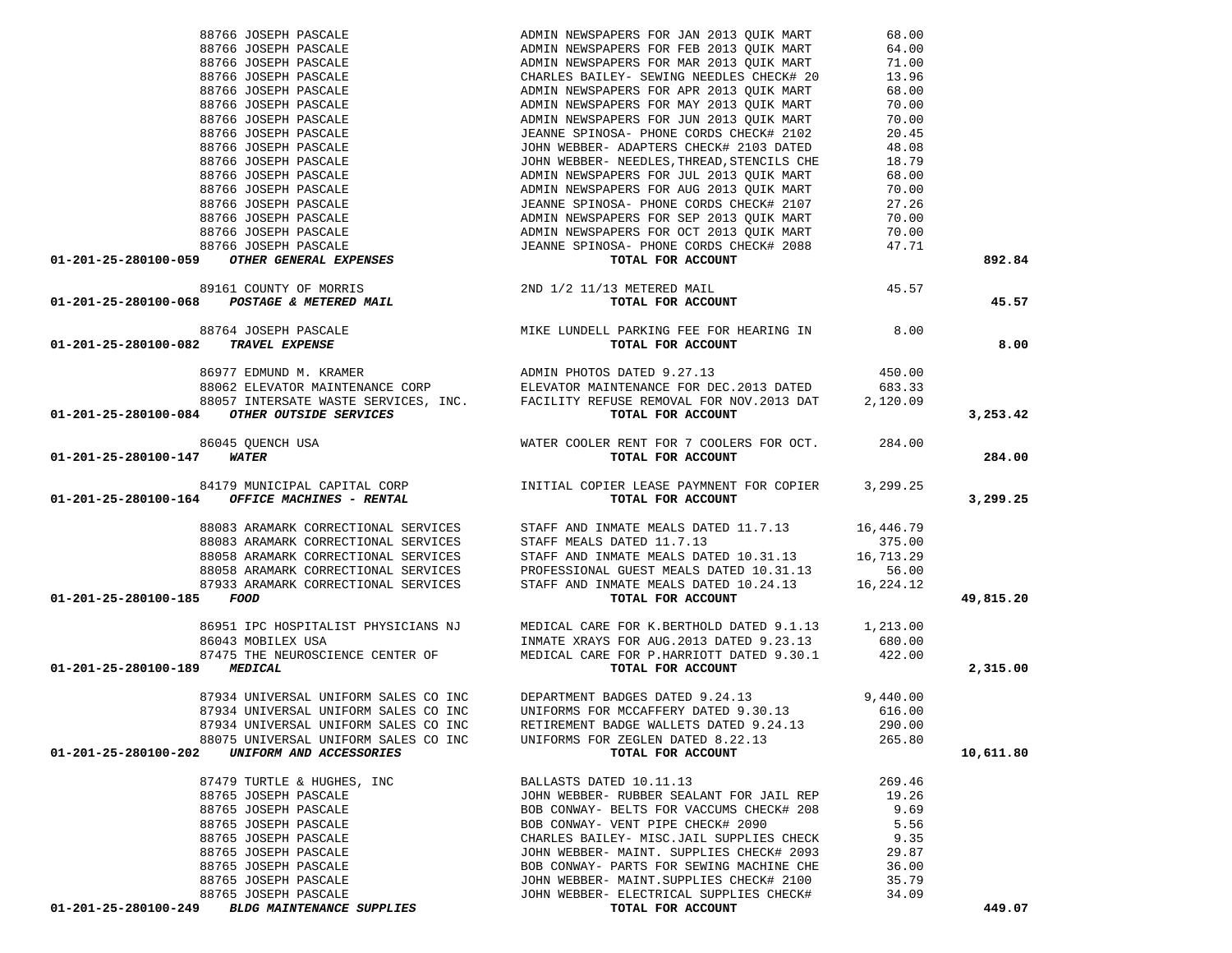| 87932 ALLEN PAPER & SUPPLY CO                            | FACILITY PAPER PRODUCTS DATED 10.29.13                   | 1,500.00        |                           |  |
|----------------------------------------------------------|----------------------------------------------------------|-----------------|---------------------------|--|
| 88063 ALLEN PAPER & SUPPLY CO                            | FACILITY PAPER SUPPLIES DATED 11.7.13                    | 1,389.60        |                           |  |
| 88076 JERSEY PAPER PLUS INC                              | JANITORIAL SUPPLIES DATED 11.7.13                        | 236.58          |                           |  |
| 88076 JERSEY PAPER PLUS INC                              | JANITORIAL SUPPLIES DATED 11.7.13                        | 313.44          |                           |  |
| 01-201-25-280100-252<br><b>JANITORIAL SUPPLIES</b>       | TOTAL FOR ACCOUNT                                        |                 | 3,439.62                  |  |
| 86049 FOWLER EQUIP CO INC.                               | WASHING MACHINE PARTS AND REPAIR DATED 9                 | 3,055.25        |                           |  |
| 86049 FOWLER EQUIP CO INC.                               | WASHING MACHINE PART DATED 9.30.13                       | 363.11          |                           |  |
| 86760 GRAINGER                                           | MACHINERY PARTS DATED 09/30/13                           | 336.04          |                           |  |
| 86760 GRAINGER                                           | MACHINERY PARTS DATED 10/02/13                           | 204.64          |                           |  |
| MACHINERY REPAIRS & PARTS<br>01-201-25-280100-262        | TOTAL FOR ACCOUNT                                        |                 | 3,959.04                  |  |
| 88737 JOSEPH PASCALE                                     | ADMIN NEWSPAPERS DEC.2012. QUIK MART DEL                 | 72.00           |                           |  |
| (2012) OTHER GENERAL EXPENSES<br>01-203-25-280100-059    | TOTAL FOR ACCOUNT                                        |                 | 72.00                     |  |
| TOTAL for County Jail                                    |                                                          |                 | ============<br>78,444.81 |  |
|                                                          |                                                          |                 |                           |  |
| <b>County Youth Detention Facilit</b>                    |                                                          |                 |                           |  |
| 87999 STAPLES BUSINESS ADVANTAGE                         | Pens, Notebooks, Pencils, Copier Paper,<br>HP 305A Toner | 304.49<br>85.29 |                           |  |
| 88532 STAPLES BUSINESS ADVANTAGE<br>01-201-25-281100-058 | TOTAL FOR ACCOUNT                                        |                 | 389.78                    |  |
| OFFICE SUPPLIES & STATIONERY                             |                                                          |                 |                           |  |
| 89161 COUNTY OF MORRIS                                   | 2ND 1/2 11/13 METERED MAIL                               | 109.92          |                           |  |
| 01-201-25-281100-068 POSTAGE & METERED MAIL              | TOTAL FOR ACCOUNT                                        |                 | 109.92                    |  |
| 87651 EDI/ERGOSPACE DESIGN INC                           | Casters for model 7400 chair                             | 30.00           |                           |  |
| 01-201-25-281100-162 FURNITURE & FIXTURES                | TOTAL FOR ACCOUNT                                        |                 | 30.00                     |  |
| 88593 WHITES HEALTHCARE                                  | Resident medications for September                       | 692.65          |                           |  |
| 88593 WHITES HEALTHCARE                                  | Credit for returned medications                          | $-7.06$         |                           |  |
| 01-201-25-281100-189<br><b>MEDICAL</b>                   | TOTAL FOR ACCOUNT                                        |                 | 685.59                    |  |
|                                                          |                                                          |                 | ============              |  |
| TOTAL for County Youth Detention Facilit                 |                                                          |                 | 1,215.29                  |  |
| <b>Road Repairs</b>                                      |                                                          |                 |                           |  |
| 88385 D&N ANIMAL RECOVERY                                | deer removal 10/1-10/31/2013                             | 7,238.19        |                           |  |
| CONTRACTED SERVICES<br>01-201-26-290100-036              | TOTAL FOR ACCOUNT                                        |                 | 7,238.19                  |  |
| 89161 COUNTY OF MORRIS                                   | 2ND 1/2 11/13 METERED MAIL                               | 8.87            |                           |  |
| 01-201-26-290100-068<br>POSTAGE & METERED MAIL           | TOTAL FOR ACCOUNT                                        |                 | 8.87                      |  |
| 87925 WASHINGTON TWP MUNICIPAL                           | fuel purchased per agreement                             | 1,315.69        |                           |  |
| 01-201-26-290100-140<br><b>GAS PURCHASES</b>             | TOTAL FOR ACCOUNT                                        |                 | 1,315.69                  |  |
| 87927 CENTURYLINK                                        | 310111021 10/25/2013                                     | 169.05          |                           |  |
| 01-201-26-290100-146<br><b>TELEPHONE</b>                 | TOTAL FOR ACCOUNT                                        |                 | 169.05                    |  |
| 88396 STATEWIDE STRIPING CORP                            | thermo spray traffic stripe yellow/white                 | 26,542.17       |                           |  |
| <b>BEADS &amp; PAINTS</b><br>01-201-26-290100-221        | TOTAL FOR ACCOUNT                                        |                 | 26,542.17                 |  |
| 87326 TILCON NEW YORK INC.                               | $I - 5$                                                  | 326.22          |                           |  |
| 87326 TILCON NEW YORK INC.                               | $I - 5$                                                  | 231.99          |                           |  |
| 87683 TILCON NEW YORK INC.                               | $I - 5$                                                  | 449.10          |                           |  |
| 87683 TILCON NEW YORK INC.                               | $I - 5$                                                  | 2,715.13        |                           |  |

87972 TILCON NEW YORK INC.  $I-5$ 

 88393 TILCON NEW YORK INC. I-5 Bituminous Concrete 2,909.84 88393 TILCON NEW YORK INC. I-5 Bituminous Concrete 1,050.65 87972 TILCON NEW YORK INC.<br>87972 TILCON NEW YORK INC.<br>87972 TILCON NEW YORK INC.<br>87972 TILCON NEW YORK INC.<br>1,644.72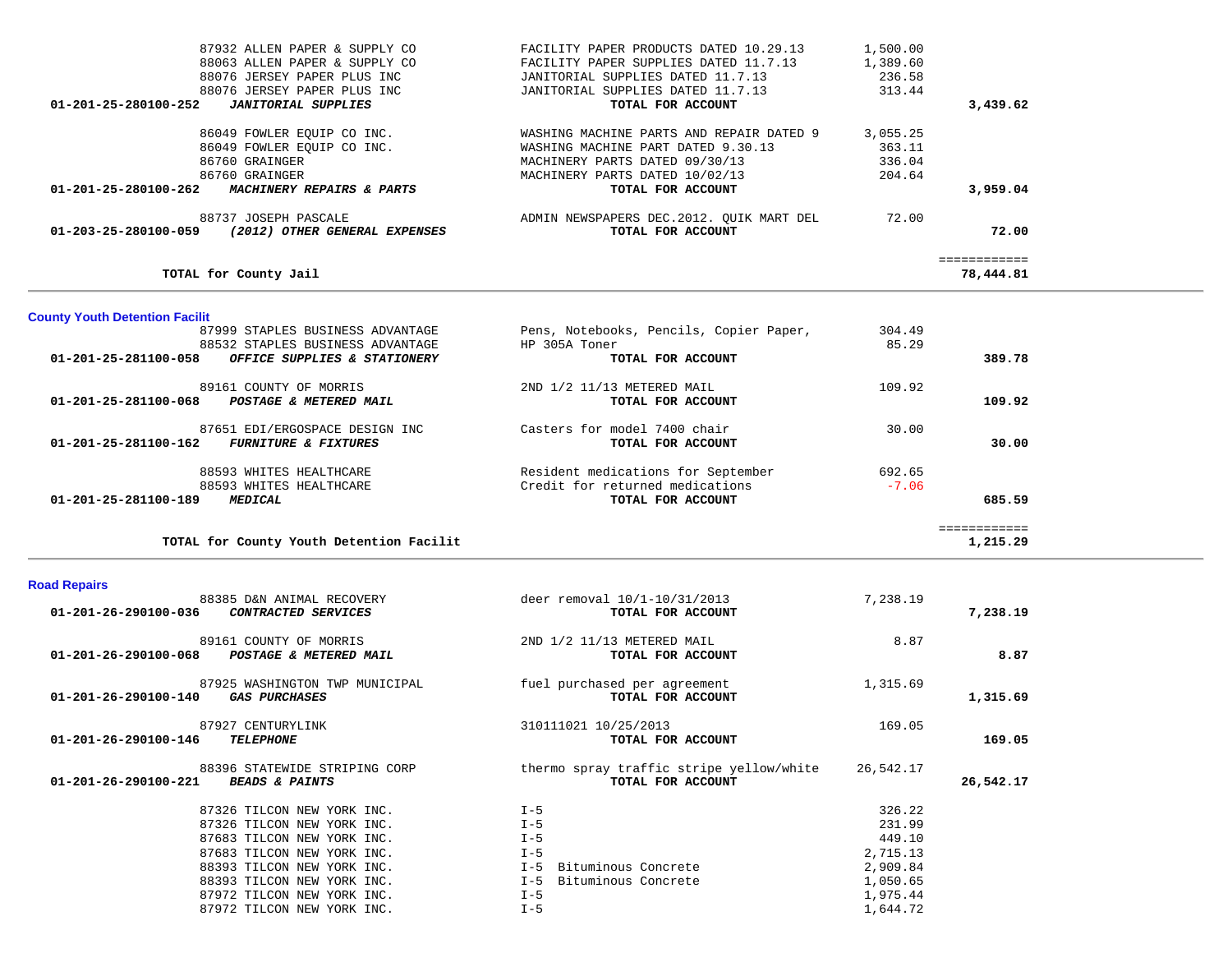| 88497 CAMPBELL FOUNDRY COMPANY<br>88497 CAMPBELL FOUNDRY COMPANY<br>88497 CAMPBELL FOUNDRY COMPANY<br>88497 CAMPBELL FOUNDRY COMPANY                           | cb less curb w/cast iron bike grate<br>phase II complaint 6"type N curb<br>grate bike designw/bars 8 rows<br>cover -no name-              | 4,080.00<br>1,240.00<br>1,212.00<br>604.00               |                           |
|----------------------------------------------------------------------------------------------------------------------------------------------------------------|-------------------------------------------------------------------------------------------------------------------------------------------|----------------------------------------------------------|---------------------------|
| 88497 CAMPBELL FOUNDRY COMPANY<br>CATCH BASIN DRAINAGE & PIPES<br>01-201-26-290100-224                                                                         | frame only 8"<br>TOTAL FOR ACCOUNT                                                                                                        | 134.00                                                   | 7,810.00                  |
| 87928 GARDEN STATE HIGHWAY<br>01-201-26-290100-238<br><b>SIGNAGE</b>                                                                                           | Black/White Signs<br>TOTAL FOR ACCOUNT                                                                                                    | 397.50                                                   | 397.50                    |
| 87666 REED SYSTEMS, LTD.<br>87970 REED SYSTEMS, LTD.<br>87970 REED SYSTEMS, LTD.<br>SNOW REMOVAL & ICE CONTROL<br>01-201-26-290100-242                         | envirobrine road liquid w/corrosion<br>envirobrine liquid w/corrosion Hanover G<br>Credit (removed/returned 10/1/13)<br>TOTAL FOR ACCOUNT | 2,158.16<br>4,587.97<br>$-1,666.00$                      | 5,080.13                  |
| 87714 TILCON NEW YORK INC.                                                                                                                                     | quarry process                                                                                                                            | 154.15                                                   |                           |
| 87714 TILCON NEW YORK INC.<br>01-201-26-290100-244<br><b>STONE</b>                                                                                             | quarry process<br>TOTAL FOR ACCOUNT                                                                                                       | 228.15                                                   | 382.30                    |
| 87822 SUSSEX COUNTY MUA<br>87327 SUSSEX COUNTY MUA<br>87327 SUSSEX COUNTY MUA<br>87327 SUSSEX COUNTY MUA<br>87327 SUSSEX COUNTY MUA<br>87327 SUSSEX COUNTY MUA | CTM00001CMstreet sweeping 4/1-4/20/2013<br>street sweeping CTM00001CM 10/9-10/11/2                                                        | 138.30<br>175.05<br>260.10<br>159.00<br>184.65<br>180.45 |                           |
| 01-201-26-290100-260<br>CONSTRUCTION MATERIALS                                                                                                                 | TOTAL FOR ACCOUNT                                                                                                                         |                                                          | 1,097.55                  |
| 87665 GEN-EL SAFETY & INDUSTRIAL<br>01-201-26-290100-266<br>SAFETY ITEMS                                                                                       | three season jacket breathable fluoresce<br>TOTAL FOR ACCOUNT                                                                             | 122.07                                                   | 122.07                    |
| TOTAL for Road Repairs                                                                                                                                         |                                                                                                                                           |                                                          | ============<br>61,528.98 |
| <b>Bridges and Culverts</b>                                                                                                                                    |                                                                                                                                           |                                                          |                           |
| 88374 VERIZON<br><b>TELEPHONE</b><br>01-201-26-292100-146                                                                                                      | Billing Date: 11/1/13Telephone #: 973-36<br>TOTAL FOR ACCOUNT                                                                             | 388.92                                                   | 388.92                    |
| 87512 COUNTY CONCRETE CORP.<br>87512 COUNTY CONCRETE CORP.<br>01-201-26-292100-227<br><b>CONCRETE</b>                                                          | NJDOT Class B<br>Delivery Chrg.<br>TOTAL FOR ACCOUNT                                                                                      | 475.00<br>215.00                                         | 690.00                    |
| 87513 CONTECH CONTRUCTION<br>88373 VIANINI PIPE INC.<br>01-201-26-292100-230<br><b>GUARD RAILS</b>                                                             | 6 Bridge Plank 6x2 Galv 12GA 24" 20'-0"<br>ASTM C-76 36 in 8.0 FT O-Ring Cl-3<br>TOTAL FOR ACCOUNT                                        | 2,311.00<br>2,370.40                                     | 4,681.40                  |
| 86101 SHEAFFER SUPPLY, INC.<br>86101 SHEAFFER SUPPLY, INC.<br>88051 KENVIL POWER EOUIPMENT, INC.<br>01-201-26-292100-239 SMALL TOOLS                           | 5x.045x7/8 Met/SS Cutoff<br>$14x1/8x20$ MM Metal $C/O$<br>Part No. 0000-930-3400X Line 11b./.095<br>TOTAL FOR ACCOUNT                     | 12.12<br>25.64<br>18.64                                  | 56.40                     |
| 88050 METALS USA PLATES &<br>01-201-26-292100-243<br><i><b>STEEL</b></i>                                                                                       | Black Plain End Pipe A500 GR B Structura<br>TOTAL FOR ACCOUNT                                                                             | 345.45                                                   | 345.45                    |
| 86111 HILTI INC<br>87112 SHEAFFER SUPPLY, INC.                                                                                                                 | Pointed Chisel TE-SP SM 70Wide Flat Chis<br>F5078, 12x1/8x20MMMET                                                                         | 1,854.76<br>74.00<br>8.01                                |                           |
| 87112 SHEAFFER SUPPLY, INC.<br>87112 SHEAFFER SUPPLY, INC.<br>87112 SHEAFFER SUPPLY, INC.                                                                      | 400N1112 3/16 Drill Bit<br>$(200)$ ABL6-BA3/16x1/2 AL Rivet<br>05508, 4pk Ratchet Tie Down, 3001b 11                                      | 23.90<br>22.95                                           |                           |

88397 WELDON ASPHALT **I-5 Bituminous Concrete** 62.37  **01-201-26-290100-222** *BITUMINOUS CONCRETE* **TOTAL FOR ACCOUNT 11,365.46**

88497 CAMPBELL FOUNDRY COMPANY 1 steel extension ring 540.00<br>88497 CAMPBELL FOUNDRY COMPANY company cb less curb w/cast iron bike grate 34,080.00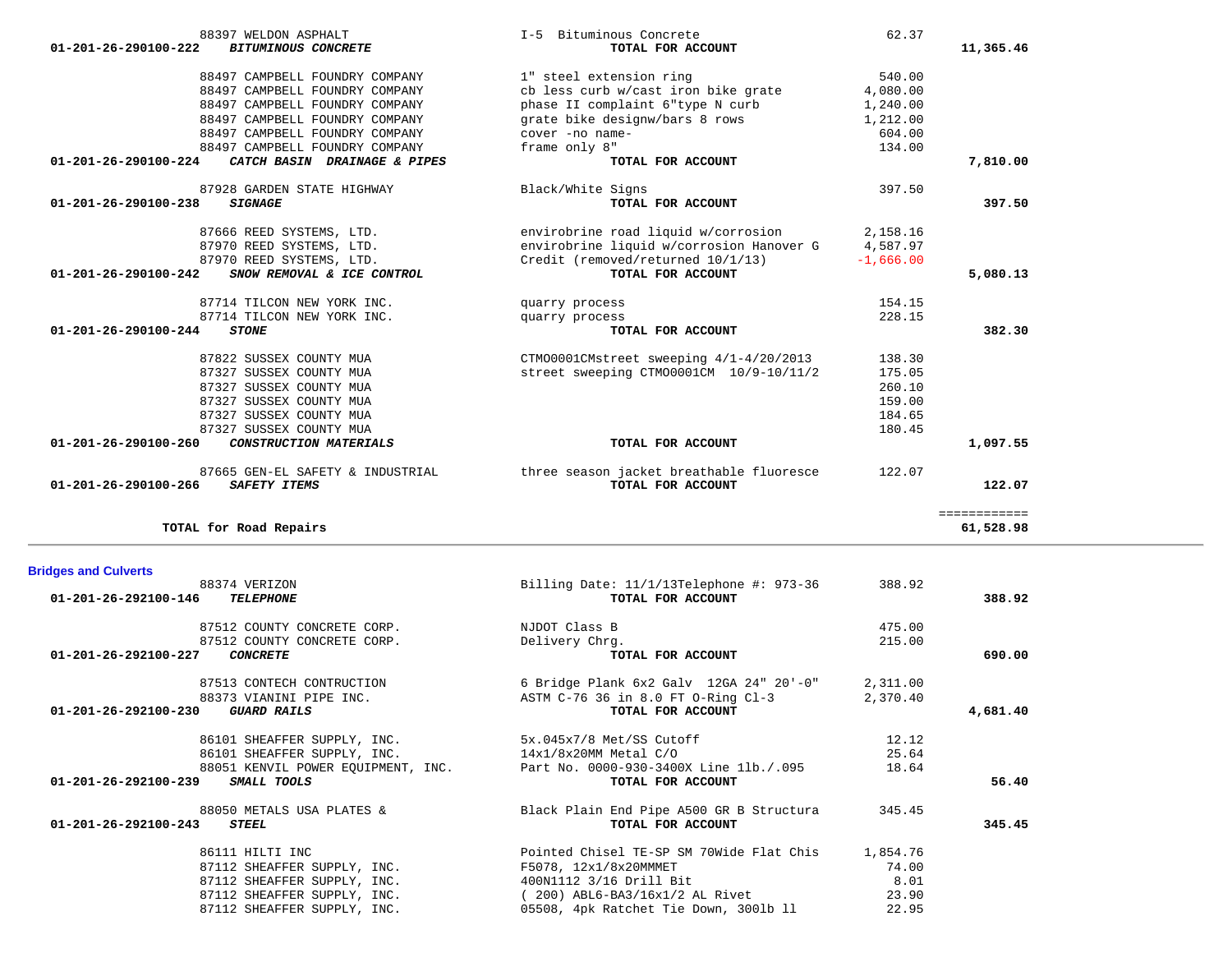| 87510 SHEAFFER SUPPLY, INC.                          | 10 1/2 Hamm Handle                                            | 11.98    |              |  |
|------------------------------------------------------|---------------------------------------------------------------|----------|--------------|--|
| 87510 SHEAFFER SUPPLY, INC.                          | 3 Gal. MTL Sprayer                                            | 54.95    |              |  |
| TOOLS - OTHERS<br>01-201-26-292100-246               | TOTAL FOR ACCOUNT                                             |          | 2,050.55     |  |
|                                                      |                                                               |          |              |  |
| 87111 COUNTY WELDING SUPPLY CO                       | UN1072 Oxygen Compressed 2.2, CWS 251 cf                      | 182.65   |              |  |
| 87111 COUNTY WELDING SUPPLY CO                       | UN1072 Oxygen Compressed 2.2, CWS 251cf                       | 21.50    |              |  |
| 01-201-26-292100-248<br>WELDING-OXYGEN-ACETYLENE ETC | TOTAL FOR ACCOUNT                                             |          | 204.15       |  |
|                                                      |                                                               |          |              |  |
| 88054 ALEXANDER WAGNER COMPANY                       | Dover Bridge NO. 921Morris St. 1/4 Mile                       | 1,340.00 |              |  |
| 88055 ALEXANDER WAGNER COMPANY                       | Bridge/FlandersPleasant Hill Rd.@Flander                      | 1,240.00 |              |  |
| 01-201-26-292100-259<br><b>EQUIPMENT RENTAL</b>      | TOTAL FOR ACCOUNT                                             |          | 2,580.00     |  |
| 88498 VIANINI PIPE INC.                              |                                                               | 328.40   |              |  |
| CONSTRUCTION MATERIALS<br>01-201-26-292100-260       | ASTM C-76 36IN 8.0 FT 0-Ring Cl-3. Round<br>TOTAL FOR ACCOUNT |          | 328.40       |  |
|                                                      |                                                               |          |              |  |
| 87511 ZEE MEDICAL INC.                               | medical supplies                                              | 65.20    |              |  |
| 01-201-26-292100-266<br>SAFETY ITEMS                 | TOTAL FOR ACCOUNT                                             |          | 65.20        |  |
|                                                      |                                                               |          |              |  |
| 62941 ANDY MATT INC                                  | Yards Screened Topsoil: Ticket# 8430                          | 40.80    |              |  |
| 62941 ANDY MATT INC                                  | Bale Hay                                                      | 6.00     |              |  |
| 62941 ANDY MATT INC                                  | 25# Bag Sun & Shade Seed                                      | 63.00    |              |  |
| (2012) SAND & GRAVEL<br>01-203-26-292100-236         | TOTAL FOR ACCOUNT                                             |          | 109.80       |  |
|                                                      |                                                               |          |              |  |
|                                                      |                                                               |          | ============ |  |
| TOTAL for Bridges and Culverts                       |                                                               |          | 11,500.27    |  |
|                                                      |                                                               |          |              |  |
| <b>Shade Tree Commission</b>                         |                                                               |          |              |  |
| 88605 STAPLES BUSINESS ADVANTAGE                     | brother black ink LC31                                        | 39.32    |              |  |
| 88389 STAPLES BUSINESS ADVANTAGE                     | screen wipes, pen, pad                                        | 52.33    |              |  |
| 88389 STAPLES BUSINESS ADVANTAGE                     | brt color ink                                                 | 32.79    |              |  |
| OFFICE SUPPLIES & STATIONERY<br>01-201-26-300100-058 | TOTAL FOR ACCOUNT                                             |          | 124.44       |  |
|                                                      |                                                               |          |              |  |
| 81326 KENVIL POWER EQUIPMENT, INC.                   | tank housing, buck upper straps                               | 111.08   |              |  |
| 01-201-26-300100-251<br>GROUND MAINTENANCE SUPPLIES  | TOTAL FOR ACCOUNT                                             |          | 111.08       |  |
| 88352 MORRISTOWN LUMBER &                            | lined gloves                                                  | 126.90   |              |  |
| 01-201-26-300100-266 SAFETY ITEMS                    | TOTAL FOR ACCOUNT                                             |          | 126.90       |  |
|                                                      |                                                               |          |              |  |
|                                                      |                                                               |          | ============ |  |
| TOTAL for Shade Tree Commission                      |                                                               |          | 362.42       |  |
|                                                      |                                                               |          |              |  |
| <b>Buildings &amp; Grounds</b>                       |                                                               |          |              |  |
| 89000 WILLIAM F. BARNISH                             | RENT FOR DOVER PROBATION JANUARY 2014                         | 7,087.72 |              |  |
| 01-201-26-310100-029<br><b>BUILDING RENTAL</b>       | TOTAL FOR ACCOUNT                                             |          | 7,087.72     |  |
|                                                      |                                                               |          |              |  |
| 87953 VERNAY MOVING INC                              | WO 70718/RE: B&G 10/30/2013                                   | 350.00   |              |  |
| $01 - 201 - 26 - 310100 - 030$<br><b>CARTAGE</b>     | TOTAL FOR ACCOUNT                                             |          | 350.00       |  |

| 87565 AC & R, INC                                     | RE: ICE MACHINE - PM/ 10-10-13           | 196.48   |           |
|-------------------------------------------------------|------------------------------------------|----------|-----------|
| EQUIPMENT SERVICE AGREEMENTS<br>01-201-26-310100-044  | TOTAL FOR ACCOUNT                        |          | 196.48    |
| 88928 MORRISTOWN PARKING AUTHORITY                    | PARKING MAINTENANCE FEE / NOVEMBER 2013  | 5.216.00 |           |
| 88929 MORRISTOWN PARKING AUTHORITY                    | PARKING MAINTENANCE FEE / DECEMBER 2013  | 5,216.00 |           |
| 01-201-26-310100-062<br>PARKING LOT RENTAL            | TOTAL FOR ACCOUNT                        |          | 10,432.00 |
| 87560 ALWAYS PERFECTION WILL RENT INC.                | WO70571/ RE: NEW COMM CENTER EVENT/ 10-1 | 2,408.00 |           |
| 01-201-26-310100-084<br><i>OTHER OUTSIDE SERVICES</i> | TOTAL FOR ACCOUNT                        |          | 2,408,00  |

| 88948 MORRIS COUNTY ENGRAVING LLC | RE: A & R - 5TH FLOOR/ 10-09-13 | 62.60    |
|-----------------------------------|---------------------------------|----------|
| 88948 MORRIS COUNTY ENGRAVING LLC | RE: CH - HALLWAYS/ 10-30-13     | 1,344.00 |
| 88948 MORRIS COUNTY ENGRAVING LLC | RE: ENGINEERING/ 11-04-13       | 43.20    |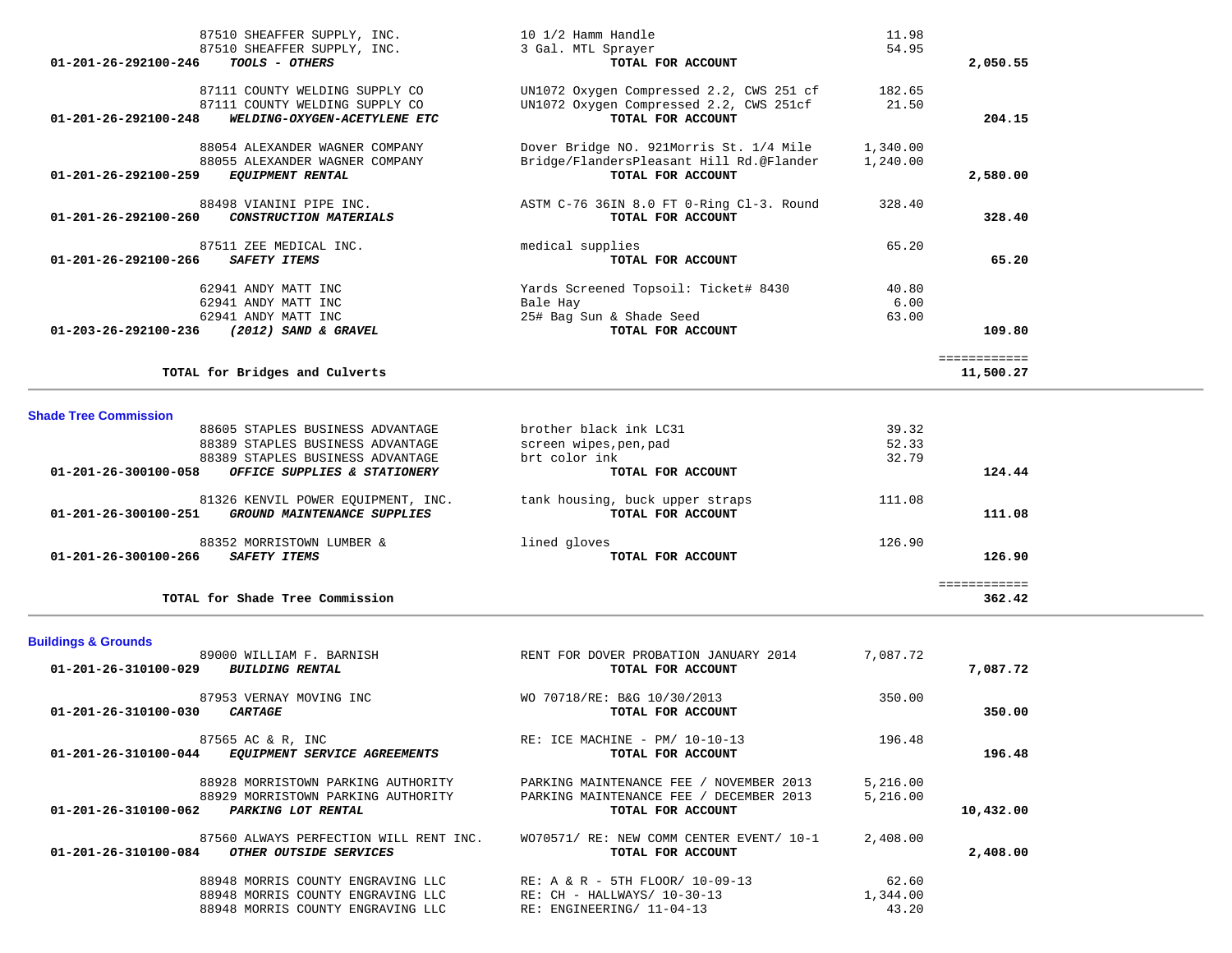TOTAL for Buildings & Grounds

**Motor Services Center** 

53,239.47

| 01-201-26-310100-098                 |                                                                                                                                                                              | 88948 MORRIS COUNTY ENGRAVING LLC<br>-- -------- RE: A & R - 5TH FLOOR/ 11-20-13<br><b>TOTAL FOR ACCOUNT</b>                                                                                                                                                                                                                                                                                                                                        | 15.65    | 1,465.45     |
|--------------------------------------|------------------------------------------------------------------------------------------------------------------------------------------------------------------------------|-----------------------------------------------------------------------------------------------------------------------------------------------------------------------------------------------------------------------------------------------------------------------------------------------------------------------------------------------------------------------------------------------------------------------------------------------------|----------|--------------|
|                                      |                                                                                                                                                                              |                                                                                                                                                                                                                                                                                                                                                                                                                                                     |          |              |
|                                      |                                                                                                                                                                              |                                                                                                                                                                                                                                                                                                                                                                                                                                                     |          |              |
|                                      |                                                                                                                                                                              | $\tiny 88264 \text{ MC MUA TRANSFER STATION} \label{f: 88264 MCMC} \begin{array}{l} \texttt{88264 MCM} \end{array}$ $\begin{array}{l} \texttt{88264 MCM} \end{array} \begin{array}{l} \texttt{88264 MCM} \end{array} \begin{array}{l} \texttt{88264 MCM} \end{array} \begin{array}{l} \texttt{88264 MCM} \end{array} \begin{array}{l} \texttt{88264 MCM} \end{array} \begin{array}{l} \texttt{88264 MCM} \end{array} \begin{array}{l} \texttt{8826$ |          | 7,106.94     |
|                                      |                                                                                                                                                                              |                                                                                                                                                                                                                                                                                                                                                                                                                                                     |          |              |
|                                      |                                                                                                                                                                              | 87938 NORTHERN SAFETY CO. INC. $\text{W070519 RE:SAFETY GEAR}$ 10/16/13 84.94                                                                                                                                                                                                                                                                                                                                                                       |          |              |
|                                      | 01-201-26-310100-207 UNIFORM & CLOTHING ALLOWANCE                                                                                                                            | TOTAL FOR ACCOUNT                                                                                                                                                                                                                                                                                                                                                                                                                                   |          | 84.94        |
|                                      |                                                                                                                                                                              |                                                                                                                                                                                                                                                                                                                                                                                                                                                     |          |              |
| 01-201-26-310100-239 SMALL TOOLS     |                                                                                                                                                                              | 87938 NORTHERN SAFETY CO. INC. WO70549 RE: SMALL TOOLS $10/16/13$ 338.46<br>338.46 TOTAL FOR ACCOUNT                                                                                                                                                                                                                                                                                                                                                |          | 338.46       |
|                                      |                                                                                                                                                                              |                                                                                                                                                                                                                                                                                                                                                                                                                                                     |          |              |
|                                      |                                                                                                                                                                              |                                                                                                                                                                                                                                                                                                                                                                                                                                                     |          |              |
|                                      |                                                                                                                                                                              |                                                                                                                                                                                                                                                                                                                                                                                                                                                     |          |              |
|                                      |                                                                                                                                                                              | $\begin{array}{cccc} & 87393 & \text{BAYWAY LUMBER} \\ & 87393 & \text{BAYWAY LUMBER} \\ & 87393 & \text{BAYWAY LUMBER} \\ & 87393 & \text{BAYWAY LUMBER} \\ & 87393 & \text{BAYWAY LUMBER} \\ & 87393 & \text{BAYWAY LUMBER} \\ & 87393 & \text{BAYWAY LUMBER} \\ & 87393 & \text{BAYWAY LUMBER} \\ & 87393 & \text{BAYWAY LUMBER} \\ & 87393 & \text{BAYWAY LUMBER} \\ & 87393 & \text{BAY$                                                       |          | 3,597.00     |
|                                      |                                                                                                                                                                              |                                                                                                                                                                                                                                                                                                                                                                                                                                                     |          |              |
|                                      |                                                                                                                                                                              |                                                                                                                                                                                                                                                                                                                                                                                                                                                     |          |              |
|                                      | 87407 BAYWAY LUMBER                                                                                                                                                          |                                                                                                                                                                                                                                                                                                                                                                                                                                                     | 14.97    |              |
|                                      |                                                                                                                                                                              | WO70313/ RE: B & G/ 10-16-13<br>WO70638/ RE: STOCK/ 10-22-13                                                                                                                                                                                                                                                                                                                                                                                        | 215.85   |              |
|                                      |                                                                                                                                                                              |                                                                                                                                                                                                                                                                                                                                                                                                                                                     |          |              |
|                                      | ${\small \begin{array}{c} 87407 \text{ BAYMAX LUMBER} \\ 87407 \text{ BAYMAX LUMBER} \\ 87775 \text{ BROWN DISTRIBUTING CORP} \\ \textbf{01-201-26-310100-249} \end{array}}$ | WO70395/ RE: LIBRARY/ DATED 10-17-13 1,592.00<br><b>TOTAL FOR ACCOUNT</b>                                                                                                                                                                                                                                                                                                                                                                           |          | 5,609.43     |
|                                      |                                                                                                                                                                              | 88064 IRRIGATION & LANDSCAPE SPRINKLER SYSTEM WINTERIZATION RE:SCHUYL 140.00                                                                                                                                                                                                                                                                                                                                                                        |          |              |
|                                      |                                                                                                                                                                              |                                                                                                                                                                                                                                                                                                                                                                                                                                                     |          |              |
|                                      |                                                                                                                                                                              | $\begin{array}{lllllllll} 88064 & \texttt{IRRIGATION} & \texttt{LANDSCAPE} & \texttt{SPRINKLER SYSTEM} & \texttt{WINTERIZATION} & \texttt{RE:911} & 100.00 \\ 88064 & \texttt{IRRIGATION} & \texttt{LANDSCAPE} & \texttt{SPRINKLER SYSTEM} & \texttt{WINTERIZATION} & \texttt{RE:COUNTH} & 140.00 \\ \end{array}$                                                                                                                                   |          |              |
|                                      | 01-201-26-310100-251 GROUND MAINTENANCE SUPPLIES                                                                                                                             | TOTAL FOR ACCOUNT                                                                                                                                                                                                                                                                                                                                                                                                                                   |          | 380.00       |
|                                      |                                                                                                                                                                              |                                                                                                                                                                                                                                                                                                                                                                                                                                                     |          |              |
| 01-201-26-310100-256 WINDOW CLEANING |                                                                                                                                                                              |                                                                                                                                                                                                                                                                                                                                                                                                                                                     |          | 9,000.00     |
|                                      |                                                                                                                                                                              |                                                                                                                                                                                                                                                                                                                                                                                                                                                     |          |              |
|                                      |                                                                                                                                                                              |                                                                                                                                                                                                                                                                                                                                                                                                                                                     |          |              |
|                                      |                                                                                                                                                                              |                                                                                                                                                                                                                                                                                                                                                                                                                                                     |          |              |
|                                      |                                                                                                                                                                              |                                                                                                                                                                                                                                                                                                                                                                                                                                                     |          | 320.00       |
|                                      |                                                                                                                                                                              |                                                                                                                                                                                                                                                                                                                                                                                                                                                     |          |              |
|                                      |                                                                                                                                                                              | 87406 MOTION INDUSTRIES INC<br>87406 MOTION INDUSTRIES INC WO70603/ RE: HVAC/ 10-23-13<br>87406 MOTION INDUSTRIES INC WO70603/ RE: HVAC/ 10-23-13<br>129.07                                                                                                                                                                                                                                                                                         |          |              |
| 01-201-26-310100-264 HEAT & A/C      |                                                                                                                                                                              | TOTAL FOR ACCOUNT                                                                                                                                                                                                                                                                                                                                                                                                                                   |          | 644.89       |
|                                      |                                                                                                                                                                              |                                                                                                                                                                                                                                                                                                                                                                                                                                                     |          |              |
|                                      |                                                                                                                                                                              |                                                                                                                                                                                                                                                                                                                                                                                                                                                     |          |              |
|                                      |                                                                                                                                                                              |                                                                                                                                                                                                                                                                                                                                                                                                                                                     |          |              |
|                                      |                                                                                                                                                                              |                                                                                                                                                                                                                                                                                                                                                                                                                                                     |          |              |
|                                      |                                                                                                                                                                              |                                                                                                                                                                                                                                                                                                                                                                                                                                                     |          |              |
|                                      |                                                                                                                                                                              |                                                                                                                                                                                                                                                                                                                                                                                                                                                     |          |              |
|                                      |                                                                                                                                                                              |                                                                                                                                                                                                                                                                                                                                                                                                                                                     |          |              |
|                                      |                                                                                                                                                                              | 88274 TURTLE & HUGHES, INC. WO# 70523 RE:P&D 10/15/13                                                                                                                                                                                                                                                                                                                                                                                               | 8.78     |              |
|                                      | 88274 TURTLE & HUGHES, INC.                                                                                                                                                  | WO# 70315 RE:COUNTY GARAGE 10/15/13                                                                                                                                                                                                                                                                                                                                                                                                                 | 2.54     |              |
| 01-201-26-310100-265 ELECTRICAL      |                                                                                                                                                                              | TOTAL FOR ACCOUNT                                                                                                                                                                                                                                                                                                                                                                                                                                   |          | 790.26       |
|                                      | 88931 MORRISTOWN PARKING AUTHORITY                                                                                                                                           | INCREMENTAL BOND / DECEMBER 2013                                                                                                                                                                                                                                                                                                                                                                                                                    | 1,713.95 |              |
|                                      | 88930 MORRISTOWN PARKING AUTHORITY                                                                                                                                           | INCREMENTAL BOND / NOVEMBER 2013                                                                                                                                                                                                                                                                                                                                                                                                                    | 1,713.95 |              |
| 01-201-26-310100-267                 | INCREMENTAL BOND COSTS                                                                                                                                                       | TOTAL FOR ACCOUNT                                                                                                                                                                                                                                                                                                                                                                                                                                   |          | 3,427.90     |
|                                      |                                                                                                                                                                              |                                                                                                                                                                                                                                                                                                                                                                                                                                                     |          | ============ |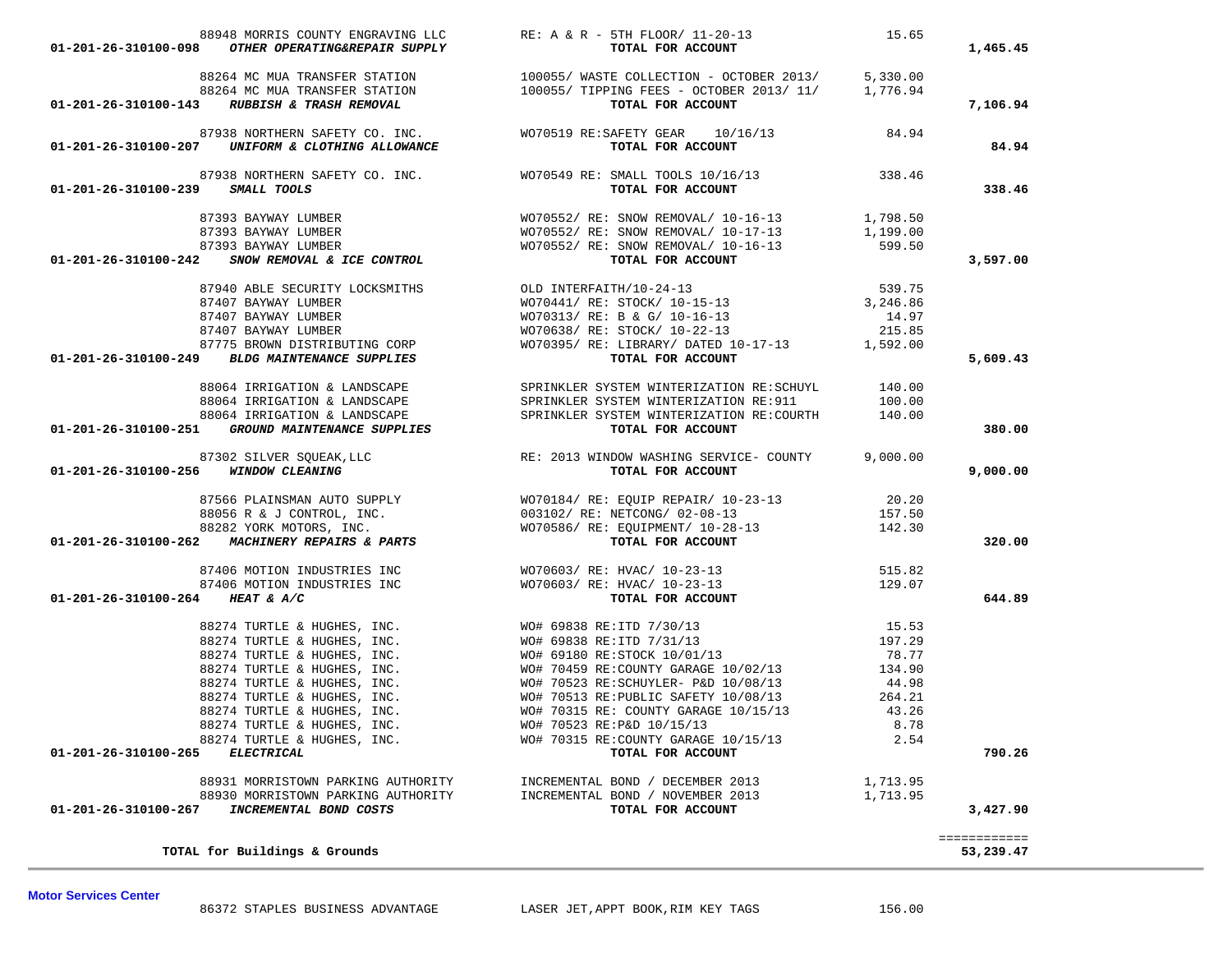| 86372 STAPLES BUSINESS ADVANTAGE                                                                                                                                                                                                                             | PAPER                                                | 64.60            |           |
|--------------------------------------------------------------------------------------------------------------------------------------------------------------------------------------------------------------------------------------------------------------|------------------------------------------------------|------------------|-----------|
| 87920 STAPLES BUSINESS ADVANTAGE                                                                                                                                                                                                                             | INK CARTRIDGE                                        | 123.67           |           |
| 01-201-26-315100-058 OFFICE SUPPLIES & STATIONERY                                                                                                                                                                                                            | TOTAL FOR ACCOUNT                                    |                  | 344.27    |
| 86370 SGS TESTCOM INC<br>88995 ROBERT BECKMANN<br>88992 ROBERT COOK<br>88992 ROBERT COOK<br>88992 ROBERT COOK<br>87225 Y-PERS INC<br>88331 SGS TESTCOM INC<br>8034 SGS TESTCOM INC<br>88315 CABLEVISION<br>88839 DEER PARK<br>88326 MSC INDUSTRIAL SUPPLY CO | MONTHLY INSPECTION MAINTENANCE, OCTOBER              | 189.41           |           |
|                                                                                                                                                                                                                                                              | MOTOR VEHICLE COMMISSION - 1 TITLE                   | 60.00            |           |
|                                                                                                                                                                                                                                                              | MOTOR VEHICLE COMMISSION - 6 TITLES                  | 360.00           |           |
|                                                                                                                                                                                                                                                              | WEIGH STATION RECEIPTS                               | 14.00            |           |
|                                                                                                                                                                                                                                                              |                                                      | 6.50             |           |
|                                                                                                                                                                                                                                                              | TOLL RECEIPTS                                        |                  |           |
|                                                                                                                                                                                                                                                              | RAGS                                                 | 402.88           |           |
|                                                                                                                                                                                                                                                              | MONTHLY INSPECTION MAINTENANCE NOVEMBER              | 189.41           |           |
|                                                                                                                                                                                                                                                              | MONTHLY INSPECTION MAINTENANCE, JUNE 201             | 189.41           |           |
|                                                                                                                                                                                                                                                              | $11/8/13 - 12/7/$                                    | 59.95            |           |
|                                                                                                                                                                                                                                                              | $10/15/13 - 11/14/13$                                | 256.90           |           |
|                                                                                                                                                                                                                                                              | DRILL BIT, ABRASIVE CLOTH                            | 348.53           |           |
|                                                                                                                                                                                                                                                              | SPRING DOWEL PIN                                     | 20.97            |           |
| 88646 MY TOOL LADY                                                                                                                                                                                                                                           | CARRIAGE BOLT                                        | 225.00<br>367.03 |           |
| 88646 MY TOOL LADY                                                                                                                                                                                                                                           | KEYS                                                 |                  |           |
| 01-201-26-315100-098 OTHER OPERATING&REPAIR SUPPLY                                                                                                                                                                                                           | TOTAL FOR ACCOUNT                                    |                  | 2,689.99  |
| 88635 AMERICAN WEAR INC.                                                                                                                                                                                                                                     | UNIFORMS                                             |                  |           |
| 88635 AMERICAN WEAR INC.                                                                                                                                                                                                                                     | UNIFORMS AND MATS                                    | 202.75<br>255.74 |           |
| 01-201-26-315100-207 UNIFORM & CLOTHING ALLOWANCE                                                                                                                                                                                                            | TOTAL FOR ACCOUNT                                    |                  | 458.49    |
|                                                                                                                                                                                                                                                              |                                                      |                  |           |
| 88322 GREELCO INC                                                                                                                                                                                                                                            | CASTER WHEEL, CURB SHOE, BLADE, AXLE, CUTT 11,807.51 |                  |           |
| 01-201-26-315100-241 SNOW PLOWING PARTS                                                                                                                                                                                                                      | TOTAL FOR ACCOUNT                                    |                  | 11,807.51 |
| 88657 STS TIRE & AUTO CENTERS                                                                                                                                                                                                                                | TIRES                                                | 667.62           |           |
| 88657 STS TIRE & AUTO CENTERS                                                                                                                                                                                                                                | TIRES                                                | 300.68           |           |
| 88657 STS TIRE & AUTO CENTERS                                                                                                                                                                                                                                | TIRES                                                | 256.44           |           |
| 88657 STS TIRE & AUTO CENTERS                                                                                                                                                                                                                                |                                                      | 494.60           |           |
|                                                                                                                                                                                                                                                              | TIRES                                                |                  |           |
| 88657 STS TIRE & AUTO CENTERS                                                                                                                                                                                                                                | TIRES                                                | 215.08           |           |
| 88657 STS TIRE & AUTO CENTERS                                                                                                                                                                                                                                | TIRES                                                | 507.20           |           |
| 88657 STS TIRE & AUTO CENTERS                                                                                                                                                                                                                                | TIRES                                                | 412.04           |           |
| 88657 STS TIRE & AUTO CENTERS                                                                                                                                                                                                                                | TIRES                                                | 550.80           |           |
| 88657 STS TIRE & AUTO CENTERS                                                                                                                                                                                                                                | CREDIT                                               | $-600.00$        |           |
| 88657 STS TIRE & AUTO CENTERS                                                                                                                                                                                                                                | CREDIT                                               | $-262.40$        |           |
| 88657 STS TIRE & AUTO CENTERS                                                                                                                                                                                                                                | CREDIT                                               | $-290.84$        |           |
| 88333 STS TIRE & AUTO CENTERS                                                                                                                                                                                                                                | TIRES                                                | 753.68           |           |
| 88333 STS TIRE & AUTO CENTERS                                                                                                                                                                                                                                | TIRES                                                | 412.00           |           |
| 88333 STS TIRE & AUTO CENTERS                                                                                                                                                                                                                                | TIRES                                                | 479.84           |           |
| 88333 STS TIRE & AUTO CENTERS                                                                                                                                                                                                                                | TIRES                                                | 256.44           |           |
| 88333 STS TIRE & AUTO CENTERS                                                                                                                                                                                                                                | TIRES                                                | 322.62           |           |
| 88333 STS TIRE & AUTO CENTERS                                                                                                                                                                                                                                | TIRES                                                | 111.35           |           |
| 88641 GOODYEAR AUTO SERVICE                                                                                                                                                                                                                                  | TIRES                                                | 173.42           |           |
| 88321 GOODYEAR AUTO SERVICE                                                                                                                                                                                                                                  | TIRES                                                | 823.90           |           |
| TIRES<br>01-201-26-315100-245                                                                                                                                                                                                                                | TOTAL FOR ACCOUNT                                    |                  | 5,584.47  |
|                                                                                                                                                                                                                                                              |                                                      | 946.50           |           |
| 88642 GRAINGER<br>88648 PLAINSMAN AUTO SUPPLY                                                                                                                                                                                                                | TOOL SET<br>AC UNIT                                  | 3,554.00         |           |
| <b>TOOLS - OTHERS</b><br>01-201-26-315100-246                                                                                                                                                                                                                |                                                      |                  |           |
|                                                                                                                                                                                                                                                              | TOTAL FOR ACCOUNT                                    |                  | 4,500.50  |
| 88656 TOMAR INDUSTRIES INC                                                                                                                                                                                                                                   | FILTER BOWL                                          | 13.50            |           |
| 88656 TOMAR INDUSTRIES INC                                                                                                                                                                                                                                   | GLOVE, RUST FREE, TOWEL                              | 217.40           |           |
| 01-201-26-315100-252<br><b>JANITORIAL SUPPLIES</b>                                                                                                                                                                                                           | TOTAL FOR ACCOUNT                                    |                  | 230.90    |
| 88312 AIR BRAKE & EOUIPMENT                                                                                                                                                                                                                                  | WIPER BLADES                                         | 60.90            |           |
| 88312 AIR BRAKE & EQUIPMENT                                                                                                                                                                                                                                  | WIPER BLADES                                         | 180.00           |           |
| 88309 ALL COUNTY RENTAL CENTER                                                                                                                                                                                                                               | DOOR STOP KIT                                        | 87.48            |           |
| 88313 BUCKET SUPPLY & EQUIPMENT CO., INC                                                                                                                                                                                                                     | END BIT, PLOW BOLT, WASHER, NUT                      | 626.56           |           |
| 88317 EQUIPMENT SALES & SERVICES INC                                                                                                                                                                                                                         | COMP BODYLOCK FOOT ASSY, LOCK VAVLE                  | 482.50           |           |
| 88633 AIR BRAKE & EQUIPMENT                                                                                                                                                                                                                                  | REINF, RETAINER, INSULATOR, GUIDE, BUMPER            | 529.26           |           |
| 88633 AIR BRAKE & EQUIPMENT                                                                                                                                                                                                                                  | INSULATOR, RETAINER                                  | 212.86           |           |
|                                                                                                                                                                                                                                                              |                                                      |                  |           |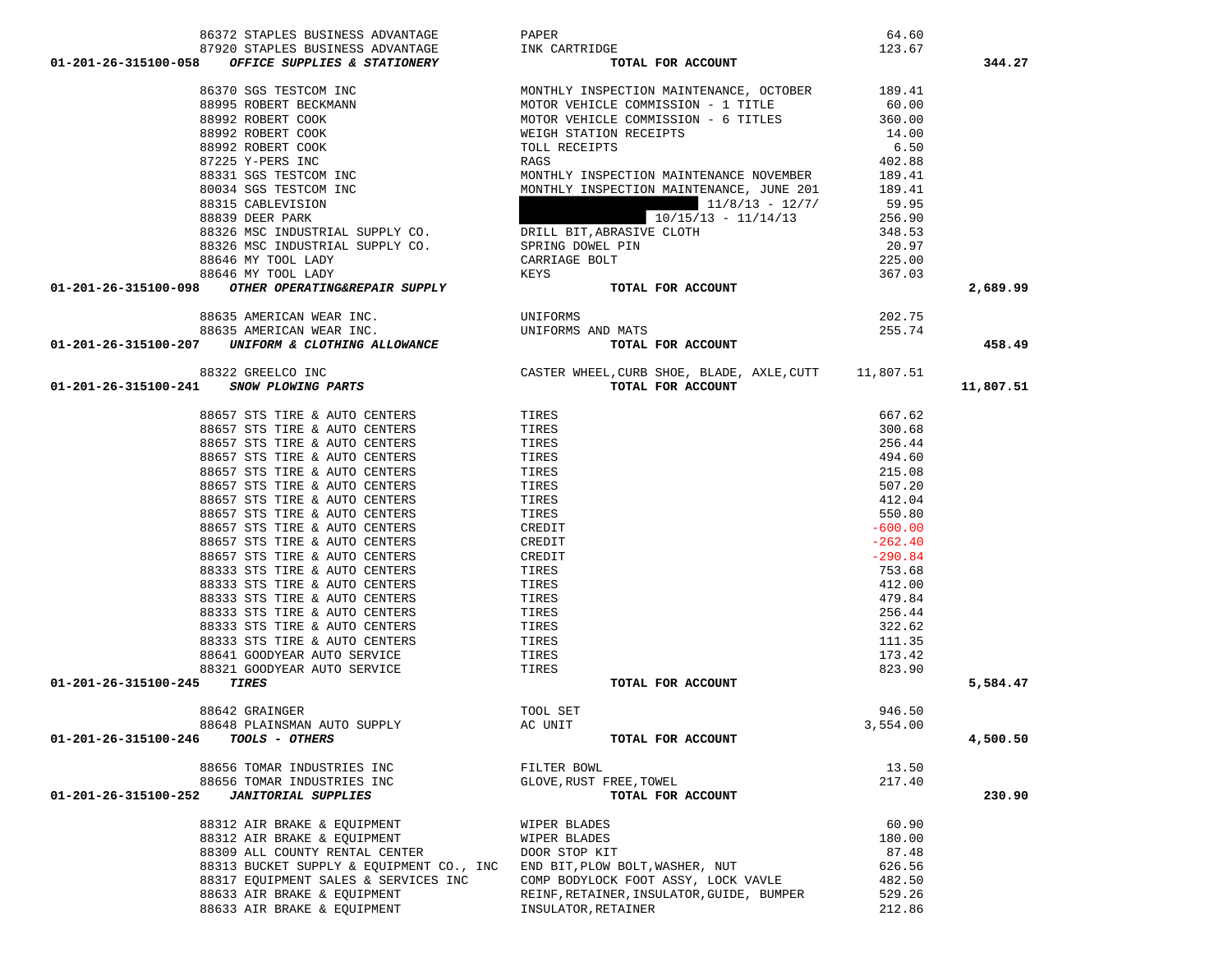|                               | 39923 AIR MPAGE & DOCUMENT VALUE<br>3923 AIR MPAGE & DOCUMENT MARINE (1992–17)<br>3923 AIR MPAGE & DOCUMENT (1993–17)<br>3923 AIR MPAGE & DOCUMENT (1993–17)<br>3931 AIR MPAGE & DOCUMENT (1993–17)<br>3931 AIR MPAGE & DOCUMENT (1993<br>$\begin{tabular}{lllllllllllllllllll} \texttt{87908 NIELSEN DODGE & $\texttt{C-J-R}$ & \texttt{FLITER} & \texttt{76.80} \\ \texttt{87908 NIELSEN DODGE & $\texttt{C-J-R}$ & \texttt{RADIATOR} & \texttt{204.00} \\ \texttt{87908 NIELSEN DODGE & $\texttt{C-J-R}$ & \texttt{NOZZLE} & \texttt{59.04} \\ \texttt{87908 NIELSEN DODGE & $\texttt{C-J-R}$ & \texttt{NOZZLE} & \texttt{59.04} \\ \texttt{87908 NIELSEN DODGE & $\texttt{C-J$ |          |
|-------------------------------|------------------------------------------------------------------------------------------------------------------------------------------------------------------------------------------------------------------------------------------------------------------------------------------------------------------------------------------------------------------------------------------------------------------------------------------------------------------------------------------------------------------------------------------------------------------------------------------------------------------------------------------------------------------------------------|----------|
|                               |                                                                                                                                                                                                                                                                                                                                                                                                                                                                                                                                                                                                                                                                                    |          |
|                               |                                                                                                                                                                                                                                                                                                                                                                                                                                                                                                                                                                                                                                                                                    |          |
|                               |                                                                                                                                                                                                                                                                                                                                                                                                                                                                                                                                                                                                                                                                                    |          |
|                               |                                                                                                                                                                                                                                                                                                                                                                                                                                                                                                                                                                                                                                                                                    |          |
|                               |                                                                                                                                                                                                                                                                                                                                                                                                                                                                                                                                                                                                                                                                                    |          |
| 88316 D&B AUTO SUPPLY         | CONNECTOR, BAR, SENSOR, BELT, PAD, SPARK PLU                                                                                                                                                                                                                                                                                                                                                                                                                                                                                                                                                                                                                                       | 699.87   |
| 88316 D&B AUTO SUPPLY         | SOCKET SET, BIT SOCKET, LINEMAN, PLIERS, SE                                                                                                                                                                                                                                                                                                                                                                                                                                                                                                                                                                                                                                        | 739.26   |
| 88316 D&B AUTO SUPPLY         | CREDIT                                                                                                                                                                                                                                                                                                                                                                                                                                                                                                                                                                                                                                                                             | $-70.47$ |
| 88320 MAJOR POLICE SUPPLY     | CHARGEGUARD                                                                                                                                                                                                                                                                                                                                                                                                                                                                                                                                                                                                                                                                        | 92.00    |
| 88320 MAJOR POLICE SUPPLY     | CHARGEGUARD                                                                                                                                                                                                                                                                                                                                                                                                                                                                                                                                                                                                                                                                        | 92.00    |
| 88328 PLAINSMAN AUTO SUPPLY   | SHOE, ROTOR, PADS                                                                                                                                                                                                                                                                                                                                                                                                                                                                                                                                                                                                                                                                  | 382.60   |
| 88328 PLAINSMAN AUTO SUPPLY   | KEY, SUTD, STEP DOWN BUTT SPL, PIN                                                                                                                                                                                                                                                                                                                                                                                                                                                                                                                                                                                                                                                 | 48.80    |
| 88328 PLAINSMAN AUTO SUPPLY   | COMBO LIGHT, U-JOINT, SOCKET, BULB                                                                                                                                                                                                                                                                                                                                                                                                                                                                                                                                                                                                                                                 | 187.66   |
| 88328 PLAINSMAN AUTO SUPPLY   | ROTOR, FILTER, SOCKET, TENSIONER, BULB                                                                                                                                                                                                                                                                                                                                                                                                                                                                                                                                                                                                                                             | 466.30   |
| 88328 PLAINSMAN AUTO SUPPLY   | TAPE, ADAPTER, BATTERY                                                                                                                                                                                                                                                                                                                                                                                                                                                                                                                                                                                                                                                             | 142.61   |
| 88638 BEYER FORD              | HOSE                                                                                                                                                                                                                                                                                                                                                                                                                                                                                                                                                                                                                                                                               | 48.10    |
| 88638 BEYER FORD              | PULLEY                                                                                                                                                                                                                                                                                                                                                                                                                                                                                                                                                                                                                                                                             | 26.31    |
| 88654 SOMERSET HILLS TOWING   | JUMP START (C98AGJ)                                                                                                                                                                                                                                                                                                                                                                                                                                                                                                                                                                                                                                                                | 85.00    |
| 88657 STS TIRE & AUTO CENTERS | WHEEL ALIGNMENT                                                                                                                                                                                                                                                                                                                                                                                                                                                                                                                                                                                                                                                                    | 58.30    |

| 01-201-26-315100-261 |                               |                                        |        | 17,621.77 |
|----------------------|-------------------------------|----------------------------------------|--------|-----------|
|                      |                               |                                        |        |           |
|                      |                               |                                        |        |           |
|                      |                               |                                        |        |           |
|                      |                               |                                        |        |           |
|                      |                               |                                        |        |           |
|                      |                               |                                        |        |           |
|                      |                               |                                        |        |           |
|                      |                               |                                        |        |           |
|                      |                               |                                        |        |           |
|                      |                               |                                        |        |           |
|                      | 88320 MAJOR POLICE SUPPLY     | CHARGEGUARD                            | 92.00  |           |
|                      | 88320 MAJOR POLICE SUPPLY     | CHARGEGUARD                            | 92.00  |           |
|                      | 88328 PLAINSMAN AUTO SUPPLY   | SHOE, ROTOR, PADS                      | 382.60 |           |
|                      | 88328 PLAINSMAN AUTO SUPPLY   | KEY, SUTD, STEP DOWN BUTT SPL, PIN     | 48.80  |           |
|                      | 88328 PLAINSMAN AUTO SUPPLY   | COMBO LIGHT, U-JOINT, SOCKET, BULB     | 187.66 |           |
|                      | 88328 PLAINSMAN AUTO SUPPLY   | ROTOR, FILTER, SOCKET, TENSIONER, BULB | 466.30 |           |
|                      | 88328 PLAINSMAN AUTO SUPPLY   | TAPE, ADAPTER, BATTERY                 | 142.61 |           |
|                      | 88638 BEYER FORD              | HOSE                                   | 48.10  |           |
|                      | 88638 BEYER FORD              | PULLEY                                 | 26.31  |           |
|                      | 88654 SOMERSET HILLS TOWING   | JUMP START (C98AGJ)                    | 85.00  |           |
|                      | 88657 STS TIRE & AUTO CENTERS | WHEEL ALIGNMENT                        | 58.30  |           |
|                      |                               |                                        |        |           |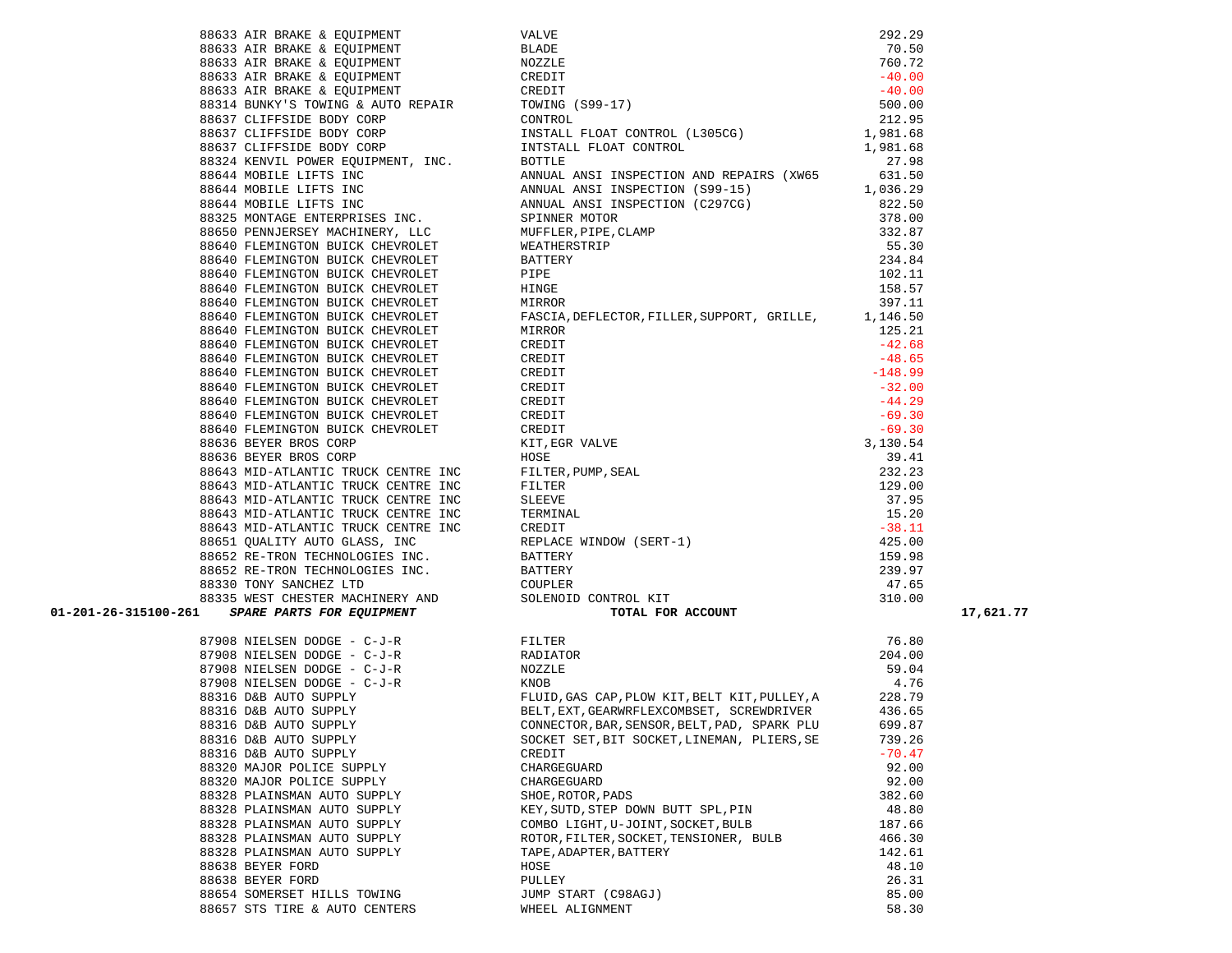|                      |                             | 88319 FLEMINGTON BUICK CHEVROLET KEY<br>88319 FLEMINGTON BUICK CHEVROLET CABLE CABLE<br>88319 FLEMINGTON BUICK CHEVROLET EMBLEM, PLATE<br>88310 BEYER BROS CORP MODULE MODULE SEAL                                                           | 83.48<br>36.25 |           |
|----------------------|-----------------------------|----------------------------------------------------------------------------------------------------------------------------------------------------------------------------------------------------------------------------------------------|----------------|-----------|
|                      |                             |                                                                                                                                                                                                                                              | 31.72          |           |
|                      |                             |                                                                                                                                                                                                                                              | 60.89          |           |
|                      |                             |                                                                                                                                                                                                                                              |                |           |
|                      |                             |                                                                                                                                                                                                                                              |                |           |
|                      |                             |                                                                                                                                                                                                                                              |                |           |
|                      |                             |                                                                                                                                                                                                                                              |                |           |
|                      |                             |                                                                                                                                                                                                                                              |                |           |
|                      |                             |                                                                                                                                                                                                                                              |                |           |
|                      |                             |                                                                                                                                                                                                                                              |                |           |
|                      |                             |                                                                                                                                                                                                                                              |                |           |
|                      |                             |                                                                                                                                                                                                                                              |                |           |
|                      |                             |                                                                                                                                                                                                                                              |                |           |
|                      |                             |                                                                                                                                                                                                                                              |                |           |
|                      |                             |                                                                                                                                                                                                                                              |                |           |
|                      |                             |                                                                                                                                                                                                                                              |                |           |
|                      |                             |                                                                                                                                                                                                                                              |                |           |
|                      |                             |                                                                                                                                                                                                                                              |                |           |
|                      |                             |                                                                                                                                                                                                                                              |                |           |
|                      |                             |                                                                                                                                                                                                                                              |                |           |
|                      |                             |                                                                                                                                                                                                                                              |                |           |
|                      |                             |                                                                                                                                                                                                                                              |                |           |
|                      |                             |                                                                                                                                                                                                                                              |                |           |
|                      |                             |                                                                                                                                                                                                                                              |                |           |
|                      |                             |                                                                                                                                                                                                                                              |                |           |
|                      |                             |                                                                                                                                                                                                                                              |                |           |
|                      |                             | 88648 PLAINSMAN AUTO SUPPLY<br>88648 PLAINSMAN AUTO SUPPLY<br>88648 PLAINSMAN AUTO SUPPLY SENSOR, HOSE, PLUG 66.12<br>88648 PLAINSMAN AUTO SUPPLY PAD, ROTOR, SENSOR, PUMP, BRUSH, STRAP, WRENCH 473.74                                      |                |           |
|                      |                             |                                                                                                                                                                                                                                              |                |           |
|                      | 88648 PLAINSMAN AUTO SUPPLY | SWITCH                                                                                                                                                                                                                                       | 43.11          |           |
|                      |                             |                                                                                                                                                                                                                                              |                |           |
|                      |                             |                                                                                                                                                                                                                                              |                |           |
|                      |                             |                                                                                                                                                                                                                                              |                |           |
|                      |                             |                                                                                                                                                                                                                                              |                |           |
|                      |                             |                                                                                                                                                                                                                                              |                |           |
|                      |                             |                                                                                                                                                                                                                                              |                |           |
| 01-201-26-315100-291 |                             | 98648 PLAINSMAN AUTO SUPPLY<br>88648 PLAINSMAN AUTO SUPPLY<br>88332 SMITH MOTOR CO., INC.<br>88332 SMITH MOTOR CO., INC.<br>88332 SMITH MOTOR CO., INC.<br>88332 SMITH MOTOR CO., INC.<br>88332 SMITH MOTOR CO., INC.<br>88332 SMITH MOTOR C |                | 14,265.17 |
|                      |                             |                                                                                                                                                                                                                                              |                |           |

TOTAL for Motor Services Center

**TOTAL for Health Management 4,589.16**

 ============ 57,503.07

4,589.16

| <b>Health Management</b> |  |
|--------------------------|--|

| 87720 FASTER URGENT CARE                                   | First Flu Clinic                         | 3,920.00 |          |
|------------------------------------------------------------|------------------------------------------|----------|----------|
| 01-201-27-330100-084<br>OTHER OUTSIDE SERVICES             | TOTAL FOR ACCOUNT                        |          | 3,920.00 |
| 87859 ATLANTIC TOMORROWS OFFICE                            | Machine ID G31754 clicks used from 6/30/ | 239.33   |          |
| 89161 COUNTY OF MORRIS                                     | 2ND 1/2 11/13 METERED MAIL               | 14.52    |          |
| 88120 COMMUNICATIONS SERVICE                               | 350MCH Item 24132                        | 42.70    |          |
| 88120 COMMUNICATIONS SERVICE                               | Item 45794                               | 2.61     |          |
| 88120 COMMUNICATIONS SERVICE                               | Labor                                    | 150.00   |          |
| 88117 RUTGERS UNIVERSITY                                   | S.Aue Visual Emmissions Recert 9/12/2013 | 40.00    |          |
| 88117 RUTGERS UNIVERSITY                                   | C. Goss Visual Emmissions Recert 9/12/20 | 40.00    |          |
| 88117 RUTGERS UNIVERSITY                                   | J. Deacon Visual Emmissions Recert 9/24/ | 40.00    |          |
| 88117 RUTGERS UNIVERSITY                                   | E Dorry Visual Emmissions Recert 9/24/13 | 40.00    |          |
| $01 - 201 - 27 - 330100 - 210$<br>ENVIRONMENTAL COMPLIANCE | TOTAL FOR ACCOUNT                        |          | 609.16   |
| 88660 TREASURER-STATE OF NJ                                | NJEMS Bill ID 119727300 Invoice Dated-10 | 60.00    |          |
| 01-201-27-330100-231<br>HAZARDOUS MATERIAL DISPOSAL        | TOTAL FOR ACCOUNT                        |          | 60.00    |
|                                                            |                                          |          |          |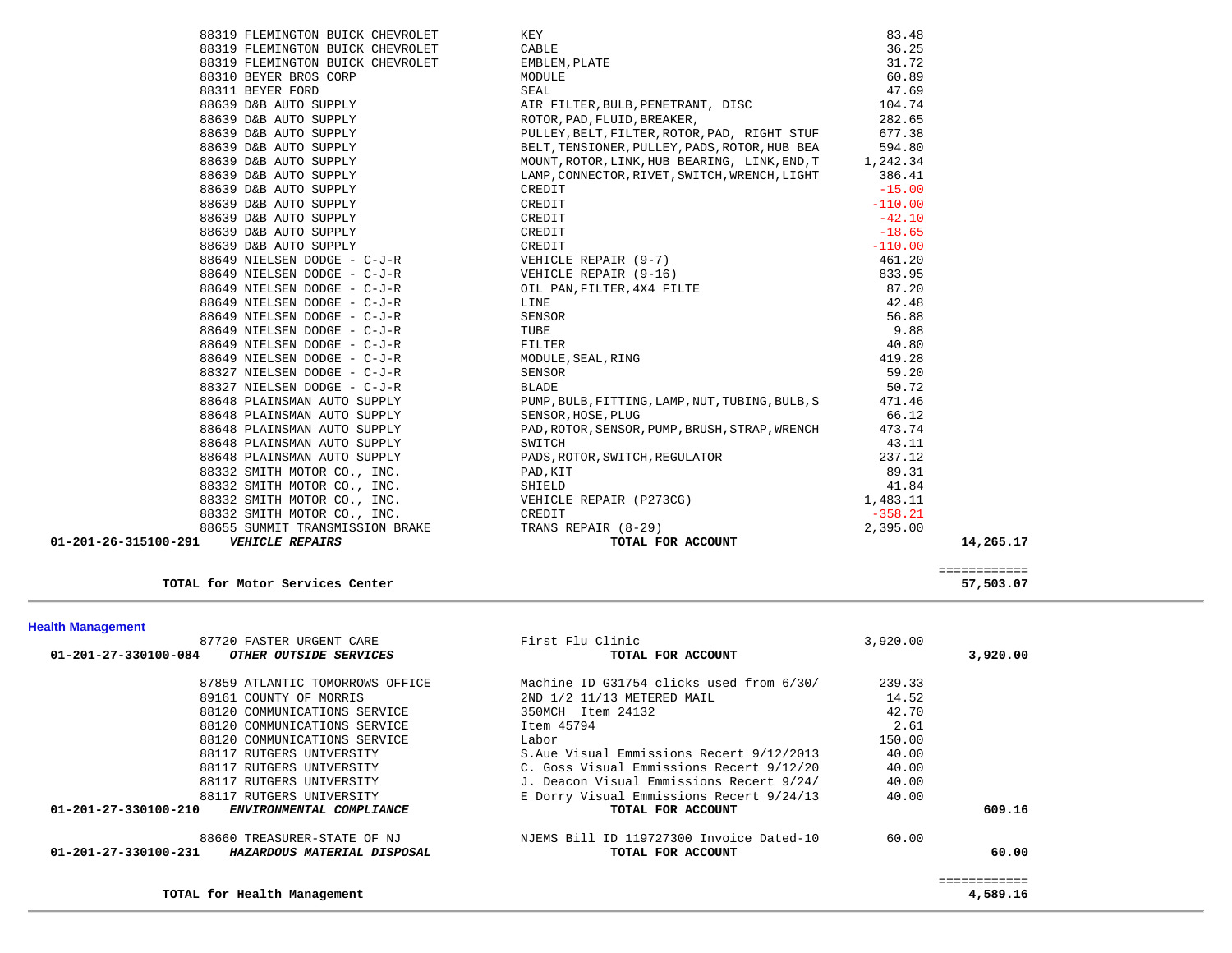| <b>Youth Shelter</b><br>85866 AMA<br>85866 AMA         | Bisnath 11/20-22 Assertiveness Training<br>Ambrosino 11/7&8 Communication with Dipl | 1,794.00<br>1,623.00 |          |
|--------------------------------------------------------|-------------------------------------------------------------------------------------|----------------------|----------|
| TOTAL for Human Services                               |                                                                                     |                      | 1,014.53 |
| 01-201-27-331100-088<br>MEETING EXP ADVISORY BOARD ETC | TOTAL FOR ACCOUNT                                                                   |                      | 190.75   |
| 88991 SODEXO INC & AFFILIATES                          | DELIVERY AND SET UP                                                                 | 6.50                 |          |
| 88991 SODEXO INC & AFFILIATES                          | SALAD FOR 15 PEOPLE                                                                 | 22.50                |          |
| 88991 SODEXO INC & AFFILIATES                          | DRINKS                                                                              | 16.00                |          |
| 88991 SODEXO INC & AFFILIATES                          | PUMPKIN PIE                                                                         | 7.00                 |          |
| 88991 SODEXO INC & AFFILIATES                          | APPLE PIE                                                                           | 7.50                 |          |
| 88991 SODEXO INC & AFFILIATES                          | BROCCOLI                                                                            | 31.25                |          |
| 88991 SODEXO INC & AFFILIATES                          | PIECES OF CHICKEN MARSALA                                                           | 50.00                |          |
| 88991 SODEXO INC & AFFILIATES                          | TRAYS OF STUFFED SHELLS                                                             | 50.00                |          |
|                                                        |                                                                                     |                      |          |

88191 MENTAL HEALTH ASSOCIATION OF **MENTAL HEALTH FIRST AID INSTRUCTOR CERTI** 

 **01-201-27-331100-068** *POSTAGE & METERED MAIL* **TOTAL FOR ACCOUNT 3.36**

TOTAL for Youth Shelter

 **01-201-27-331100-059** *OTHER GENERAL EXPENSES* **TOTAL FOR ACCOUNT 500.00**

 87758 STAPLES BUSINESS ADVANTAGE STAPLES COPY PAPER 258.40 87758 STAPLES BUSINESS ADVANTAGE HP Laser Jet cartridge 62.02<br>3 OFFICE SUPPLIES & STATIONERY TOTAL FOR ACCOUNT  **01-201-27-331100-058** *OFFICE SUPPLIES & STATIONERY* **TOTAL FOR ACCOUNT 320.42**

89161 COUNTY OF MORRIS 2ND 1/2 11/13 METERED MAIL 3.36

500.00

3.36

5,964.57

| 85866 AMA<br>01-201-27-331110-039<br><b>EDUCATION</b><br>SCHOOLS & TRAINING                                                                                                    | Ambrosino 11/7&8 Communication with Dipl<br>TOTAL FOR ACCOUNT                           | 1,623.00                         | 3,417.00     |
|--------------------------------------------------------------------------------------------------------------------------------------------------------------------------------|-----------------------------------------------------------------------------------------|----------------------------------|--------------|
| 89290 THOMAS POLLIO<br>01-201-27-331110-059<br>OTHER GENERAL EXPENSES                                                                                                          | Petty Cash Expenses<br>TOTAL FOR ACCOUNT                                                | 394.46                           | 394.46       |
| 89161 COUNTY OF MORRIS<br>01-201-27-331110-068<br>POSTAGE AND METERED MAIL                                                                                                     | 2ND 1/2 11/13 METERED MAIL<br>TOTAL FOR ACCOUNT                                         | 9.34                             | 9.34         |
| 88007 DAILY RECORD<br>01-201-27-331110-070<br>PUBLICATION & SUBSCRIPTIONS                                                                                                      | Acct# DR0337860<br>TOTAL FOR ACCOUNT                                                    | 265.45                           | 265.45       |
| 88008 THE INSTITUTE FOR FORENSIC<br>87317 THE INSTITUTE FOR FORENSIC<br>01-201-27-331110-189<br><i><b>MEDICAL</b></i>                                                          | New Hire Psychological Eval<br>Arsenault; Dancy; Johnson; Morrison<br>TOTAL FOR ACCOUNT | 325.00<br>1,300.00               | 1,625.00     |
| 88003 JERSEY PAPER PLUS INC<br>88003 JERSEY PAPER PLUS INC<br>88003 JERSEY PAPER PLUS INC<br>88003 JERSEY PAPER PLUS INC<br>01-201-27-331110-252<br><b>JANITORIAL SUPPLIES</b> | Windex 376838<br>Bol Maid 401678<br>freight<br>Simple Green 30305<br>TOTAL FOR ACCOUNT  | 147.12<br>34.20<br>4.00<br>68.00 | 253.32       |
|                                                                                                                                                                                |                                                                                         |                                  | :=========== |

| <b>Office on Aging</b>                                          |                                          |       |        |
|-----------------------------------------------------------------|------------------------------------------|-------|--------|
| 88626 RENATA STOKES                                             | Car Insurance reimbursement for October  | 12.00 |        |
| 01-201-27-333100-048<br>INSURANCE                               | TOTAL FOR ACCOUNT                        |       | 12.00  |
| 88381 STAPLES BUSINESS ADVANTAGE                                | Dps reman toner HP 78 CE278A bk, c60 tap | 68.80 |        |
| 87070 STAPLES BUSINESS ADVANTAGE                                | Folder class 2 Div 1tr 1t blue           | 53.48 |        |
| 88623 STAPLES BUSINESS ADVANTAGE                                | Glue top 8.5x11 nrw rule pad, dps reman  | 94.06 |        |
| 01-201-27-333100-058<br><i>OFFICE SUPPLIES &amp; STATIONERY</i> | TOTAL FOR ACCOUNT                        |       | 216.34 |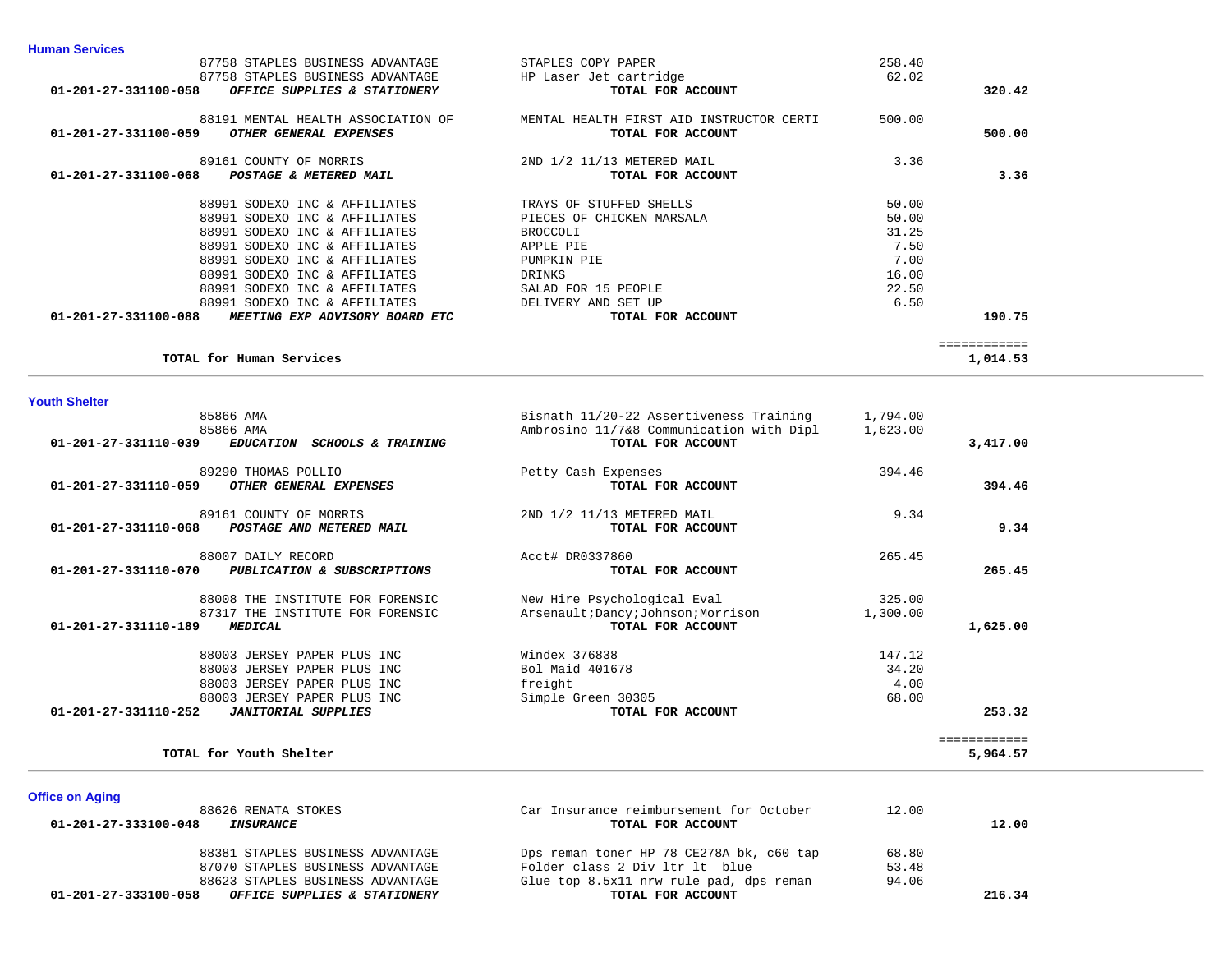| 01-201-27-333100-068                                            | 89161 COUNTY OF MORRIS<br>POSTAGE & METERED MAIL                                                                                                                                                                                                                                                                   | 2ND 1/2 11/13 METERED MAIL<br>TOTAL FOR ACCOUNT                                                                                                                                                                                                                  | 168.61                                                                                                        | 168.61                                 |  |
|-----------------------------------------------------------------|--------------------------------------------------------------------------------------------------------------------------------------------------------------------------------------------------------------------------------------------------------------------------------------------------------------------|------------------------------------------------------------------------------------------------------------------------------------------------------------------------------------------------------------------------------------------------------------------|---------------------------------------------------------------------------------------------------------------|----------------------------------------|--|
| 01-201-27-333100-082                                            | 88626 RENATA STOKES<br>88825 LEANNE SCUTO<br><b>TRAVEL EXPENSE</b>                                                                                                                                                                                                                                                 | Miles reimbursement for October 2013<br>Miles reimbursement for Oct/Nov 2013<br>TOTAL FOR ACCOUNT                                                                                                                                                                | 35.00<br>27.65                                                                                                | 62.65                                  |  |
|                                                                 | TOTAL for Office on Aging                                                                                                                                                                                                                                                                                          |                                                                                                                                                                                                                                                                  |                                                                                                               | ============<br>459.60                 |  |
| <b>Grant in Aid</b>                                             |                                                                                                                                                                                                                                                                                                                    |                                                                                                                                                                                                                                                                  |                                                                                                               |                                        |  |
| 01-201-27-342000-453                                            | 88183 ALFRE INC.<br>GRANT IN AID GIA: ALFRE INC                                                                                                                                                                                                                                                                    | AFTERCARE 21 DAYS FOR 2 WOMEN<br>TOTAL FOR ACCOUNT                                                                                                                                                                                                               | 1,470.00                                                                                                      | 1,470.00                               |  |
| 01-201-27-342000-454                                            | 88197 NEW JERSEY AIDS SERVICES<br>GRANT IN AID GIA: ERIC JOHNSON                                                                                                                                                                                                                                                   | 275 SUBSTANCE ABUSE SESSIONS AT \$20.00<br>TOTAL FOR ACCOUNT                                                                                                                                                                                                     | 5,500.00                                                                                                      | 5,500.00                               |  |
| 01-201-27-342000-459                                            | 88182 EL PRIMER PASO<br>88182 EL PRIMER PASO<br>88182 EL PRIMER PASO<br>88182 EL PRIMER PASO<br>GRANT IN AID GIA: HISPANIC AFFAIRS                                                                                                                                                                                 | ESL CLASSES OCT 2013<br>PRESCHOOL CLASSES OCT<br>PRESCHOOL SCHOLARSHIPS OCT<br>FAMILY CHILDCARE SERVICES OCT<br>TOTAL FOR ACCOUNT                                                                                                                                | 1,440.00<br>2,772.00<br>1,950.00<br>1,200.00                                                                  | 7,362.00                               |  |
|                                                                 | 88196 CORNERSTONE FAMILY PROGRAMS<br>01-201-27-342000-462 GRANT IN AID GIA: FAMILY SERVICES                                                                                                                                                                                                                        | Cost reimbursement for 247 social work h<br>TOTAL FOR ACCOUNT                                                                                                                                                                                                    | 9,065.00                                                                                                      | 9,065.00                               |  |
| 01-201-27-342000-480                                            | 88621 CFCS - HOPE HOUSE<br>88621 CFCS - HOPE HOUSE<br>88621 CFCS - HOPE HOUSE<br>88529 CFCS - HOPE HOUSE<br>GRANT IN AID GIA: HOPEHOUSEOPERTNFIXIT                                                                                                                                                                 | 2 Support Groups @ \$235.50<br>18 Individual Counseling Sessions @ \$58. 1,060.00<br>3.0 AIDS Education Sessions @ \$117.76<br>#1339 Chore Period 10/1<br>TOTAL FOR ACCOUNT                                                                                      | 471.00<br>353.00<br>852.00                                                                                    | 2,736.00                               |  |
|                                                                 | 88209 ST. CLARE'S HOSPITAL<br>88209 ST. CLARE'S HOSPITAL<br>88209 ST. CLARE'S HOSPITAL<br>88209 ST. CLARE'S HOSPITAL<br>88209 ST. CLARE'S HOSPITAL<br>88210 SAINT CLARE'S HOSPITAL<br>88210 SAINT CLARE'S HOSPITAL<br>88210 SAINT CLARE'S HOSPITAL<br>88210 SAINT CLARE'S HOSPITAL<br>88210 SAINT CLARE'S HOSPITAL | <b>IOP SESSIONS</b><br>RELAPSE PREVENTION GROUPS<br>INDIVIDUAL SESSIONS<br>PSYCHIATRIC EVALUATIONS<br>PSYCHIATRIC MEDICATION MONITORING<br>IOP SESSIONS<br>RELAPSE GROUPS<br>INDIVIDUAL SESSIONS<br>PSYCHIATRIC EVALUATIONS<br>PSYCHIATRIC MEDICATION MONITORING | 21,980.00<br>3,175.00<br>5,490.00<br>450.00<br>150.00<br>15,820.00<br>2,125.00<br>1,395.00<br>75.00<br>450.00 |                                        |  |
|                                                                 | $01-201-27-342000-484$ GRANT IN AID AID MENT HLTH CNT-ST CLARES<br>TOTAL for Grant in Aid                                                                                                                                                                                                                          | TOTAL FOR ACCOUNT                                                                                                                                                                                                                                                |                                                                                                               | 51,110.00<br>============<br>77,243.00 |  |
| <b>Seniors, Disabled &amp; Veterans</b><br>01-201-27-343100-036 | 88531 CORNERSTONE FAMILY PROGRAMS<br>CONTRACTED SERVICES - ADULT DAY CARE                                                                                                                                                                                                                                          | Period $10/1/$<br>MVADC<br>TOTAL FOR ACCOUNT                                                                                                                                                                                                                     | 19,068.44                                                                                                     | 19,068.44                              |  |
|                                                                 | TOTAL for Seniors, Disabled & Veterans                                                                                                                                                                                                                                                                             |                                                                                                                                                                                                                                                                  |                                                                                                               | ============<br>19,068.44              |  |
| <b>County Board of Social Service</b><br>01-201-27-345100-058   | 86838 STAPLES BUSINESS ADVANTAGE<br>OFFICE SUPPLIES & STATIONERY                                                                                                                                                                                                                                                   | Order no. 7107067827-000-001/10-09-13<br>TOTAL FOR ACCOUNT                                                                                                                                                                                                       | 1,627.07                                                                                                      | 1,627.07                               |  |
| 01-201-27-345100-059                                            | 86834 LANGUAGE LINE SERVICES<br>OTHER GENERAL EXPENSES                                                                                                                                                                                                                                                             | Over the phone interpretation service -<br>TOTAL FOR ACCOUNT                                                                                                                                                                                                     | 192.10                                                                                                        | 192.10                                 |  |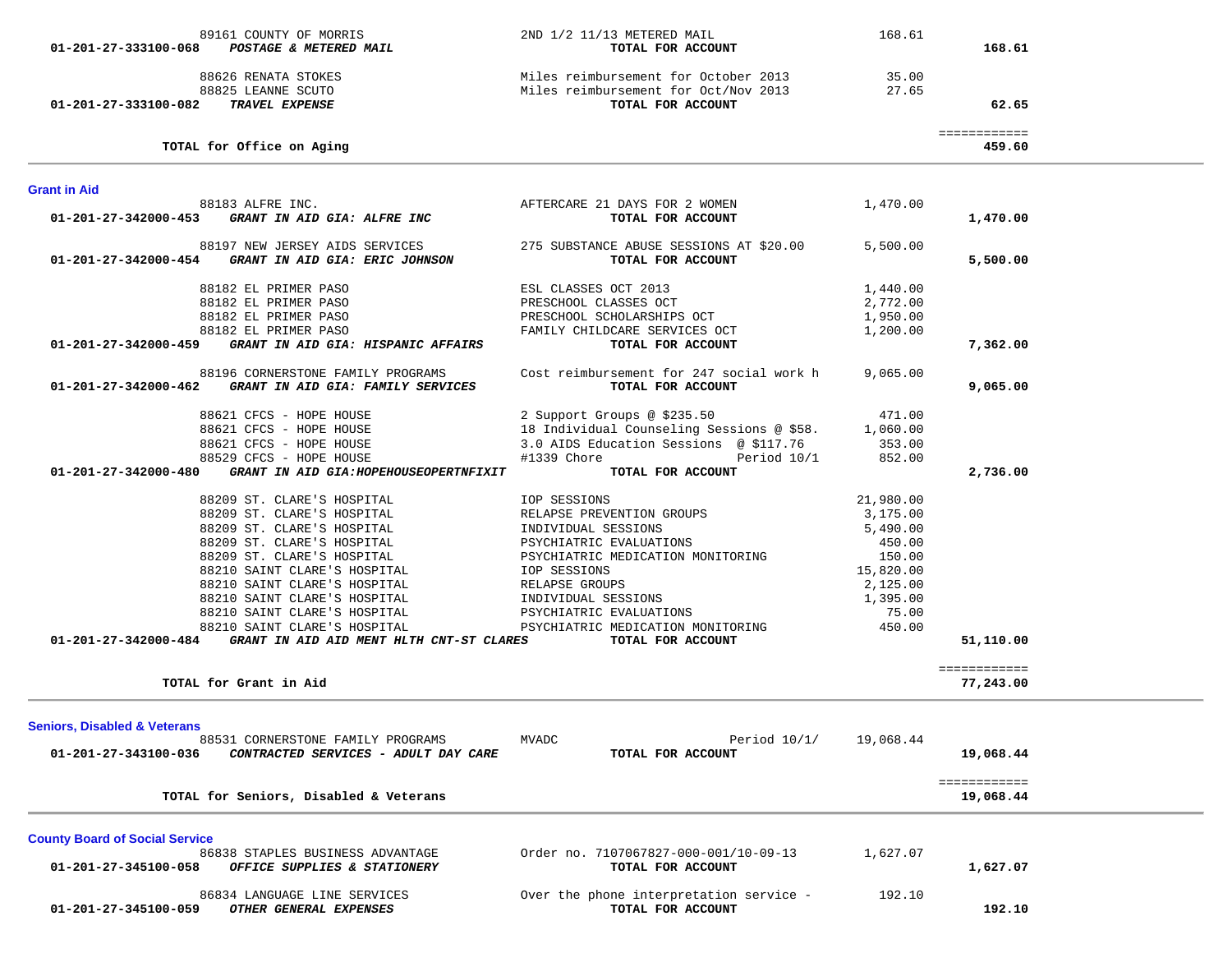| 01-201-27-345100-340     | 88813 NJ TRANSIT<br>TRANSPORTATION SERVICES | Purchase of Bus Ticket/ Packing slip #0<br>TOTAL FOR ACCOUNT | 1,195.00 | 1,195.00                   |
|--------------------------|---------------------------------------------|--------------------------------------------------------------|----------|----------------------------|
|                          | 88823 QUALITY INN                           |                                                              | 1,125.00 |                            |
|                          | 88823 QUALITY INN                           |                                                              | 1,200.00 |                            |
| 01-201-27-345100-365     | EMERGENCY ASSISTANCE                        | TOTAL FOR ACCOUNT                                            |          | 2,325.00                   |
|                          | TOTAL for County Board of Social Service    |                                                              |          | ============<br>167,522.04 |
| <b>MV:Administration</b> |                                             |                                                              |          |                            |
|                          | 89077 ARNEL P GARCIA                        | LPN, 11-17-2013 thru 11-30-2013                              | 784.00   |                            |
|                          | 89078 BARKEL FLEMMING                       | LPN, 11-17-2013 thru 11-30-2013                              | 1,567.72 |                            |
|                          | 89079 CARRELLE L CALIXTE                    | LPN, 11-17-2013 thru 11-30-2013                              | 2,840.04 |                            |
|                          | 89080 CHARLES NADARAJAH                     | RN, 11-17-2013 thru 11-30-2013                               | 2,100.00 |                            |
|                          | 89081 DANILO LAPID                          | RN, 11-17-2013 thru 11-30-2013                               | 1,797.95 |                            |
|                          | 89083 DAVID JEAN-LOUIS                      | LPN, 11-17-2013 thru 11-30-2013                              | 2,350.60 |                            |
|                          | 89084 EDITHA MARQUEZ                        | RN, 11-17-2013 thru 11-30-2013                               | 560.00   |                            |
|                          | 89085 EVELYN TOLENTINO                      | RN, 11-17-2013 thru 11-30-2013                               | 848.75   |                            |
|                          | 89087 GEORGINA GRAY-HORSLEY                 | LPN, 11-17-2013 thru 11-30-2013                              | 672.00   |                            |
|                          | 89088 HARRIET VALLECER RN                   | RN, 11-17-2013 thru 11-30-2013                               | 560.00   |                            |
|                          | 89089 ILLIENE CHARLES, RN                   | RN, 11-17-2013 thru 11-30-2013                               | 1,677.20 |                            |
|                          | 89090 JEDDIE A GARCIA                       | RN, 11-17-2013 thru 11-30-2013                               | 1,259.48 |                            |
|                          | 89091 JESSY JACOB                           | LPN, 11-17-2013 thru 11-30-2013                              | 420.00   |                            |
|                          | 89092 LOREEN RAFISURA                       | RN, 11-17-2013 thru 11-30-2013                               | 840.00   |                            |
|                          | 89105 LOUISE R. MACCHIA                     | RN, 11-17-2013 thru 11-30-2013                               | 2,240.00 |                            |
|                          | 89093 MA. LIZA IMPERIAL                     | RN, 11-17-2013 thru 11-30-2013                               | 3,079.65 |                            |
|                          | 89094 MADUKWE IMO IBOKO, RN                 | RN, 11-17-2013 thru 11-30-2013                               | 1,680.00 |                            |
|                          | 89095 MARIA CARMELITA OBLINA                | RN, 11-17-2013 thru 11-30-2013                               | 1,120.00 |                            |
|                          | 89096 MARTHA YAGHI                          | RN, 11-17-2013 thru 11-30-2013                               | 840.00   |                            |
|                          | 89097 MARY JANE M. ARCINAS                  | RN, 11-17-2013 thru 11-30-2013                               | 560.00   |                            |
|                          | 89098 MELOJANE CELESTINO                    | RN, 11-17-2013 thru 11-30-2013                               | 1,391.25 |                            |
|                          | 89099 MICHELLE CAPILI                       | RN, 11-17-2013 thru 11-30-2013                               | 1,531.25 |                            |
|                          | 89100 MIRLENE ESTRIPLET                     | RN, 11-17-2013 thru 11-30-2013                               | 2,933.70 |                            |
|                          | 89101 RINCY M PAZHAYATTIL'S JOSE            | RN, 11-17-2013 thru 11-30-2013                               | 560.00   |                            |
|                          | 89102 ROSE DUMAPIT                          | RN, 11-17-2013 thru 11-30-2013                               | 1,960.00 |                            |
|                          | 89103 ROSEMARY BATANE COBCOBO               | RN, 11-17-2013 thru 11-30-2013                               | 1,540.00 |                            |
|                          | 89104 SUZIE COLLIN                          | RN, 11-17-2013 thru 11-30-2013                               | 2,657.90 |                            |
| 01-201-27-350100-013     | TEMPORARY HELP - PER DIEM NURSES            | TOTAL FOR ACCOUNT                                            |          | 40,371.49                  |
|                          | 85850 HEAD OF THE HUNT                      | Oval Labels, 9/10/2013                                       | 163.19   |                            |
|                          | 85850 HEAD OF THE HUNT                      | Star Labels, 9/12/2013                                       | 262.81   |                            |
| 01-201-27-350100-022     | <b>ADVERTISING</b>                          | TOTAL FOR ACCOUNT                                            |          | 426.00                     |

| Legal services rendered for the month of<br>4,740.00<br>88812 JOHNSON & JOHNSON, ESQS<br>88812 JOHNSON & JOHNSON, ESOS<br>$-552.00$<br>1,073.00<br>88812 JOHNSON & JOHNSON, ESOS<br>01-201-27-345100-325<br>SPECIAL SERVICES<br>TOTAL FOR ACCOUNT |            |
|---------------------------------------------------------------------------------------------------------------------------------------------------------------------------------------------------------------------------------------------------|------------|
|                                                                                                                                                                                                                                                   |            |
|                                                                                                                                                                                                                                                   |            |
|                                                                                                                                                                                                                                                   |            |
|                                                                                                                                                                                                                                                   | 5,261.00   |
| 88810 HORIZON BLUE CROSS BLUE SHIELD<br>Invoice for the month of November 2013<br>151,328.70                                                                                                                                                      |            |
| 01-201-27-345100-329<br>HOSPITAL INSURANCE PREMIUMS<br>TOTAL FOR ACCOUNT                                                                                                                                                                          | 151,328.70 |
| 88814 PARSIPPANY INN<br>1,500.00                                                                                                                                                                                                                  |            |
| 1,100.00<br>88814 PARSIPPANY INN                                                                                                                                                                                                                  |            |
| 88819 PARSIPPANY INN<br>530.00                                                                                                                                                                                                                    |            |
| 800.00<br>88819 PARSIPPANY INN                                                                                                                                                                                                                    |            |
| 88819 PARSIPPANY INN<br>750.00                                                                                                                                                                                                                    |            |
| 01-201-27-345100-339<br>PROTECTIVE CASE MANAGEMENT<br>TOTAL FOR ACCOUNT                                                                                                                                                                           | 4,680.00   |
| 88813 NJ TRANSIT<br>Purchase of Bus Ticket/ Packing slip #0<br>1,195.00                                                                                                                                                                           |            |
| 01-201-27-345100-340<br>TRANSPORTATION SERVICES<br>TOTAL FOR ACCOUNT                                                                                                                                                                              | 1,195.00   |
| 88823 QUALITY INN<br>1,125.00                                                                                                                                                                                                                     |            |
| 1,200.00<br>88823 OUALITY INN                                                                                                                                                                                                                     |            |
| 01-201-27-345100-365<br><b>EMERGENCY ASSISTANCE</b><br>TOTAL FOR ACCOUNT                                                                                                                                                                          | 2,325.00   |
| TOTAL for County Board of Social Service                                                                                                                                                                                                          | 167,522.04 |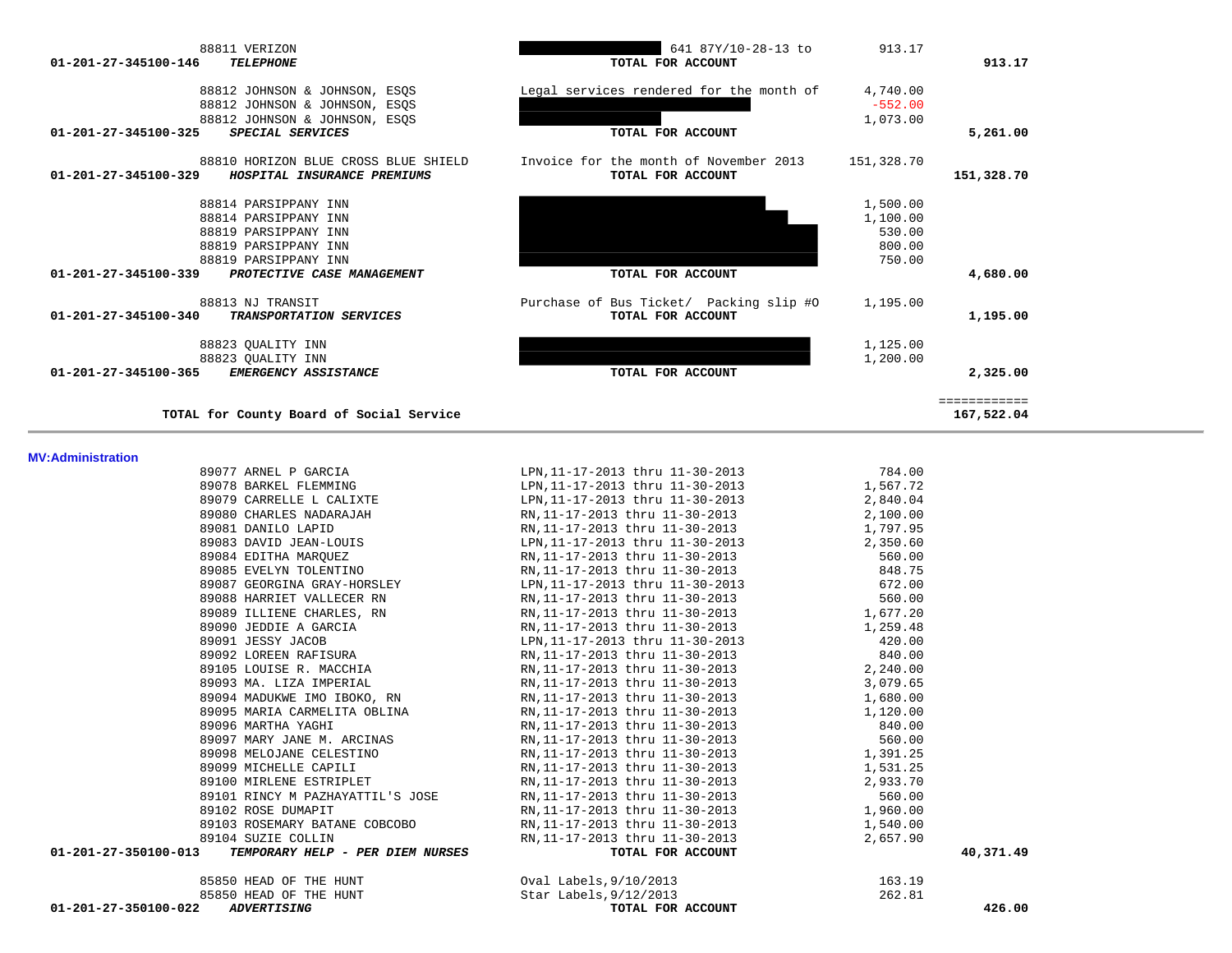| <b>MV:Building Services</b>                               |                                      |                                           |             |            |
|-----------------------------------------------------------|--------------------------------------|-------------------------------------------|-------------|------------|
| 88886 ACORN TERMITE AND PEST                              |                                      | Monthly Service for October, 2013         | 750.00      |            |
| 88907 SODEXO INC & AFFILIATES                             |                                      | 100022833, October-2013                   | 185, 418.47 |            |
| 01-201-27-350110-036<br>CONTRACTED SERVICES               |                                      | TOTAL FOR ACCOUNT                         |             | 186,168.47 |
|                                                           | 88903 SCHINDLER ELEVATOR CORPORATION | 5000013604, November~2013                 | 2,334.14    |            |
| $01 - 201 - 27 - 350110 - 044$                            | EQUIPMENT SERVICE AGREEMENTS         | TOTAL FOR ACCOUNT                         |             | 2,334.14   |
| 88892 AES-NJ COGEN CO INC                                 |                                      | Electricity Co-Generation for October, 20 | 3,392.51    |            |
| $01 - 201 - 27 - 350110 - 137$<br><b>ELECTRICITY</b>      |                                      | TOTAL FOR ACCOUNT                         |             | 3,392.51   |
| 88902 PSE&G CO                                            |                                      | 66 472 055 00, October! 2013              | 688.00      |            |
| 88901 PSE&G CO                                            |                                      | 65 858 068 08, October~2013               | 2,775.80    |            |
| $01 - 201 - 27 - 350110 - 141$<br>NATURAL GAS             |                                      | TOTAL FOR ACCOUNT                         |             | 3,463.80   |
| 85854 STERICYCLE INC.                                     |                                      | 8074425,4th Otr.~2013                     | 2,055.27    |            |
| 82494 STERICYCLE INC.                                     |                                      | 8074425, 8/1/13                           | 1,981.98    |            |
| $01 - 201 - 27 - 350110 - 145$<br><i>SOLID WASTE COST</i> |                                      | TOTAL FOR ACCOUNT                         |             | 4,037.25   |

 ============ **TOTAL for MV:Administration 195,986.39**

| 01-201-27-350100-035                        | <b>CONSULTATION FEE</b>                                                                                                                                                                                                                                                                                                                                                                                                                                                                                                                                                                                                                                                                                                                                 | TOTAL FOR ACCOUNT                                                                                                                                                                                                                                                                                                                                                                                                                                                                                                                                                                                                                                                                                    | Administration, November-2013<br>68,361.64                                                                                                                      | 68,361.64 |
|---------------------------------------------|---------------------------------------------------------------------------------------------------------------------------------------------------------------------------------------------------------------------------------------------------------------------------------------------------------------------------------------------------------------------------------------------------------------------------------------------------------------------------------------------------------------------------------------------------------------------------------------------------------------------------------------------------------------------------------------------------------------------------------------------------------|------------------------------------------------------------------------------------------------------------------------------------------------------------------------------------------------------------------------------------------------------------------------------------------------------------------------------------------------------------------------------------------------------------------------------------------------------------------------------------------------------------------------------------------------------------------------------------------------------------------------------------------------------------------------------------------------------|-----------------------------------------------------------------------------------------------------------------------------------------------------------------|-----------|
| 01-201-27-350100-036                        | 88905 CORNERSTONE FAMILY PROGRAMS<br>CONTRACTED SERVICES                                                                                                                                                                                                                                                                                                                                                                                                                                                                                                                                                                                                                                                                                                | Social Work for October, 2013 21,000.00<br>TOTAL FOR ACCOUNT                                                                                                                                                                                                                                                                                                                                                                                                                                                                                                                                                                                                                                         |                                                                                                                                                                 | 21,000.00 |
| 01-201-27-350100-040                        | 88885 ABILITY NETWORK INC.<br>ELECTRONIC DATA PROCESSING                                                                                                                                                                                                                                                                                                                                                                                                                                                                                                                                                                                                                                                                                                | 34873, 12/1/2013 thru 11/30/2014<br>TOTAL FOR ACCOUNT                                                                                                                                                                                                                                                                                                                                                                                                                                                                                                                                                                                                                                                | 4,250.00                                                                                                                                                        | 4,250.00  |
| 01-201-27-350100-058                        | 88912 TRITEC OFFICE EOUIPMENT INC CTMORR, 10/22/2013<br>OFFICE SUPPLIES & STATIONERY                                                                                                                                                                                                                                                                                                                                                                                                                                                                                                                                                                                                                                                                    | TOTAL FOR ACCOUNT                                                                                                                                                                                                                                                                                                                                                                                                                                                                                                                                                                                                                                                                                    | 107.95                                                                                                                                                          | 107.95    |
| 01-201-27-350100-068 POSTAGE & METERED MAIL | 89161 COUNTY OF MORRIS                                                                                                                                                                                                                                                                                                                                                                                                                                                                                                                                                                                                                                                                                                                                  | 2ND 1/2 11/13 METERED MAIL<br>TOTAL FOR ACCOUNT                                                                                                                                                                                                                                                                                                                                                                                                                                                                                                                                                                                                                                                      | 224.85                                                                                                                                                          | 224.85    |
| 01-201-27-350100-164                        | 88911 TRITEC OFFICE EQUIPMENT INC<br>88956 TRITEC OFFICE EQUIPMENT INC<br>OFFICE MACHINES - RENTAL                                                                                                                                                                                                                                                                                                                                                                                                                                                                                                                                                                                                                                                      | CTMORR, 3rd Otr. 2013<br>CTMORR, 3rd Otr. 2013<br>TOTAL FOR ACCOUNT                                                                                                                                                                                                                                                                                                                                                                                                                                                                                                                                                                                                                                  | 90.02<br>395.01                                                                                                                                                 | 485.03    |
| 01-201-27-350100-266                        | 88898 KURT'S LOCKSMITH SERVICE, LLC<br>88898 KURT'S LOCKSMITH SERVICE, LLC<br>88898 KURT'S LOCKSMITH SERVICE, LLC<br>88898 KURT'S LOCKSMITH SERVICE, LLC<br>88898 KURT'S LOCKSMITH SERVICE, LLC<br>88904 U.S. SECURITY ASSOCIATES, INC.<br>88904 U.S. SECURITY ASSOCIATES, INC.<br>88904 U.S. SECURITY ASSOCIATES, INC.<br>88904 U.S. SECURITY ASSOCIATES, INC.<br>88904 U.S. SECURITY ASSOCIATES, INC.<br>88904 U.S. SECURITY ASSOCIATES, INC.<br>88904 U.S. SECURITY ASSOCIATES, INC.<br>88904 U.S. SECURITY ASSOCIATES, INC.<br>88904 U.S. SECURITY ASSOCIATES, INC.<br>88904 U.S. SECURITY ASSOCIATES, INC.<br>88904 U.S. SECURITY ASSOCIATES, INC.<br>88904 U.S. SECURITY ASSOCIATES, INC.<br>88904 U.S. SECURITY ASSOCIATES, INC.<br>SAFETY ITEMS | Lock & Key Service on 9/4/2013 79.50<br>Lock & Key Service on 10/21/2013 100.50<br>Lock & Key Service on 10/31/2013 125.50<br>Lock & Key Service on 11/12/2013 115.50<br>Lock & Key Service on $11/14/2013$<br>573-1134-000,8/9-8/15/2013<br>573-1134-000, 8/16-8/22/2013<br>573-1134-000, 8/23-8/29/2013<br>573-1134-000, 8/30-9/05/2013<br>$573 - 1134 - 000, 9/6 - 9/12/2013$<br>$573 - 1134 - 000, 9/13 - 9/19/2013$<br>$573 - 1134 - 000, 9/20 - 9/26/2013$<br>$573 - 1134 - 000, 9/27 - 10/03/2013$<br>573-1134-000,10/4-10/10/2013<br>573-1134-000, 10/11-10/17/2013<br>573-1134-000, 10/18-10/24/2013<br>573-1134-000,10/25-10/31/2013<br>573-1134-000, 11/1-11/07/2013<br>TOTAL FOR ACCOUNT | 95.00<br>809.60<br>4,789.20<br>6,314.74<br>6,242.08<br>5,560.72<br>5,570.24<br>4,760.24<br>4,354.08<br>4,143.84<br>4,531.20<br>4,122.48<br>4,621.73<br>4,423.28 | 60,759.43 |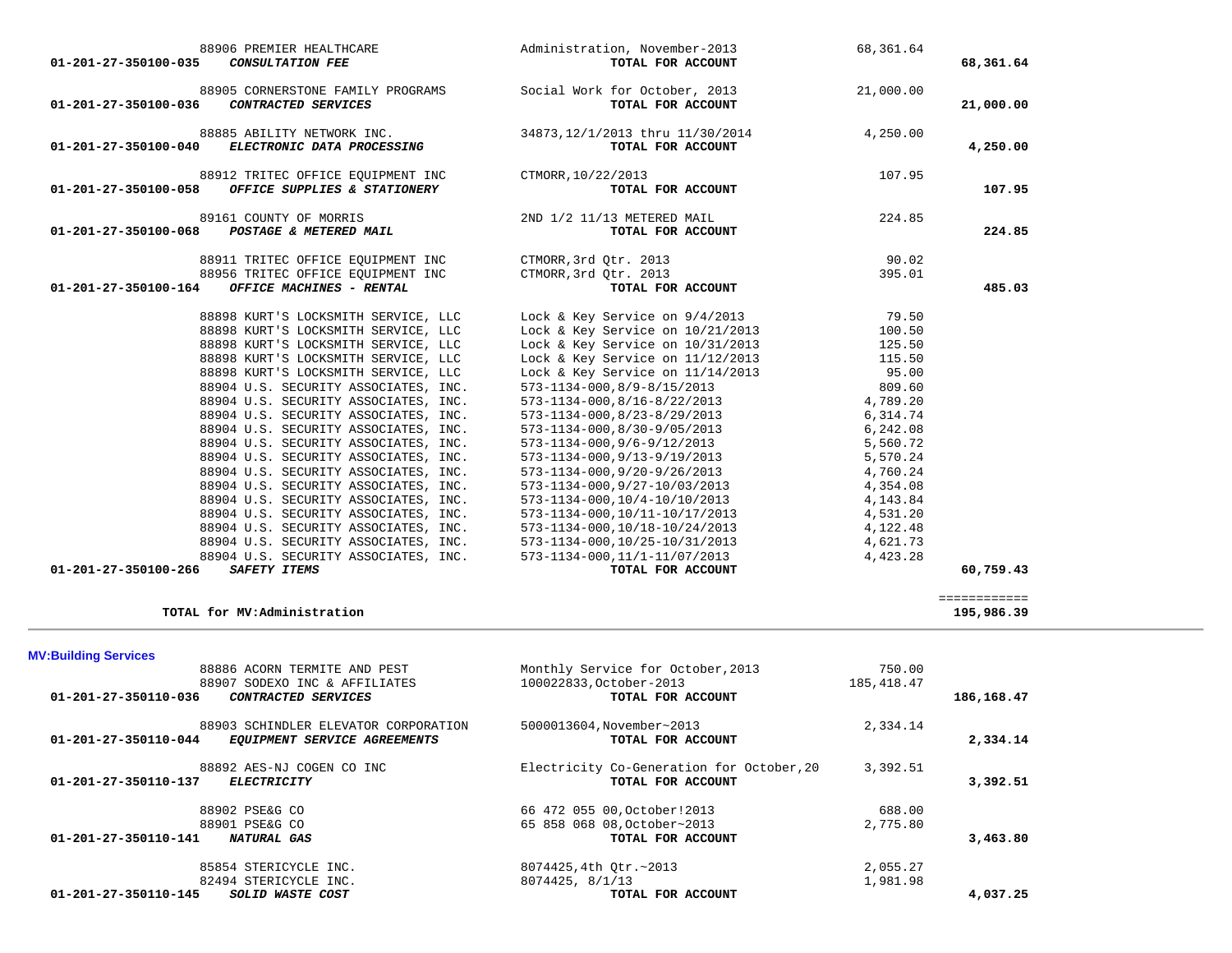| ------------- |
|---------------|
| ------------- |
|               |

| TOTAL for MV: Laundry                                    |                                           |            | ============<br>86,764.05 |
|----------------------------------------------------------|-------------------------------------------|------------|---------------------------|
| <b>MV:Nursing</b>                                        |                                           |            |                           |
| 88891 PHARMA CARE INC                                    | MORR02-October, 2013                      | 3,975.84   |                           |
| 01-201-27-350130-035<br><b>CONSULTATION FEE</b>          | TOTAL FOR ACCOUNT                         |            | 3,975.84                  |
| 88889 JAMES H WOLF                                       | Medical Director, 11/14, 11/18 & 11/21/20 | 1,395.00   |                           |
| 88888 JAGDISH DANG                                       | Services Rendered on October, 2013        | 2,200.00   |                           |
| 88906 PREMIER HEALTHCARE                                 | Nursing, November-2013                    | 9,916.66   |                           |
| 01-201-27-350130-036<br>CONTRACTED SERVICES              | TOTAL FOR ACCOUNT                         |            | 13,511.66                 |
| 88890 JML MEDICAL INC.                                   | 5MOC02,10/10/2013                         | 1,058.51   |                           |
| 88890 JML MEDICAL INC.                                   | 5MOC02, 10/14/2013                        | 36.00      |                           |
| 88890 JML MEDICAL INC.                                   | 5MOC02,10/07/2013                         | 2,165.20   |                           |
| 88890 JML MEDICAL INC.                                   | 5MOC02, 10/16/2013                        | 310.73     |                           |
| 88890 JML MEDICAL INC.                                   | 5MOC02, 10/14/2013                        | 74.25      |                           |
| 88890 JML MEDICAL INC.                                   | 5MOC02, 10/21/2013                        | 1,294.16   |                           |
| 88890 JML MEDICAL INC.                                   | 5MOC02, 10/21/2013                        | 72.00      |                           |
| 88890 JML MEDICAL INC.                                   | 5MOC02,10/28/2013                         | 40.56      |                           |
| 88890 JML MEDICAL INC.                                   | 5MOC02, October~2013                      | 2,537.43   |                           |
| 01-201-27-350130-046<br><b>GENERAL STORES</b>            | TOTAL FOR ACCOUNT                         |            | 7,588.84                  |
| 88887 DISCOVER RX                                        | Medicare-September, 2013                  | 39, 377.56 |                           |
| 88887 DISCOVER RX                                        | Medicare-October, 2013                    | 28,961.93  |                           |
| 01-201-27-350130-171<br>LEGEND DRUGS (PRESCRIPTION)      | TOTAL FOR ACCOUNT                         |            | 68,339.49                 |
| 88887 DISCOVER RX                                        | IV Stock Supply-September, 2013           | 4,242.73   |                           |
| 88887 DISCOVER RX                                        | IV Stock Supply-October, 2013             | 3,471.88   |                           |
| $01 - 201 - 27 - 350130 - 172$<br>NON-LEGEND DRUGS (OTC) | TOTAL FOR ACCOUNT                         |            | 7,714.61                  |
| 88881 KAREN JAMES                                        | CNA Re-Certification, 10/17/2013          | 30.00      |                           |
| 88882 MONICA P MILLER                                    | CNA Re-Certification, 11-6-2013           | 30.00      |                           |
| 88883 PAMELA AITKEN                                      | CNA Re-Certification, 10/22/2013          | 30.00      |                           |
| 88884 ROXANA STEWARTSON                                  | CNA Re-Certification, 10-25-2013          | 30.00      |                           |
| 01-201-27-350130-191<br><b>NURSING</b>                   | TOTAL FOR ACCOUNT                         |            | 120.00                    |

**MV:Dietary**  88909 SODEXO INC & AFFILIATES 100005746,October-2013 259,839.41  **01-201-27-350115-036** *CONTRACTED SERVICES* **TOTAL FOR ACCOUNT 259,839.41** 88917 STAR LEDGER 947758,w/e 11-9-2013 49.75

============

 88917 STAR LEDGER 947758,w/e 11-16-2013 46.35 88917 STAR LEDGER 947758, 2/3 11-23-2013  **01-201-27-350115-186** *COFFEE / GIFT SHOP* **TOTAL FOR ACCOUNT 136.69** ============ 259,976.10 **TOTAL for MV:Dietary 259,976.10 MV:Laundry** 

 88908 SODEXO INC & AFFILIATES 100011720,October-2013 86,764.05  **01-201-27-350125-036** *CONTRACTED SERVICES* **TOTAL FOR ACCOUNT 86,764.05**

 **01-201-27-350110-262** *MACHINERY REPAIRS & PARTS* **TOTAL FOR ACCOUNT 1,692.30**

**TOTAL for MV:Building Services 201,088.47**

88916 NATIONAL INDUSTRIES MVNH065, 7/3/2013 1,692.30

201,088.47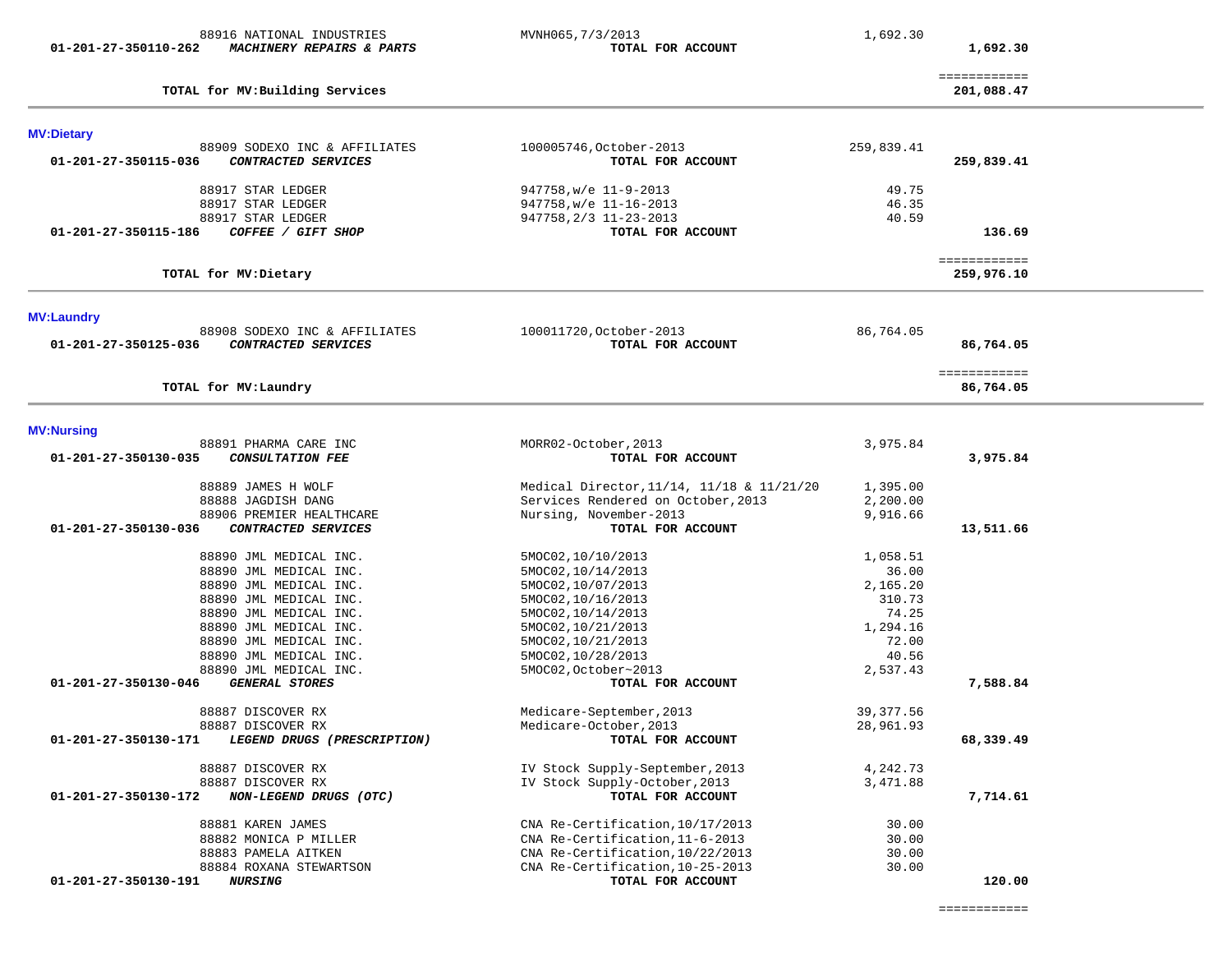|  | <b>MV:Recreation/Volunteer Syc.</b> |  |
|--|-------------------------------------|--|

| 88893 AFI FOODSERVICE DISTRIBUTORS<br>88894 ARTISTIC AQUARIA INC<br>88895 ARTS! BY THE PEOPLE INC.<br>88896 CREATING WITH CLAY LLC<br>88896 CREATING WITH CLAY LLC<br>88897 DENNIS GRAU<br>88897 DENNIS GRAU<br>88880 KAREN HOGAN<br>88899 MOONLIGHT DESIGNS<br>88900 PRECIOUSGEMS MUSIC, LLC | 185634, October~2013<br>172.86<br>Fish Tank Maintenance, October~2013<br>559.50<br>75.00<br>Poetry Class, $11/4/2013$<br>50.00<br>Clay Class on $2D, 11/7/2013$<br>Clay Class in Atrium, 11/15/2013<br>100.00<br>Music Therapy on $2-D, 11/6/2013$<br>150.00<br>Music Therapy in Atrium, 11/6/2013<br>150.00<br>Enlargement of Unit Calendars for Reside<br>36.24<br>Arts & Crafts Class, 11/8/2013<br>165.00 |          |
|-----------------------------------------------------------------------------------------------------------------------------------------------------------------------------------------------------------------------------------------------------------------------------------------------|---------------------------------------------------------------------------------------------------------------------------------------------------------------------------------------------------------------------------------------------------------------------------------------------------------------------------------------------------------------------------------------------------------------|----------|
|                                                                                                                                                                                                                                                                                               |                                                                                                                                                                                                                                                                                                                                                                                                               |          |
|                                                                                                                                                                                                                                                                                               |                                                                                                                                                                                                                                                                                                                                                                                                               |          |
|                                                                                                                                                                                                                                                                                               |                                                                                                                                                                                                                                                                                                                                                                                                               |          |
|                                                                                                                                                                                                                                                                                               |                                                                                                                                                                                                                                                                                                                                                                                                               |          |
|                                                                                                                                                                                                                                                                                               |                                                                                                                                                                                                                                                                                                                                                                                                               |          |
|                                                                                                                                                                                                                                                                                               |                                                                                                                                                                                                                                                                                                                                                                                                               |          |
|                                                                                                                                                                                                                                                                                               |                                                                                                                                                                                                                                                                                                                                                                                                               |          |
|                                                                                                                                                                                                                                                                                               |                                                                                                                                                                                                                                                                                                                                                                                                               |          |
|                                                                                                                                                                                                                                                                                               |                                                                                                                                                                                                                                                                                                                                                                                                               |          |
|                                                                                                                                                                                                                                                                                               | Music Entertainment on 11/15/2013<br>125.00                                                                                                                                                                                                                                                                                                                                                                   |          |
| 88913 RICHARD SANTA                                                                                                                                                                                                                                                                           | 275.00<br>Elvis Presley New Year's Eve Party, 12/31                                                                                                                                                                                                                                                                                                                                                           |          |
| 88910 SPECIAL K HEALTH & FITNESS                                                                                                                                                                                                                                                              | Stretching with Kerry on 2-D, 10/9/2013<br>100.00                                                                                                                                                                                                                                                                                                                                                             |          |
| 88910 SPECIAL K HEALTH & FITNESS                                                                                                                                                                                                                                                              | Stretching with Kerry in Atrium, 10/16/20<br>100.00                                                                                                                                                                                                                                                                                                                                                           |          |
| 01-201-27-350135-194<br>PATIENT ACTIVITIES                                                                                                                                                                                                                                                    | TOTAL FOR ACCOUNT                                                                                                                                                                                                                                                                                                                                                                                             | 2,058.60 |
|                                                                                                                                                                                                                                                                                               |                                                                                                                                                                                                                                                                                                                                                                                                               |          |
| TOTAL for MV: Recreation/Volunteer Svc                                                                                                                                                                                                                                                        |                                                                                                                                                                                                                                                                                                                                                                                                               | 2,058.60 |

|                                | 88367 TELESEARCH INC             | Adjuster's Temp Katherine Santiago for w  | 682.50   |              |
|--------------------------------|----------------------------------|-------------------------------------------|----------|--------------|
|                                | 88367 TELESEARCH INC             | Adjuster's Temp Katherine Santiago for w  | 682.50   |              |
|                                | 88367 TELESEARCH INC             | Adjuster's Temp Katherine Santiago for w  | 682.50   |              |
|                                | 87649 TELESEARCH INC             | Adjuster Temp Katherine Santiago for wee  | 682.50   |              |
|                                | 87649 TELESEARCH INC             | Adjuster Temp Katherine Santiago for wee  | 546.00   |              |
|                                | 87649 TELESEARCH INC             | Adjuster Temp Katherine Santiago for wee  | 546.00   |              |
|                                | 88368 TELESEARCH INC             | Adjuster's Temp Katherine Santiago for w  | 633.75   |              |
| 01-201-27-357100-016           | OUTSIDE SALARIES & WAGES         | TOTAL FOR ACCOUNT                         |          | 4,455.75     |
|                                | 87652 WEST PAYMENT CENTER        | NJ CR S/F V1-2 2014 PAMS (2) NJ Court Ru  | 70.00    |              |
|                                | 87652 WEST PAYMENT CENTER        | NJ Court Rules Fed V.II 2014 Pamphlet     | 67.00    |              |
| $01 - 201 - 27 - 357100 - 028$ | <b>BOOKS &amp; PERIODICALS</b>   | TOTAL FOR ACCOUNT                         |          | 137.00       |
|                                | 88377 STAPLES BUSINESS ADVANTAGE | HP C7115A Black Toner                     | 243.80   |              |
| $01 - 201 - 27 - 357100 - 058$ | OFFICE SUPPLIES & STATIONERY     | TOTAL FOR ACCOUNT                         |          | 243.80       |
|                                | 89161 COUNTY OF MORRIS           | 2ND 1/2 11/13 METERED MAIL                | 156.89   |              |
| $01 - 201 - 27 - 357100 - 068$ | POSTAGE & METERED MAIL           | TOTAL FOR ACCOUNT                         |          | 156.89       |
|                                | 89147 HUDSON COUNTY MEADOWVIEW   | Court Ordered Payment for F. W. from 9/1  | 5,096.00 |              |
|                                | 89148 ESSEX COUNTY HOSPITAL      | Court Ordered Payment for A. R. for 10/17 | 1,598.55 |              |
|                                | 89148 ESSEX COUNTY HOSPITAL      | Court Ordered Payment for A.R.for 11/1/2  | 3,197.10 |              |
|                                | 89148 ESSEX COUNTY HOSPITAL      | Court Ordered Payment for A. R. for 12/1  | 3,303.67 |              |
|                                | 89149 ESSEX COUNTY HOSPITAL      | Court Ordered Payment for M. Y. for 12/1  | 2,344.54 |              |
|                                | 89149 ESSEX COUNTY HOSPITAL      | 9 TV Days 9-14 and 23-25 Recoveries.      | $-34.69$ |              |
| $01 - 203 - 27 - 357100 - 084$ | (2012) OTHER OUSTIDE SERVICE     | TOTAL FOR ACCOUNT                         |          | 15,505.17    |
|                                |                                  |                                           |          | ============ |
|                                | TOTAL for County Adjuster        |                                           |          | 20,498.61    |

**County Library** 

| 87539 BAKER & TAYLOR BOOKS    | 321652 Dated 10/21/13     | 58.58  |
|-------------------------------|---------------------------|--------|
| 87539 BAKER & TAYLOR BOOKS    | 321652 Dated 10/18/13     | 346.08 |
| 87548 CENTER POINT PUBLISHING | PO #XCP13-9 Dated 9/10/13 | 99.01  |
| 88665 INGRAM LIBRARY SERVICES | Dated 11/4/13             | 62.08  |
| 88665 INGRAM LIBRARY SERVICES | Dated 11/5/13             | 128.70 |
| 88665 INGRAM LIBRARY SERVICES | Dated 11/5/13             | 20.44  |
| 88665 INGRAM LIBRARY SERVICES | Dated 11/8/13             | 530.90 |
|                               |                           |        |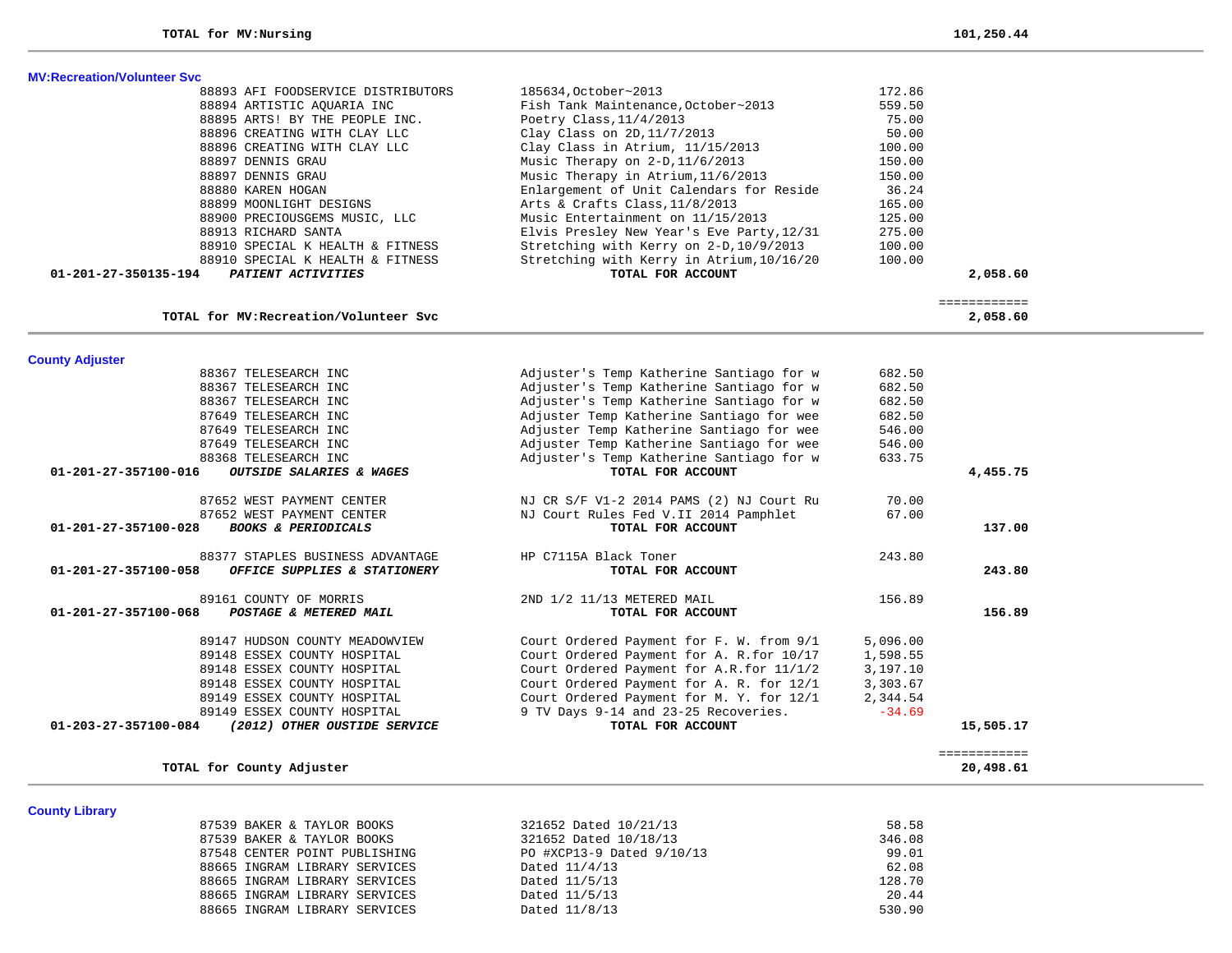| TOTAL for County Library                                                                                                                                                                                                                                                                |                                                                                                                                                                                                                                                                                                                                                                    |        | 10,570.17    |
|-----------------------------------------------------------------------------------------------------------------------------------------------------------------------------------------------------------------------------------------------------------------------------------------|--------------------------------------------------------------------------------------------------------------------------------------------------------------------------------------------------------------------------------------------------------------------------------------------------------------------------------------------------------------------|--------|--------------|
|                                                                                                                                                                                                                                                                                         |                                                                                                                                                                                                                                                                                                                                                                    |        | ============ |
| 01-201-29-390100-095<br>OTHER ADMINISTRATIVE SUPPLIES                                                                                                                                                                                                                                   | TOTAL FOR ACCOUNT                                                                                                                                                                                                                                                                                                                                                  |        | 65.00        |
| 89177 LYNNE OLVER                                                                                                                                                                                                                                                                       | WDHA / WMTR                                                                                                                                                                                                                                                                                                                                                        | 30.00  |              |
| 89177 LYNNE OLVER                                                                                                                                                                                                                                                                       | MAIN Inc Passport to Imagination                                                                                                                                                                                                                                                                                                                                   | 35.00  |              |
| 01-201-29-390100-083<br>VIDEO & FILM MATERIALS                                                                                                                                                                                                                                          | TOTAL FOR ACCOUNT                                                                                                                                                                                                                                                                                                                                                  |        | 734.39       |
| 87552 RECORDED BOOKS LLC                                                                                                                                                                                                                                                                | 91165 Dated 10/8/13                                                                                                                                                                                                                                                                                                                                                | 6.95   |              |
| 87552 RECORDED BOOKS LLC                                                                                                                                                                                                                                                                | 91165 Dated 10/1/13                                                                                                                                                                                                                                                                                                                                                | 27.80  |              |
| 87550 MIDWEST TAPE LLC                                                                                                                                                                                                                                                                  | 2000001148 Dated 10/11/13                                                                                                                                                                                                                                                                                                                                          | 566.31 |              |
| 87550 MIDWEST TAPE LLC                                                                                                                                                                                                                                                                  | 2000001148 Dated 10/7/13                                                                                                                                                                                                                                                                                                                                           | 78.95  |              |
| 87545 ARKIV MUSIC LLC                                                                                                                                                                                                                                                                   | 0rder #4879479 Dated 9/29/13 16.73<br>0rder #4879482 Dated 9/29/13 20.92<br>0rder #4879479 Dated 10/17/13 16.73                                                                                                                                                                                                                                                    |        |              |
| 87545 ARKIV MUSIC LLC                                                                                                                                                                                                                                                                   |                                                                                                                                                                                                                                                                                                                                                                    |        |              |
| 87545 ARKIV MUSIC LLC                                                                                                                                                                                                                                                                   |                                                                                                                                                                                                                                                                                                                                                                    |        |              |
| 61 COUNTY OF MORRIS<br><b>POSTAGE &amp; METERED MAIL</b><br>45 ARKIV MUSIC LLC<br>45 ARKIV MUSIC LLC<br>45 ARKIV MUSIC LLC<br>EO MIDWECH LLC                                                                                                                                            |                                                                                                                                                                                                                                                                                                                                                                    |        |              |
| 01-201-29-390100-068                                                                                                                                                                                                                                                                    | TOTAL FOR ACCOUNT                                                                                                                                                                                                                                                                                                                                                  |        | 519.47       |
| 89161 COUNTY OF MORRIS                                                                                                                                                                                                                                                                  | 2ND 1/2 11/13 METERED MAIL                                                                                                                                                                                                                                                                                                                                         | 519.47 |              |
|                                                                                                                                                                                                                                                                                         |                                                                                                                                                                                                                                                                                                                                                                    |        |              |
| 87099 WEST PAYMENT CENTER<br>89177 LYNNE OLVER<br>89177 LYNNE OLVER<br>89177 LYNNE OLVER<br>89177 LYNNE OLVER<br>89177 LYNNE OLVER<br>89177 LYNNE OLVER<br>89177 LYNNE OLVER<br>89177 LYNNE OLVER<br>89177 LYNNE OLVER<br>89177 LYNNE OLVER<br>89177 LYNNE OLVE<br>01-201-29-390100-028 | 747338106 Dated 10/29/13<br>74738106 Dated 10/29/13<br>74738106 Dated 10/29/13<br>74738106 Dated 10/29/13<br>1000689797 Dated 10/4/13<br>1000689797 Dated 10/7/13<br>1003689797 Dated 10/7/13<br>1003689797 Dated 10/1/13<br>1003689797 Dated                                                                                                                      |        | 9,251.31     |
|                                                                                                                                                                                                                                                                                         |                                                                                                                                                                                                                                                                                                                                                                    |        |              |
|                                                                                                                                                                                                                                                                                         |                                                                                                                                                                                                                                                                                                                                                                    |        |              |
|                                                                                                                                                                                                                                                                                         |                                                                                                                                                                                                                                                                                                                                                                    |        |              |
|                                                                                                                                                                                                                                                                                         |                                                                                                                                                                                                                                                                                                                                                                    |        |              |
|                                                                                                                                                                                                                                                                                         |                                                                                                                                                                                                                                                                                                                                                                    |        |              |
|                                                                                                                                                                                                                                                                                         |                                                                                                                                                                                                                                                                                                                                                                    |        |              |
|                                                                                                                                                                                                                                                                                         |                                                                                                                                                                                                                                                                                                                                                                    |        |              |
|                                                                                                                                                                                                                                                                                         |                                                                                                                                                                                                                                                                                                                                                                    |        |              |
|                                                                                                                                                                                                                                                                                         |                                                                                                                                                                                                                                                                                                                                                                    |        |              |
|                                                                                                                                                                                                                                                                                         |                                                                                                                                                                                                                                                                                                                                                                    |        |              |
|                                                                                                                                                                                                                                                                                         |                                                                                                                                                                                                                                                                                                                                                                    |        |              |
|                                                                                                                                                                                                                                                                                         |                                                                                                                                                                                                                                                                                                                                                                    |        |              |
|                                                                                                                                                                                                                                                                                         |                                                                                                                                                                                                                                                                                                                                                                    |        |              |
|                                                                                                                                                                                                                                                                                         |                                                                                                                                                                                                                                                                                                                                                                    |        |              |
|                                                                                                                                                                                                                                                                                         |                                                                                                                                                                                                                                                                                                                                                                    |        |              |
|                                                                                                                                                                                                                                                                                         |                                                                                                                                                                                                                                                                                                                                                                    |        |              |
|                                                                                                                                                                                                                                                                                         |                                                                                                                                                                                                                                                                                                                                                                    |        |              |
|                                                                                                                                                                                                                                                                                         |                                                                                                                                                                                                                                                                                                                                                                    |        |              |
|                                                                                                                                                                                                                                                                                         |                                                                                                                                                                                                                                                                                                                                                                    |        |              |
|                                                                                                                                                                                                                                                                                         |                                                                                                                                                                                                                                                                                                                                                                    |        |              |
|                                                                                                                                                                                                                                                                                         |                                                                                                                                                                                                                                                                                                                                                                    |        |              |
|                                                                                                                                                                                                                                                                                         |                                                                                                                                                                                                                                                                                                                                                                    |        |              |
| 88439 INGRAM LIBRARY SERVICES<br>88439 INGRAM LIBRARY SERVICES<br>88439 INGRAM LIBRARY SERVICES<br>88439 INGRAM LIBRARY SERVICES<br>88439 INGRAM LIBRARY SERVICES<br>88439 INGRAM LIBRARY SERVICES<br>88439 INGRAM LIBRARY SERVICES<br>87551 PLUNKE                                     | $\begin{tabular}{l c c} \hline \texttt{Dated} & 11/11/13 & 22.91 \\ \hline \texttt{Dated} & 11/11/13 & 461.64 \\ \hline \texttt{Dated} & 11/14/13 & 25.76 \\ \hline \texttt{Dated} & 11/14/13 & 53.36 \\ \hline \texttt{Dated} & 9/10/13 & 53.36 \\ \hline \texttt{Dated} & 9/10/13 & 8.93 \\ \hline \texttt{74647430 Dated} & 10/22/13 & 16.25 \\ \hline \texttt$ |        |              |
|                                                                                                                                                                                                                                                                                         |                                                                                                                                                                                                                                                                                                                                                                    |        |              |
|                                                                                                                                                                                                                                                                                         |                                                                                                                                                                                                                                                                                                                                                                    |        |              |
|                                                                                                                                                                                                                                                                                         |                                                                                                                                                                                                                                                                                                                                                                    |        |              |
|                                                                                                                                                                                                                                                                                         |                                                                                                                                                                                                                                                                                                                                                                    |        |              |
|                                                                                                                                                                                                                                                                                         |                                                                                                                                                                                                                                                                                                                                                                    |        |              |
| 88439 INGRAM LIBRARY SERVICES                                                                                                                                                                                                                                                           |                                                                                                                                                                                                                                                                                                                                                                    |        |              |
| 88439 INGRAM LIBRARY SERVICES<br>88439 INGRAM LIBRARY SERVICES                                                                                                                                                                                                                          |                                                                                                                                                                                                                                                                                                                                                                    |        |              |
| 88439 INGRAM LIBRARY SERVICES                                                                                                                                                                                                                                                           |                                                                                                                                                                                                                                                                                                                                                                    |        |              |
| 88439 INGRAM LIBRARY SERVICES                                                                                                                                                                                                                                                           |                                                                                                                                                                                                                                                                                                                                                                    |        |              |
| 88439 INGRAM LIBRARY SERVICES                                                                                                                                                                                                                                                           |                                                                                                                                                                                                                                                                                                                                                                    |        |              |
| 88665 INGRAM LIBRARY SERVICES                                                                                                                                                                                                                                                           |                                                                                                                                                                                                                                                                                                                                                                    |        |              |
| 88665 INGRAM LIBRARY SERVICES                                                                                                                                                                                                                                                           |                                                                                                                                                                                                                                                                                                                                                                    |        |              |
| 88665 INGRAM LIBRARY SERVICES                                                                                                                                                                                                                                                           |                                                                                                                                                                                                                                                                                                                                                                    |        |              |
| 88665 INGRAM LIBRARY SERVICES                                                                                                                                                                                                                                                           |                                                                                                                                                                                                                                                                                                                                                                    |        |              |
| 88665 INGRAM LIBRARY SERVICES                                                                                                                                                                                                                                                           |                                                                                                                                                                                                                                                                                                                                                                    |        |              |
| 88665 INGRAM LIBRARY SERVICES                                                                                                                                                                                                                                                           |                                                                                                                                                                                                                                                                                                                                                                    |        |              |
|                                                                                                                                                                                                                                                                                         |                                                                                                                                                                                                                                                                                                                                                                    |        |              |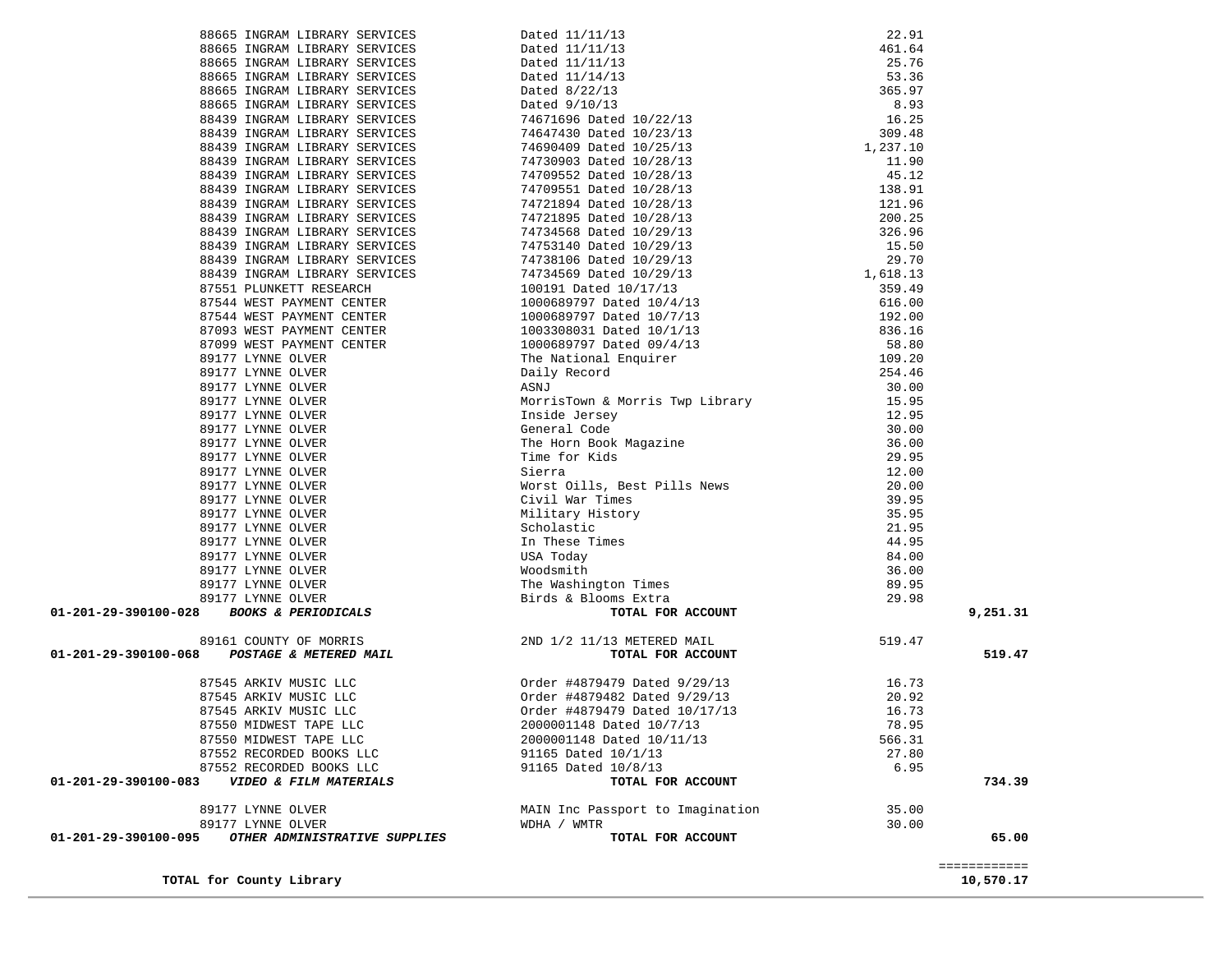| <b>County Superintendent of Schoo</b> |                                                                                  |                                             |                 |              |  |
|---------------------------------------|----------------------------------------------------------------------------------|---------------------------------------------|-----------------|--------------|--|
|                                       | 89161 COUNTY OF MORRIS                                                           | 2ND 1/2 11/13 METERED MAIL                  | 81.31           |              |  |
|                                       | 01-201-29-392100-068 POSTAGE & METERED MAIL                                      | TOTAL FOR ACCOUNT                           |                 | 81.31        |  |
|                                       |                                                                                  |                                             |                 | ============ |  |
|                                       | TOTAL for County Superintendent of Schoo                                         |                                             |                 | 81.31        |  |
| <b>Contribution to County College</b> |                                                                                  |                                             |                 |              |  |
|                                       | 89117 COUNTY COLLEGE OF MORRIS 1ST 1/2 12/13 OPERATING BUDGET                    |                                             | 398,409.91      |              |  |
| 01-201-29-395100-090 EXPENDITURES     |                                                                                  | TOTAL FOR ACCOUNT                           |                 | 398,409.91   |  |
|                                       |                                                                                  |                                             |                 | ============ |  |
|                                       | TOTAL for Contribution to County College                                         |                                             |                 | 398,409.91   |  |
|                                       |                                                                                  |                                             |                 |              |  |
| <b>Rutgers Extension Service</b>      |                                                                                  |                                             |                 |              |  |
|                                       | 88218 STAPLES BUSINESS ADVANTAGE                                                 | office supplies                             | 84.24           |              |  |
| 01-201-29-396100-058                  | 88218 STAPLES BUSINESS ADVANTAGE<br>OFFICE SUPPLIES & STATIONERY                 | office supplies<br>TOTAL FOR ACCOUNT        | 7.97            | 92.21        |  |
|                                       |                                                                                  |                                             |                 |              |  |
|                                       | 89161 COUNTY OF MORRIS                                                           | 2ND 1/2 11/13 METERED MAIL                  | 29.67           |              |  |
| 01-201-29-396100-068                  | POSTAGE & METERED MAIL                                                           | TOTAL FOR ACCOUNT                           |                 | 29.67        |  |
|                                       |                                                                                  |                                             |                 |              |  |
| $01 - 201 - 29 - 396100 - 095$        | 87735 DEER PARK<br>OTHER ADMINISTRATIVE SUPPLIES                                 | bottled water delivery<br>TOTAL FOR ACCOUNT | 13.94           | 13.94        |  |
|                                       |                                                                                  |                                             |                 |              |  |
|                                       |                                                                                  |                                             |                 | ============ |  |
|                                       | TOTAL for Rutgers Extension Service                                              |                                             |                 | 135.82       |  |
|                                       |                                                                                  |                                             |                 |              |  |
| <b>Rmb Out of Cty Two Yr Coll</b>     |                                                                                  |                                             |                 |              |  |
|                                       | 89144 SALEM COMMUNITY COLLEGE                                                    | Fall 2013 Chargeback for Michael Schiaff    | 1,035.00        |              |  |
| 01-201-29-397100-090                  | RMB OUT OF CTY TWO YR COLL EXPENDITURES                                          | TOTAL FOR ACCOUNT                           |                 | 1,035.00     |  |
|                                       |                                                                                  |                                             |                 | ============ |  |
|                                       | TOTAL for Rmb Out of Cty Two Yr Coll                                             |                                             |                 | 1,035.00     |  |
|                                       |                                                                                  |                                             |                 |              |  |
| <b>Fire and Police Academy</b>        | 87110 LEXIS NEXIS/MATTHEW BENDER                                                 | NJ Register Subscription                    | 211.00          |              |  |
| 01-201-29-407100-028                  | <b>BOOKS &amp; PERIODICALS</b>                                                   | TOTAL FOR ACCOUNT                           |                 | 211.00       |  |
|                                       |                                                                                  |                                             |                 |              |  |
|                                       | 86992 STAPLES BUSINESS ADVANTAGE                                                 | Binders                                     | 56.50           |              |  |
| 01-201-29-407100-059                  | OTHER GENERAL EXPENSES                                                           | TOTAL FOR ACCOUNT                           |                 | 56.50        |  |
|                                       | 89161 COUNTY OF MORRIS                                                           | 2ND 1/2 11/13 METERED MAIL                  | 125.82          |              |  |
| 01-201-29-407100-068                  | POSTAGE & METERED MAIL                                                           | TOTAL FOR ACCOUNT                           |                 | 125.82       |  |
|                                       |                                                                                  |                                             |                 |              |  |
|                                       | 87364 FFI PROFESSIONAL SAFETY SERVICES                                           | Trousers                                    | 56.99           |              |  |
|                                       | 87364 FFI PROFESSIONAL SAFETY SERVICES<br>87364 FFI PROFESSIONAL SAFETY SERVICES | Shirt                                       | 39.99<br>12.00  |              |  |
|                                       | 87364 FFI PROFESSIONAL SAFETY SERVICES                                           | Sew on Patches<br>Sew on Flag               | 3.00            |              |  |
|                                       | 87364 FFI PROFESSIONAL SAFETY SERVICES                                           | Embroider Name                              | 6.00            |              |  |
|                                       | 87364 FFI PROFESSIONAL SAFETY SERVICES                                           | Embroider Collar Points                     | 8.00            |              |  |
|                                       | 88536 GILBY'S                                                                    | Patches                                     | 840.00          |              |  |
|                                       | 88536 GILBY'S                                                                    | Shirts/Embroidery                           | 150.00          |              |  |
|                                       | 88536 GILBY'S                                                                    | Shirts/Embroidery                           | 160.00          |              |  |
|                                       | 88536 GILBY'S                                                                    | Shirts/Embroidery                           | 150.00          |              |  |
|                                       | 88536 GILBY'S<br>88536 GILBY'S                                                   | Shirt/Embroidery                            | 32.00<br>450.00 |              |  |
| 01-201-29-407100-202                  | UNIFORM AND ACCESSORIES                                                          | Hats<br>TOTAL FOR ACCOUNT                   |                 | 1,907.98     |  |
|                                       |                                                                                  |                                             |                 |              |  |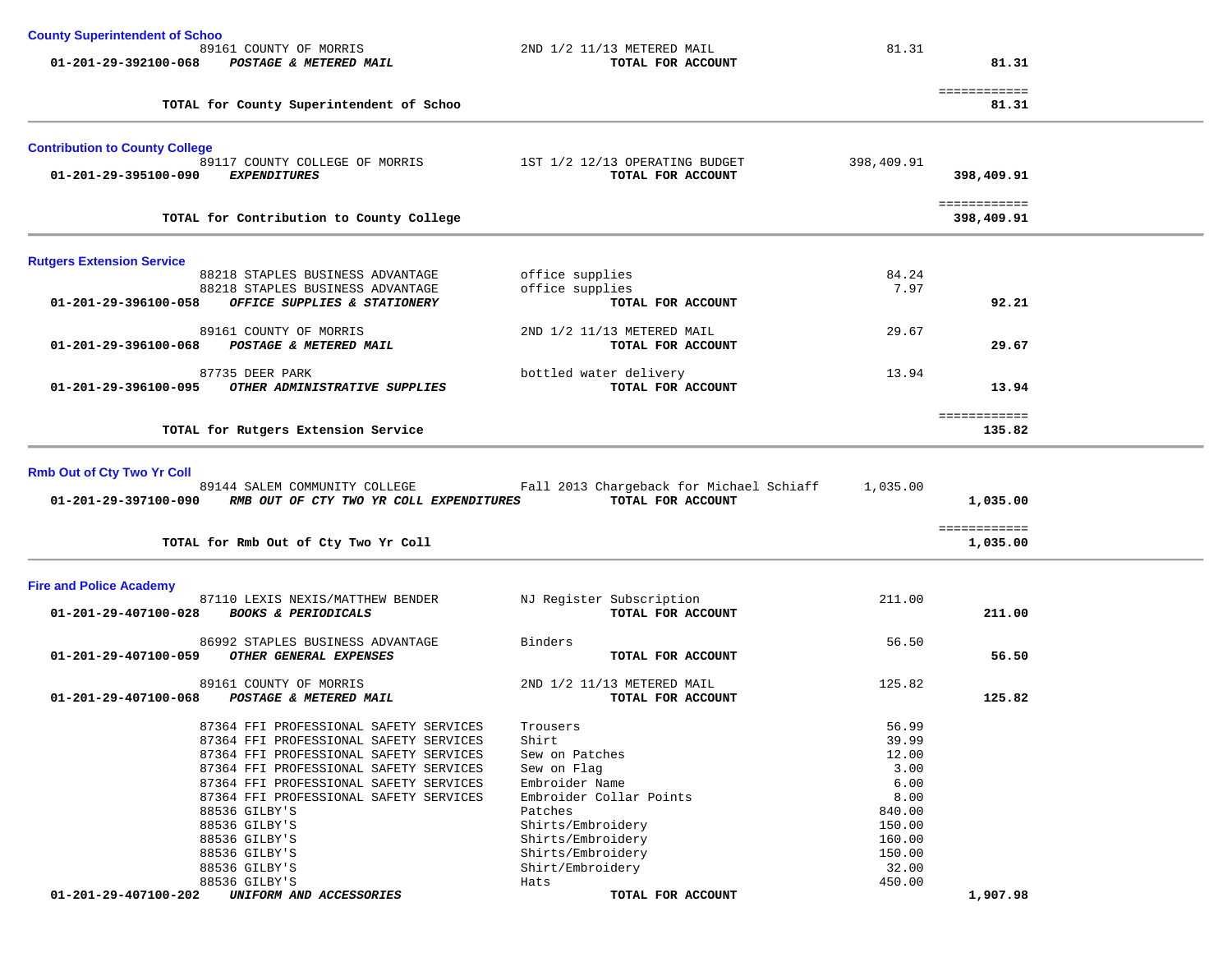| 00222 DIAPHEO DODINEOD ADVANIAGE<br>86992 STAPLES BUSINESS ADVANTAGE | TOITET<br>Toner                                                                                                                                                                                                                                               | $+1.7.70$<br>58.33 |                          |
|----------------------------------------------------------------------|---------------------------------------------------------------------------------------------------------------------------------------------------------------------------------------------------------------------------------------------------------------|--------------------|--------------------------|
| 01-201-29-407100-258<br><i>EQUIPMENT</i>                             | TOTAL FOR ACCOUNT                                                                                                                                                                                                                                             |                    | 232.79                   |
|                                                                      |                                                                                                                                                                                                                                                               |                    |                          |
| TOTAL for Fire and Police Academy                                    |                                                                                                                                                                                                                                                               |                    | ============<br>4,411.97 |
| <b>Utilities</b>                                                     |                                                                                                                                                                                                                                                               |                    |                          |
|                                                                      | 88647 NATIONAL FUEL OIL INC. 730.0 GAL. DIESEL FUEL FOR MONTVILLE                                                                                                                                                                                             | 2,180.88           |                          |
|                                                                      | 88647 NATIONAL FUEL OIL INC. 4999.0 DIESEL FUEL FOR COUNTY GARAGE 14,788.04                                                                                                                                                                                   |                    |                          |
| 88647 NATIONAL FUEL OIL INC.                                         | 4998.0 GAL. DIESEL FUEL FOR THE HILL                                                                                                                                                                                                                          | 14,785.08          |                          |
|                                                                      | 88647 NATIONAL FUEL OIL INC. 3916.0 GAL. DIESEL FUEL FOR WHARTON 11,746.83                                                                                                                                                                                    |                    |                          |
| DIESEL FUEL<br>01-201-31-430100-136                                  | TOTAL FOR ACCOUNT                                                                                                                                                                                                                                             |                    | 43,500.83                |
|                                                                      | 89139 JERSEY CENTRAL POWER & LIGHT 100 079 438 253 - CAC COMPLEX/ 10-22-13 10,392.54                                                                                                                                                                          |                    |                          |
| 88598 JERSEY CENTRAL POWER & LIGHT                                   |                                                                                                                                                                                                                                                               | 45.80              |                          |
| 88603 JERSEY CENTRAL POWER & LIGHT                                   | 10-00-44-7627-6-1 11/15/2013<br>10-00-05-8414-2-2 11/18/2013                                                                                                                                                                                                  | 370.61             |                          |
| 88602 JERSEY CENTRAL POWER & LIGHT                                   | 10-00-01-6063-0-8 11/18/2013                                                                                                                                                                                                                                  | 708.48             |                          |
| 88601 JERSEY CENTRAL POWER & LIGHT                                   | $10-00-84-5137-1-0 11/14/2013$<br>$10-00-84-5117-1-4 11/14/2013$                                                                                                                                                                                              | 24.28              |                          |
| 88600 JERSEY CENTRAL POWER & LIGHT                                   |                                                                                                                                                                                                                                                               | 24.14              |                          |
| 01-201-31-430100-137<br><b>ELECTRICITY</b>                           | TOTAL FOR ACCOUNT                                                                                                                                                                                                                                             |                    | 11,565.85                |
| 88844 WEX BANK                                                       | ACCT #0431-00-448418-4                                                                                                                                                                                                                                        | 259.43             |                          |
| 01-201-31-430100-140<br><i><b>GAS PURCHASES</b></i>                  | TOTAL FOR ACCOUNT                                                                                                                                                                                                                                             |                    | 259.43                   |
| 88402 AMERIGAS - CHESTER                                             | 202382837 Propane                                                                                                                                                                                                                                             | 1,674.16           |                          |
| 88402 AMERIGAS - CHESTER                                             | Rounding                                                                                                                                                                                                                                                      | 0.30               |                          |
| 88402 AMERIGAS - CHESTER                                             | State Excise Tax                                                                                                                                                                                                                                              | 46.05              |                          |
| 88402 AMERIGAS - CHESTER                                             | Propane                                                                                                                                                                                                                                                       | 3,313.98           |                          |
| 88402 AMERIGAS - CHESTER                                             |                                                                                                                                                                                                                                                               | 0.58               |                          |
| 88402 AMERIGAS - CHESTER                                             |                                                                                                                                                                                                                                                               | 91.15              |                          |
| 89134 PSE&G CO                                                       | REF # MOMBAG/ COUNTY OF MORRIS - MUNICIP 4,200.38                                                                                                                                                                                                             |                    |                          |
| 01-201-31-430100-141 NATURAL GAS                                     | TOTAL FOR ACCOUNT<br>1014L FOR ACCOUNT<br>973 328-3165 445 58Y, 11/4/13 (11/4-12/3<br>973 326-8955 127 49Y, 10/25/13 , (10/25-1<br>973 838-8083 446 48Y, 10/28/13 (10/28-11<br>973 81-0398 892 16Y, 11/01/13 (11/1-11<br>973 829-0312 882 15Y, 11/04/13 (11/4 |                    | 9,326.60                 |
| 88300 VERIZON                                                        |                                                                                                                                                                                                                                                               | 31.45              |                          |
| 88300 VERIZON                                                        |                                                                                                                                                                                                                                                               | 27.72              |                          |
| 88300 VERIZON                                                        |                                                                                                                                                                                                                                                               | 31.43              |                          |
| 88300 VERIZON                                                        |                                                                                                                                                                                                                                                               | 120.50             |                          |
| 88300 VERIZON                                                        |                                                                                                                                                                                                                                                               | 65.17              |                          |
| 88300 VERIZON                                                        |                                                                                                                                                                                                                                                               | 97.74              |                          |
| 88734 VERIZON                                                        |                                                                                                                                                                                                                                                               |                    |                          |
| 88734 VERIZON                                                        |                                                                                                                                                                                                                                                               | 148.57             |                          |
| 88734 VERIZON                                                        |                                                                                                                                                                                                                                                               | 30.46              |                          |
| 88926 VERIZON                                                        | 973  299-6835  828  04Y,dtd  11/10/13  Boont<br>973  539-6466  621  55Y   11/16/13                                                                                                                                                                            | 65.27              |                          |
| 01-201-31-430100-146<br><b>TELEPHONE</b>                             | TOTAL FOR ACCOUNT                                                                                                                                                                                                                                             |                    | 646.06                   |
| 89137 SOUTHEAST MORRIS COUNTY                                        | 20-999-919-699/ A & R BLDG                                                                                                                                                                                                                                    | 738.60             |                          |
| 89137 SOUTHEAST MORRIS COUNTY 20-999-919-688/ CH                     |                                                                                                                                                                                                                                                               | 1,146.65           |                          |
| 89137 SOUTHEAST MORRIS COUNTY                                        | 20-999-756-272/ CORRECTION FACILITY                                                                                                                                                                                                                           | 7,047.95           |                          |
| 89137 SOUTHEAST MORRIS COUNTY                                        | 20-999-999-724/ ADM CTS                                                                                                                                                                                                                                       | 387.05             |                          |
| 89137 SOUTHEAST MORRIS COUNTY                                        | 20-999-753-907/ SHADETREE                                                                                                                                                                                                                                     | 4,724.53           |                          |

| 87109 FIRE FIGHTERS EOUIPMENT CO INC                      | Air Cylinder Test & Recharge         | 1,500.00 |              |
|-----------------------------------------------------------|--------------------------------------|----------|--------------|
| 87109 FIRE FIGHTERS EOUIPMENT CO INC                      | O-Ring Gauge Packing Installation    | 144.00   |              |
| 87109 FIRE FIGHTERS EQUIPMENT CO INC                      | 0-Ring 4.5 Neck Packing Installation | 144.00   |              |
| 87109 FIRE FIGHTERS EOUIPMENT CO INC                      | Labor Charge                         | 75.00    |              |
| $01 - 201 - 29 - 407100 - 223$<br><b>BUILDING REPAIRS</b> | TOTAL FOR ACCOUNT                    |          | 1,863.00     |
| 88212 MORRISTOWN LUMBER &                                 | HEX Nuts                             | 7.58     |              |
| 88212 MORRISTOWN LUMBER &                                 | Wood Dowel                           | 17.88    |              |
| 88212 MORRISTOWN LUMBER &                                 | Credit Return                        | $-10.58$ |              |
| $01 - 201 - 29 - 407100 - 239$<br>SMALL TOOLS             | TOTAL FOR ACCOUNT                    |          | 14.88        |
| 86992 STAPLES BUSINESS ADVANTAGE                          | Toner                                | 174.46   |              |
| 86992 STAPLES BUSINESS ADVANTAGE                          | Toner                                | 58.33    |              |
| 01-201-29-407100-258<br><i>EQUIPMENT</i>                  | TOTAL FOR ACCOUNT                    |          | 232.79       |
|                                                           |                                      |          | :=========== |
| TOTAL for Fire and Police Academy                         |                                      |          | 4,411.97     |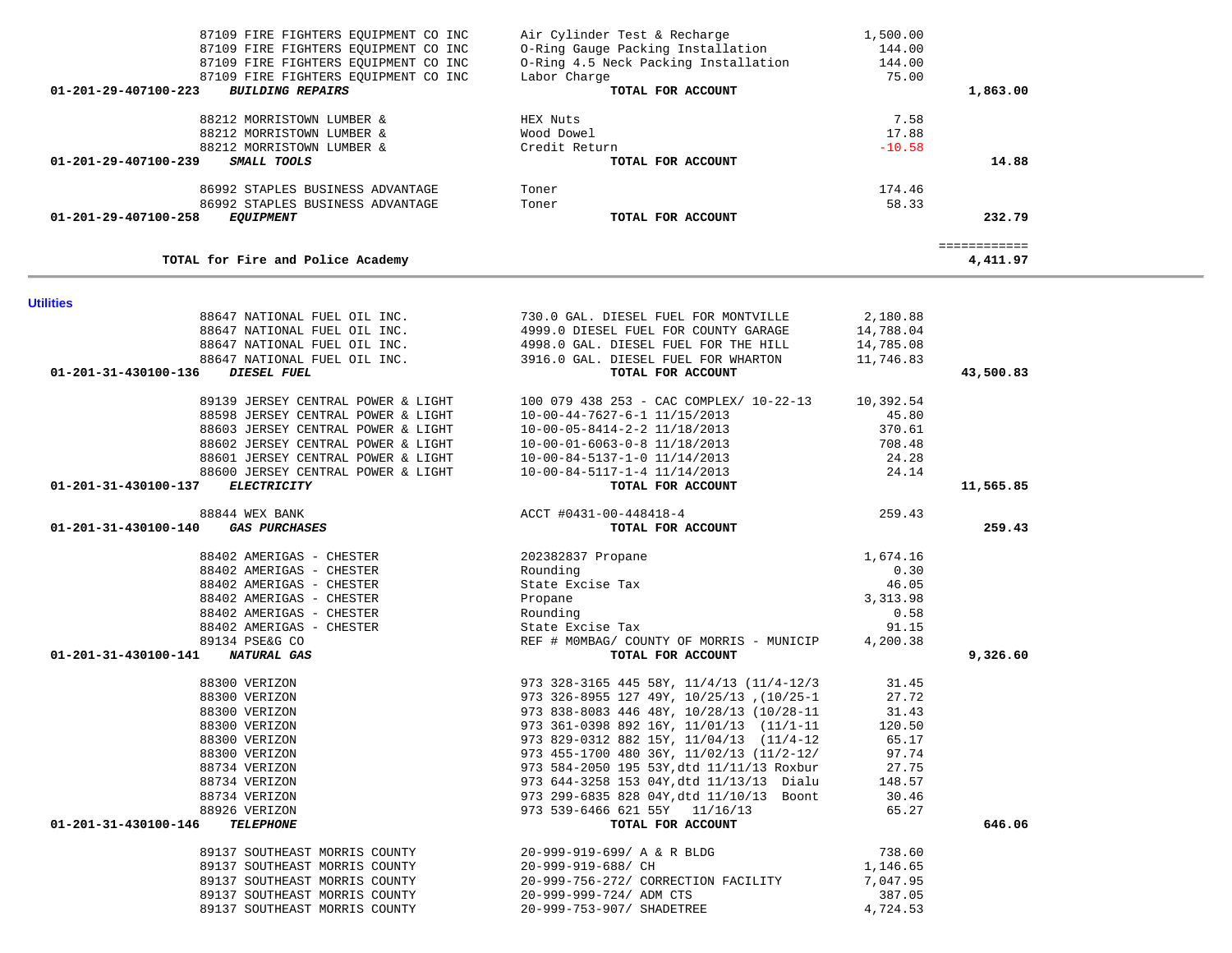| 89136 SOUTHEAST MORRIS COUNTY<br>89135 TOWNSHIP OF PARSIPPANY -<br>89135 TOWNSHIP OF PARSIPPANY -<br>89135 TOWNSHIP OF PARSIPPANY -<br>89135 TOWNSHIP OF PARSIPPANY - | 20-999-904-134/ JDC/ 08-05-13 THRU 11-04<br>1330060-1/ 500 W HANOVER<br>1330060-2/ 500 W HANOVER<br>1330060-3/ 500 W HANOVER<br>1330060-4/ 500 W HANOVER | 603.48<br>1,160.01<br>145.00<br>770.00<br>2,560.59 |                           |  |
|-----------------------------------------------------------------------------------------------------------------------------------------------------------------------|----------------------------------------------------------------------------------------------------------------------------------------------------------|----------------------------------------------------|---------------------------|--|
| <b>WATER</b><br>01-201-31-430100-147                                                                                                                                  | TOTAL FOR ACCOUNT                                                                                                                                        |                                                    | 19,283.86                 |  |
| TOTAL for Utilities                                                                                                                                                   |                                                                                                                                                          |                                                    | ============<br>84,582.63 |  |
| <b>Social Security</b>                                                                                                                                                |                                                                                                                                                          |                                                    |                           |  |
| 89063 MORRIS COUNTY PARK COMMISSION<br>01-201-36-472100-090<br>SOCIAL SECURITY EXPENDITURES                                                                           | PP#24 ELECTION WORKERS EMPLOYER FICA<br>TOTAL FOR ACCOUNT                                                                                                | 187.43                                             | 187.43                    |  |
| TOTAL for Social Security                                                                                                                                             |                                                                                                                                                          |                                                    | ============<br>187.43    |  |
| <b>Nutrition</b>                                                                                                                                                      |                                                                                                                                                          |                                                    |                           |  |
| 87070 STAPLES BUSINESS ADVANTAGE                                                                                                                                      | Gloves nitrile exam pf lg                                                                                                                                | 91.12                                              |                           |  |
| 87070 STAPLES BUSINESS ADVANTAGE                                                                                                                                      | Seb rema toner canon104, Sharpie perm fin                                                                                                                | 522.41                                             |                           |  |
| 87070 STAPLES BUSINESS ADVANTAGE                                                                                                                                      | Pickup/no reship/credit                                                                                                                                  | $-47.50$                                           |                           |  |
| 87070 STAPLES BUSINESS ADVANTAGE                                                                                                                                      | Seb reman toner canon 104                                                                                                                                | 47.50                                              |                           |  |
| OFFICE SUPPLIES & STATIONERY<br>01-201-41-716100-058                                                                                                                  | TOTAL FOR ACCOUNT                                                                                                                                        |                                                    | 613.53                    |  |
| 88624 ALLEN PAPER & SUPPLY CO                                                                                                                                         |                                                                                                                                                          | 112.00                                             |                           |  |
|                                                                                                                                                                       | Cases Pine One Step Dis/Cleaner<br>Cases Lysol Antibac All Purpose Cleaner                                                                               |                                                    |                           |  |
| 88624 ALLEN PAPER & SUPPLY CO<br>88624 ALLEN PAPER & SUPPLY CO                                                                                                        | Cases Medium Scrubbing Spon                                                                                                                              | 230.68<br>101.12                                   |                           |  |
| 01-201-41-716100-059<br>OTHER GENERAL EXPENSES                                                                                                                        | TOTAL FOR ACCOUNT                                                                                                                                        |                                                    | 443.80                    |  |
|                                                                                                                                                                       |                                                                                                                                                          |                                                    |                           |  |
| 88625 NUTRI-SYSTEMS CORPORATION                                                                                                                                       | Pen Type Digital Thermometer                                                                                                                             | 84.00                                              |                           |  |
| 88625 NUTRI-SYSTEMS CORPORATION                                                                                                                                       | DC Cord for Electric Meal Transporters                                                                                                                   | 132.00                                             |                           |  |
| 88625 NUTRI-SYSTEMS CORPORATION                                                                                                                                       | AC Cord for Electric Meal Transporters                                                                                                                   | 90.00                                              |                           |  |
| 88625 NUTRI-SYSTEMS CORPORATION                                                                                                                                       | Shipping                                                                                                                                                 | 40.20                                              |                           |  |
| 01-201-41-716100-098<br>OTHER OPERATING&REPAIR SUPPLY                                                                                                                 | TOTAL FOR ACCOUNT                                                                                                                                        |                                                    | 346.20                    |  |
|                                                                                                                                                                       |                                                                                                                                                          |                                                    |                           |  |
| 87820 CENTURYLINK                                                                                                                                                     | Monthly Service Charge. October 19,2013.                                                                                                                 | 43.19                                              |                           |  |
| 88827 VERIZON                                                                                                                                                         | 201 Z43-6536 999 73Y 11/01/13 Monthly Se                                                                                                                 | 780.60                                             | 823.79                    |  |
| 01-201-41-716100-146<br><b>TELEPHONE</b>                                                                                                                              | TOTAL FOR ACCOUNT                                                                                                                                        |                                                    |                           |  |
|                                                                                                                                                                       |                                                                                                                                                          |                                                    | ============              |  |
| TOTAL for Nutrition                                                                                                                                                   |                                                                                                                                                          |                                                    | 2,227.32                  |  |
| <b>Area Plan Grant</b>                                                                                                                                                |                                                                                                                                                          |                                                    |                           |  |
| 88528 CFCS - HOPE HOUSE                                                                                                                                               | SHTP Fix-It 13-14-051<br>Period $10/1/$                                                                                                                  | 4,095.00                                           |                           |  |
| 88527 CFCS - HOPE HOUSE                                                                                                                                               | OAA Chore 13-14-051<br>Period 10/                                                                                                                        | 3,347.00                                           |                           |  |
| <b>EXPENDITURES</b><br>01-201-41-716110-090                                                                                                                           | TOTAL FOR ACCOUNT                                                                                                                                        |                                                    | 7,442.00                  |  |
| 88865 CORNERSTONE FAMILY PROGRAMS                                                                                                                                     | OAA Respite 13-14-088<br>Period Q4 2                                                                                                                     | 823.00                                             |                           |  |
| 88862 NEWBRIDGE SERVICES INC                                                                                                                                          | 13-14-069 IHMH<br>Period 10/1                                                                                                                            | 25.00                                              |                           |  |
| 01-203-41-716110-090<br>(2012) EXPENDITURES                                                                                                                           | TOTAL FOR ACCOUNT                                                                                                                                        |                                                    | 848.00                    |  |
|                                                                                                                                                                       |                                                                                                                                                          |                                                    |                           |  |
| TOTAL for Area Plan Grant                                                                                                                                             |                                                                                                                                                          |                                                    | ============<br>8,290.00  |  |
| <b>ALPN</b>                                                                                                                                                           |                                                                                                                                                          |                                                    |                           |  |
| 88530 CFCS - HOPE HOUSE                                                                                                                                               | #1303 Chore<br>Period 10/1                                                                                                                               | 613.00                                             |                           |  |
| ALPN PEER GROUPING<br>01-201-41-759000-063                                                                                                                            | TOTAL FOR ACCOUNT                                                                                                                                        |                                                    | 613.00                    |  |

============

 $\overline{A}$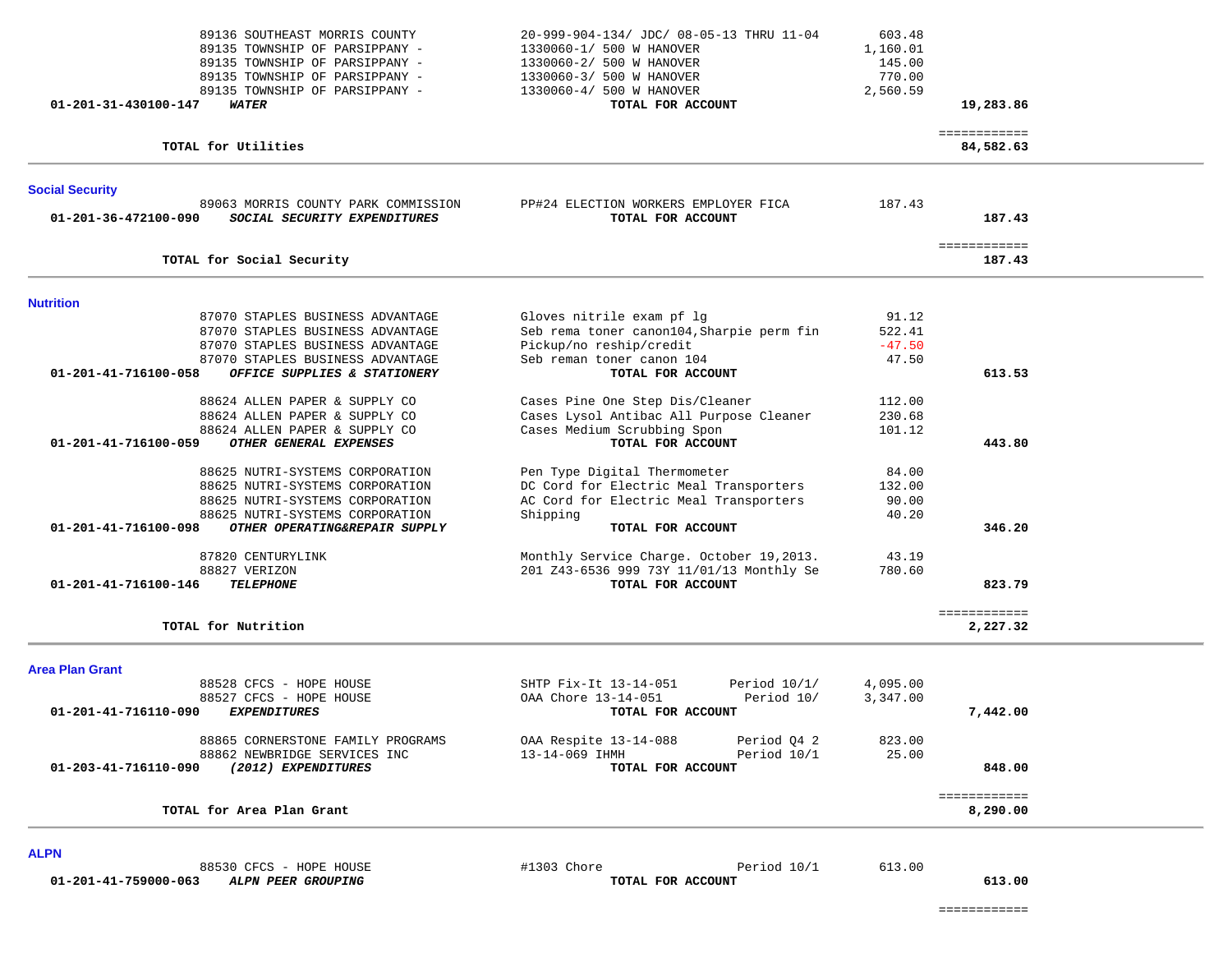### **Grant Fund**

| <b>Bio-Terrorism Grant</b>                                                   |                                          |                  |                           |  |
|------------------------------------------------------------------------------|------------------------------------------|------------------|---------------------------|--|
| 88193 ARLENE STOLLER                                                         | Mileage Reimbursement                    | 162.84           |                           |  |
| 88199 ARLENE STOLLER                                                         | Registration Fee for Communicable Diseas | 35.00            |                           |  |
| 89319 COUNTY OF MORRIS                                                       | 2ND HALF 11.13 METERED MAIL              | 21.24            |                           |  |
| 02-213-41-718405-391<br>PUBLIC HEALTH EMER GRANT(7/1/13-6/30/14)             | TOTAL FOR ACCOUNT                        |                  | 219.08                    |  |
| TOTAL for Bio-Terrorism Grant                                                |                                          |                  | ============<br>219.08    |  |
|                                                                              |                                          |                  |                           |  |
| <b>DEPARTMENT 741415</b>                                                     |                                          |                  |                           |  |
| 88978 EDWARDS LEARNING CENTER                                                | October expenses.                        | 4,666.65         |                           |  |
| 88968 INFORMATION & TECHNOLOGY                                               |                                          | 870.00           |                           |  |
| 88980 JOHN PATTEN                                                            |                                          | 16.13            |                           |  |
| 88963 MANPOWER                                                               | July Class; 8 students                   | 5,376.56         |                           |  |
| 88958 TRITEC OFFICE EQUIPMENT INC                                            |                                          | 4.74             |                           |  |
| 02-213-41-741415-392<br>WFNJ-TANF (7/1/13-6/30/14)                           | TOTAL FOR ACCOUNT                        |                  | 10,934.08                 |  |
| TOTAL for DEPARTMENT 741415                                                  |                                          |                  | ============<br>10,934.08 |  |
|                                                                              |                                          |                  |                           |  |
| <b>DEPARTMENT 741420</b>                                                     |                                          |                  |                           |  |
| 88980 JOHN PATTEN                                                            |                                          | 12.10            |                           |  |
| 88958 TRITEC OFFICE EQUIPMENT INC                                            |                                          | 3.56             |                           |  |
| WFNJ-GENERAL ASSISTANCE(7/1/13-6/30/14)<br>02-213-41-741420-392              | TOTAL FOR ACCOUNT                        |                  | 15.66                     |  |
| TOTAL for DEPARTMENT 741420                                                  |                                          |                  | ============<br>15.66     |  |
|                                                                              |                                          |                  |                           |  |
| <b>WIA: Adult</b>                                                            |                                          |                  |                           |  |
| 88974 AVTECH INSTITUTE                                                       |                                          | 960.00           |                           |  |
| 88975 AVTECH INSTITUTE                                                       |                                          | 1,191.12         |                           |  |
| 88965 INFORMATION & TECHNOLOGY<br>88990 INFORMATION & TECHNOLOGY             |                                          | 960.00<br>870.00 |                           |  |
| 88981 INFORMATION & TECHNOLOGY                                               |                                          | 870.00           |                           |  |
| 88982 INFORMATION & TECHNOLOGY                                               |                                          | 870.00           |                           |  |
| 88983 INFORMATION & TECHNOLOGY                                               |                                          | 870.00           |                           |  |
| 02-213-41-742005-391<br>WIA: ADULT FEDERAL SHARE                             | TOTAL FOR ACCOUNT                        |                  | 6,591.12                  |  |
|                                                                              |                                          |                  | ============              |  |
| TOTAL for WIA: Adult                                                         |                                          |                  | 6,591.12                  |  |
| <b>WIA: Disclocated Worker</b>                                               |                                          |                  |                           |  |
| 88977 AVTECH INSTITUTE                                                       |                                          | 871.12           |                           |  |
| 88970 CHRISTINE VALMY INTERNATIONAL                                          |                                          | 604.75           |                           |  |
| 88961 CHRISTINE VALMY INTERNATIONAL                                          |                                          | 427.20           |                           |  |
| 88984 INFORMATION & TECHNOLOGY                                               |                                          | 870.00           |                           |  |
| 88985 INFORMATION & TECHNOLOGY                                               |                                          | 870.00           |                           |  |
| 88979 RUTGERS CENTER FOR CONTINUING                                          |                                          |                  |                           |  |
|                                                                              |                                          | 519.00           |                           |  |
| 88962 RUTGERS CENTER FOR CONTINUING<br>WIA: DISCLOCATED WORKER FEDERAL SHARE |                                          | 493.00           |                           |  |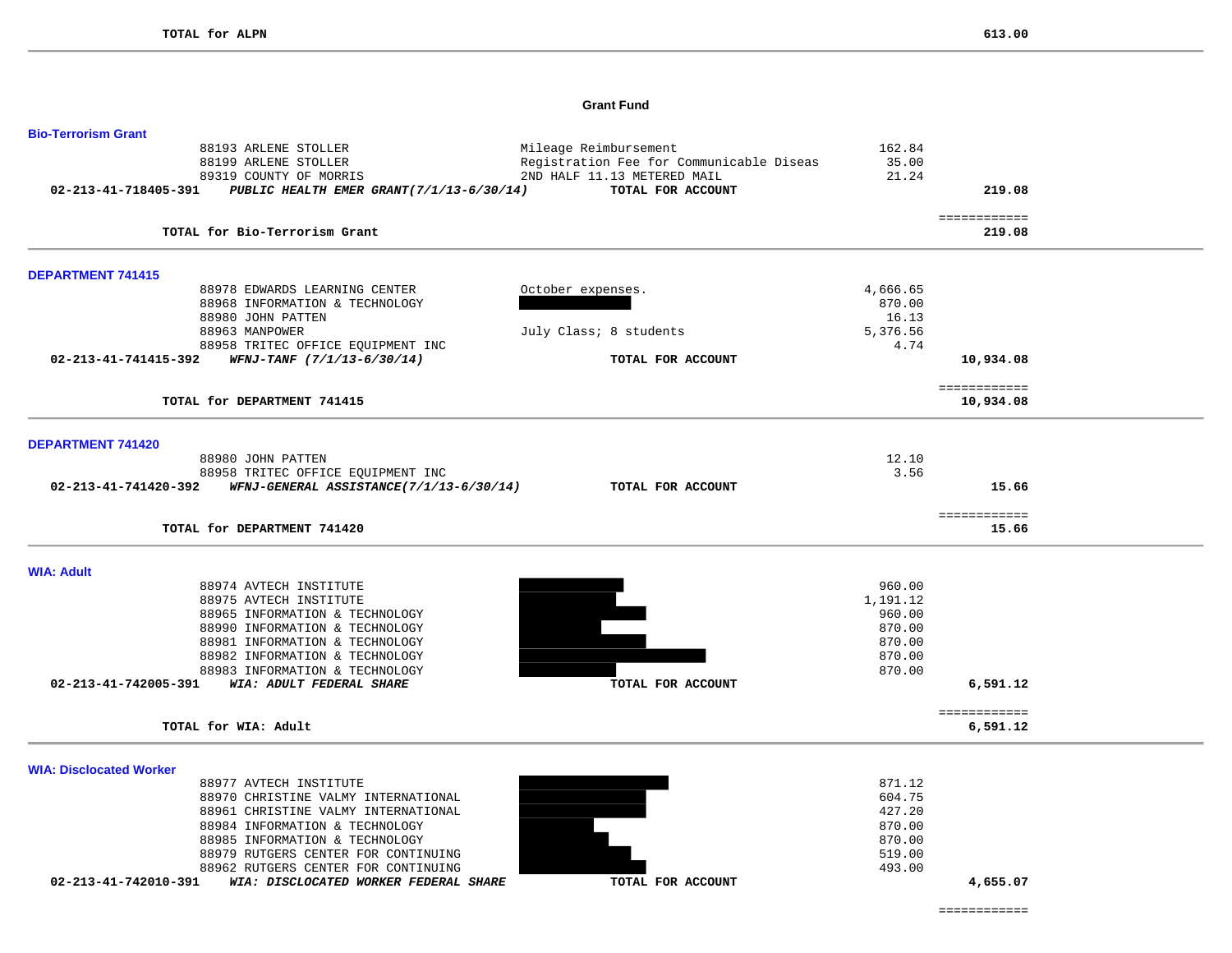| <b>WIA: Youth</b>        |                                                                                                    |                                                                                     |                      |                           |  |
|--------------------------|----------------------------------------------------------------------------------------------------|-------------------------------------------------------------------------------------|----------------------|---------------------------|--|
| 02-213-41-742020-391     | 88192 NEWBRIDGE SERVICES INC<br>WIA: YOUTH FEDERAL SHARE                                           | TOTAL FOR ACCOUNT                                                                   | 740.00               | 740.00                    |  |
|                          | TOTAL for WIA: Youth                                                                               |                                                                                     |                      | ============<br>740.00    |  |
|                          |                                                                                                    |                                                                                     |                      |                           |  |
| <b>DEPARTMENT 742505</b> | 88966 INFORMATION & TECHNOLOGY                                                                     |                                                                                     | 840.00               |                           |  |
|                          | 88964 INFORMATION & TECHNOLOGY                                                                     |                                                                                     | 870.00               |                           |  |
|                          | 88980 JOHN PATTEN                                                                                  |                                                                                     | 112.89               |                           |  |
|                          | 88958 TRITEC OFFICE EQUIPMENT INC<br>$02 - 213 - 41 - 742505 - 391$ WIA ADULT $(7/1/13 - 6/30/15)$ | TOTAL FOR ACCOUNT                                                                   | 33.18                | 1,856.07                  |  |
|                          |                                                                                                    |                                                                                     |                      |                           |  |
|                          | TOTAL for DEPARTMENT 742505                                                                        |                                                                                     |                      | ============<br>1,856.07  |  |
| DEPARTMENT 742510        |                                                                                                    |                                                                                     |                      |                           |  |
|                          | 88971 INFORMATION & TECHNOLOGY                                                                     |                                                                                     | 720.00               |                           |  |
|                          | 88969 INFORMATION & TECHNOLOGY                                                                     |                                                                                     | 840.00               |                           |  |
|                          | 88967 INFORMATION & TECHNOLOGY                                                                     |                                                                                     | 870.00               |                           |  |
|                          | 88986 INFORMATION & TECHNOLOGY                                                                     |                                                                                     | 870.00               |                           |  |
|                          | 88976 JERSEY TRACTOR-TRAILER<br>88973 JERSEY TRACTOR-TRAILER                                       |                                                                                     | 3,200.00<br>3,200.00 |                           |  |
|                          | 88980 JOHN PATTEN                                                                                  | Jack Patten; 6/27/13 to 10/3/13.                                                    | 193.51               |                           |  |
|                          | 89319 COUNTY OF MORRIS                                                                             | 2ND HALF 11.13 METERED MAIL                                                         | 184.21               |                           |  |
|                          | 88987 RUTGERS, THE STATE UNIVERSITY                                                                |                                                                                     | 3,200.00             |                           |  |
|                          | 88958 TRITEC OFFICE EQUIPMENT INC                                                                  | Ricoh; Model MPC5502-R                                                              | 56.88                |                           |  |
| 02-213-41-742510-391     | WIA DISLOCATED WORKER (7/1/13-6/30/15)                                                             | TOTAL FOR ACCOUNT                                                                   |                      | 13,334.60                 |  |
|                          | TOTAL for DEPARTMENT 742510                                                                        |                                                                                     |                      | ============<br>13,334.60 |  |
|                          |                                                                                                    |                                                                                     |                      |                           |  |
| <b>DEPARTMENT 742520</b> |                                                                                                    |                                                                                     |                      |                           |  |
|                          | 88980 JOHN PATTEN                                                                                  |                                                                                     | 68.54                |                           |  |
|                          | 88958 TRITEC OFFICE EQUIPMENT INC<br>02-213-41-742520-391 WIA YOUTH $(7/1/13-6/30/15)$             | TOTAL FOR ACCOUNT                                                                   | 20.15                | 88.69                     |  |
|                          |                                                                                                    |                                                                                     |                      |                           |  |
|                          | TOTAL for DEPARTMENT 742520                                                                        |                                                                                     |                      | ============<br>88.69     |  |
| <b>DEPARTMENT 752325</b> |                                                                                                    |                                                                                     |                      |                           |  |
|                          | 88622 STAPLES BUSINESS ADVANTAGE                                                                   | Item # 784615 logi k360 wrless keyboard                                             | 25.16                |                           |  |
|                          | 88622 STAPLES BUSINESS ADVANTAGE                                                                   | Item # 048099 logi wrless m325 lady lily                                            | 29.43                |                           |  |
| 02-213-41-752325-392     | SCP: PROGRAM MANAGEMENT(1/1/13-12/31/13)                                                           | TOTAL FOR ACCOUNT                                                                   |                      | 54.59                     |  |
|                          | TOTAL for DEPARTMENT 752325                                                                        |                                                                                     |                      | ============<br>54.59     |  |
|                          |                                                                                                    |                                                                                     |                      |                           |  |
| <b>Chapter 51</b>        |                                                                                                    |                                                                                     |                      |                           |  |
|                          | 88202 MORRISTOWN MEMORIAL HOSPITAL                                                                 | AUGUST SESSIONS BILLED PER ATTATCHED                                                | 13,375.00            |                           |  |
|                          | 88202 MORRISTOWN MEMORIAL HOSPITAL                                                                 | SEPT SERVICES RENDERED                                                              | 10,377.00            |                           |  |
|                          | 88195 CORNERSTONE FAMILY PROGRAMS<br>88200 CORNERSTONE FAMILY PROGRAMS                             | TOTAL OF 26 UNDUPLICTED CLIENTS FOR 3RD<br>COST REIMBURSEMENT FOR THE 3RD QUARTER 2 | 7,150.00<br>3,890.00 |                           |  |
|                          | 88200 CORNERSTONE FAMILY PROGRAMS                                                                  | CLIENT TRANSPORTATION SOSTS TOTAL OF 106                                            | 279.00               |                           |  |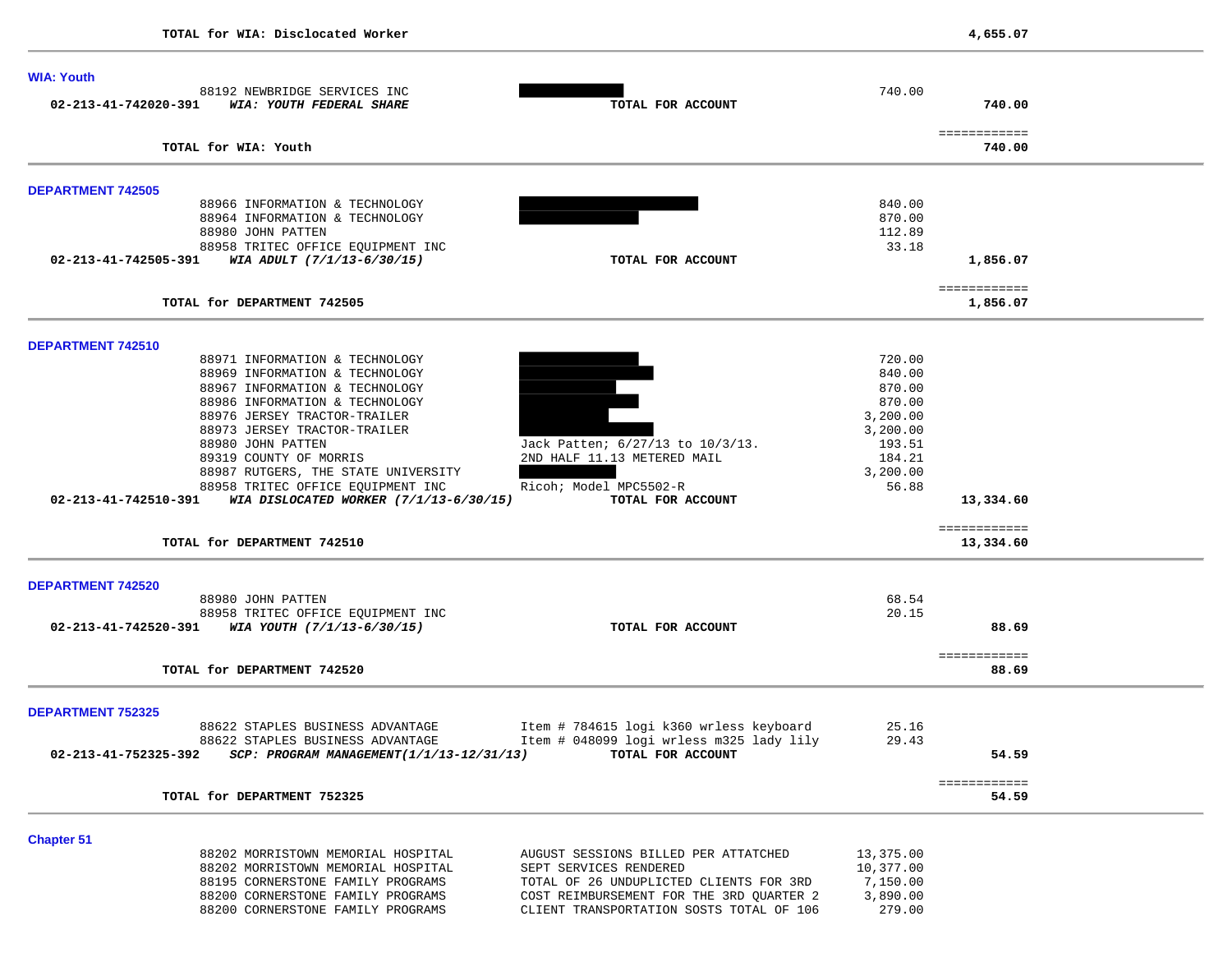| 88208 FREEDOM HOUSE INC.                                                           | Adult male services sept                                                             | 1,632.00                |                           |  |
|------------------------------------------------------------------------------------|--------------------------------------------------------------------------------------|-------------------------|---------------------------|--|
| 88208 FREEDOM HOUSE INC.<br>88203 MORRISTOWN MEMORIAL HOSPITAL                     | Adult male services sept<br>Services rendered for Sept 2013                          | 1,188.00<br>445.00      |                           |  |
| 88206 NEWBRIDGE SERVICES INC                                                       | Reimbursement for services provided for                                              | 205.00                  |                           |  |
| 88206 NEWBRIDGE SERVICES INC                                                       | Individual                                                                           | 12,285.00               |                           |  |
| 88206 NEWBRIDGE SERVICES INC                                                       | Case management                                                                      | 2,457.00                |                           |  |
| 88206 NEWBRIDGE SERVICES INC                                                       | Intake                                                                               | 468.00                  |                           |  |
| 88207 NEWBRIDGE SERVICES INC                                                       | Reimbursement for services provided from                                             | 8,000.00                |                           |  |
| 88194 ST. CLARE'S HOSPITAL<br>CHAPTER 51 (1/1/13-12/31/13)<br>02-213-41-757305-392 | 73 TREATMENT DAYS FROM JULY-SEPT 2013<br>TOTAL FOR ACCOUNT                           | 14,892.00               | 76,643.00                 |  |
|                                                                                    |                                                                                      |                         |                           |  |
| TOTAL for Chapter 51                                                               |                                                                                      |                         | ============<br>76,643.00 |  |
| <b>DEPARTMENT 758310</b>                                                           |                                                                                      |                         |                           |  |
| 88178 CHARTWELLS DINING SERVICES                                                   | Portion of food for United Way's Youth S                                             | 1,185.28                |                           |  |
| 88186 HANOVER TWP MUNICIPAL ALLIANCE                                               | 2013 Hanover Township Municipal Alliance                                             | 2,218.15                |                           |  |
| 88179 NATURAL HIGH                                                                 | Natural High give-a-ways for the Natural                                             | 663.00                  |                           |  |
| 88184 TOWNSHIP OF MONTVILLE<br>89037 LINCOLN PK MUNICIPAL ALLIANCE                 | 2013 Montville Township Municipal Allian<br>2013 Lincoln Park Municipal Alliance Q3  | 5,419.03<br>2,000.00    |                           |  |
| 02-213-41-758310-392<br>MUNICIPAL ALLIANCE (1/1/13-6/30/14)                        | TOTAL FOR ACCOUNT                                                                    |                         | 11,485.46                 |  |
| 88178 CHARTWELLS DINING SERVICES                                                   |                                                                                      | 754.22                  |                           |  |
| 02-213-41-758310-394<br>MUNICIPAL ALLIANCE (1/1/13-6/30/14)                        | Portion of food for United Way's Youth S<br>TOTAL FOR ACCOUNT                        |                         | 754.22                    |  |
|                                                                                    |                                                                                      |                         |                           |  |
| TOTAL for DEPARTMENT 758310                                                        |                                                                                      |                         | ============<br>12,239.68 |  |
|                                                                                    |                                                                                      |                         |                           |  |
| <b>ALPN - Transportation</b><br>88627 NJ DEPT. HUMAN SERVICES                      | Refunding 13ALPN Funding (Wheels Program                                             | 9,570.00                |                           |  |
| 02-118-03-759325-392<br>13ALPN-TRANSPORTATION (1/1/13-12/31/13)                    | TOTAL FOR ACCOUNT                                                                    |                         | 9,570.00                  |  |
|                                                                                    |                                                                                      |                         |                           |  |
| TOTAL for ALPN - Transportation                                                    |                                                                                      |                         | ============<br>9,570.00  |  |
|                                                                                    |                                                                                      |                         |                           |  |
| <b>DEPARTMENT 771410</b>                                                           |                                                                                      |                         |                           |  |
| 88042 JERSEY TACTICAL CORP.<br>88042 JERSEY TACTICAL CORP.                         | 30"JTC CLAW Black ** Quote #Morris Co Pro<br>Jersey Boot                             | 275.00<br>600.00        |                           |  |
| MULTI-JURISDC TASK FORCE(7/1/13-6/30/14)<br>02-213-41-771410-391                   | TOTAL FOR ACCOUNT                                                                    |                         | 875.00                    |  |
|                                                                                    |                                                                                      |                         |                           |  |
| TOTAL for DEPARTMENT 771410                                                        |                                                                                      |                         | ============<br>875.00    |  |
|                                                                                    |                                                                                      |                         |                           |  |
| <b>DEPARTMENT 784430</b>                                                           |                                                                                      |                         |                           |  |
| 88611 TETRA TECH INC.<br>88113 TETRA TECH INC.                                     | Inv Date 11/11/13<br>Inv Date 11/7/13                                                | 14,650.00<br>10,026.15  |                           |  |
| 88114 TETRA TECH INC.                                                              | Inv Date 11/7/13                                                                     | 9,375.79                |                           |  |
| FFY11 UASI(12/27/11-8/31/14)<br>02-213-41-784430-391                               | TOTAL FOR ACCOUNT                                                                    |                         | 34,051.94                 |  |
|                                                                                    |                                                                                      |                         | ============              |  |
| TOTAL for DEPARTMENT 784430                                                        |                                                                                      |                         | 34,051.94                 |  |
| <b>MAPS</b>                                                                        |                                                                                      |                         |                           |  |
| 88427 NETCONG DIAL-A-RIDE                                                          | Subgrant # SC004 (SCADRTAP) Netcong Dial                                             | 3,178.27                |                           |  |
| 88828 FIVE TOWN REGIONAL DIAL-A-RIDE                                               | Subgrant# SC002 (SCADRTAP) Jan-Feb-Mar 2                                             | 24, 414. 47             |                           |  |
| 88828 FIVE TOWN REGIONAL DIAL-A-RIDE<br>88861 TOWNSHIP OF JEFFERSON                | Subgrant #SC002 (SCADRTAP) Apr-May-Jun 2<br>Subgrant# SC003(SCADRTAP) Jefferson Dial | 24, 414.51<br>18,000.00 |                           |  |
| 02-213-41-786305-394<br>MAPS (1/1/13-12/31/13)                                     | TOTAL FOR ACCOUNT                                                                    |                         | 70,007.25                 |  |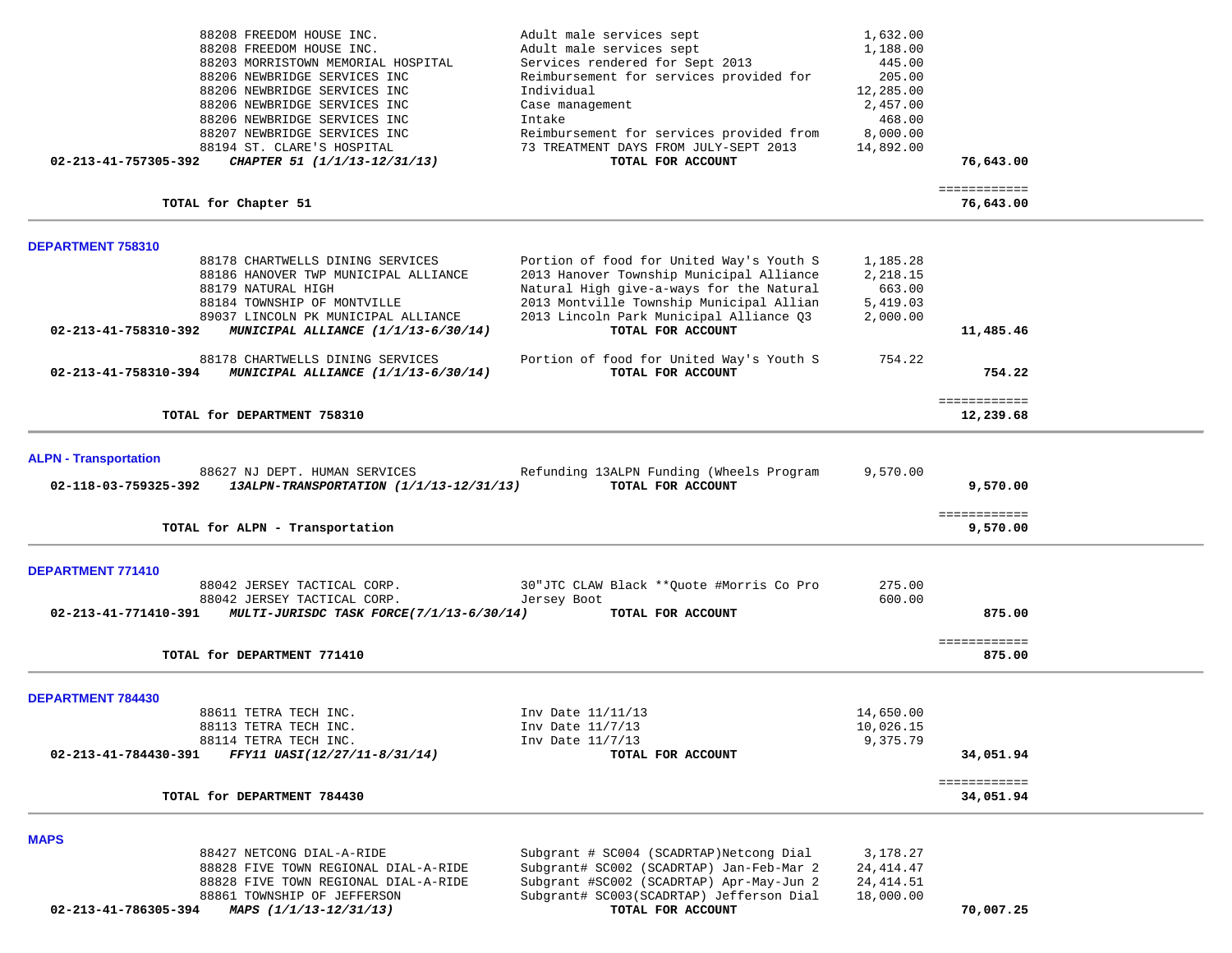| TOTAL for MAPS                                                                                                                                                                                                                                                                                                                                                                  |                                        | ------------<br>70,007.25                |  |
|---------------------------------------------------------------------------------------------------------------------------------------------------------------------------------------------------------------------------------------------------------------------------------------------------------------------------------------------------------------------------------|----------------------------------------|------------------------------------------|--|
| <b>NYS&amp;W Bicycle/Pedestrian Path</b><br>88876 THE RBA GROUP INC.<br>CF#4593 Project # J4330.00Professional s<br>02-213-41-790015-391<br><b>FEDERAL SHARE</b><br>TOTAL FOR ACCOUNT                                                                                                                                                                                           | 6,127.71                               | 6,127.71                                 |  |
| TOTAL for NYS&W Bicycle/Pedestrian Path                                                                                                                                                                                                                                                                                                                                         |                                        | ============<br>6,127.71                 |  |
| <b>DEPARTMENT 806320</b><br>87984 GRAINGER<br>HONDA Portable Inverter Generator 1600W                                                                                                                                                                                                                                                                                           | 1,298.00                               |                                          |  |
| 87984 GRAINGER<br>GENERAC Inverter Generator 800W, Item#4K<br>02-213-41-806320-391 FY12 COVERDELL (10/1/12-3/31/14)<br>TOTAL FOR ACCOUNT                                                                                                                                                                                                                                        | 364.98                                 | 1,662.98                                 |  |
| TOTAL for DEPARTMENT 806320                                                                                                                                                                                                                                                                                                                                                     |                                        | ============<br>1,662.98                 |  |
| <b>General Operating Support</b><br>87954 DOVER AREA HISTORICAL SOCIETY<br>2013 REGRANT -- FINAL PAYMENT 20% OF TOT<br>02-213-41-860305-392<br>GENERAL OPERATING SPPRT(7/1/12-6/30/13)<br>TOTAL FOR ACCOUNT                                                                                                                                                                     | 781.20                                 | 781.20                                   |  |
| TOTAL for General Operating Support                                                                                                                                                                                                                                                                                                                                             |                                        | ============<br>781.20                   |  |
| <b>DEPARTMENT 864395</b><br>88879 SCHIFANO CONSTRUCTION CORP.<br>Milling & Resurfacing of Park Avenue in<br>Milling & Resurfacing of Fairmount Avenu<br>88877 SCHIFANO CONSTRUCTION CORP.<br>88878 SCHIFANO CONSTRUCTION CORP.<br>Milling & Resurfacing of Green Pond Road<br>02-213-41-864395-391<br>2013 ATP - COUNTY AID<br>TOTAL FOR ACCOUNT<br>TOTAL for DEPARTMENT 864395 | 14,980.17<br>421, 272.52<br>359,743.16 | 795,995.85<br>============<br>795,995.85 |  |
| <b>DEPARTMENT 864505</b><br>Construction Inspection/Resident Enginee<br>88691 GREENMAN PEDERSEN INC<br>NWBRGH RD STP-C00S(211)(9/11/12-9/11/15)<br>TOTAL FOR ACCOUNT<br>02-213-41-864505-392<br>TOTAL for DEPARTMENT 864505                                                                                                                                                     | 15,525.30                              | 15,525.30<br>============<br>15,525.30   |  |
| <b>DEPARTMENT 864510</b><br>88692 GREENMAN PEDERSEN INC<br>Construction Inspection/Resident Enginee<br>TOTAL FOR ACCOUNT<br>02-213-41-864510-392<br>STP-C00S(242)(9/11/12-9/11/15)                                                                                                                                                                                              | 19,761.53                              | 19,761.53<br>============                |  |
| TOTAL for DEPARTMENT 864510                                                                                                                                                                                                                                                                                                                                                     |                                        | 19,761.53                                |  |

**County Capital** 

**Improvement Historic Speedwell**

PROFESSIONAL FEES 2013 BONDS & NOTES 6.85 65.34 89275 MOODY'S INVESTORS SERVICE PROFESSIONAL FEES 2013 BONDS & NOTES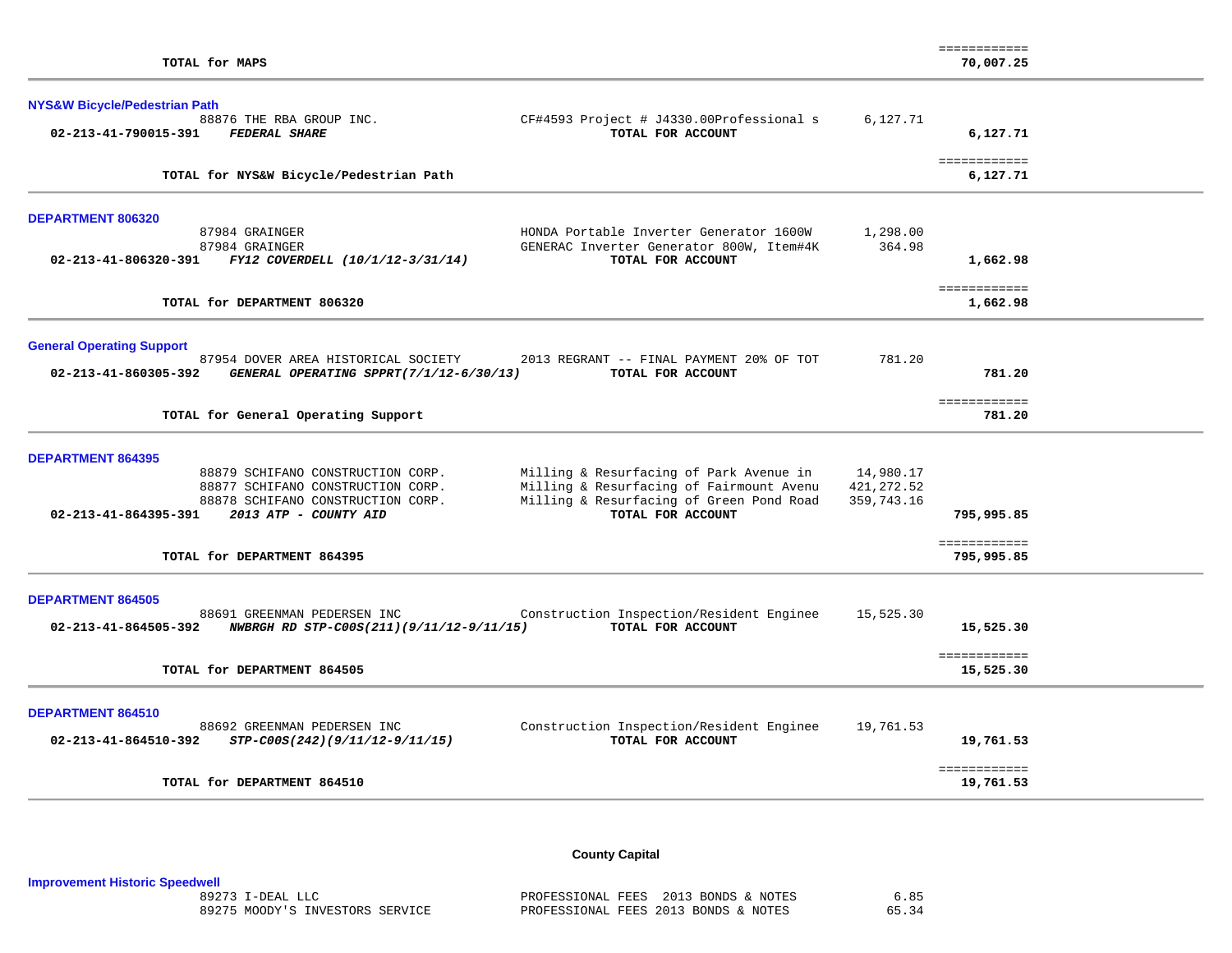| 89379 MORRIS COUNTY IMPROVEMENT<br>04-216-55-951129-909<br>MISCELLANEOUS - OTHER     | PROFESSIONAL FEES 2013 BONDS & NOTES<br>TOTAL FOR ACCOUNT                    | 21.64                     | 93.83                     |
|--------------------------------------------------------------------------------------|------------------------------------------------------------------------------|---------------------------|---------------------------|
| 89002 COUNTY CONCRETE CORP.<br>89002 COUNTY CONCRETE CORP.<br>89001 TATBIT CO        | STONE DUST #10<br>QUIKRETE CONCRETE MIX<br>SPEEDWELL LIGHTING PROJECT        | 116.70<br>59.50<br>685.92 |                           |
| 04-216-55-951129-951<br>BUILDING & IMPROVEMENTS                                      | TOTAL FOR ACCOUNT                                                            |                           | 862.12                    |
| TOTAL for Improvement Historic Speedwell                                             |                                                                              |                           | ============<br>955.95    |
| <b>Acq AutomTimeAttendnc, P/R sys</b>                                                |                                                                              |                           |                           |
| 89273 I-DEAL LLC                                                                     | PROFESSIONAL FEES 2013 BONDS & NOTES                                         | 8.36                      |                           |
| 89275 MOODY'S INVESTORS SERVICE<br>89379 MORRIS COUNTY IMPROVEMENT                   | PROFESSIONAL FEES 2013 BONDS & NOTES<br>PROFESSIONAL FEES 2013 BONDS & NOTES | 79.69<br>26.39            |                           |
| 04-216-55-951145-909<br><b>MISCELLANEOUS - OTHER</b>                                 | TOTAL FOR ACCOUNT                                                            |                           | 114.44                    |
| TOTAL for Acq AutomTimeAttendnc, P/R sys                                             |                                                                              |                           | ============<br>114.44    |
| <b>Bridge Design &amp; Constr Proj</b>                                               |                                                                              |                           |                           |
| 88690 FST ENGINEERS INC<br>04-216-55-953027-909<br><i>MISCELLANEOUS - OTHER</i>      | Morris County Bridge No. 1401-0000 over<br>TOTAL FOR ACCOUNT                 | 21,000.00                 | 21,000.00                 |
| TOTAL for Bridge Design & Constr Proj                                                |                                                                              |                           | ============<br>21,000.00 |
| <b>Roof RpImnt at Var Cty Fac</b>                                                    |                                                                              |                           |                           |
| 88405 GARRETSON ROOFING INC<br>04-216-55-953076-951<br>BUILDING & IMPROVEMENTS       | RE: MV2 -EMERGENCY - LEAK/REPAIR WORK /<br>TOTAL FOR ACCOUNT                 | 815.00                    | 815.00                    |
| TOTAL for Roof Rplmnt at Var Cty Fac                                                 |                                                                              |                           | ============<br>815.00    |
| <b>Abatmnt/demol-Fac on Greystone</b>                                                |                                                                              |                           |                           |
| 89273 I-DEAL LLC                                                                     | PROFESSIONAL FEES 2013 BONDS & NOTES                                         | 8.36                      |                           |
| 89275 MOODY'S INVESTORS SERVICE<br>89379 MORRIS COUNTY IMPROVEMENT                   | PROFESSIONAL FEES 2013 BONDS & NOTES<br>PROFESSIONAL FEES 2013 BONDS & NOTES | 79.69<br>26.39            |                           |
| MISCELLANEOUS - OTHER<br>04-216-55-953087-909                                        | TOTAL FOR ACCOUNT                                                            |                           | 114.44                    |
| TOTAL for Abatmnt/demol-Fac on Greystone                                             |                                                                              |                           | ============<br>114.44    |
| Cty roadwy drainage improv                                                           |                                                                              |                           |                           |
| 89273 I-DEAL LLC<br>89275 MOODY'S INVESTORS SERVICE                                  | PROFESSIONAL FEES 2013 BONDS & NOTES<br>PROFESSIONAL FEES 2013 BONDS & NOTES | 6.52<br>62.16             |                           |
| 89379 MORRIS COUNTY IMPROVEMENT                                                      | PROFESSIONAL FEES 2013 BONDS & NOTES                                         | 20.59                     |                           |
| 04-216-55-953098-909<br>MISCELLANEOUS - OTHER                                        | TOTAL FOR ACCOUNT                                                            |                           | 89.27                     |
| TOTAL for Cty roadwy drainage improv                                                 |                                                                              |                           | ============<br>89.27     |
| Analy dam condition, rehab dams                                                      |                                                                              |                           |                           |
| 89176 MORRIS COUNTY PARK COMMISSION<br>04-216-55-953113-909<br>MISCELLANEOUS - OTHER | SALARY & RE; ATED EX [EMSES-ARTHUR VITALE<br>TOTAL FOR ACCOUNT               | 22,078.00                 | 22,078.00                 |

============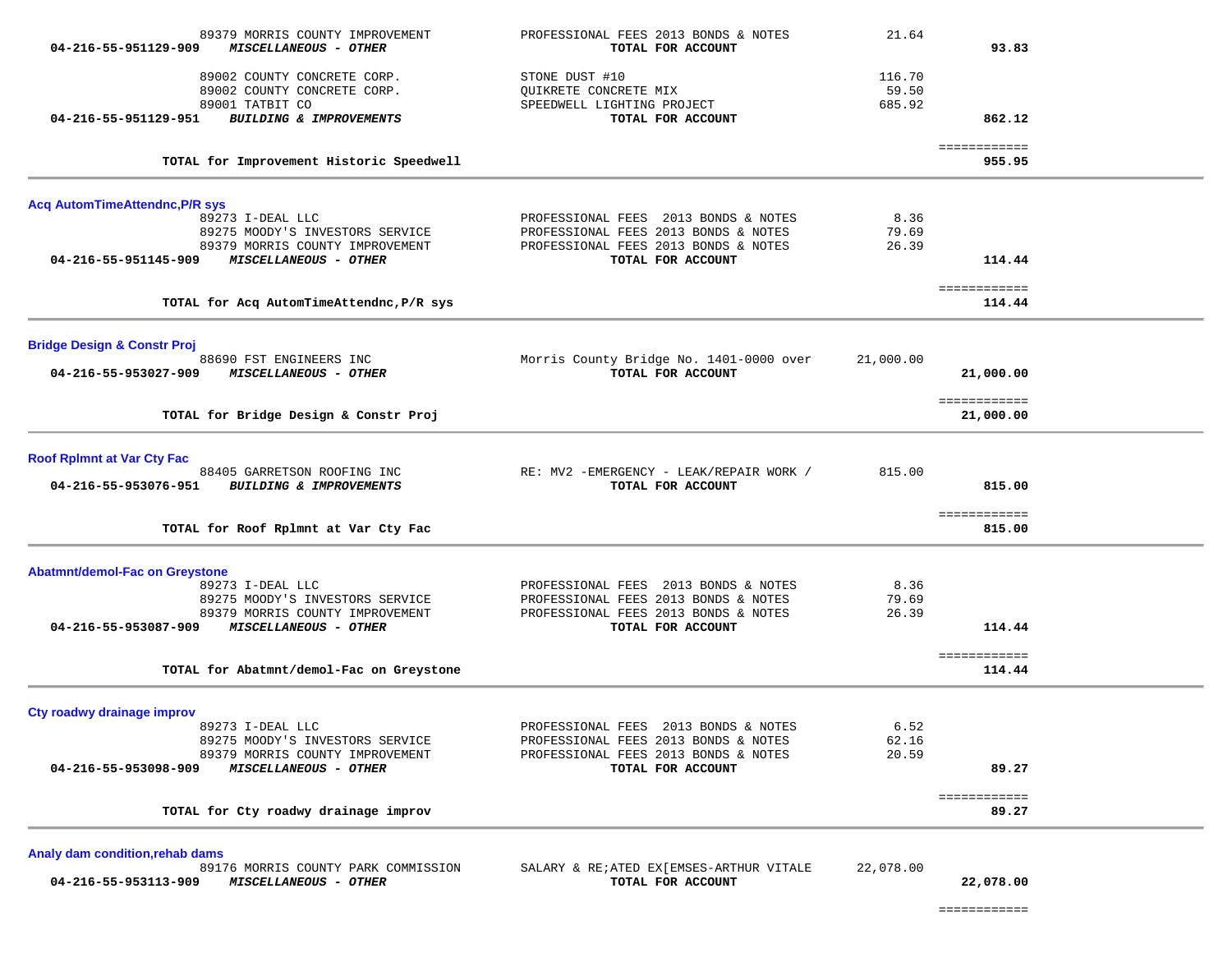$\sim$ 

-

 $\overline{\phantom{0}}$ 

÷

 $\overline{\phantom{a}}$ 

| <b>Renov CentralAveBldg Greystone</b>                                                                               |                                                                                                                                                                 |                                      |                           |  |
|---------------------------------------------------------------------------------------------------------------------|-----------------------------------------------------------------------------------------------------------------------------------------------------------------|--------------------------------------|---------------------------|--|
| 89273 I-DEAL LLC<br>89275 MOODY'S INVESTORS SERVICE<br>89121 THE MUSIAL GROUP PA<br>89379 MORRIS COUNTY IMPROVEMENT | PROFESSIONAL FEES 2013 BONDS & NOTES<br>PROFESSIONAL FEES 2013 BONDS & NOTES<br>Final Design and Construction Documents<br>PROFESSIONAL FEES 2013 BONDS & NOTES | 10.86<br>103.59<br>1,012.50<br>34.31 |                           |  |
| MISCELLANEOUS - OTHER<br>04-216-55-953146-909                                                                       | TOTAL FOR ACCOUNT                                                                                                                                               |                                      | 1,161.26                  |  |
| TOTAL for Renov CentralAveBldg Greystone                                                                            |                                                                                                                                                                 |                                      | ============<br>1,161.26  |  |
| <b>Road Design/Construction</b><br>88675 KEEGAN TECHNOLOGY &                                                        | West Hanover Avenue Township of Randolph                                                                                                                        | 1,985.00                             |                           |  |
| 04-216-55-953165-909<br>MISCELLANEOUS - OTHER                                                                       | TOTAL FOR ACCOUNT                                                                                                                                               |                                      | 1,985.00                  |  |
| TOTAL for Road Design/Construction                                                                                  |                                                                                                                                                                 |                                      | ============<br>1,985.00  |  |
| <b>Roof Replacement Various Facil</b>                                                                               |                                                                                                                                                                 |                                      |                           |  |
| 89273 I-DEAL LLC                                                                                                    | PROFESSIONAL FEES 2013 BONDS & NOTES                                                                                                                            | 3.34                                 |                           |  |
| 89275 MOODY'S INVESTORS SERVICE<br>89379 MORRIS COUNTY IMPROVEMENT                                                  | PROFESSIONAL FEES 2013 BONDS & NOTES<br>PROFESSIONAL FEES 2013 BONDS & NOTES                                                                                    | 31.87<br>10.56                       |                           |  |
| 04-216-55-953172-909<br><b>MISCELLANEOUS - OTHER</b>                                                                | TOTAL FOR ACCOUNT                                                                                                                                               |                                      | 45.77                     |  |
| TOTAL for Roof Replacement Various Facil                                                                            |                                                                                                                                                                 |                                      | ============<br>45.77     |  |
| <b>Cty Road Drainage Improvements</b>                                                                               |                                                                                                                                                                 |                                      |                           |  |
| 89273 I-DEAL LLC                                                                                                    | PROFESSIONAL FEES 2013 BONDS & NOTES                                                                                                                            | 14.62                                |                           |  |
| 89275 MOODY'S INVESTORS SERVICE<br>89379 MORRIS COUNTY IMPROVEMENT                                                  | PROFESSIONAL FEES 2013 BONDS & NOTES<br>PROFESSIONAL FEES 2013 BONDS & NOTES                                                                                    | 139.45<br>46.18                      |                           |  |
| 04-216-55-953178-909<br><b>MISCELLANEOUS - OTHER</b>                                                                | TOTAL FOR ACCOUNT                                                                                                                                               |                                      | 200.25                    |  |
| TOTAL for Cty Road Drainage Improvements                                                                            |                                                                                                                                                                 |                                      | ============<br>200.25    |  |
| <b>Rpl/Upgr Fire/Sprinkler Sys</b>                                                                                  |                                                                                                                                                                 |                                      |                           |  |
| 89273 I-DEAL LLC                                                                                                    | PROFESSIONAL FEES 2013 BONDS & NOTES                                                                                                                            | 2.09                                 |                           |  |
| 89275 MOODY'S INVESTORS SERVICE<br>89379 MORRIS COUNTY IMPROVEMENT                                                  | PROFESSIONAL FEES 2013 BONDS & NOTES<br>PROFESSIONAL FEES 2013 BONDS & NOTES                                                                                    | 19.92<br>6.60                        |                           |  |
| 04-216-55-953181-909<br>MISCELLANEOUS - OTHER                                                                       | TOTAL FOR ACCOUNT                                                                                                                                               |                                      | 28.61                     |  |
| 88337 VOLKER CRANE LLC<br>04-216-55-953181-951 BUILDING & IMPROVEMENTS                                              | Morris County-Administration Building Pa<br>TOTAL FOR ACCOUNT                                                                                                   | 13,200.00                            | 13,200.00                 |  |
| TOTAL for Rpl/Upgr Fire/Sprinkler Sys                                                                               |                                                                                                                                                                 |                                      | ============<br>13,228.61 |  |
| <b>Bridge DesignConst varCty Loc</b>                                                                                |                                                                                                                                                                 |                                      |                           |  |
| 89273 I-DEAL LLC                                                                                                    | PROFESSIONAL FEES 2013 BONDS & NOTES                                                                                                                            | 71.03                                |                           |  |
| 89379 MORRIS COUNTY IMPROVEMENT<br>04-216-55-953184-909<br>MISCELLANEOUS - OTHER                                    | PROFESSIONAL FEES 2013 BONDS & NOTES<br>TOTAL FOR ACCOUNT                                                                                                       | 224.32                               | 295.35                    |  |
|                                                                                                                     |                                                                                                                                                                 |                                      | ============              |  |
| TOTAL for Bridge DesignConst varCty Loc                                                                             |                                                                                                                                                                 |                                      | 295.35                    |  |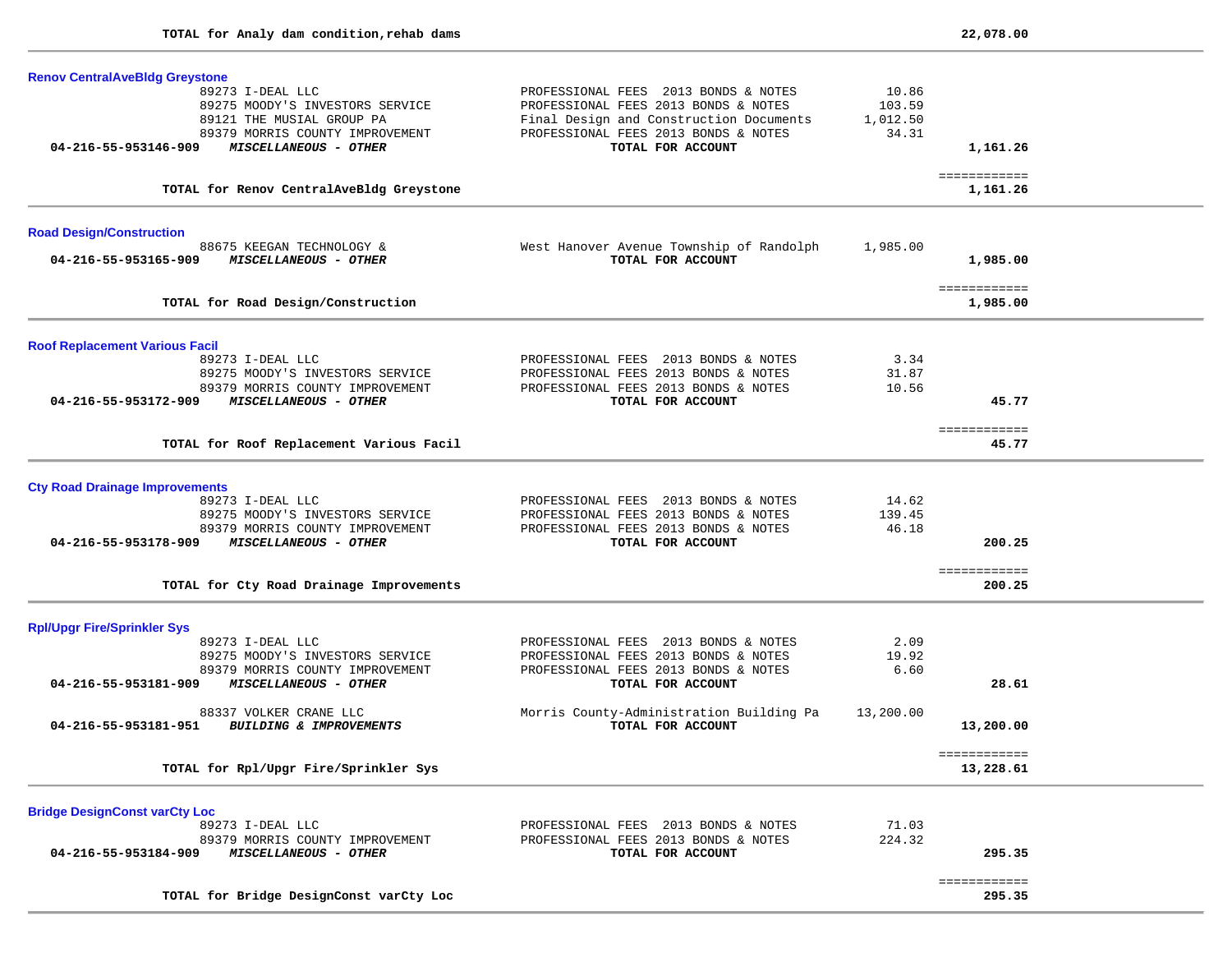| DEPARTMENT 953202        |                                                                    |                                                           |                 |                           |  |
|--------------------------|--------------------------------------------------------------------|-----------------------------------------------------------|-----------------|---------------------------|--|
|                          | 89273 I-DEAL LLC                                                   | PROFESSIONAL FEES 2013 BONDS & NOTES                      | 116.98          |                           |  |
|                          | 89275 MOODY'S INVESTORS SERVICE                                    | PROFESSIONAL FEES 2013 BONDS & NOTES                      | 1,115.60        |                           |  |
|                          | 89379 MORRIS COUNTY IMPROVEMENT                                    | PROFESSIONAL FEES 2013 BONDS & NOTES                      | 369.47          |                           |  |
|                          | 04-216-55-953202-909 ROAD RESURFACING/CONSTRUCTION/IMPRVMENTS      | TOTAL FOR ACCOUNT                                         |                 | 1,602.05                  |  |
|                          | 88841 TILCON NEW YORK INC.                                         | Milling & Resurfacing of Berkshire Valle                  | 445,248.44      |                           |  |
|                          | 88346 TILCON NEW YORK INC.                                         | I5 Bituminous Concrete                                    | 1,299.10        |                           |  |
|                          | 87971 TILCON NEW YORK INC.                                         | I-5 Bituminous Concrete<br>I-5 Bituminous Concrete        | 9,736.94        |                           |  |
|                          | 87971 TILCON NEW YORK INC.                                         |                                                           | 2,586.68        |                           |  |
|                          | 88879 SCHIFANO CONSTRUCTION CORP.                                  |                                                           | 340.00          |                           |  |
|                          | 88877 SCHIFANO CONSTRUCTION CORP.                                  |                                                           | 20,120.00       |                           |  |
|                          | 88878 SCHIFANO CONSTRUCTION CORP.                                  |                                                           | 8,471.00        |                           |  |
|                          | 04-216-55-953202-951 ROAD RESURFACING/CONSTRUCTION/IMPRVMENTS      | TOTAL FOR ACCOUNT                                         |                 | 487,802.16                |  |
|                          |                                                                    |                                                           |                 | ============              |  |
|                          | TOTAL for DEPARTMENT 953202                                        |                                                           |                 | 489,404.21                |  |
|                          |                                                                    |                                                           |                 |                           |  |
| <b>DEPARTMENT 953224</b> | 89273 I-DEAL LLC                                                   | PROFESSIONAL FEES 2013 BONDS & NOTES                      | 12.53           |                           |  |
|                          | 89275 MOODY'S INVESTORS SERVICE                                    | PROFESSIONAL FEES 2013 BONDS & NOTES                      | 119.53          |                           |  |
|                          | 89379 MORRIS COUNTY IMPROVEMENT                                    | PROFESSIONAL FEES 2013 BONDS & NOTES                      | 39.59           |                           |  |
|                          | 04-216-55-953224-909 ROOF REPLACMNT - VARIOUS FACILITIES           | TOTAL FOR ACCOUNT                                         |                 | 171.65                    |  |
|                          |                                                                    |                                                           |                 |                           |  |
|                          | TOTAL for DEPARTMENT 953224                                        |                                                           |                 | ============<br>171.65    |  |
|                          |                                                                    |                                                           |                 |                           |  |
| <b>DEPARTMENT 953225</b> |                                                                    |                                                           |                 |                           |  |
|                          | 88690 FST ENGINEERS INC                                            |                                                           | 8,973.06        |                           |  |
|                          | 89273 I-DEAL LLC                                                   | PROFESSIONAL FEES 2013 BONDS & NOTES                      | 33.42           |                           |  |
|                          | 89275 MOODY'S INVESTORS SERVICE                                    | PROFESSIONAL FEES 2013 BONDS & NOTES                      | 318.74          |                           |  |
|                          | 89120 KELLER & KIRKPATRICK                                         | Morris County Bridge No. 1401-107 on Fla                  | 10,907.01       |                           |  |
|                          | 89379 MORRIS COUNTY IMPROVEMENT                                    | PROFESSIONAL FEES 2013 BONDS & NOTES                      | 105.56          |                           |  |
|                          | 04-216-55-953225-909 BRIDGE DESIGN, RENOV, CONSTRUC - VAR LOC      | TOTAL FOR ACCOUNT                                         |                 | 20,337.79                 |  |
|                          |                                                                    |                                                           |                 |                           |  |
|                          | TOTAL for DEPARTMENT 953225                                        |                                                           |                 | ============<br>20,337.79 |  |
|                          |                                                                    |                                                           |                 |                           |  |
| <b>DEPARTMENT 953235</b> |                                                                    |                                                           |                 |                           |  |
|                          | 89273 I-DEAL LLC                                                   | PROFESSIONAL FEES 2013 BONDS & NOTES                      | 5.43            |                           |  |
|                          | 89275 MOODY'S INVESTORS SERVICE                                    | PROFESSIONAL FEES 2013 BONDS & NOTES                      | 51.80           |                           |  |
|                          | 89379 MORRIS COUNTY IMPROVEMENT                                    | PROFESSIONAL FEES 2013 BONDS & NOTES                      | 17.15           |                           |  |
|                          | 04-216-55-953235-909 UPGRADES TO FIRE/SPRINKLER SYS-VAR FACIL      | TOTAL FOR ACCOUNT                                         |                 | 74.38                     |  |
|                          |                                                                    |                                                           |                 | ============              |  |
|                          | TOTAL for DEPARTMENT 953235                                        |                                                           |                 | 74.38                     |  |
|                          |                                                                    |                                                           |                 |                           |  |
| <b>DEPARTMENT 953259</b> |                                                                    |                                                           |                 |                           |  |
|                          | 89273 I-DEAL LLC                                                   | PROFESSIONAL FEES 2013 BONDS & NOTES                      | 20.89           |                           |  |
|                          | 89275 MOODY'S INVESTORS SERVICE<br>89379 MORRIS COUNTY IMPROVEMENT | PROFESSIONAL FEES 2013 BONDS & NOTES                      | 199.22<br>65.98 |                           |  |
| 04-216-55-953259-909     | RENOVCENTRLAVECOMPLX-STCLARE/NONPROFMALL                           | PROFESSIONAL FEES 2013 BONDS & NOTES<br>TOTAL FOR ACCOUNT |                 | 286.09                    |  |
|                          |                                                                    |                                                           |                 |                           |  |
|                          |                                                                    |                                                           |                 | ============              |  |
|                          | TOTAL for DEPARTMENT 953259                                        |                                                           |                 | 286.09                    |  |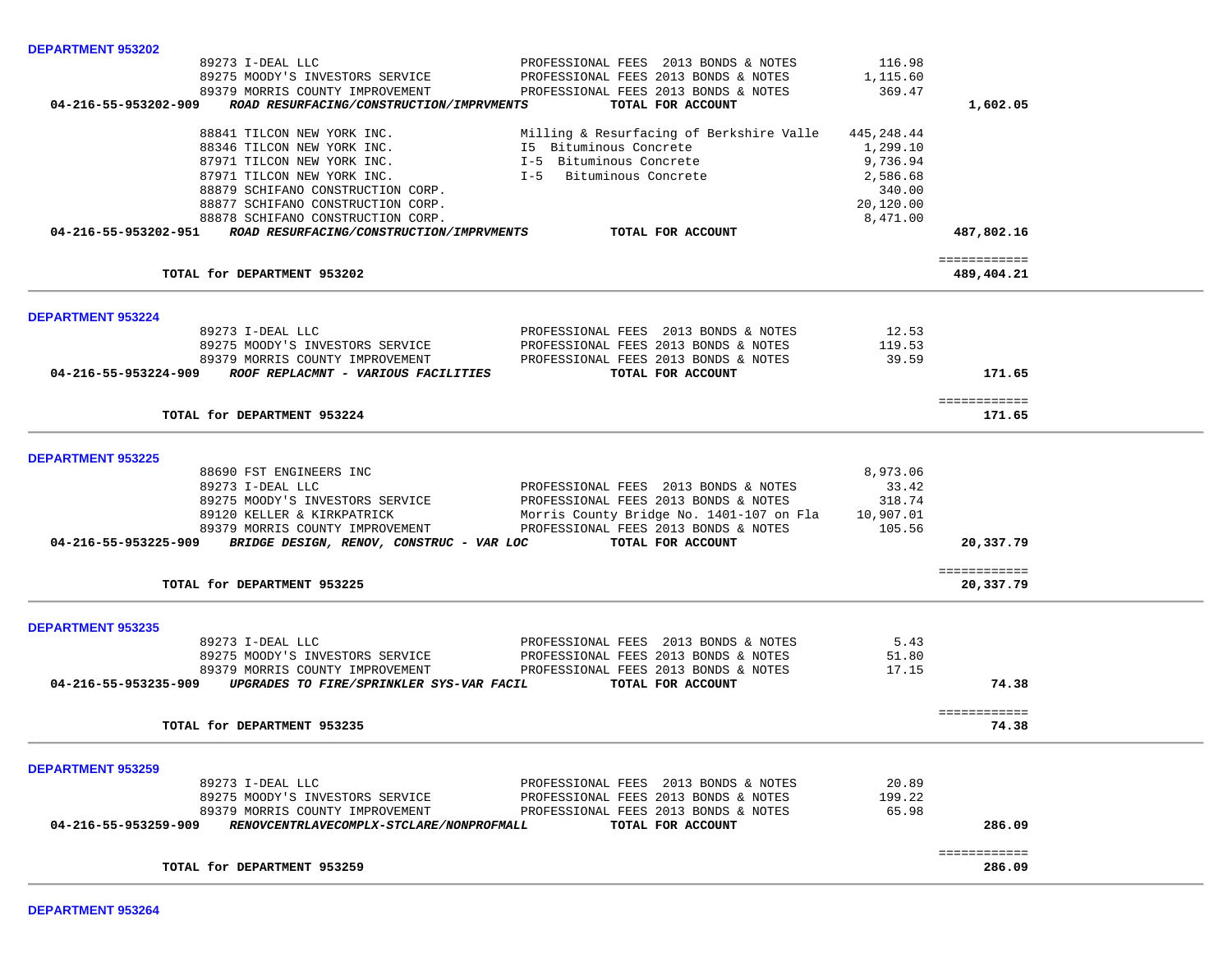| 89273 I-DEAL LLC<br>89275 MOODY'S INVESTORS SERVICE<br>89379 MORRIS COUNTY IMPROVEMENT                                                                                                                                                                      | PROFESSIONAL FEES 2013 BONDS & NOTES<br>PROFESSIONAL FEES 2013 BONDS & NOTES<br>PROFESSIONAL FEES 2013 BONDS & NOTES                                                                                                                                                          | 58.49<br>557.80<br>184.74                                       |                           |  |
|-------------------------------------------------------------------------------------------------------------------------------------------------------------------------------------------------------------------------------------------------------------|-------------------------------------------------------------------------------------------------------------------------------------------------------------------------------------------------------------------------------------------------------------------------------|-----------------------------------------------------------------|---------------------------|--|
| 04-216-55-953264-909<br>DESIGN/CONSTR CENTRALAVEFIELDS-CENTRALPK                                                                                                                                                                                            | TOTAL FOR ACCOUNT                                                                                                                                                                                                                                                             |                                                                 | 801.03                    |  |
| TOTAL for DEPARTMENT 953264                                                                                                                                                                                                                                 |                                                                                                                                                                                                                                                                               |                                                                 | ============<br>801.03    |  |
| <b>DEPARTMENT 953266</b>                                                                                                                                                                                                                                    |                                                                                                                                                                                                                                                                               |                                                                 |                           |  |
| 89273 I-DEAL LLC<br>89275 MOODY'S INVESTORS SERVICE<br>89379 MORRIS COUNTY IMPROVEMENT<br>04-216-55-953266-909<br>COURTHOUSE ASBESTOSABATEMNT-PUBLIC WORKS                                                                                                  | PROFESSIONAL FEES 2013 BONDS & NOTES<br>PROFESSIONAL FEES 2013 BONDS & NOTES<br>PROFESSIONAL FEES 2013 BONDS & NOTES<br>TOTAL FOR ACCOUNT                                                                                                                                     | 15.88<br>151.40<br>50.14                                        | 217.42                    |  |
| TOTAL for DEPARTMENT 953266                                                                                                                                                                                                                                 |                                                                                                                                                                                                                                                                               |                                                                 | ============<br>217.42    |  |
| <b>DEPARTMENT 953269</b>                                                                                                                                                                                                                                    |                                                                                                                                                                                                                                                                               |                                                                 |                           |  |
| 88689 CHRISTOPHER P STATILE PA<br>88694 KELLER & KIRKPATRICK<br>89122 HAROLD E PELLOW & ASSOC INC<br>89273 I-DEAL LLC<br>89275 MOODY'S INVESTORS SERVICE<br>89379 MORRIS COUNTY IMPROVEMENT<br>04-216-55-953269-909<br>BRIDGE DESIGN/CONSTR - VAR LOCATIONS | Construction Inspections services for re<br>Construction Inspection-Clerk of the Wor<br>Bridge Replacement located along Combs H<br>PROFESSIONAL FEES 2013 BONDS & NOTES<br>PROFESSIONAL FEES 2013 BONDS & NOTES<br>PROFESSIONAL FEES 2013 BONDS & NOTES<br>TOTAL FOR ACCOUNT | 47,170.00<br>8,580.00<br>11,682.76<br>75.20<br>717.17<br>237.52 | 68,462.65                 |  |
| TOTAL for DEPARTMENT 953269                                                                                                                                                                                                                                 |                                                                                                                                                                                                                                                                               |                                                                 | ============<br>68,462.65 |  |
| <b>DEPARTMENT 953282</b>                                                                                                                                                                                                                                    |                                                                                                                                                                                                                                                                               |                                                                 |                           |  |
| 88275 CAPOZZI OVERHEAD DOORS, INC.<br>88275 CAPOZZI OVERHEAD DOORS, INC.<br>87321 R.D. SALES DOOR & HARDWARE LLC<br>87321 R.D. SALES DOOR & HARDWARE LLC<br>04-216-55-953282-951 DOOR REPLACMNT VAR FACIL-BLDGS & GROUNDS                                   | WO70542/RE: 16 HIGHVIEW/11-01-13<br>WO70058/RE: 21 HIGHVIEW/11-01-13<br>WO70436/ RE: OTA/ 10-01-13<br>WO70436/ RE: OTA/ 10-15-13<br>TOTAL FOR ACCOUNT                                                                                                                         | 260.00<br>260.00<br>475.00<br>550.00                            | 1,545.00                  |  |
| TOTAL for DEPARTMENT 953282                                                                                                                                                                                                                                 |                                                                                                                                                                                                                                                                               |                                                                 | ============<br>1,545.00  |  |
| <b>DEPARTMENT 953289</b>                                                                                                                                                                                                                                    |                                                                                                                                                                                                                                                                               |                                                                 |                           |  |
| 88267 SPEEDWELL ELECTRIC MOTORS<br>04-216-55-953289-951<br>REPLACE MOTORS, FANS, PUMPS-BLDGSGRNDS                                                                                                                                                           | WO# 70626/RE: SHADE TREE/10-24-2013<br>TOTAL FOR ACCOUNT                                                                                                                                                                                                                      | 1,017.00                                                        | 1,017.00                  |  |
| TOTAL for DEPARTMENT 953289                                                                                                                                                                                                                                 |                                                                                                                                                                                                                                                                               |                                                                 | ============<br>1,017.00  |  |
| DEPARTMENT 953291<br>88688 D.R. JOHNSON & ASSOCIATES, LLC                                                                                                                                                                                                   |                                                                                                                                                                                                                                                                               |                                                                 |                           |  |
| 89273 I-DEAL LLC<br>89275 MOODY'S INVESTORS SERVICE<br>89379 MORRIS COUNTY IMPROVEMENT<br>04-216-55-953291-909<br>VAR ROADWAY DRAINAGE PROJ - PUBLIC WORKS                                                                                                  | General Engineering Services for the per<br>PROFESSIONAL FEES 2013 BONDS & NOTES<br>PROFESSIONAL FEES 2013 BONDS & NOTES<br>PROFESSIONAL FEES 2013 BONDS & NOTES<br>TOTAL FOR ACCOUNT                                                                                         | 2,191.85<br>29.25<br>278.90<br>92.37                            | 2,592.37                  |  |
| TOTAL for DEPARTMENT 953291                                                                                                                                                                                                                                 |                                                                                                                                                                                                                                                                               |                                                                 | ============<br>2,592.37  |  |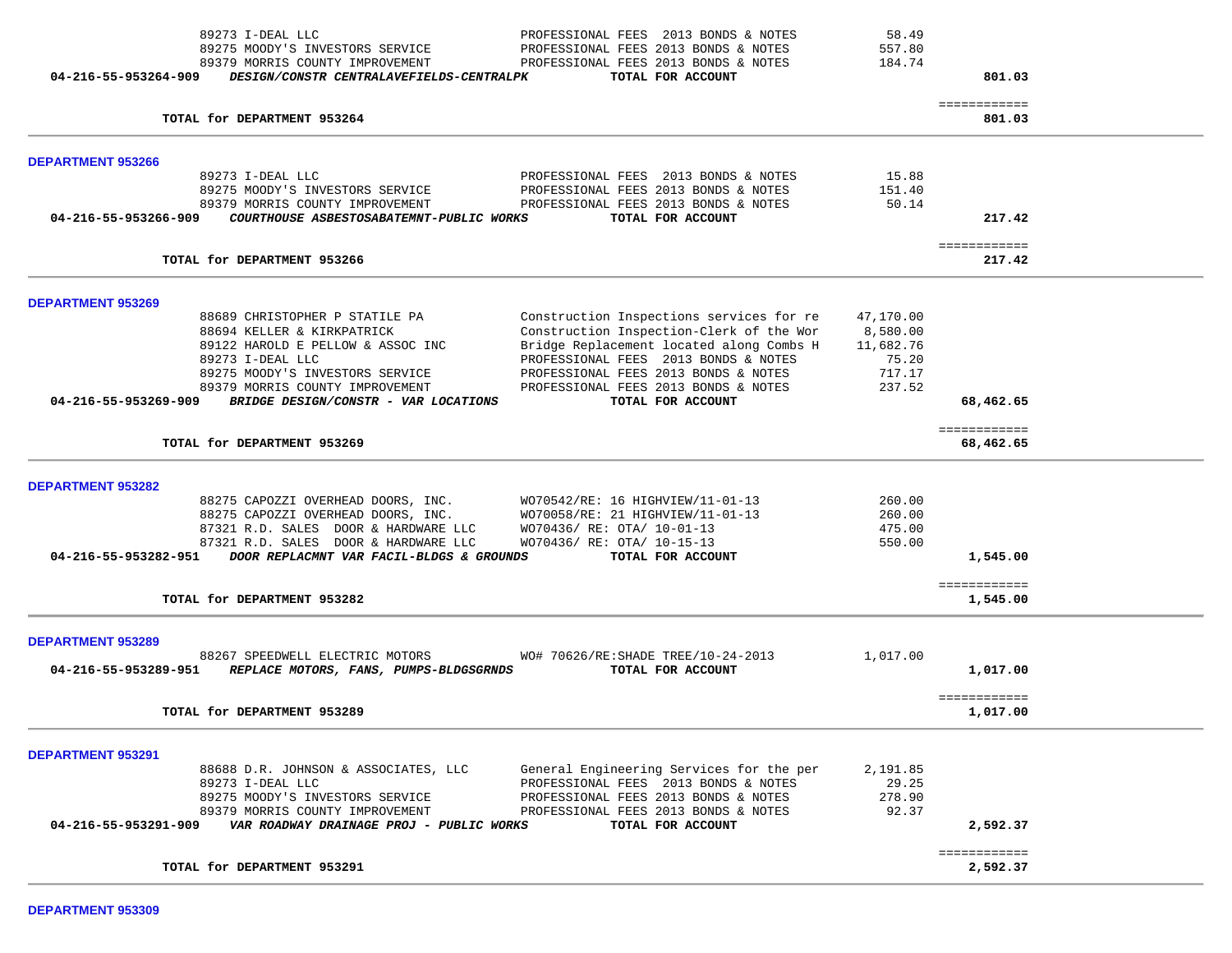|                          | 87948 AUTOMATED BUILDING CONTROLS<br>04-216-55-953309-951 UPGR HVAC BLDGAUTOMATIONSYS-BLDGSGRNDS TOTAL FOR ACCOUNT | AHU 4 SUPPLY AIR TEMPS ERRONEOUS READING                                                               | 400.00    | 400.00                   |  |
|--------------------------|--------------------------------------------------------------------------------------------------------------------|--------------------------------------------------------------------------------------------------------|-----------|--------------------------|--|
|                          | TOTAL for DEPARTMENT 953309                                                                                        |                                                                                                        |           | ============<br>400.00   |  |
| <b>DEPARTMENT 953314</b> |                                                                                                                    |                                                                                                        |           |                          |  |
|                          | 89273 I-DEAL LLC                                                                                                   | PROFESSIONAL FEES 2013 BONDS & NOTES                                                                   | 83.56     |                          |  |
|                          | 89275 MOODY'S INVESTORS SERVICE                                                                                    | PROFESSIONAL FEES 2013 BONDS & NOTES                                                                   | 796.86    |                          |  |
|                          |                                                                                                                    | 89379 MORRIS COUNTY IMPROVEMENT PROFESSIONAL FEES 2013 BONDS & NOTES                                   | 263.91    |                          |  |
|                          | 04-216-55-953314-909 REPAIR/RPLCMENT/UPGRD VAREQUIP-BLDGGRNDS                                                      | TOTAL FOR ACCOUNT                                                                                      |           | 1,144.33                 |  |
|                          | TOTAL for DEPARTMENT 953314                                                                                        |                                                                                                        |           | ============<br>1,144.33 |  |
| DEPARTMENT 953320        |                                                                                                                    |                                                                                                        |           |                          |  |
|                          | 89273 I-DEAL LLC                                                                                                   | PROFESSIONAL FEES 2013 BONDS & NOTES                                                                   | 137.88    |                          |  |
|                          | 89273 I-DEAL LLC                                                                                                   | PROFESSIONAL FEES 2013 BONDS & NOTES                                                                   | 58.00     |                          |  |
|                          | 89275 MOODY'S INVESTORS SERVICE                                                                                    | PROFESSIONAL FEES 2013 BONDS & NOTES                                                                   | 1,314.82  |                          |  |
|                          | 89275 MOODY'S INVESTORS SERVICE                                                                                    | PROFESSIONAL FEES 2013 BONDS & NOTES                                                                   | 525.91    |                          |  |
|                          | 89379 MORRIS COUNTY IMPROVEMENT                                                                                    | PROFESSIONAL FEES 2013 BONDS & NOTES                                                                   | 435.45    |                          |  |
|                          | 89379 MORRIS COUNTY IMPROVEMENT                                                                                    | PROFESSIONAL FEES 2013 BONDS & NOTES                                                                   | 183.20    |                          |  |
|                          | 04-216-55-953320-909 INSTALTURFFIELDS/PHASEIICENTRLPK-PBLCWRK                                                      | TOTAL FOR ACCOUNT                                                                                      |           | 2,655.26                 |  |
|                          | 04-216-55-953320-951 INSTALTURFFIELDS/PHASEIICENTRLPK-PBLCWRK                                                      | 88873 THE LANDTEK GROUP, INC. Central Park of Morris CountyApplication 389,808.72<br>TOTAL FOR ACCOUNT |           | 389,808.72               |  |
|                          |                                                                                                                    |                                                                                                        |           | ============             |  |
|                          | TOTAL for DEPARTMENT 953320                                                                                        |                                                                                                        |           | 392,463.98               |  |
| <b>DEPARTMENT 953323</b> |                                                                                                                    |                                                                                                        |           |                          |  |
|                          | 89273 I-DEAL LLC                                                                                                   | PROFESSIONAL FEES 2013 BONDS & NOTES                                                                   | 146.23    |                          |  |
|                          |                                                                                                                    |                                                                                                        | 1,394.51  |                          |  |
|                          |                                                                                                                    |                                                                                                        | 461.83    |                          |  |
|                          | 04-216-55-953323-909 BRIDGE DESIGN/CONSTR VARLOC-PUBLIC WORKS TOTAL FOR ACCOUNT                                    |                                                                                                        |           | 2,002.57                 |  |
|                          |                                                                                                                    |                                                                                                        |           | ============             |  |
|                          | TOTAL for DEPARTMENT 953323                                                                                        |                                                                                                        |           | 2,002.57                 |  |
| <b>DEPARTMENT 953328</b> |                                                                                                                    |                                                                                                        |           |                          |  |
|                          | 89273 I-DEAL LLC                                                                                                   | PROFESSIONAL FEES 2013 BONDS & NOTES                                                                   | 12.53     |                          |  |
|                          | 89275 MOODY'S INVESTORS SERVICE                                                                                    | PROFESSIONAL FEES 2013 BONDS & NOTES                                                                   | 119.53    |                          |  |
|                          | 89379 MORRIS COUNTY IMPROVEMENT                                                                                    | PROFESSIONAL FEES 2013 BONDS & NOTES                                                                   | 39.59     |                          |  |
|                          | 04-216-55-953328-909 PURCHASE OF VARIOUS EQUIP - PUBLICWORKS                                                       | TOTAL FOR ACCOUNT                                                                                      |           | 171.65                   |  |
|                          | 87684 MCGRATH MUNICIPAL EQUIPMENT, LLC                                                                             | portable asphalt hot patchers                                                                          | 47,970.00 |                          |  |
|                          | 87684 MCGRATH MUNICIPAL EQUIPMENT, LLC                                                                             | combustion chamber/burner                                                                              | 1,647.50  |                          |  |
| 04-216-55-953328-956     | PURCHASE OF VARIOUS EQUIP - PUBLICWORKS                                                                            | TOTAL FOR ACCOUNT                                                                                      |           | 49,617.50                |  |
|                          |                                                                                                                    |                                                                                                        |           | ============             |  |
|                          | TOTAL for DEPARTMENT 953328                                                                                        |                                                                                                        |           | 49,789.15                |  |
| DEPARTMENT 953329        |                                                                                                                    |                                                                                                        |           |                          |  |
|                          | 88290 BOROUGH OF MENDHAM                                                                                           | Signal Upgrade on Main Street & Hilltop                                                                | 21,272.50 |                          |  |
| 04-216-55-953329-951     | DESIGN, BUILDING, REHAB OF ROADS-PUBLWORKS                                                                         | TOTAL FOR ACCOUNT                                                                                      |           | 21,272.50                |  |

 ============ 21,272.50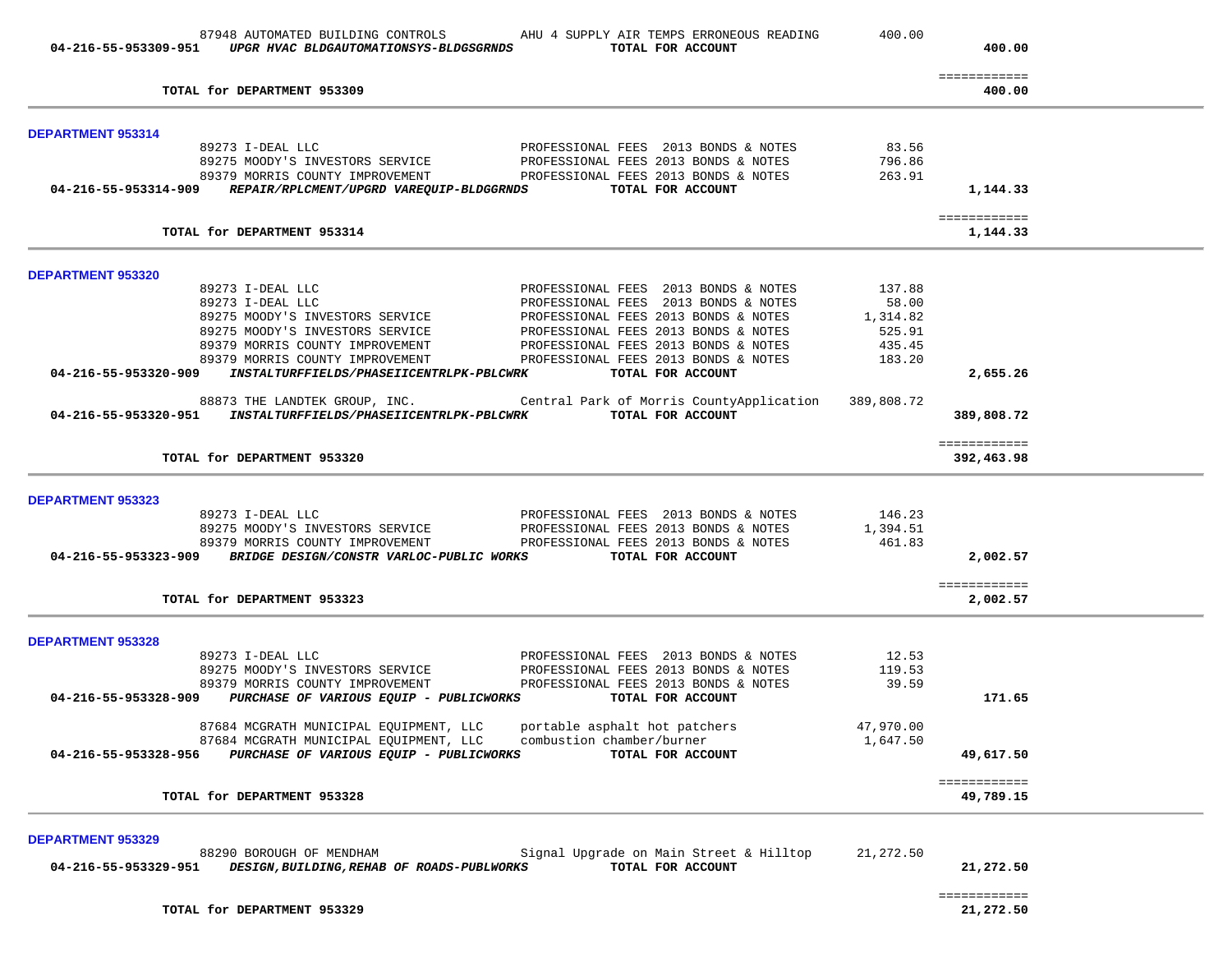| <b>Various Public Works Projects</b>                                                     |                                                                              |                 |                           |  |
|------------------------------------------------------------------------------------------|------------------------------------------------------------------------------|-----------------|---------------------------|--|
| 88399 REMINGTON & VERNICK ENGINEERS INC<br>04-216-55-953757-909<br>MISCELLANEOUS - OTHER | RE: 540 WEST HANOVER BUILDING EVALUATION<br>TOTAL FOR ACCOUNT                | 2,512.90        | 2,512.90                  |  |
| TOTAL for Various Public Works Projects                                                  |                                                                              |                 | ============<br>2,512.90  |  |
| <b>Cty Bridge Design &amp; Constructi</b>                                                |                                                                              |                 |                           |  |
| 88696 CHERRY WEBER & ASSOC. PC                                                           | Clerk of the Works Agreement for the Con                                     | 12,322.50       |                           |  |
| 04-216-55-953975-909<br><i>MISCELLANEOUS - OTHER</i>                                     | TOTAL FOR ACCOUNT                                                            |                 | 12,322.50                 |  |
| TOTAL for Cty Bridge Design & Constructi                                                 |                                                                              |                 | ============<br>12,322.50 |  |
|                                                                                          |                                                                              |                 |                           |  |
| <b>DEPARTMENT 954200</b>                                                                 |                                                                              |                 |                           |  |
| 87877 GRAINGER                                                                           | Item#5DMK0 - Adjustable Garment Rack (GA                                     | 64.62           |                           |  |
| 87877 GRAINGER                                                                           | Item#5DML0 - Adjustable Garment Rack )GA                                     | 64.62           |                           |  |
| 87968 STAPLES BUSINESS ADVANTAGE                                                         | Supplies for New Bldg, 10/23/13, Order#7                                     | 599.34          |                           |  |
| ACQ SHELVE/LADDER/FRIDGE/FREEZER-SHERIFF<br>04-216-55-954200-956                         | TOTAL FOR ACCOUNT                                                            |                 | 728.58                    |  |
|                                                                                          |                                                                              |                 | ============              |  |
| TOTAL for DEPARTMENT 954200                                                              |                                                                              |                 | 728.58                    |  |
|                                                                                          |                                                                              |                 |                           |  |
| <b>DEPARTMENT 954303</b>                                                                 |                                                                              |                 |                           |  |
| 89273 I-DEAL LLC<br>89275 MOODY'S INVESTORS SERVICE                                      | PROFESSIONAL FEES 2013 BONDS & NOTES                                         | 19.89<br>189.65 |                           |  |
| 89379 MORRIS COUNTY IMPROVEMENT                                                          | PROFESSIONAL FEES 2013 BONDS & NOTES<br>PROFESSIONAL FEES 2013 BONDS & NOTES | 62.81           |                           |  |
| DESIGN/CONSTR VEHCL STORAGEFACIL-SHERIFF<br>04-216-55-954303-909                         | TOTAL FOR ACCOUNT                                                            |                 | 272.35                    |  |
|                                                                                          |                                                                              |                 |                           |  |
| TOTAL for DEPARTMENT 954303                                                              |                                                                              |                 | ============<br>272.35    |  |
|                                                                                          |                                                                              |                 |                           |  |
| <b>DEPARTMENT 954304</b>                                                                 |                                                                              |                 |                           |  |
| 89273 I-DEAL LLC                                                                         | PROFESSIONAL FEES 2013 BONDS & NOTES                                         | 25.07           |                           |  |
| 89275 MOODY'S INVESTORS SERVICE                                                          | PROFESSIONAL FEES 2013 BONDS & NOTES                                         | 239.06          |                           |  |
| 89379 MORRIS COUNTY IMPROVEMENT                                                          | PROFESSIONAL FEES 2013 BONDS & NOTES                                         | 79.17           |                           |  |
| 04-216-55-954304-909<br>VAR CAPITAL PROJECTS-SHERIFF                                     | TOTAL FOR ACCOUNT                                                            |                 | 343.30                    |  |
|                                                                                          |                                                                              |                 | ============              |  |
| TOTAL for DEPARTMENT 954304                                                              |                                                                              |                 | 343.30                    |  |
|                                                                                          |                                                                              |                 |                           |  |
| <b>DEPARTMENT 954305</b>                                                                 |                                                                              |                 |                           |  |
| 89273 I-DEAL LLC                                                                         | PROFESSIONAL FEES 2013 BONDS & NOTES                                         | 9.94<br>94.83   |                           |  |
| 89275 MOODY'S INVESTORS SERVICE<br>89379 MORRIS COUNTY IMPROVEMENT                       | PROFESSIONAL FEES 2013 BONDS & NOTES<br>PROFESSIONAL FEES 2013 BONDS & NOTES | 31.41           |                           |  |
| 04-216-55-954305-909<br>SPECIAL RESPONSE VEHICLE - SHERIFF                               | TOTAL FOR ACCOUNT                                                            |                 | 136.18                    |  |
|                                                                                          |                                                                              |                 |                           |  |
| 87384 FIRST PRIORITY VEHICLE INC.                                                        | PROVIDE & INSTALL ADDITIONAL RED LED LIG                                     | 750.00          |                           |  |
| 87384 FIRST PRIORITY VEHICLE INC.                                                        | SUPPLY XTL2500 MOBILE RADIO IGNITION SEN                                     | 236.00          |                           |  |
| 87384 FIRST PRIORITY VEHICLE INC.                                                        | CMC RESCUE STOKES BASKET (BLACK)                                             | 512.00          |                           |  |
| 87384 FIRST PRIORITY VEHICLE INC.                                                        | STREAMLIGHT LED STINGER WITH DC POWER WI                                     | 204.00          |                           |  |
| 87384 FIRST PRIORITY VEHICLE INC.                                                        | BACKUP CAMERA INTEGRATED INTO THE REAR V                                     | 736.00          |                           |  |
| 87384 FIRST PRIORITY VEHICLE INC.                                                        | UPGRADE REAR LIGHTBAR TO MINI-FREEDOM                                        | 81.00           |                           |  |
| 87384 FIRST PRIORITY VEHICLE INC.                                                        | INSTALL CUSTOMER SUPPLIED FLASHLIGHT (STR                                    | 51.00           |                           |  |
| 87384 FIRST PRIORITY VEHICLE INC.                                                        | INSTALL CUSTOMER SUPPLIED HANNEY EELCTRI                                     | 176.00          |                           |  |
| 87384 FIRST PRIORITY VEHICLE INC.                                                        | UPGRADE LIGHT TOWER TO FOUR (4) LED HEAD                                     | 592.00          |                           |  |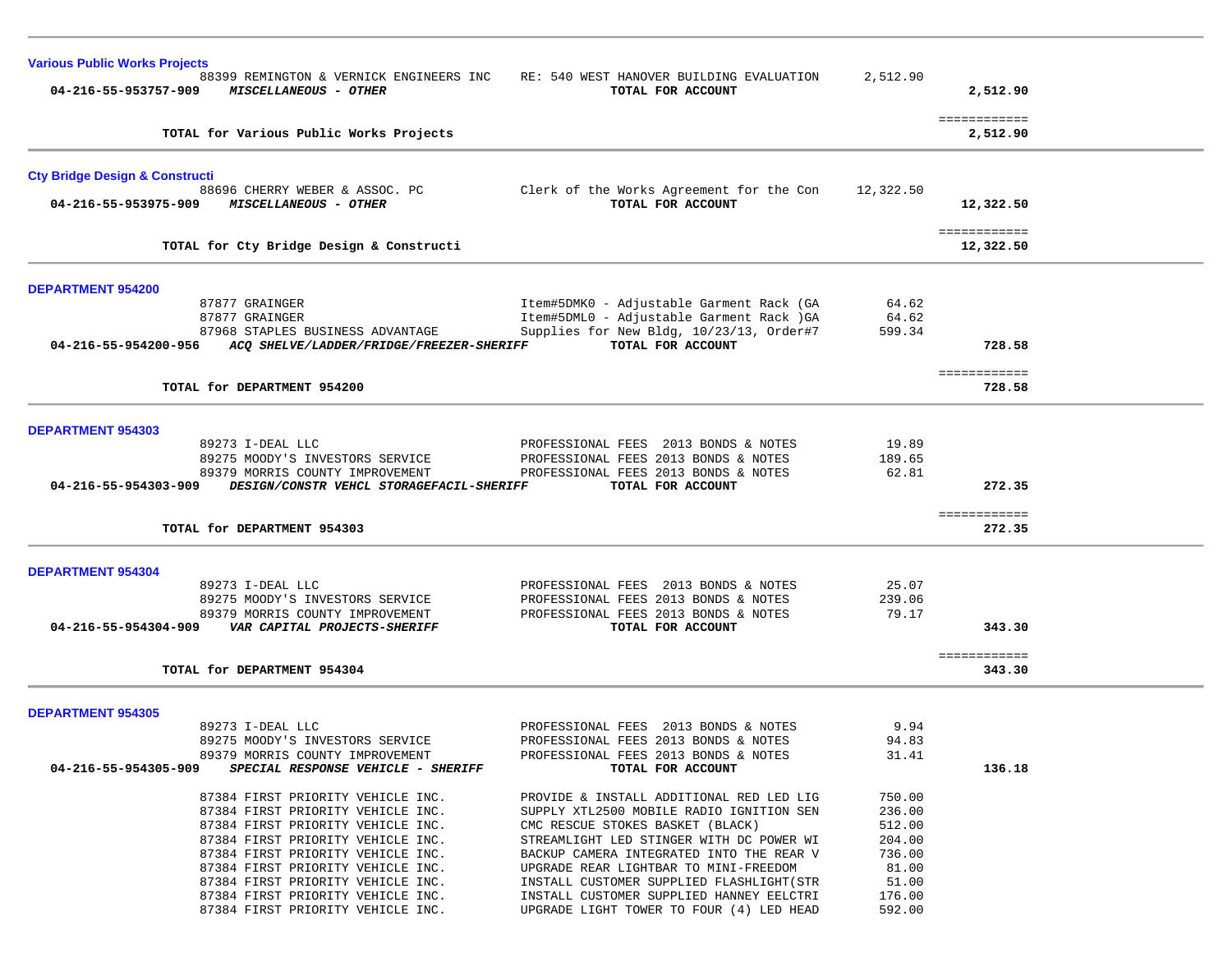|                          | 04-216-55-954305-957 SPECIAL RESPONSE VEHICLE - SHERIFF                       | TOTAL FOR ACCOUNT                                                    |        | 3,338.00                 |  |
|--------------------------|-------------------------------------------------------------------------------|----------------------------------------------------------------------|--------|--------------------------|--|
|                          | TOTAL for DEPARTMENT 954305                                                   |                                                                      |        | ============<br>3,474.18 |  |
|                          |                                                                               |                                                                      |        |                          |  |
| <b>DEPARTMENT 955244</b> | 89273 I-DEAL LLC                                                              | PROFESSIONAL FEES 2013 BONDS & NOTES                                 | 6.10   |                          |  |
|                          |                                                                               |                                                                      | 58.17  |                          |  |
|                          |                                                                               |                                                                      | 19.27  |                          |  |
|                          | 04-216-55-955244-909 IMPROVEMENTS - MORRIS VIEW HEALTHCARECTR                 | TOTAL FOR ACCOUNT                                                    |        | 83.54                    |  |
|                          |                                                                               |                                                                      |        |                          |  |
|                          | TOTAL for DEPARTMENT 955244                                                   |                                                                      |        | ============<br>83.54    |  |
|                          |                                                                               |                                                                      |        |                          |  |
| <b>DEPARTMENT 955268</b> |                                                                               |                                                                      |        |                          |  |
|                          | 89273 I-DEAL LLC                                                              | PROFESSIONAL FEES 2013 BONDS & NOTES                                 | 25.07  |                          |  |
|                          |                                                                               | 89275 MOODY'S INVESTORS SERVICE PROFESSIONAL FEES 2013 BONDS & NOTES | 239.06 |                          |  |
|                          | 89379 MORRIS COUNTY IMPROVEMENT                                               | PROFESSIONAL FEES 2013 BONDS & NOTES                                 | 79.17  |                          |  |
|                          | 04-216-55-955268-909 VARIOUS HEALTH/LIFE SAFETY UPGRADES-MV TOTAL FOR ACCOUNT |                                                                      |        | 343.30                   |  |
|                          |                                                                               |                                                                      |        |                          |  |
|                          |                                                                               |                                                                      |        | ============             |  |
|                          | TOTAL for DEPARTMENT 955268                                                   |                                                                      |        | 343.30                   |  |
|                          |                                                                               |                                                                      |        |                          |  |
| DEPARTMENT 955306        |                                                                               | PROFESSIONAL FEES 2013 BONDS & NOTES                                 | 29.25  |                          |  |
|                          | 89273 I-DEAL LLC<br>89275 MOODY'S INVESTORS SERVICE                           |                                                                      |        |                          |  |
|                          |                                                                               | PROFESSIONAL FEES 2013 BONDS & NOTES                                 | 278.90 |                          |  |
|                          | 89379 MORRIS COUNTY IMPROVEMENT                                               | PROFESSIONAL FEES 2013 BONDS & NOTES                                 | 92.37  |                          |  |
|                          |                                                                               |                                                                      |        | 400.52                   |  |
|                          | TOTAL for DEPARTMENT 955306                                                   |                                                                      |        | ============<br>400.52   |  |
|                          |                                                                               |                                                                      |        |                          |  |
| <b>DEPARTMENT 955321</b> |                                                                               |                                                                      |        |                          |  |
|                          | 89273 I-DEAL LLC                                                              | PROFESSIONAL FEES 2013 BONDS & NOTES                                 | 22.98  |                          |  |
|                          |                                                                               | 89275 MOODY'S INVESTORS SERVICE PROFESSIONAL FEES 2013 BONDS & NOTES | 219.14 |                          |  |
|                          | 89379 MORRIS COUNTY IMPROVEMENT                                               | PROFESSIONAL FEES 2013 BONDS & NOTES                                 | 72.58  |                          |  |
|                          |                                                                               | TOTAL FOR ACCOUNT                                                    |        | 314.70                   |  |
|                          |                                                                               |                                                                      |        |                          |  |
|                          | TOTAL for DEPARTMENT 955321                                                   |                                                                      |        | ============<br>314.70   |  |
|                          |                                                                               |                                                                      |        |                          |  |
| <b>DEPARTMENT 962230</b> |                                                                               |                                                                      |        |                          |  |
|                          | 89273 I-DEAL LLC                                                              | PROFESSIONAL FEES 2013 BONDS & NOTES                                 | 12.95  |                          |  |
|                          | 89275 MOODY'S INVESTORS SERVICE                                               | PROFESSIONAL FEES 2013 BONDS & NOTES                                 | 123.51 |                          |  |
|                          |                                                                               | 89379 MORRIS COUNTY IMPROVEMENT FROFESSIONAL FEES 2013 BONDS & NOTES | 40.91  |                          |  |
| 04-216-55-962230-909     | CONTINUE FIBERPROJ-LIBRARY/ARBORETM/JAIL                                      | TOTAL FOR ACCOUNT                                                    |        | 177.37                   |  |
|                          |                                                                               |                                                                      |        |                          |  |
|                          | TOTAL for DEPARTMENT 962230                                                   |                                                                      |        | ============<br>177.37   |  |
|                          |                                                                               |                                                                      |        |                          |  |
| <b>DEPARTMENT 962267</b> |                                                                               |                                                                      |        |                          |  |
|                          | 89273 I-DEAL LLC                                                              | PROFESSIONAL FEES 2013 BONDS & NOTES                                 | 41.78  |                          |  |
|                          | 89275 MOODY'S INVESTORS SERVICE                                               | PROFESSIONAL FEES 2013 BONDS & NOTES                                 | 398.43 |                          |  |
|                          | 89379 MORRIS COUNTY IMPROVEMENT                                               | PROFESSIONAL FEES 2013 BONDS & NOTES                                 | 131.96 |                          |  |
| 04-216-55-962267-909     | COMPUTER EQUIP PURCHASE - IT                                                  | TOTAL FOR ACCOUNT                                                    |        | 572.17                   |  |
|                          |                                                                               |                                                                      |        |                          |  |
|                          |                                                                               |                                                                      |        | ============             |  |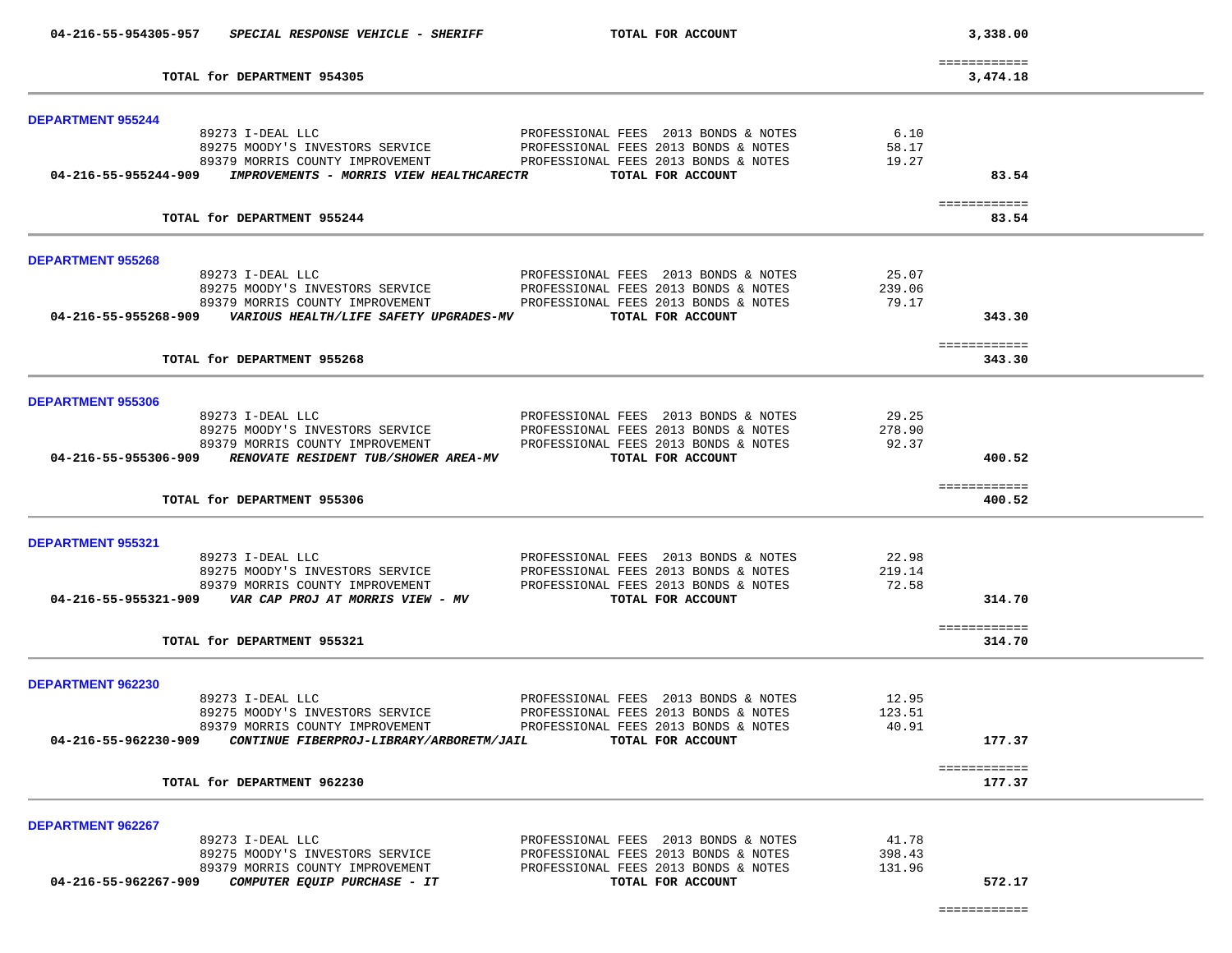÷.

| <b>DEPARTMENT 962308</b>              |                                                                                 |                                          |            |                          |  |
|---------------------------------------|---------------------------------------------------------------------------------|------------------------------------------|------------|--------------------------|--|
|                                       | 89273 I-DEAL LLC                                                                | PROFESSIONAL FEES 2013 BONDS & NOTES     | 11.28      |                          |  |
|                                       | 89275 MOODY'S INVESTORS SERVICE                                                 | PROFESSIONAL FEES 2013 BONDS & NOTES     | 107.58     |                          |  |
|                                       | 89379 MORRIS COUNTY IMPROVEMENT                                                 | PROFESSIONAL FEES 2013 BONDS & NOTES     | 35.63      |                          |  |
|                                       | 04-216-55-962308-909 MEDICAL RECORD SYS FOR MORRIS VIEW - IT                    | TOTAL FOR ACCOUNT                        |            | 154.49                   |  |
|                                       | TOTAL for DEPARTMENT 962308                                                     |                                          |            | ============             |  |
|                                       |                                                                                 |                                          |            | 154.49                   |  |
| <b>DEPARTMENT 962317</b>              |                                                                                 |                                          |            |                          |  |
|                                       | 89273 I-DEAL LLC                                                                | PROFESSIONAL FEES 2013 BONDS & NOTES     | 125.34     |                          |  |
|                                       | 89275 MOODY'S INVESTORS SERVICE                                                 | PROFESSIONAL FEES 2013 BONDS & NOTES     | 1,195.29   |                          |  |
|                                       | 89379 MORRIS COUNTY IMPROVEMENT                                                 | PROFESSIONAL FEES 2013 BONDS & NOTES     | 395.87     |                          |  |
|                                       | 04-216-55-962317-909 VAR IT EQUIP, UPGRADES & REPLACEMENTS-IT                   | TOTAL FOR ACCOUNT                        |            | 1,716.50                 |  |
|                                       | TOTAL for DEPARTMENT 962317                                                     |                                          |            | ============<br>1,716.50 |  |
|                                       |                                                                                 |                                          |            |                          |  |
| <b>Renov Public Safety Train Acad</b> |                                                                                 |                                          |            |                          |  |
|                                       | 89273 I-DEAL LLC                                                                | PROFESSIONAL FEES 2013 BONDS & NOTES     | 8.19       |                          |  |
|                                       | 89275 MOODY'S INVESTORS SERVICE                                                 | PROFESSIONAL FEES 2013 BONDS & NOTES     | 78.09      |                          |  |
|                                       | 89379 MORRIS COUNTY IMPROVEMENT                                                 | PROFESSIONAL FEES 2013 BONDS & NOTES     | 25.86      |                          |  |
|                                       | 04-216-55-963176-909 MISCELLANEOUS - OTHER                                      | TOTAL FOR ACCOUNT                        |            | 112.14                   |  |
|                                       |                                                                                 |                                          |            | ============             |  |
|                                       | TOTAL for Renov Public Safety Train Acad                                        |                                          |            | 112.14                   |  |
| <b>DEPARTMENT 963255</b>              |                                                                                 |                                          |            |                          |  |
|                                       | 89273 I-DEAL LLC                                                                | PROFESSIONAL FEES 2013 BONDS & NOTES     | 6.85       |                          |  |
|                                       | 89275 MOODY'S INVESTORS SERVICE                                                 | PROFESSIONAL FEES 2013 BONDS & NOTES     | 65.34      |                          |  |
|                                       | 89379 MORRIS COUNTY IMPROVEMENT                                                 | PROFESSIONAL FEES 2013 BONDS & NOTES     | 21.64      |                          |  |
|                                       | 04-216-55-963255-909 ACQ MOTOROLA MGEG EQUIP-LAWPUBLICSAFETY TOTAL FOR ACCOUNT  |                                          |            | 93.83                    |  |
|                                       |                                                                                 |                                          |            | ============             |  |
|                                       | TOTAL for DEPARTMENT 963255                                                     |                                          |            | 93.83                    |  |
| <b>DEPARTMENT 963327</b>              |                                                                                 |                                          |            |                          |  |
|                                       | 89273 I-DEAL LLC                                                                | PROFESSIONAL FEES 2013 BONDS & NOTES     | 4.18       |                          |  |
|                                       | 89275 MOODY'S INVESTORS SERVICE                                                 | PROFESSIONAL FEES 2013 BONDS & NOTES     | 39.84      |                          |  |
|                                       | 89379 MORRIS COUNTY IMPROVEMENT                                                 | PROFESSIONAL FEES 2013 BONDS & NOTES     | 13.20      |                          |  |
|                                       | 04-216-55-963327-909 ACQ OF RADIOS & ACCESOR-LAW&PUBLICSAFETY TOTAL FOR ACCOUNT |                                          |            | 57.22                    |  |
|                                       |                                                                                 |                                          |            | ============             |  |
|                                       | TOTAL for DEPARTMENT 963327                                                     |                                          |            | 57.22                    |  |
| <b>DEPARTMENT 968288</b>              |                                                                                 |                                          |            |                          |  |
|                                       | 87715 MC VOCATIONAL SCHOOL DISTRICT                                             | Alarm & Communication Tech, Inc. - Fire  | 20,655.43  |                          |  |
|                                       | 87715 MC VOCATIONAL SCHOOL DISTRICT                                             | ACP Contracting, Inc. - HVAC Upgrade     | 29,687.00  |                          |  |
|                                       | 87715 MC VOCATIONAL SCHOOL DISTRICT                                             | Top Line Construction Corp. - Traffic Im | 262,952.85 |                          |  |
| 04-216-55-968288-951                  | VAR CAPITAL PROJECTS-MC SCHOOL OF TECH                                          | TOTAL FOR ACCOUNT                        |            | 313,295.28               |  |
|                                       |                                                                                 |                                          |            | ============             |  |
|                                       | TOTAL for DEPARTMENT 968288                                                     |                                          |            | 313,295.28               |  |
|                                       |                                                                                 |                                          |            |                          |  |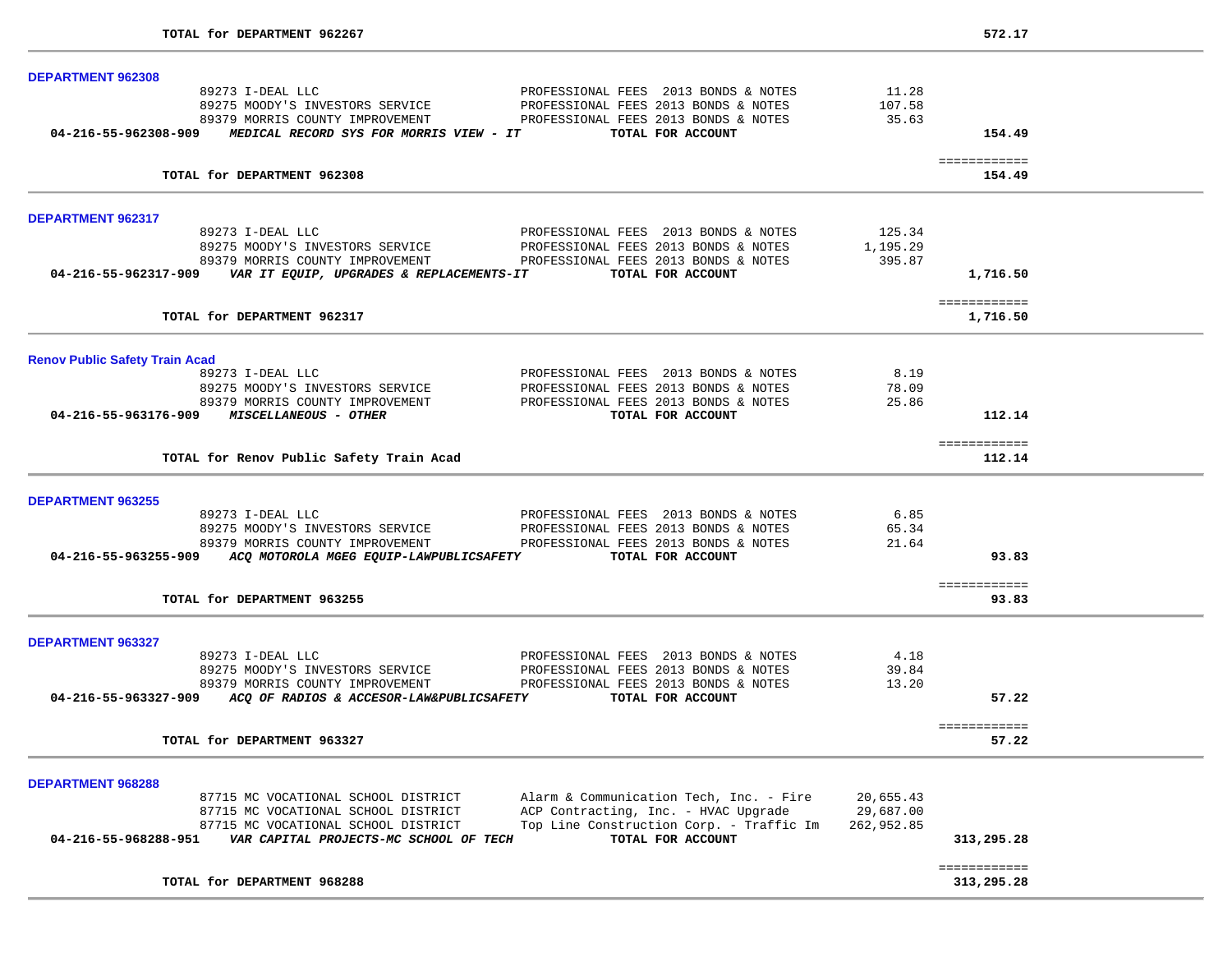| DEPARTMENT 968307                                                                                  |                                                                      |            |                          |  |
|----------------------------------------------------------------------------------------------------|----------------------------------------------------------------------|------------|--------------------------|--|
| 89273 I-DEAL LLC                                                                                   | PROFESSIONAL FEES 2013 BONDS & NOTES                                 | 62.67      |                          |  |
| 89275 MOODY'S INVESTORS SERVICE                                                                    | PROFESSIONAL FEES 2013 BONDS & NOTES                                 | 597.65     |                          |  |
| 89379 MORRIS COUNTY IMPROVEMENT                                                                    | PROFESSIONAL FEES 2013 BONDS & NOTES                                 | 197.93     |                          |  |
| 04-216-55-968307-909    VAR CAPITAL PROJ - MC SCHOOL OF TECH                                       | TOTAL FOR ACCOUNT                                                    |            | 858.25                   |  |
|                                                                                                    |                                                                      |            | ============             |  |
| TOTAL for DEPARTMENT 968307                                                                        |                                                                      |            | 858.25                   |  |
| <b>DEPARTMENT 969261</b>                                                                           |                                                                      |            |                          |  |
| 88918 COUNTY COLLEGE OF MORRIS                                                                     | RBA Group                                                            | 69.76      |                          |  |
| 88918 COUNTY COLLEGE OF MORRIS                                                                     | RBA Group                                                            | 5,965.59   |                          |  |
| 88918 COUNTY COLLEGE OF MORRIS                                                                     | ANS Consultants, Inc.                                                | 2,075.00   |                          |  |
| 88918 COUNTY COLLEGE OF MORRIS                                                                     | ANS Consultants, Inc.                                                | 650.00     |                          |  |
| 04-216-55-969261-909 RENOV & IMPROVMNT TO ACADEMIC BLGS AT CCM                                     | TOTAL FOR ACCOUNT                                                    |            | 8,760.35                 |  |
| 88918 COUNTY COLLEGE OF MORRIS                                                                     | Grafas Painting Contractors                                          | 611,891.37 |                          |  |
| 88918 COUNTY COLLEGE OF MORRIS DeSesa Engineering                                                  |                                                                      | 321,797.65 |                          |  |
| 04-216-55-969261-951 RENOV & IMPROVMNT TO ACADEMIC BLGS AT CCM TOTAL FOR ACCOUNT                   |                                                                      |            | 933,689.02               |  |
|                                                                                                    |                                                                      |            | ============             |  |
| TOTAL for DEPARTMENT 969261                                                                        |                                                                      |            | 942,449.37               |  |
|                                                                                                    |                                                                      |            |                          |  |
| <b>DEPARTMENT 969283</b>                                                                           |                                                                      |            |                          |  |
| 88918 COUNTY COLLEGE OF MORRIS                                                                     | EI Associates Architects                                             | 71.24      |                          |  |
| 89273 I-DEAL LLC                                                                                   | PROFESSIONAL FEES 2013 BONDS & NOTES                                 | 68.60      |                          |  |
| 89275 MOODY'S INVESTORS SERVICE                                                                    | PROFESSIONAL FEES 2013 BONDS & NOTES                                 | 654.22     |                          |  |
|                                                                                                    | 89379 MORRIS COUNTY IMPROVEMENT PROFESSIONAL FEES 2013 BONDS & NOTES | 216.67     |                          |  |
| 04-216-55-969283-909 HVAC IMPROVEMENTS VARIOUS SYSTEMS - CCM TOTAL FOR ACCOUNT                     |                                                                      |            | 1,010.73                 |  |
| TOTAL for DEPARTMENT 969283                                                                        |                                                                      |            | ============<br>1,010.73 |  |
|                                                                                                    |                                                                      |            |                          |  |
| <b>DEPARTMENT 969295</b>                                                                           |                                                                      |            |                          |  |
|                                                                                                    | 88918 COUNTY COLLEGE OF MORRIS EI Associates Architects              | 9,450.00   |                          |  |
| 04-216-55-969295-909 VARIOUS IMPRVMNTS TO GRNDS & BLDGS-CCM TOTAL FOR ACCOUNT                      |                                                                      |            | 9,450.00                 |  |
|                                                                                                    |                                                                      |            |                          |  |
| TOTAL for DEPARTMENT 969295                                                                        |                                                                      |            | ============<br>9,450.00 |  |
|                                                                                                    |                                                                      |            |                          |  |
| DEPARTMENT 969315                                                                                  |                                                                      |            |                          |  |
| 89273 I-DEAL LLC                                                                                   | PROFESSIONAL FEES 2013 BONDS & NOTES                                 | 39.77      |                          |  |
| 89275 MOODY'S INVESTORS SERVICE                                                                    | PROFESSIONAL FEES 2013 BONDS & NOTES                                 | 379.31     |                          |  |
| 89379 MORRIS COUNTY IMPROVEMENT                                                                    | PROFESSIONAL FEES 2013 BONDS & NOTES                                 | 125.62     |                          |  |
| 04-216-55-969315-909 HVAC IMPROVEMENTS - CCM                                                       | TOTAL FOR ACCOUNT                                                    |            | 544.70                   |  |
|                                                                                                    |                                                                      |            | ============             |  |
| TOTAL for DEPARTMENT 969315                                                                        |                                                                      |            | 544.70                   |  |
|                                                                                                    |                                                                      |            |                          |  |
| DEPARTMENT 969332<br>89273 I-DEAL LLC                                                              | PROFESSIONAL FEES 2013 BONDS & NOTES                                 | 41.79      |                          |  |
| 89275 MOODY'S INVESTORS SERVICE                                                                    | PROFESSIONAL FEES 2013 BONDS & NOTES                                 | 398.43     |                          |  |
| 89379 MORRIS COUNTY IMPROVEMENT                                                                    | PROFESSIONAL FEES 2013 BONDS & NOTES                                 | 131.95     |                          |  |
| 04-216-55-969332-909<br>EXPANSION/RENOVATION VARIOUS FACIL - CCM                                   | TOTAL FOR ACCOUNT                                                    |            | 572.17                   |  |
|                                                                                                    |                                                                      |            |                          |  |
| 88918 COUNTY COLLEGE OF MORRIS                                                                     | Grafas Painting Contractor<br>American Machine Tool Repair           | 284,696.75 |                          |  |
| 88918 COUNTY COLLEGE OF MORRIS<br>04-216-55-969332-951<br>EXPANSION/RENOVATION VARIOUS FACIL - CCM | TOTAL FOR ACCOUNT                                                    | 1,200.00   | 285,896.75               |  |
|                                                                                                    |                                                                      |            |                          |  |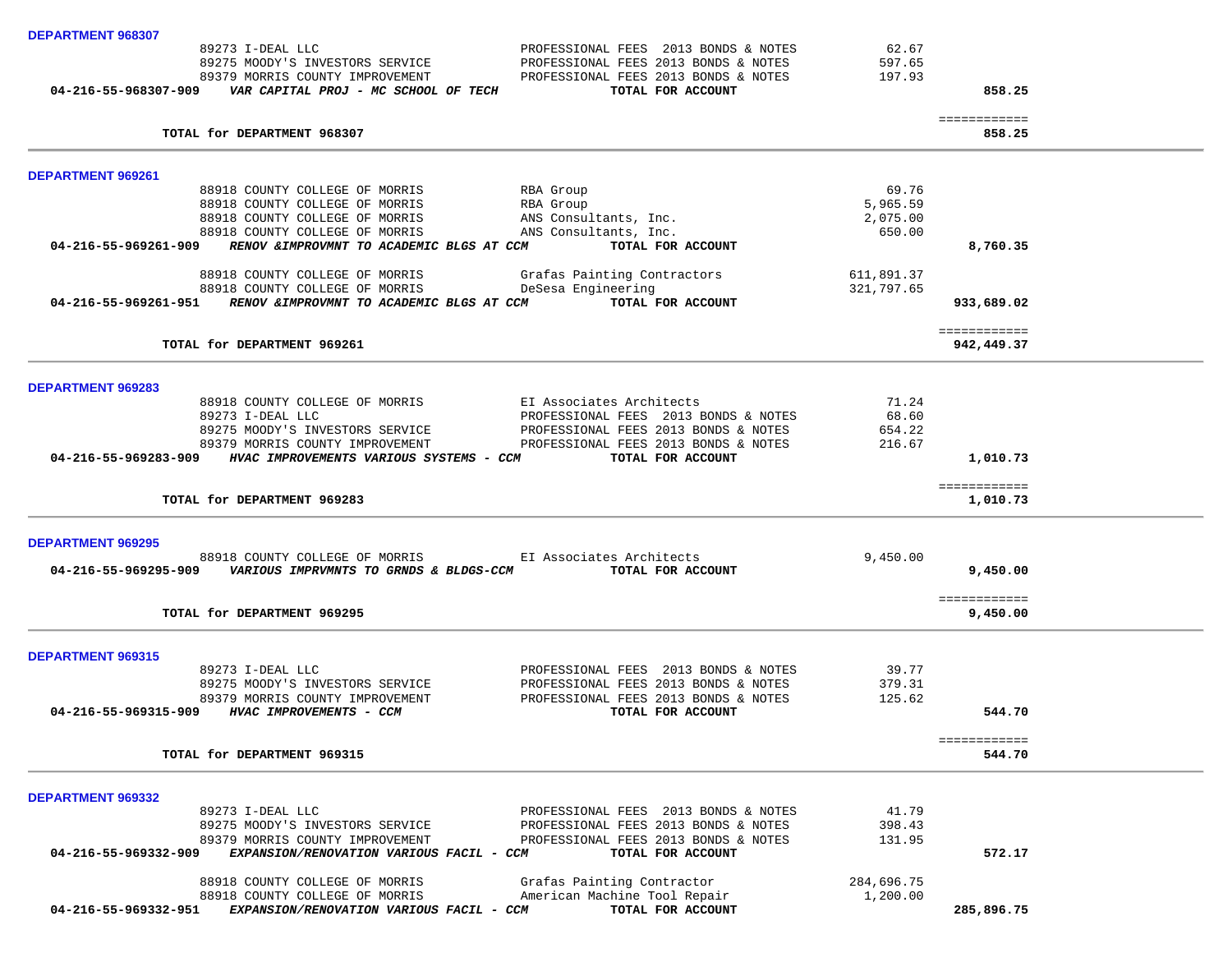#### **Dedicated Trust**

| <b>Motor Vehicle Fines</b><br>88684 CHERRY WEBER & ASSOC. PC<br>13-290-56-575701-888<br>MOTOR VEHICLE FINES | Morristown & Erie Railway Bridge Inspect<br>TOTAL FOR ACCOUNT                        | 7,681.20           | 7,681.20                     |  |
|-------------------------------------------------------------------------------------------------------------|--------------------------------------------------------------------------------------|--------------------|------------------------------|--|
| TOTAL for Motor Vehicle Fines                                                                               |                                                                                      |                    | ============<br>7,681.20     |  |
| <b>Tax Board</b>                                                                                            |                                                                                      |                    |                              |  |
| 85863 BALLY'S PARK PLACE CASINO<br>85863 BALLY'S PARK PLACE CASINO                                          | Hotel-check in 11/18/13 check 0ut 11/22/<br>Occupancy Fee                            | 516.00<br>40.00    |                              |  |
| 89354 KIM ROGGENKAMP                                                                                        | Ballys Park Place 11/13                                                              | 417.00             |                              |  |
| 13-290-56-577101-888<br>TAX BOARD                                                                           | TOTAL FOR ACCOUNT                                                                    |                    | 973.00                       |  |
| TOTAL for Tax Board                                                                                         |                                                                                      |                    | ============<br>973.00       |  |
|                                                                                                             |                                                                                      |                    |                              |  |
| <b>DEPARTMENT 578001</b>                                                                                    |                                                                                      |                    |                              |  |
| 89106 COUNTY OF MORRIS<br><b>ACCUMULATED ABSENCES</b><br>13-290-56-578001-888                               | RMB CURRENT FUND FOR COMPENSATED ABSENCE<br>TOTAL FOR ACCOUNT                        | 66,815.72          | 66,815.72                    |  |
|                                                                                                             |                                                                                      |                    | ============                 |  |
| TOTAL for DEPARTMENT 578001                                                                                 |                                                                                      |                    | 66,815.72                    |  |
| <b>Environ Quality &amp; Enforcement</b>                                                                    |                                                                                      |                    |                              |  |
| 88384 LUM, DRASCO & POSITAN LLC<br>13-290-56-578901-888<br>ENVIRON QUALITY & ENFORCEMENT                    | Legal Services for period ending 10/31/1<br>TOTAL FOR ACCOUNT                        | 6,138.72           | 6,138.72                     |  |
|                                                                                                             |                                                                                      |                    |                              |  |
| TOTAL for Environ Quality & Enforcement                                                                     |                                                                                      |                    | ============<br>6,138.72     |  |
| <b>Dedicated Open Space Taxes</b>                                                                           |                                                                                      |                    |                              |  |
| 88629 HARRY L. SCHWARZ & CO.                                                                                | Appraisal Review Services - FINAL INVOIC                                             | 810.00             |                              |  |
| 88998 RAY CHANG<br>88628 NORMAN J GOLDBERG, INC.                                                            | Expenses for Historic Preservation Meeti<br>Update appraisal - Platt Parcels III Blo | 206.98<br>1,500.00 |                              |  |
| 13-290-56-580550-888<br>DEDICATED OPEN SPACE TAXES                                                          | TOTAL FOR ACCOUNT                                                                    |                    | 2,516.98                     |  |
|                                                                                                             |                                                                                      |                    | ============                 |  |
| TOTAL for Dedicated Open Space Taxes                                                                        |                                                                                      |                    | 2,516.98                     |  |
| <b>Clean Water Enforcement</b>                                                                              |                                                                                      |                    |                              |  |
| 88509 FORENSIC TRAINING FOUNDATION<br>13-290-56-580801-888<br>CLEAN WATER ENFORCEMENT                       | Crime Scene Photography (Nov. 4-8, 2013)<br>TOTAL FOR ACCOUNT                        | 450.00             | 450.00                       |  |
|                                                                                                             |                                                                                      |                    |                              |  |
| TOTAL for Clean Water Enforcement                                                                           |                                                                                      |                    | <b>EEEEEEEEEEE</b><br>450.00 |  |